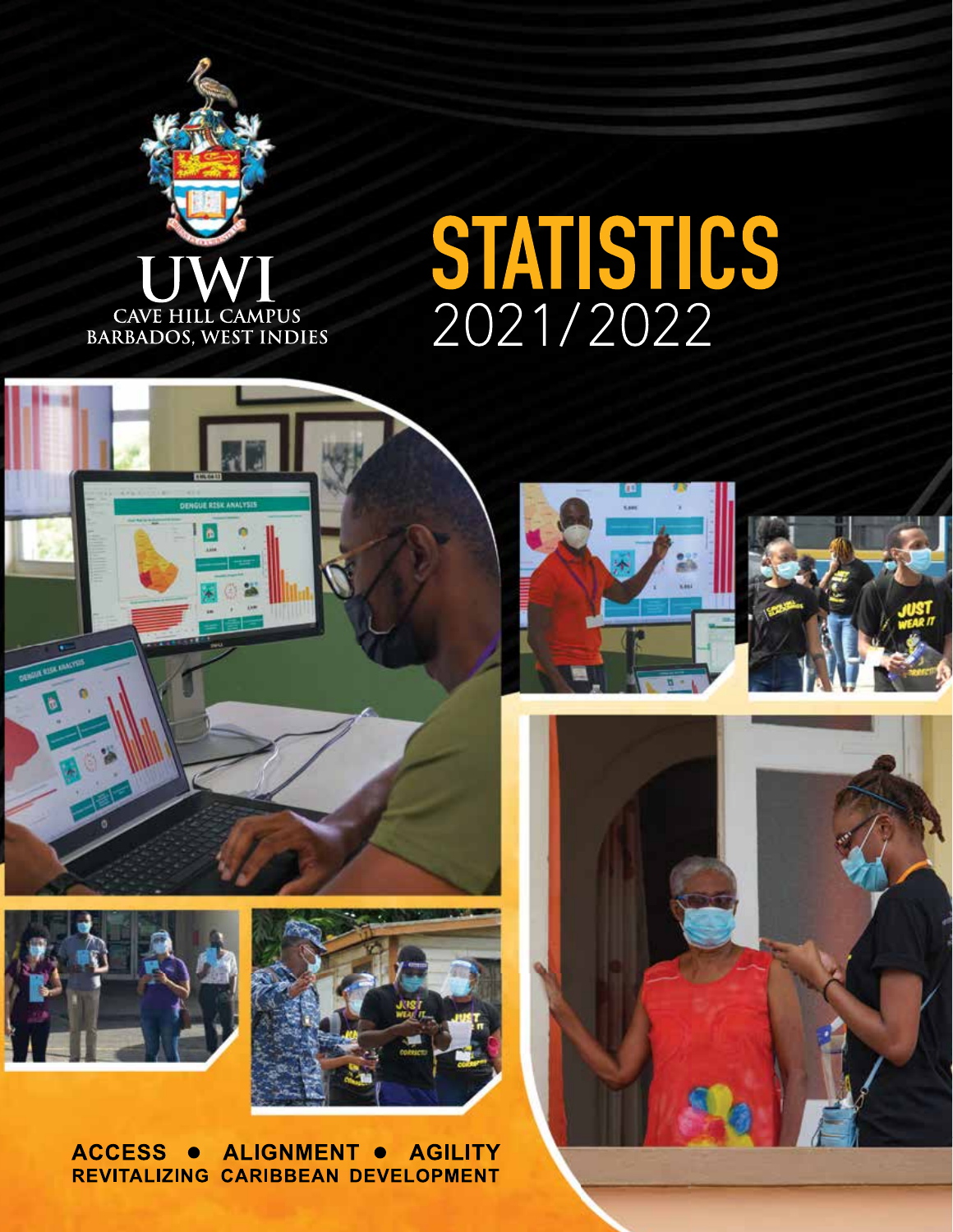

#### **CAVE HILL CAMPUS BARBADOS, WEST INDIES**

# **Our Vision**

To be an excellent global university rooted in the Caribbean

## **Our Mission**

To advance learning, create knowledge and foster innovation for the positive transformation of the Caribbean and the wider world

## **Our Core Values**

Integrity Excellence Gender Justice Diversity Student Centredness

March 2022

© The University of the West Indies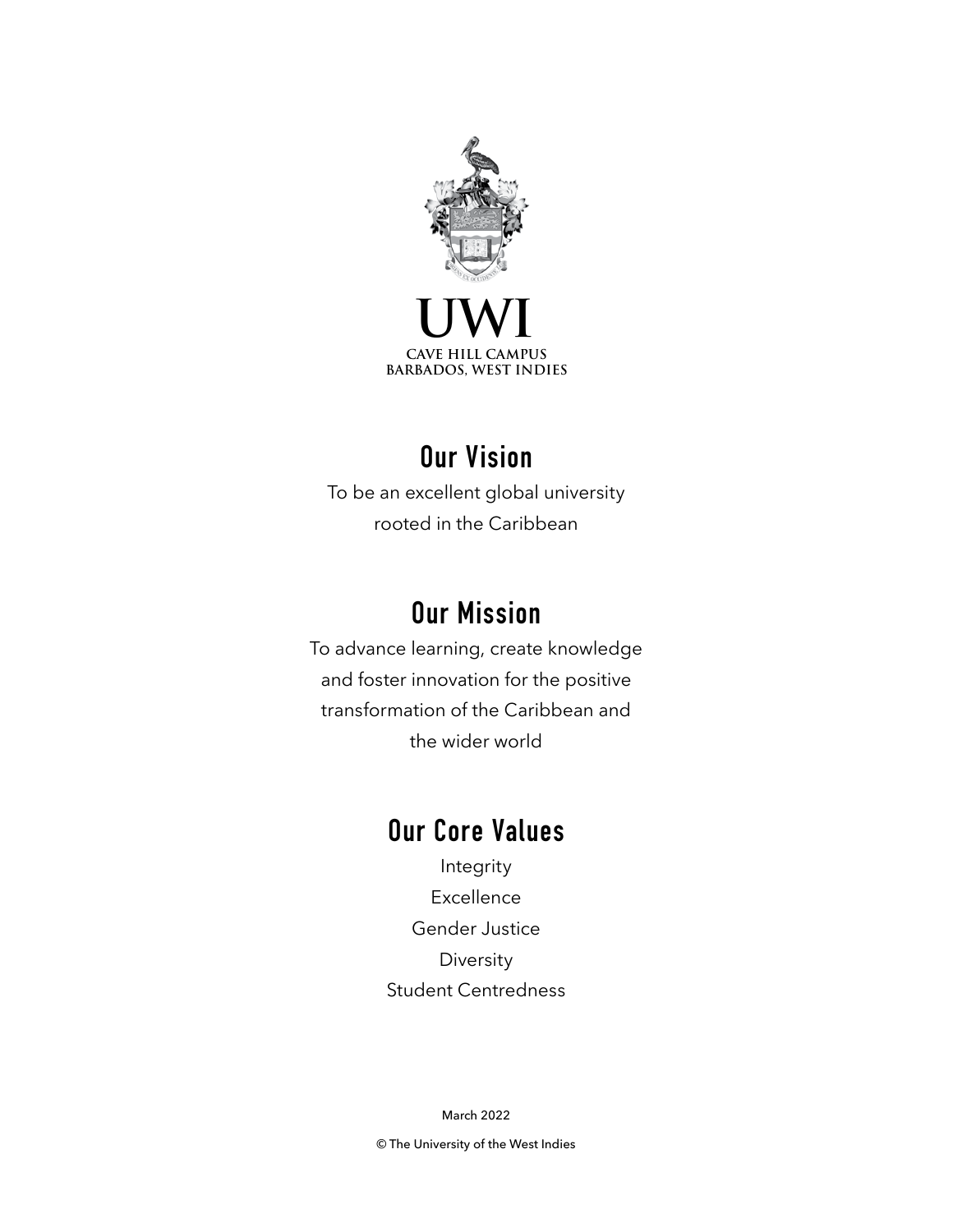#### TABLE OF CONTENTS

TABLE TITLE **TITLE** 

| 1            |                                                                                          |  |
|--------------|------------------------------------------------------------------------------------------|--|
| $\mathbf{2}$ |                                                                                          |  |
| з            |                                                                                          |  |
| 4            |                                                                                          |  |
| 5            | FACULTY OF CULTURE, CREATIVE & PERFORMING ARTS (UNDERGRADUATE REGISTRATION BY MAJOR)7    |  |
| 6            |                                                                                          |  |
| 7            |                                                                                          |  |
| 8            |                                                                                          |  |
| 9            |                                                                                          |  |
| 10           |                                                                                          |  |
| 11           |                                                                                          |  |
| 12           |                                                                                          |  |
| 13           |                                                                                          |  |
| 14           |                                                                                          |  |
| 15           |                                                                                          |  |
| 16           |                                                                                          |  |
| 17           | FACULTY OF CULTURE, CREATIVE & PERFORMING ARTS                                           |  |
| 18           | FACULTY OF HUMANITIES & EDUCATION Except SCHOOL OF EDUCATION                             |  |
| 19           | FACULTY OF HUMANITIES & EDUCATION - SCHOOL OF EDUCATION                                  |  |
| 20           |                                                                                          |  |
| 21           |                                                                                          |  |
| 22           | FACULTY OF SCIENCE & TECHNOLOGY (UNDERGRADUATE REGISTRATION BY COUNTRY & LEVEL) 22       |  |
| 23           |                                                                                          |  |
| 24           |                                                                                          |  |
| 25           | POSTGRADUATE REGISTRATION BY FACULTY/INTERDISCIPLINARY INSTITUTE & PROGRAMME 25          |  |
| 26           |                                                                                          |  |
| 27           | FACULTY OF CULTURE, CREATIVE AND PERFORMING ARTS (POSTGRADUATE REGISTRATION BY MAJOR) 28 |  |
| 28           | INSTITUTE FOR GENDER & DEVELOPMENT STUDIES (POSTGRADUATE REGISTRATION BY MAJOR) 28       |  |
| 29           |                                                                                          |  |
| 30           |                                                                                          |  |
| 31           |                                                                                          |  |
| 32           |                                                                                          |  |
| 33           |                                                                                          |  |
| 34           |                                                                                          |  |
| 35           |                                                                                          |  |
| 36           |                                                                                          |  |
| 37           |                                                                                          |  |
| 38           |                                                                                          |  |
| 39           |                                                                                          |  |
| 40           |                                                                                          |  |
| 41           |                                                                                          |  |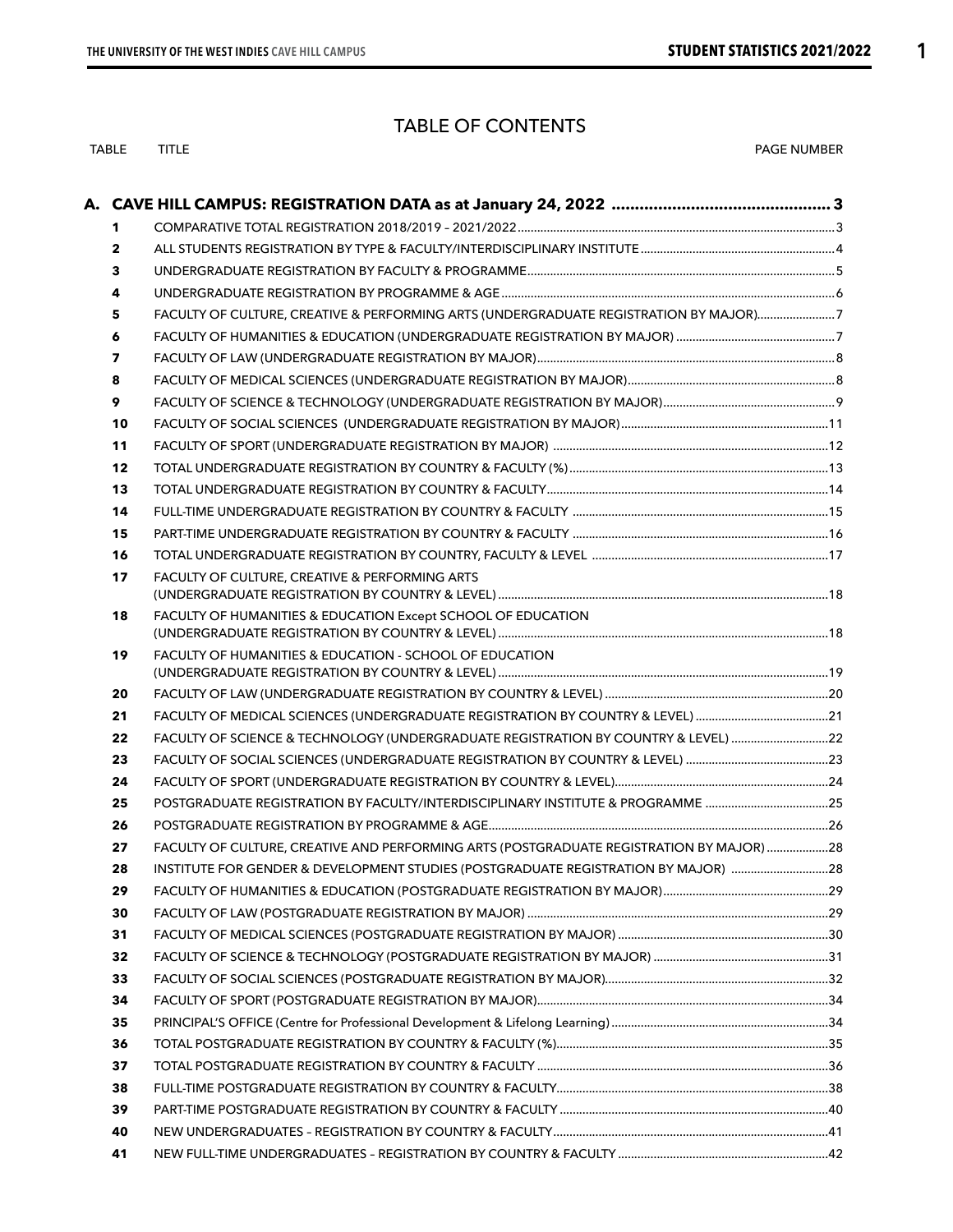#### TABLE OF CONTENTS

|    | <b>TABLE</b> | <b>TITLE</b>                                                                           | <b>PAGE NUMBER</b> |
|----|--------------|----------------------------------------------------------------------------------------|--------------------|
|    |              |                                                                                        |                    |
|    | 42           |                                                                                        |                    |
|    | 43           |                                                                                        |                    |
|    | 44           |                                                                                        |                    |
|    | 45           |                                                                                        |                    |
|    | 46           |                                                                                        |                    |
|    | 47           |                                                                                        |                    |
|    | 48           |                                                                                        |                    |
|    | 49           |                                                                                        |                    |
| В. |              |                                                                                        |                    |
|    | 50           |                                                                                        |                    |
|    | 51           |                                                                                        |                    |
|    | 52           |                                                                                        |                    |
|    | 53           |                                                                                        |                    |
|    | 54           |                                                                                        |                    |
|    | 55           |                                                                                        |                    |
|    | 56           |                                                                                        |                    |
|    | 57           |                                                                                        |                    |
|    | 58           |                                                                                        |                    |
|    | 59           |                                                                                        |                    |
|    | 60           |                                                                                        |                    |
|    | 61           |                                                                                        |                    |
|    | 62           |                                                                                        |                    |
|    |              |                                                                                        |                    |
|    | 63           |                                                                                        |                    |
|    | 64           |                                                                                        |                    |
| D. |              |                                                                                        |                    |
|    | 65           |                                                                                        |                    |
|    | 66           |                                                                                        |                    |
|    | 67           |                                                                                        |                    |
|    | 68           |                                                                                        |                    |
|    | 69           |                                                                                        |                    |
|    | 70           |                                                                                        |                    |
|    | 71           |                                                                                        |                    |
|    | 72           | ALL POSTGRADUATE DEGREES, DIPLOMAS & CERTIFICATES AWARDED BY FACULTY & PROGRAMME       |                    |
|    | 73           | ALL POSTGRADUATE DEGREES, DIPLOMAS & CERTIFICATES AWARDED BY COUNTRY & FACULTY 71      |                    |
|    | 74           | ALL POSTGRADUATE DEGREES, DIPLOMAS & CERTIFICATES AWARDED BY PROGRAMME & COUNTRY22     |                    |
|    | 75           |                                                                                        |                    |
|    | 76           | POSTGRADUATE DEGREES, DIPLOMAS & CERTIFICATES AWARDED BY FACULTY, PROGRAMME & MAJOR 75 |                    |
|    | 77           |                                                                                        |                    |
|    | 78           |                                                                                        |                    |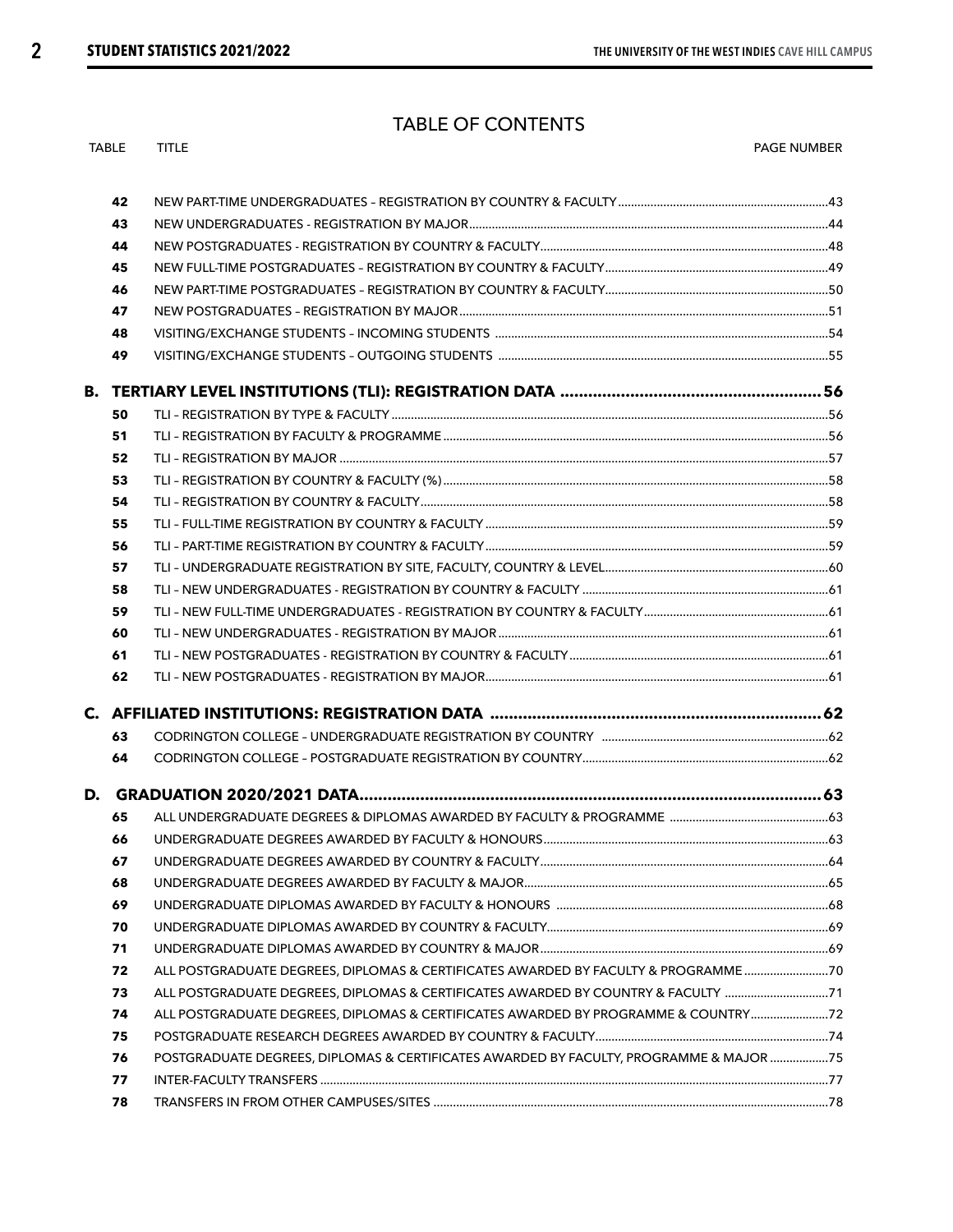#### *A. CAVE HILL CAMPUS: REGISTRATION DATA as at January 24, 2022*

#### **1 COMPARATIVE TOTAL REGISTRATION 2018/2019 – 2021/2022**

|                                                                                | 2018/2019                | 2019/2020                | 2020/2021   | 2021/2022      |
|--------------------------------------------------------------------------------|--------------------------|--------------------------|-------------|----------------|
| UNDERGRADUATE DEGREES, DIPLOMAS AND CERTIFICATES                               |                          |                          |             |                |
| <b>Undergraduate Degrees</b>                                                   |                          |                          |             |                |
| Culture, Creative and Performing Arts <sup>1</sup>                             |                          | $\overline{\phantom{a}}$ | 49          | 74             |
| <b>Humanities</b>                                                              | 237                      | 251                      | 196         | 178            |
| School of Education                                                            | 136                      | 173                      | 241         | 277            |
| Law                                                                            | 401                      | 428                      | 420         | 423            |
| <b>Medical Sciences</b>                                                        | 408                      | 404                      | 391         | 379            |
| Sciences & Technology                                                          | 941                      | 1032                     | 1178        | 1214           |
| Social Sciences                                                                | 2470                     | 2746                     | 2926        | 2823           |
| Sport <sup>2</sup>                                                             | 109                      | 133                      | 170         | 162            |
| <b>TOTAL Undergraduate Degrees</b>                                             | 4702                     | 5167                     | 5571        | 5530           |
| Undergraduate Diplomas                                                         | 90                       | 63                       | 69          | 41             |
| Undergraduate Certificates                                                     | 0                        | 20                       | $\mathbf 0$ |                |
| Licentiates                                                                    | 0                        | 0                        | 0           | 1              |
| Non-degree students                                                            | 46                       | 3                        | 15          | 11             |
| <b>Subtotal</b>                                                                | 136                      | 117                      | 84          | 53             |
| <b>TOTAL Undergraduate Students</b>                                            | 4838                     | 5284                     | 5655        | 5583           |
|                                                                                |                          |                          |             |                |
| POSTGRADUATE DEGREES, DIPLOMAS AND CERTIFICATES<br><b>Postgraduate Degrees</b> |                          |                          |             |                |
| Culture, Creative and Performing Arts                                          | $\overline{\phantom{a}}$ | $\overline{\phantom{a}}$ | 4           | 30             |
| Gender & Development Studies <sup>3</sup>                                      | 11                       | 9                        | 5           | 13             |
| <b>Humanities</b>                                                              | 57                       | 63                       | 56          | 87             |
| School of Education                                                            | 96                       | 121                      | 132         | 113            |
| Law                                                                            | 27                       | 44                       | 46          | 64             |
| <b>Medical Sciences</b>                                                        | 85                       | 95                       | 91          | 123            |
| Sciences & Technology                                                          | 94                       | 96                       | 91          | 80             |
| Social Sciences                                                                | 273                      | 384                      | 531         | 591            |
| Sport                                                                          | 10                       | 17                       | 6           | 9              |
| <b>TOTAL Postgraduate Students</b>                                             | 653                      | 829                      | 962         | 1110           |
|                                                                                |                          |                          |             |                |
| Postgraduate Diplomas                                                          | 32                       | 13                       | 16          |                |
| Postgraduate Certificates                                                      | 34                       | 25                       | 32          | 35             |
| Non-degree students                                                            | 6                        | 13                       | 3           | $\overline{7}$ |
| <b>Subtotal</b>                                                                | 72                       | 51                       | 51          | 42             |
| <b>Total Postgraduate Students</b>                                             | 725                      | 880                      | 1013        | 1152           |
| <b>TOTAL STUDENTS</b>                                                          | 5563                     | 6164                     | 6668        | 6735           |
| % Change                                                                       | $+7.8%$                  | $+10.8%$                 | $+8.2%$     | $+1.0%$        |
| <b>CONTINUING EDUCATION (CPDLL)4</b>                                           |                          |                          |             |                |
| Participants at Undergraduate level                                            | 20                       | 41                       | 286         | 197            |
| Participants at Postgraduate level                                             | 5                        | 8                        | 9           | 18             |
| <b>TOTAL</b>                                                                   | 25                       | 49                       | 295         | 215            |

<sup>1</sup> The UWI Faculty of Culture, Creative and Performing Arts was established in 2020

**\_\_\_\_\_\_\_\_\_\_\_\_\_\_\_\_\_\_\_\_\_\_**

<sup>2</sup> The UWI Faculty of Sport was established in 2018

<sup>&</sup>lt;sup>3</sup>The Institute for Gender & Development Studies is an interdisciplinary research institute offering postgraduate programmes

<sup>4</sup>The CPDLL is the Centre for Professional Development and Lifelong Learning which was established in 2018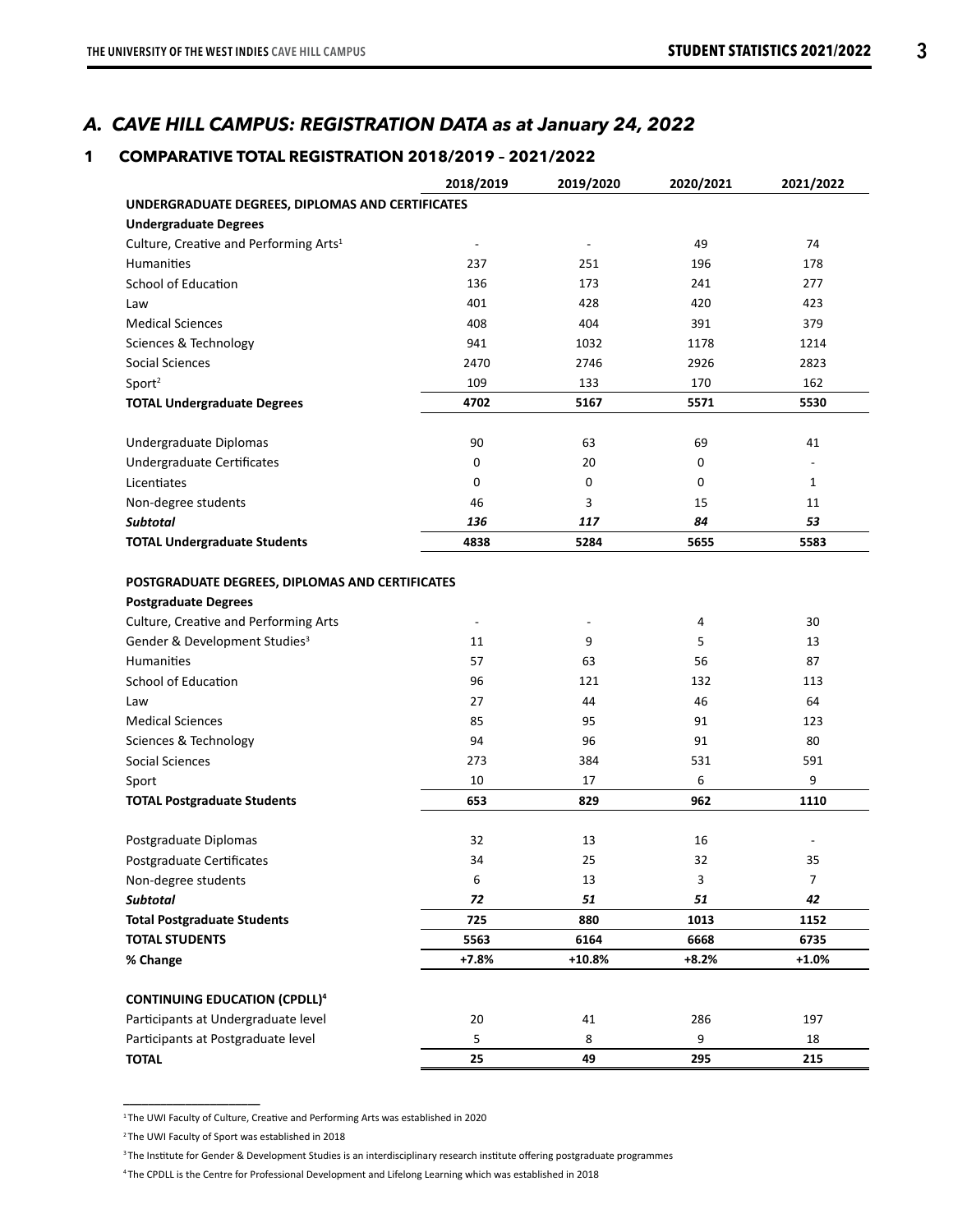|                         |                | PERFORMING<br>CREATIVE &<br>CULTURE,<br><b>ARTS</b> |                |                | DEVELOPMENT<br><b>GENDER &amp;</b><br><b>STUDIES</b> |                   |                                      | <b>HUMANITIES &amp;</b><br>EDUCATION |         |                 | ŠΝ                       |                       | <b>SCIENCES</b><br><b>MEDICAL</b> |            |                                | <b>TECHNOLOGY</b><br>SCIENCE & |                          |                          | SOCIAL SCIENCES          |         |                                | SPORT   |                 |                          | <b>TOTALS</b>            |                |
|-------------------------|----------------|-----------------------------------------------------|----------------|----------------|------------------------------------------------------|-------------------|--------------------------------------|--------------------------------------|---------|-----------------|--------------------------|-----------------------|-----------------------------------|------------|--------------------------------|--------------------------------|--------------------------|--------------------------|--------------------------|---------|--------------------------------|---------|-----------------|--------------------------|--------------------------|----------------|
| <b>STUDENT TYPE</b>     | Σ              | щ                                                   | ۳              | Σ              | щ                                                    | ۳                 | 2                                    | щ                                    | ۳       | Σ               | щ                        | Σ<br>⊢                | щ                                 | ۳          | Σ                              | ட                              | ۳                        | Σ                        | щ                        | ۳       | Σ                              | щ       | ۳               | Σ                        | ட                        | ۳              |
| Undergraduate           |                |                                                     |                |                |                                                      |                   |                                      |                                      |         |                 |                          |                       |                                   |            |                                |                                |                          |                          |                          |         |                                |         |                 |                          |                          |                |
| Continuing              | 24             | $\overline{30}$                                     | 54             | 0              | $\circ$                                              | 0                 | $\infty$<br>₹                        | 298                                  | 346     | 5               | 203                      | 66<br>270             | 229                               | 295        | 509                            | 396                            | 905                      | 668                      | 1600                     | 2268    | 81                             | 49      | 130             | 1463                     | 2805                     | 4268           |
| Exams Only              | $\circ$        | $\circ$                                             | $\circ$        | 0              | $\circ$                                              | $\circ$           | 0                                    | $\circ$                              | $\circ$ | 0               | $\overline{\phantom{0}}$ | 0<br>⊣                | $\circ$                           | 0          | 0                              | 0                              | 0                        | $\circ$                  | $\circ$                  | $\circ$ | 0                              | 0       | $\circ$         | 0                        | ⊣                        | 1              |
| Exchange (Foreign)      | 0              | $\circ$                                             | 0              | 0              | 0                                                    | $\circ$           |                                      | 4                                    | 6       | 0               | 0                        | 0<br>⊂                | $\overline{ }$                    | T          | H                              |                                | $\sim$                   | 0                        | $\mathrel{\blacksquare}$ |         | 0                              | ○       | 0               | S                        |                          | $\overline{a}$ |
| New First Time          | თ              | ${}^{\circ}$                                        | $\overline{1}$ | $\circ$        | $\circ$                                              | $\circ$           | $\overline{12}$                      | 2                                    | 99      | 24              | 92                       | $\overline{1}$<br>116 | 53                                | 59         | 156                            | $\ddot{a}$                     | 297                      | 176                      | 355                      | 531     | 22                             | თ       | $\overline{31}$ | 411                      | 745                      | 1156           |
| New First Time Transfer | $\circ$        |                                                     | 1              | $\circ$        | $\circ$                                              | $\circ$           | o                                    | 0                                    | 0       | H               | N                        | S<br>S                | $\overline{a}$                    | 13         | ⊣                              | $\circ$                        | $\mathrel{\blacksquare}$ | ſ                        | S                        | 4       | 0                              | O       | 0               | 6                        | $\frac{1}{6}$            | $\overline{2}$ |
| Returning/Re-Entry      |                |                                                     | $\sim$         | $\circ$        | $\circ$                                              | $\circ$           | 0                                    | $\Xi$                                | $\Xi$   | $\overline{1}$  | 22                       | N<br>33               | S                                 | LN,        | LN,                            | 6                              | $\Xi$                    | ដ                        | $\overline{0}$           | 5       | $\mathbf{\mathbf{\mathsf{H}}}$ | 0       | H               | 41                       | 83                       | 124            |
| Specially Admitted      | 0              | $\circ$                                             | $\circ$        | $\circ$        | $\circ$                                              | $\circ$           |                                      | 0                                    | 0       | 0               | 0                        | 0<br>0                | $\circ$                           | 0          | 0                              | $\circ$                        | 0                        | $\overline{\phantom{0}}$ | $\overline{\phantom{0}}$ | $\sim$  | $\circ$                        | $\circ$ | $\circ$         | $\overline{\phantom{0}}$ | $\overline{\phantom{0}}$ | $\sim$         |
| Subtotal                | 34             | ទ                                                   | 74             | ۰              | ۰                                                    | $\bullet$         | 62                                   | $\overline{a}$                       | 462     | 103             | 320                      | 83<br>423             | 296                               | 379        | 672                            | 544                            | 1216                     | 867                      | 2000                     | 2867    | $\overline{a}$                 | အိ      | 162             | 1925                     | 3658                     | 5583           |
|                         |                |                                                     |                |                |                                                      |                   |                                      |                                      |         |                 |                          |                       |                                   |            |                                |                                |                          |                          |                          |         |                                |         |                 |                          |                          |                |
| Postgraduate            |                |                                                     |                |                |                                                      |                   |                                      |                                      |         |                 |                          |                       |                                   |            |                                |                                |                          |                          |                          |         |                                |         |                 |                          |                          |                |
| Completed               | 0              | $\circ$                                             | $\circ$        | 0              | 0                                                    | $\circ$           |                                      | $\mathrel{\blacksquare}$             | 1       | $\infty$        | ဖ                        | 1<br>14               | 0                                 | 1          | $\overline{\phantom{0}}$       | 1                              | $\sim$                   | 6                        | 12                       | $^{28}$ | 0                              | 0       | $\circ$         | 16                       | 20                       | 36             |
| Continuing              | LO             | $\frac{6}{5}$                                       | $\overline{z}$ |                | თ                                                    | $\Omega$          | 30                                   | 98                                   | 128     | $\sim$          |                          | $\mathfrak{u}$<br>თ   | 67                                | 80         | თ                              | 35                             | 54                       | 88                       | 240                      | 328     | 0                              | $\sim$  | $\sim$          | 158                      | 474                      | 632            |
| New First Time          | S              | 4                                                   | Ľ              | $\circ$        | S                                                    | 3                 | $\overline{c}$                       | 85                                   | 105     | $\overline{12}$ | 29                       | S<br>$\overline{4}$   | $\overline{0}$                    | $\ddot{4}$ | ∼                              | 15                             | 22                       | 83                       | 164                      | 247     | $\sim$                         | LO      | $\overline{ }$  | 130                      | 345                      | 475            |
| Returning/Re-Entry      | 0              | $\sim$                                              | $\sim$         | $\circ$        | $\circ$                                              | $\circ$           | O                                    | H                                    | H       | 0               | 0                        | 0<br>0                | 0                                 | 0          | $\mathbf{\mathbf{\mathsf{H}}}$ | 0                              | H                        | Ν                        | $\circ$                  | $\sim$  | 0                              | 0       | $\circ$         | S                        | S                        | 6              |
| Specially Admitted      | $\circ$        | $\circ$                                             | $\circ$        | $\circ$        | $\circ$                                              | $\circ$           | 0                                    | 0                                    | 0       | 0               | $\sim$                   | $\circ$<br>$\sim$     | $\circ$                           | 0          | $\circ$                        | $\circ$                        | 0                        | $\circ$                  | $\circ$                  | $\circ$ | $\circ$                        | 0       | $\circ$         | $\circ$                  | $\sim$                   | $\sim$         |
| Withdrawn               | $\circ$        | $\circ$                                             | $\circ$        | $\circ$        | $\circ$                                              | $\circ$           |                                      | 0                                    | $\circ$ | $\circ$         | 0                        | $\circ$<br>$\circ$    | 0                                 | $\circ$    | $\circ$                        | $\overline{\phantom{0}}$       | $\overline{\phantom{0}}$ | $\circ$                  | $\circ$                  | $\circ$ | $\circ$                        | $\circ$ | $\circ$         | $\circ$                  | ٣                        | $\overline{ }$ |
| Subtotal                | ထ              | 22                                                  | 50             | Ч              | $\overline{1}$                                       | $\mathbf{u}$      | 50                                   | 185                                  | 235     | 22              | $\frac{4}{3}$            | $\mathbf{L}$<br>99    | 107                               | 124        | 28                             | 52                             | 8                        | 179                      | 416                      | 595     | $\sim$                         | r       | െ               | 307                      | 845                      | 1152           |
|                         |                |                                                     |                |                |                                                      |                   |                                      |                                      |         |                 |                          |                       |                                   |            |                                |                                |                          |                          |                          |         |                                |         |                 |                          |                          |                |
| <b>GRAND TOTAL</b>      | $\overline{a}$ | 2                                                   | 104            | $\blacksquare$ | $\mathbf{r}$                                         | $\mathbf{u}$      | $\mathbf{\tilde{z}}$<br>$\mathbf{1}$ | 585                                  | 697     | 125             | 364                      | $\overline{5}$<br>489 | 403                               | 503        | 700                            | 596                            |                          |                          | 1296 1046 2416 3462      |         | 106                            | 59      | 171             | 2232 4503                |                          | 6735           |
| % OF TOTAL              | ٥.             | $\mathbf{0}.\mathbf{9}$                             | 1.5            | $\overline{0}$ | 0.2                                                  | $\overline{0}$ .2 | 1.7                                  | $\overline{8.7}$                     | 10.3    | $\frac{9}{1}$   | 5.4                      | 1.5<br>7.3            | c.g                               | 7.5        | 10.4                           | 8.8                            | 19.2                     | 15.5                     | ٥ņ<br>35.<br>3           | 51.4    | $\frac{6}{1}$                  | 0.1     | 2.5             | 33.1                     | 66.9                     | <b>SOT</b>     |

ALL STUDENTS REGISTRATION BY TYPE & FACULTY/INTERDISCIPLINARY INSTITUTE<sup>5</sup> **ALL STUDENTS REGISTRATION BY TYPE & FACULTY/INTERDISCIPLINARY INSTITUTE5**

 $\alpha$ 

<sup>5</sup> Excludes participants in the CPDLL 5 Excludes participants in the CPDLL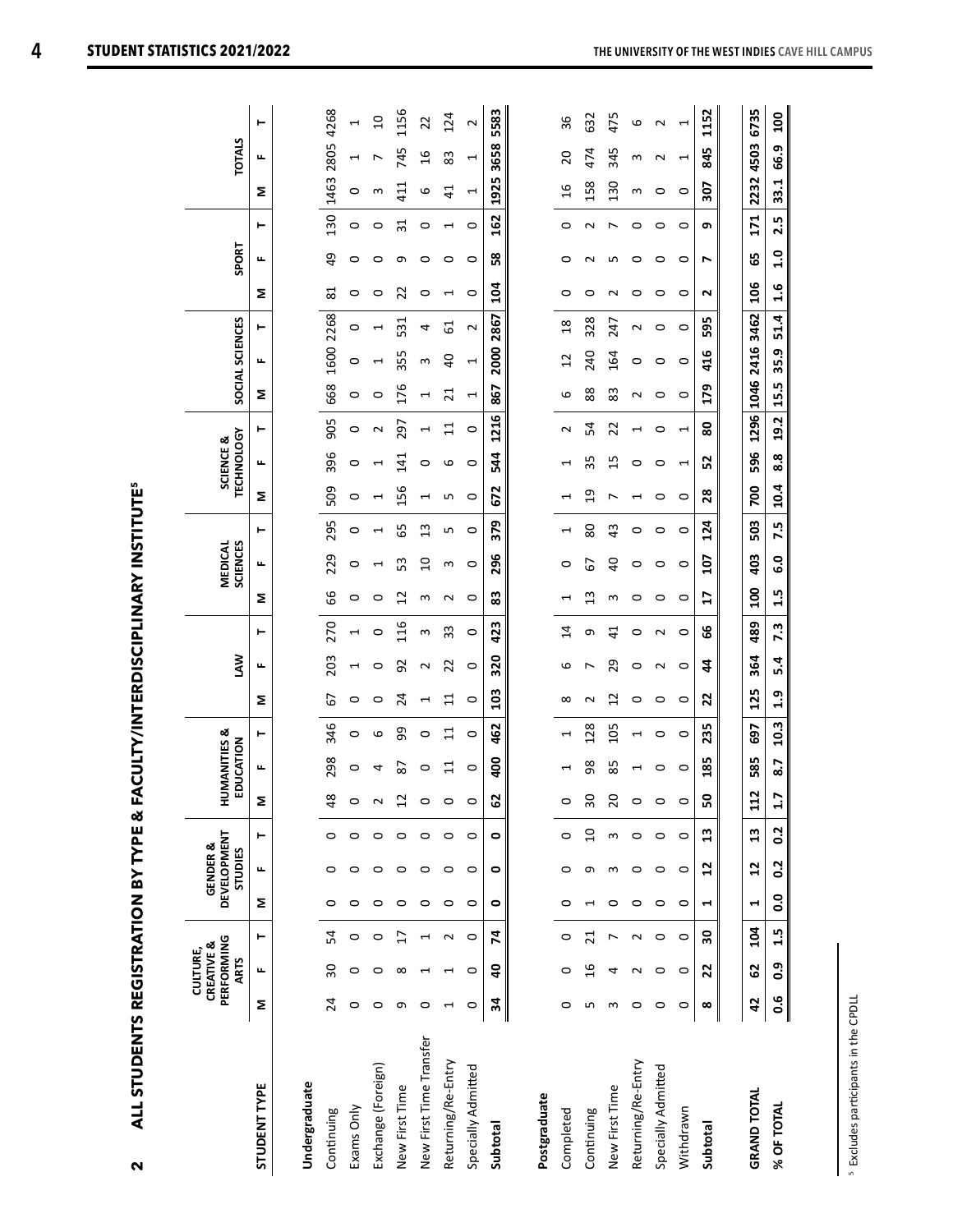#### **3 UNDERGRADUATE REGISTRATION BY FACULTY & PROGRAMME**

|                                                |                | <b>FULL-TIME</b> |              |                          | <b>PART-TIME</b> |                |                | <b>TOTALS</b>  |      |
|------------------------------------------------|----------------|------------------|--------------|--------------------------|------------------|----------------|----------------|----------------|------|
| <b>PROGRAMME</b>                               | M              | F                | T            | M                        | F                | $\mathsf T$    | M              | F              | Τ    |
| <b>Culture, Creative &amp; Performing Arts</b> |                |                  |              |                          |                  |                |                |                |      |
| <b>Bachelor of Arts</b>                        | 12             | 3                | 15           | $\mathbf 1$              | $\pmb{0}$        | $\mathbf 1$    | 13             | 3              | 16   |
| <b>Bachelor of Fine Arts</b>                   | 10             | 23               | 33           | 11                       | 14               | 25             | 21             | 37             | 58   |
| Subtotal                                       | 22             | 26               | 48           | 12                       | 14               | 26             | 34             | 40             | 74   |
|                                                |                |                  |              |                          |                  |                |                |                |      |
| <b>Humanities &amp; Education</b>              |                |                  |              |                          |                  |                |                |                |      |
| Bachelor of Arts <sup>6</sup>                  | 25             | 119              | 144          | 29                       | 88               | 117            | 54             | 207            | 261  |
| <b>Bachelor of Education</b>                   | $\mathbf{1}$   | 64               | 65           | 4                        | 125              | 129            | 5              | 189            | 194  |
| Licentiate                                     | 0              | $\mathbf 0$      | 0            | 1                        | 0                | $\mathbf{1}$   | $\mathbf{1}$   | 0              | 1    |
| Non Degree                                     | $\overline{2}$ | 4                | 6            | 0                        | $\mathbf 0$      | 0              | $\overline{2}$ | 4              | 6    |
| <b>Subtotal</b>                                | 28             | 187              | 215          | 34                       | 213              | 247            | 62             | 400            | 462  |
|                                                |                |                  |              |                          |                  |                |                |                |      |
| Law                                            |                |                  |              |                          |                  |                |                |                |      |
| <b>Bachelor of Laws</b>                        | 100            | 317              | 417          | 3                        | 3                | 6              | 103            | 320            | 423  |
| Subtotal                                       | 100            | 317              | 417          | 3                        | 3                | 6              | 103            | 320            | 423  |
|                                                |                |                  |              |                          |                  |                |                |                |      |
| <b>Medical Sciences</b>                        |                |                  |              |                          |                  |                |                |                |      |
| <b>Bachelor of Health Science</b>              | 10             | 30               | 40           | $\mathbf 0$              | $\mathbf{1}$     | $\mathbf{1}$   | 10             | 31             | 41   |
| Bachelor of Medicine, Surgery                  | 71             | 250              | 321          | $\mathbf 0$              | $\overline{2}$   | $\overline{2}$ | 71             | 252            | 323  |
| <b>Bachelor of Science</b>                     | $\overline{2}$ | 13               | 15           | $\mathbf 0$              | $\mathbf 0$      | 0              | $\overline{2}$ | 13             | 15   |
| Subtotal                                       | 83             | 293              | 376          | 0                        | 3                | 3              | 83             | 296            | 379  |
|                                                |                |                  |              |                          |                  |                |                |                |      |
| <b>Science &amp; Technology</b>                |                |                  |              |                          |                  |                |                |                |      |
| <b>Bachelor of Science</b>                     | 664            | 533              | 1197         | $\overline{7}$           | 10               | 17             | 671            | 543            | 1214 |
| Non Degree                                     | $\mathbf{1}$   | $\mathbf{1}$     | 2            | 0                        | 0                | 0              | 1              | 1              | 2    |
| Subtotal                                       | 665            | 534              | 1199         | $\overline{\phantom{a}}$ | 10               | 17             | 672            | 544            | 1216 |
|                                                |                |                  |              |                          |                  |                |                |                |      |
| <b>Social Sciences</b>                         |                |                  |              |                          |                  |                |                |                |      |
| <b>Bachelor of Science</b>                     | 500            | 1222             | 1722         | 352                      | 749              | 1101           | 852            | 1971           | 2823 |
| <b>Executive Diploma Management</b>            | 3              | $\overline{7}$   | $10\,$       | 11                       | $20\,$           | 31             | 14             | 27             | 41   |
| Non Degree                                     | 0              | $\mathbf 1$      | $\mathbf{1}$ | $\mathbf{1}$             | $\mathbf{1}$     | $\overline{2}$ | $\mathbf{1}$   | $\overline{2}$ | 3    |
| Subtotal                                       | 503            | 1230             | 1733         | 364                      | 770              | 1134           | 867            | 2000           | 2867 |
|                                                |                |                  |              |                          |                  |                |                |                |      |
| <b>Sport</b>                                   |                |                  |              |                          |                  |                |                |                |      |
| <b>Bachelor of Science</b>                     | 53             | 31               | 84           | 51                       | 27               | 78             | 104            | 58             | 162  |
| Subtotal                                       | 53             | 31               | 84           | 51                       | 27               | 78             | 104            | 58             | 162  |
|                                                |                |                  |              |                          |                  |                |                |                |      |
| <b>TOTAL</b>                                   | 1454           | 2618             | 4072         | 471                      | 1040             | 1511           | 1925           | 3658           | 5583 |

<sup>6</sup>The total of 261 includes Bachelor of Arts (Psychology) registrations for the School of Education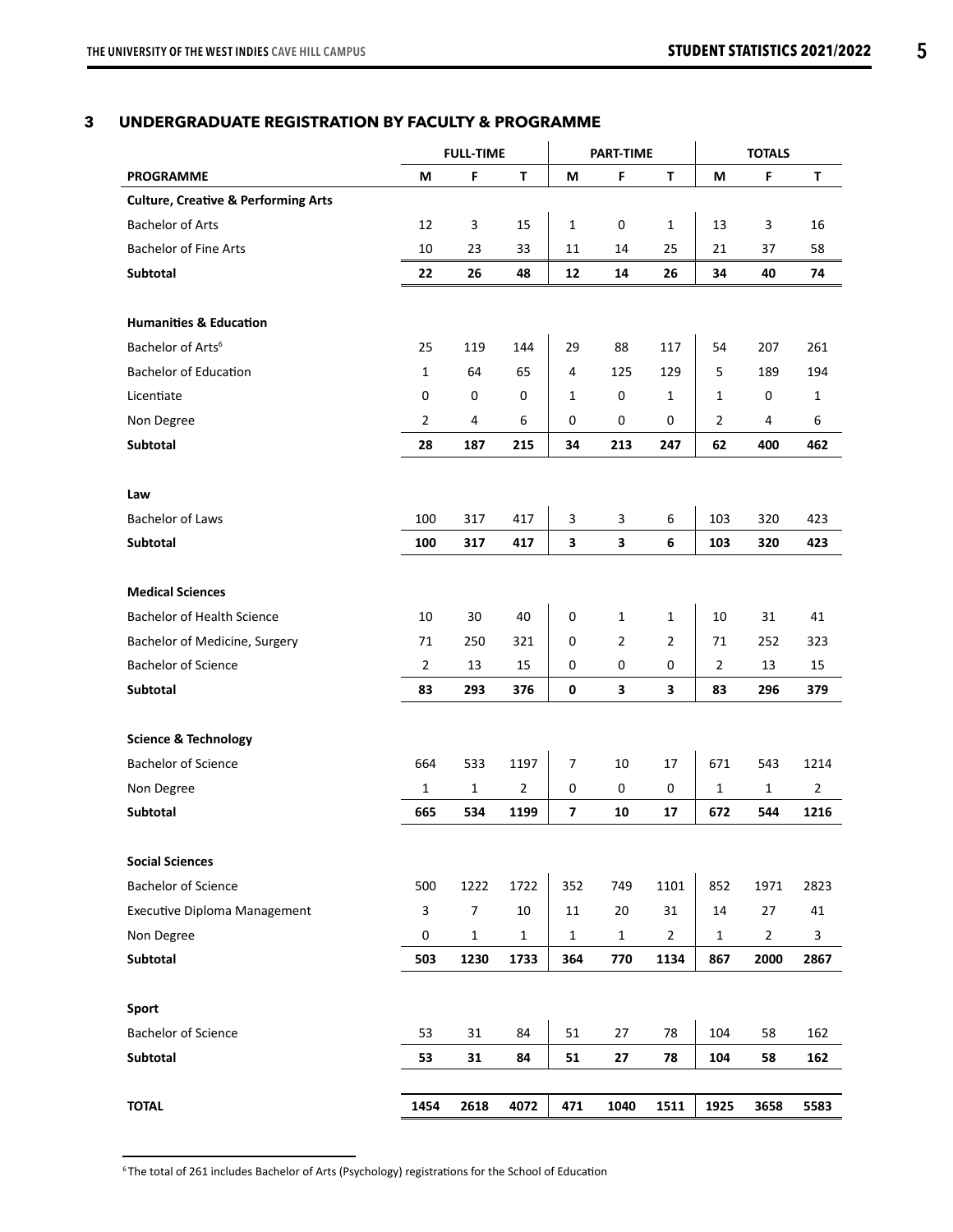#### **4 UNDERGRADUATE REGISTRATION BY PROGRAMME & AGE**

|                                                |                | 24 & under     |              |                | 25 to 34       |                |                | 35 to 44            |                |                | 45 to 54     |                |                | 55 & over      |                |                | <b>TOTALS</b>  |                |
|------------------------------------------------|----------------|----------------|--------------|----------------|----------------|----------------|----------------|---------------------|----------------|----------------|--------------|----------------|----------------|----------------|----------------|----------------|----------------|----------------|
| <b>PROGRAMME</b>                               | M              | F              | T            | M              | F              | T.             | M              | F                   | T              | M              | F            | T              | M              | F              | T              | М              | F              | T              |
| <b>Bachelor of Fine Arts</b>                   |                |                |              |                |                |                |                |                     |                |                |              |                |                |                |                |                |                |                |
| Culture, Creative &<br>Performing Arts         | 12             | 29             | 41           | $\overline{7}$ | 6              | 13             | $\mathbf{1}$   | $\mathbf{1}$        | $\overline{2}$ | $\mathbf{1}$   | $\mathbf{1}$ | $\overline{2}$ | $\mathbf 0$    | 0              | $\mathbf 0$    | 21             | 37             | 58             |
| <b>Bachelor of Arts</b>                        |                |                |              |                |                |                |                |                     |                |                |              |                |                |                |                |                |                |                |
| Culture, Creative &<br>Performing Arts         | 8              | $\overline{2}$ | 10           | 4              | 0              | 4              | $\mathbf{1}$   | $\mathbf{1}$        | $\overline{2}$ | 0              | $\mathbf 0$  | $\pmb{0}$      | $\mathbf 0$    | 0              | $\mathbf 0$    | 13             | 3              | 16             |
| Humanities &<br>Education                      | 30             | 144            | 174          | 15             | 37             | 52             | $\overline{7}$ | 17                  | 24             | $\overline{2}$ | 6            | 8              | $\mathbf 0$    | 3              | 3              | 54             | 207            | 261            |
| <b>Bachelor of</b><br><b>Education</b>         |                |                |              |                |                |                |                |                     |                |                |              |                |                |                |                |                |                |                |
| Humanities &<br>Education                      | $\overline{2}$ | 88             | 90           | $\mathbf{1}$   | 56             | 57             | $\overline{2}$ | 31                  | 33             | $\mathbf 0$    | 12           | 12             | $\mathbf 0$    | $\overline{2}$ | $\overline{2}$ | 5              | 189            | 194            |
| <b>Bachelor of</b><br><b>Health Science</b>    |                |                |              |                |                |                |                |                     |                |                |              |                |                |                |                |                |                |                |
| <b>Medical Sciences</b>                        | 3              | 18             | 21           | $\overline{4}$ | 8              | 12             | $\mathbf{1}$   | $\overline{4}$      | 5              | $\mathbf 1$    | $\mathbf 1$  | $\overline{2}$ | $1\,$          | 0              | $\mathbf{1}$   | 10             | 31             | 41             |
| <b>Bachelor of Laws</b>                        |                |                |              |                |                |                |                |                     |                |                |              |                |                |                |                |                |                |                |
| Law                                            | 60             | 224            | 284          | 19             | 38             | 57             | 6              | 26                  | 32             | 12             | 27           | 39             | 6              | 5              | 11             | 103            | 320            | 423            |
| <b>Bachelor of</b><br><b>Medicine, Surgery</b> |                |                |              |                |                |                |                |                     |                |                |              |                |                |                |                |                |                |                |
| <b>Medical Sciences</b>                        | 56             | 204            | 260          | 14             | 46             | 60             | $\mathbf{1}$   | $\overline{2}$      | 3              | 0              | $\mathbf 0$  | $\pmb{0}$      | $\mathbf 0$    | 0              | $\mathbf 0$    | 71             | 252            | 323            |
| <b>Bachelor of Science</b>                     |                |                |              |                |                |                |                |                     |                |                |              |                |                |                |                |                |                |                |
| <b>Medical Sciences</b>                        | $\mathbf{1}$   | 7              | 8            | $\mathbf{1}$   | $\overline{2}$ | 3              | $\pmb{0}$      | 3                   | 3              | 0              | $\mathbf{1}$ | $\mathbf{1}$   | 0              | 0              | $\mathbf 0$    | $\overline{2}$ | 13             | 15             |
| Science &<br>Technology                        | 552            | 478            | 1030         | 89             | 53             | 142            | 25             | 8                   | 33             | 5              | 4            | 9              | $\mathbf 0$    | 0              | $\mathbf 0$    | 671            | 543            | 1214           |
| Social Sciences                                | 583            | 1212           | 1795         | 184            | 375            | 559            | 51             | 257                 | 308            | 25             | 101          | 126            | 9              | 26             | 35             | 852            | 1971           | 2823           |
| Sport                                          | 76             | 46             | 122          | 18             | $\overline{7}$ | 25             | 7              | $\overline{4}$      | 11             | $\overline{2}$ | $\mathbf 0$  | $\overline{2}$ | $1\,$          | $\mathbf{1}$   | $\overline{2}$ | 104            | 58             | 162            |
| <b>Executive Diploma</b><br>Management         |                |                |              |                |                |                |                |                     |                |                |              |                |                |                |                |                |                |                |
| Social Sciences                                |                | $0 \qquad 0$   | $\Omega$     | $\overline{4}$ | 6              | 10             | $5 -$          | 12                  | 17             | $\mathbf{3}$   | 8            | 11             | $\overline{2}$ | 1              | $\mathbf{3}$   | 14             | 27             | 41             |
| Licentiate                                     |                |                |              |                |                |                |                |                     |                |                |              |                |                |                |                |                |                |                |
| Humanities &<br>Education                      | 0              | $\pmb{0}$      | $\mathbf 0$  | $\mathbf 0$    | $\mathbf 0$    | $\mathbf 0$    | $\mathbf 0$    | $\mathbf 0$         | $\mathbf 0$    | $\mathbf{1}$   | $\mathbf 0$  | $\mathbf{1}$   | $\mathbf 0$    | 0              | $\mathbf 0$    | $\mathbf{1}$   | $\mathbf 0$    | $\mathbf{1}$   |
| <b>Non Degree</b>                              |                |                |              |                |                |                |                |                     |                |                |              |                |                |                |                |                |                |                |
| Humanities &<br>Education                      | $\overline{2}$ | $\overline{4}$ | 6            | 0              | 0              | $\mathbf 0$    | $\mathbf 0$    | $\mathbf 0$         | $\mathbf 0$    | 0              | $\mathbf 0$  | 0              | 0              | $\mathbf 0$    | $\mathbf 0$    | $\overline{2}$ | $\overline{4}$ | 6              |
| Science &<br>Technology                        | 0              | 0              | 0            | $\mathbf{1}$   | $\mathbf{1}$   | $\overline{2}$ | $\mathbf 0$    | $\mathbf 0$         | $\mathbf 0$    | $\mathbf 0$    | $\mathbf 0$  | 0              | 0              | 0              | $\mathbf 0$    | $\mathbf{1}$   | $\mathbf{1}$   | $\overline{2}$ |
| <b>Social Sciences</b>                         | 0              | $\mathbf{1}$   | $\mathbf{1}$ | $\mathbf{1}$   | 0              | $\mathbf{1}$   | $\mathbf 0$    | $\mathsf{O}\xspace$ | 0              | 0              | $\mathbf{1}$ | $\mathbf{1}$   | 0              | 0              | 0              | $\mathbf{1}$   | $\overline{2}$ | 3              |
| <b>TOTAL</b>                                   | 1385           | 2457           | 3842         | 362            | 635            | 997            | 107            | 366                 | 473            | 52             | 162          | 214            | 19             | 38             | 57             | 1925           | 3658           | 5583           |
| % OF TOTAL                                     | 24.8           | 44.0           | 68.8         | 6.5            | 11.4           | 17.9           | 1.9            | 6.6                 | 8.5            | 0.9            | 2.9          | 3.8            | 0.3            | 0.7            | 1.0            | 34.5           | 65.5           | 100            |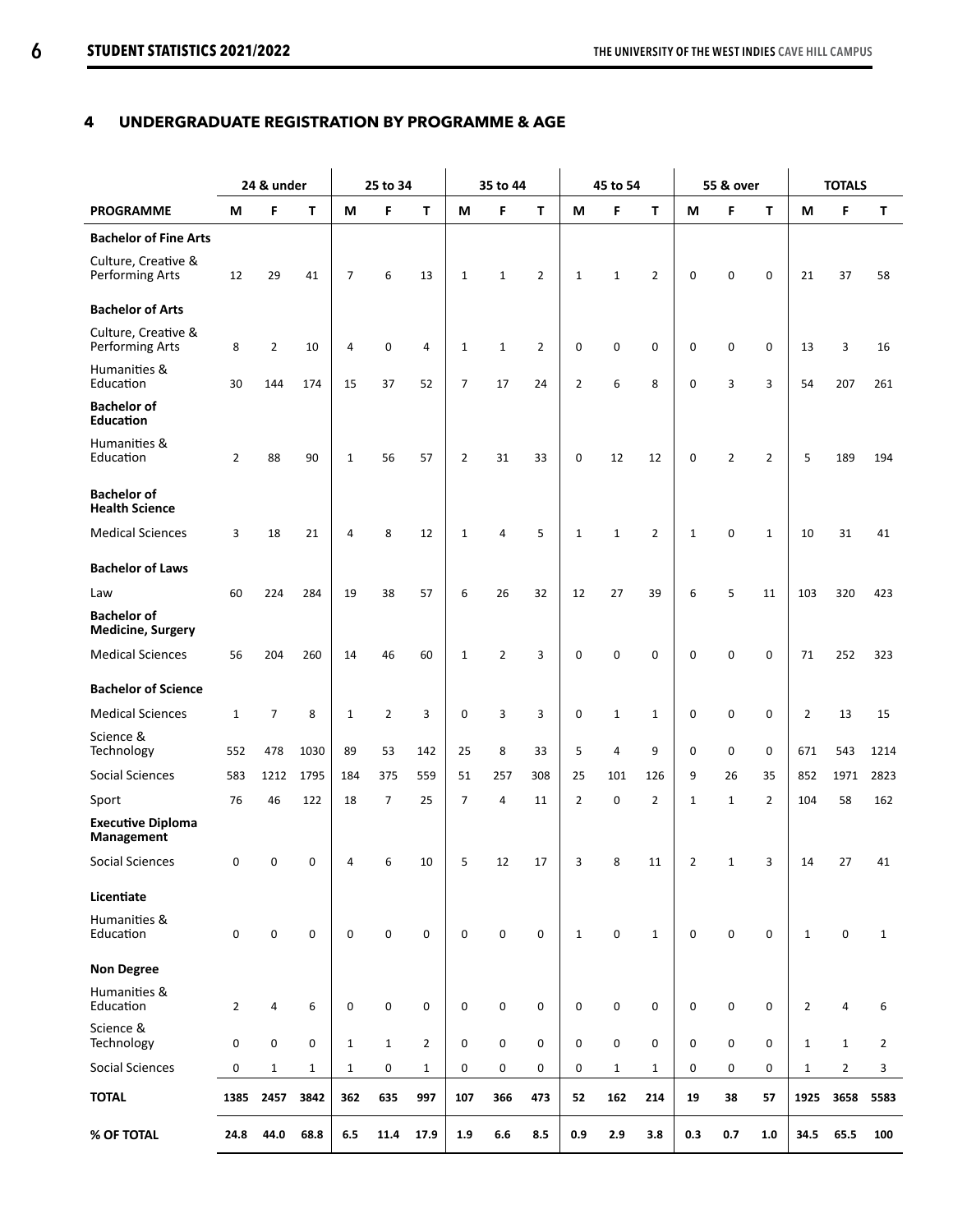#### **5 FACULTY OF CULTURE, CREATIVE & PERFORMING ARTS (UNDERGRADUATE REGISTRATION BY MAJOR)**

|                         |                             |    | <b>FULL-TIME</b> |    |          | <b>PART-TIME</b> |    |    | <b>TOTALS</b> |               |
|-------------------------|-----------------------------|----|------------------|----|----------|------------------|----|----|---------------|---------------|
| <b>PROGRAMME</b>        | <b>MAJOR</b>                | М  | F                |    | М        | F                |    | М  | Е             |               |
| Bachelor of Fine Arts   | Creative Arts (Culture)     |    | 20               | 27 | 11       | 13               | 24 | 18 | 33            | 51            |
|                         | Dance                       | 3  | 3                | 6  | $\Omega$ | 1                | 1  | 3  | 4             | 7             |
| <b>Bachelor of Arts</b> | Caribbean Studies (Culture) |    | 1                | 2  | 0        | $\Omega$         | 0  |    |               | $\mathcal{P}$ |
|                         | Music with Education        | 11 | $\mathcal{P}$    | 13 |          | $\Omega$         | 1  | 12 | C             | 14            |
| <b>TOTAL</b>            |                             | 22 | 26               | 48 | 12       | 14               | 26 | 34 | 40            | 74            |

#### **6 FACULTY OF HUMANITIES & EDUCATION (UNDERGRADUATE REGISTRATION BY MAJOR)**

|                              |                                         |                | <b>FULL-TIME</b> |                |                | <b>PART-TIME</b> |                |                | <b>TOTALS</b>  |                |
|------------------------------|-----------------------------------------|----------------|------------------|----------------|----------------|------------------|----------------|----------------|----------------|----------------|
| <b>PROGRAMME</b>             | <b>MAJOR</b>                            | M              | F                | т              | M              | F                | T              | М              | F              | T              |
|                              | French                                  | $\overline{2}$ | 8                | 10             | $\mathbf 0$    | 4                | 4              | $\overline{2}$ | 12             | 14             |
|                              | French & Literatures in English         | $\mathbf 0$    | $\mathbf{1}$     | $\mathbf{1}$   | $\mathbf 0$    | $\mathbf{1}$     | $\mathbf{1}$   | 0              | $\overline{2}$ | $\overline{2}$ |
|                              | French & Spanish                        | 0              | 16               | 16             | 3              | 0                | 3              | 3              | 16             | 19             |
|                              | French with Management Studies          | 0              | 3                | 3              | $\mathbf 0$    | 4                | 4              | $\mathbf 0$    | 7              | $\overline{7}$ |
|                              | History                                 | 1              | 6                | $\overline{7}$ | 5              | 7                | 12             | 6              | 13             | 19             |
|                              | History (Special)                       | $\mathbf 0$    | 0                | 0              | $\mathbf 1$    | 0                | $\mathbf{1}$   | $\mathbf 1$    | 0              | $\mathbf{1}$   |
|                              | History with Law                        | 0              | $\mathbf 0$      | 0              | $\mathbf 0$    | 1                | 1              | $\mathbf 0$    | 1              | 1              |
|                              | History with Political Science          | 1              | 0                | 1              | $\mathbf 0$    | $\mathbf 0$      | $\mathbf 0$    | 1              | 0              | $\mathbf{1}$   |
|                              | Linguistics                             | 4              | 14               | 18             | $\overline{2}$ | 9                | 11             | 6              | 23             | 29             |
|                              | Linguistics & Literatures in English    | 0              | 1                | $\mathbf{1}$   | 0              | 0                | 0              | 0              | 1              | 1              |
|                              | Linguistics with Education              | 0              | $\mathbf{1}$     | $\mathbf{1}$   | 0              | $\mathbf{1}$     | $\mathbf{1}$   | 0              | 2              | $\overline{2}$ |
|                              | Linguistics with Literatures in English | 0              | 0                | $\mathbf 0$    | $\mathbf 0$    | $\mathbf 1$      | $\mathbf{1}$   | 0              | $\mathbf 1$    | $\mathbf{1}$   |
|                              | Literatures in English                  | 2              | 8                | 10             | $\overline{2}$ | 6                | 8              | 4              | 14             | 18             |
| <b>Bachelor of Arts</b>      | Literatures in English (Special)        | 0              | 0                | 0              | $\mathbf 0$    | 3                | 3              | 0              | 3              | 3              |
|                              | Literatures in English with Education   | 1              | 3                | 4              | $\mathbf 0$    | 0                | $\Omega$       | $\mathbf{1}$   | 3              | 4              |
|                              | Literatures in English with Psychology  | 0              | $\overline{2}$   | $\overline{2}$ | $\mathbf 0$    | $\mathbf{1}$     | $\mathbf{1}$   | 0              | 3              | 3              |
|                              | Philosophy                              | 0              | $\mathbf{1}$     | $\mathbf{1}$   | 2              | $\overline{2}$   | 4              | $\overline{2}$ | 3              | 5              |
|                              | Psychology with Management (Humanities) | $\mathbf 0$    | 0                | $\mathbf 0$    | $\mathbf 0$    | $\mathbf{1}$     | $\mathbf{1}$   | 0              | $\mathbf{1}$   | $\mathbf{1}$   |
|                              | Psychology                              | 8              | 34               | 42             | 8              | 29               | 37             | 16             | 63             | 79             |
|                              | Psychology (Special)                    | 0              | $\overline{2}$   | $\overline{2}$ | 0              | $\mathbf{1}$     | $\mathbf{1}$   | 0              | 3              | 3              |
|                              | Spanish                                 | $\mathbf{1}$   | 5                | 6              | 3              | 4                | $\overline{7}$ | 4              | 9              | 13             |
|                              | Spanish with Education                  | $\mathbf{1}$   | $\mathbf{1}$     | $\overline{2}$ | $\mathbf 0$    | $\mathbf 0$      | $\mathbf 0$    | $\mathbf{1}$   | $\mathbf{1}$   | $\overline{2}$ |
|                              | Spanish with French                     | 0              | 4                | 4              | 0              | $\mathbf 1$      | 1              | 0              | 5              | 5              |
|                              | Spanish with Management Studies         | 2              | 5                | 7              | $\mathbf{1}$   | 2                | 3              | 3              | 7              | 10             |
|                              | Theology                                | 2              | 4                | 6              | $\overline{2}$ | 9                | 11             | 4              | 13             | 17             |
|                              | Theology with Education                 | 0              | 0                | 0              | 0              | $\mathbf{1}$     | $\mathbf{1}$   | 0              | $\mathbf{1}$   | $\mathbf{1}$   |
|                              | Early Childhood Care & Education        | $\mathbf{1}$   | 58               | 59             | $\overline{4}$ | 123              | 127            | 5              | 181            | 186            |
| <b>Bachelor of Education</b> | Education                               | 0              | $\mathbf{1}$     | $\mathbf 1$    | $\mathbf 0$    | $\mathbf 0$      | $\mathbf 0$    | 0              | $\mathbf{1}$   | $\mathbf{1}$   |
|                              | <b>Education (Special)</b>              | 0              | 5                | 5              | 0              | 2                | $\overline{2}$ | 0              | 7              | 7              |
| Licentiate                   | Theology                                | $\mathbf 0$    | $\mathbf 0$      | 0              | $\mathbf{1}$   | 0                | $\mathbf{1}$   | $\mathbf{1}$   | 0              | $\mathbf{1}$   |
| Non Degree                   | <b>Specially Admitted</b>               | $\overline{2}$ | 4                | 6              | 0              | $\mathbf 0$      | 0              | $\overline{2}$ | 4              | 6              |
| <b>TOTAL</b>                 |                                         | 28             | 187              | 215            | 34             | 213              | 247            | 62             | 400            | 462            |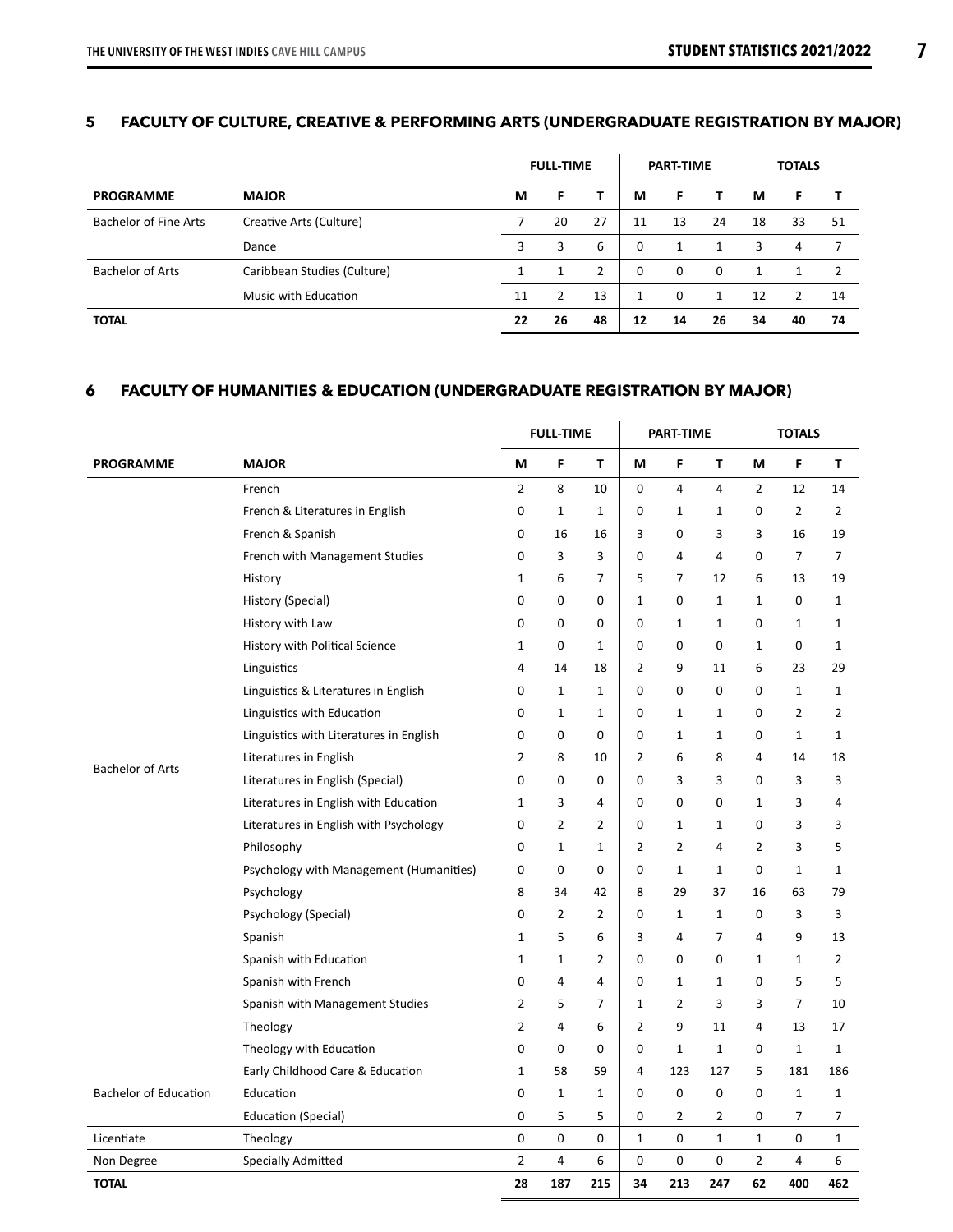#### **7 FACULTY OF LAW (UNDERGRADUATE REGISTRATION BY MAJOR)**

|                  |              |     | <b>FULL-TIME</b> |     |   | <b>PART-TIME</b> |   |     | <b>TOTALS</b> |     |
|------------------|--------------|-----|------------------|-----|---|------------------|---|-----|---------------|-----|
| <b>PROGRAMME</b> | <b>MAJOR</b> | М   |                  |     | М |                  |   | М   |               |     |
| Bachelor of Laws | Law          | 100 | 317              | 417 | 3 | 3                | 6 | 103 | 320           | 423 |
| <b>TOTAL</b>     |              | 100 | 317              | 417 | 3 | 3                | 6 | 103 | 320           | 423 |

#### **8 FACULTY OF MEDICAL SCIENCES (UNDERGRADUATE REGISTRATION BY MAJOR)**

|                                      |                                        |                | <b>FULL-TIME</b> |     |          | <b>PART-TIME</b> |          |    | <b>TOTALS</b> |     |
|--------------------------------------|----------------------------------------|----------------|------------------|-----|----------|------------------|----------|----|---------------|-----|
| <b>PROGRAMME</b>                     | <b>MAJOR</b>                           | М              | F                | т   | М        | F                |          | М  | F             |     |
| <b>Bachelor of Health</b><br>Science | <b>Health Sciences</b>                 | 10             | 30               | 40  | $\Omega$ | 1                | 1        | 10 | 31            | 41  |
| Bachelor of Medicine,<br>Surgery     | Medicine & Surgery                     | 71             | 250              | 321 | $\Omega$ | 2                | 2        | 71 | 252           | 323 |
| Bachelor of Science                  | <b>Human Nutrition &amp; Dietetics</b> | $\overline{2}$ | 13               | 15  | $\Omega$ | $\Omega$         | $\Omega$ | 2  | 13            | 15  |
| <b>TOTAL</b>                         |                                        | 83             | 293              | 376 | 0        | 3                | 3        | 83 | 296           | 379 |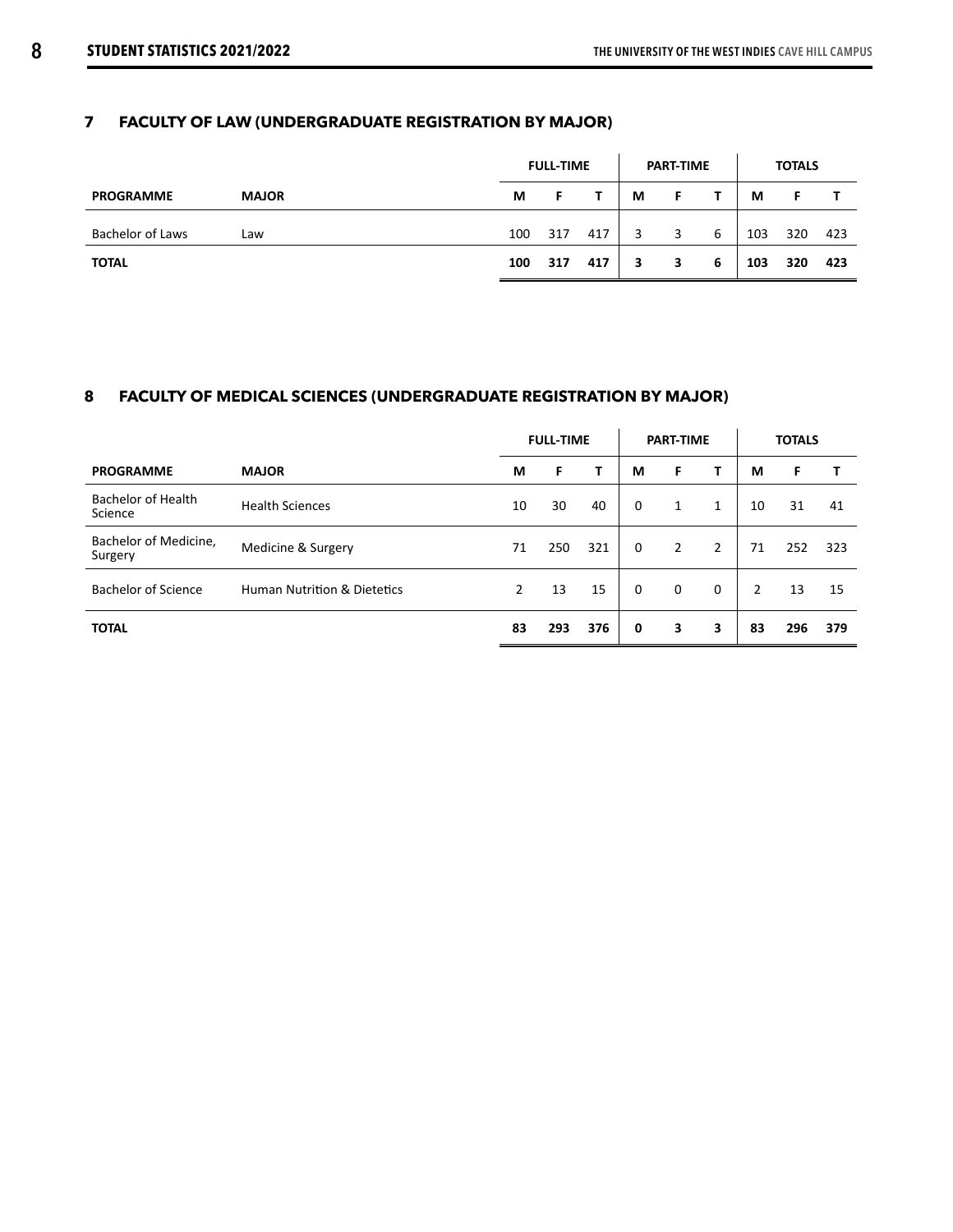#### **9 FACULTY OF SCIENCE & TECHNOLOGY (UNDERGRADUATE REGISTRATION BY MAJOR)**

|                        |                                                     |     | <b>FULL-TIME</b> |              |   | <b>PART-TIME</b> |                |     | <b>TOTALS</b>    |                |
|------------------------|-----------------------------------------------------|-----|------------------|--------------|---|------------------|----------------|-----|------------------|----------------|
| <b>PROGRAMME</b>       | <b>MAJOR</b>                                        | М   | F                | T            | М | F                | Т              | М   | F                | Τ              |
|                        | Biochemistry                                        | 29  | 98               | 127          | 0 | $\pmb{0}$        | $\mathbf 0$    | 29  | 98               | 127            |
|                        | Biochemistry & Chemistry                            | 5   | 11               | 16           | 0 | 0                | 0              | 5   | 11               | 16             |
|                        | <b>Biochemistry with Microbiology</b>               | 1   | $\mathbf{1}$     | 2            | 0 | 0                | 0              | 1   | 1                | $\overline{2}$ |
|                        | <b>Biological Sciences (Double)</b>                 | 3   | 5                | 8            | 0 | 0                | 0              | 3   | 5                | 8              |
|                        | Biology                                             | 14  | 53               | 67           | 0 | 1                | 1              | 14  | 54               | 68             |
|                        | Biology & Chemistry                                 | 12  | 38               | 50           | 0 | 0                | 0              | 12  | 38               | 50             |
|                        | <b>Biology &amp; Environmental Science</b>          | 8   | 8                | 16           | 0 | 0                | 0              | 8   | 8                | 16             |
|                        | Biology & Psychology                                | 0   | 5                | 5            | 0 | 0                | 0              | 0   | 5                | 5              |
|                        | <b>Biology with Education</b>                       | 0   | 1                | 1            | 0 | 0                | 0              | 0   | 1                | 1              |
|                        | Biology with Psychology                             | 0   | 3                | 3            | 0 | 0                | 0              | 0   | 3                | 3              |
|                        | Chemistry                                           | 11  | 33               | 44           | 0 | 2                | 2              | 11  | 35               | 46             |
|                        | Chemistry & Environmental Science                   | 0   | $\overline{2}$   | 2            | 0 | 0                | 0              | 0   | 2                | $\overline{2}$ |
|                        | Chemistry & Management                              | 0   | 4                | 4            | 0 | 0                | 0              | 0   | 4                | 4              |
|                        | Chemistry & Mathematics                             | 1   | 4                | 5            | 0 | 0                | 0              | 1   | 4                | 5              |
|                        | Chemistry (Double)                                  | 1   | 3                | 4            | 0 | 0                | 0              | 1   | 3                | 4              |
|                        | Chemistry with Biochemistry                         | 0   | $\overline{2}$   | 2            | 0 | 0                | 0              | 0   | $\overline{2}$   | $\overline{2}$ |
|                        | Chemistry with Biology                              | 0   | 8                | 8            | 0 | 0                | 0              | 0   | 8                | 8              |
|                        | Chemistry with Education                            | 0   | $\mathbf{1}$     | 1            | 0 | 0                | 0              | 0   | 1                | 1              |
|                        | Chemistry with Management                           | 1   | 0                | 1            | 0 | 0                | 0              | 1   | 0                | 1              |
| Bachelor of<br>Science | Chemistry with Psychology                           | 1   | 0                | 1            | 0 | 0                | 0              | 1   | $\boldsymbol{0}$ | 1              |
|                        | <b>Computer Science &amp; Meteorology</b>           | 2   | 5                | 7            | 1 | 0                | 1              | 3   | 5                | 8              |
|                        | Computer Science & Psychology                       | 1   | 0                | 1            | 0 | 0                | 0              | 1   | $\boldsymbol{0}$ | 1              |
|                        | Computer Science with Accounting                    | 4   | $\mathbf{1}$     | 5            | 0 | 0                | 0              | 4   | 1                | 5              |
|                        | <b>Computer Science with Medical</b><br>Electronics | 1   | 0                | 1            | 0 | 0                | 0              | 1   | $\boldsymbol{0}$ | 1              |
|                        | <b>Computer Science &amp; Economics</b>             | 3   | 0                | 3            | 0 | 0                | 0              | 3   | $\boldsymbol{0}$ | 3              |
|                        | <b>Computer Science &amp; Electronics</b>           | 38  | $\overline{2}$   | 40           | 0 | 0                | 0              | 38  | $\overline{2}$   | 40             |
|                        | Computer Science & Physics                          | 6   | 3                | 9            | 0 | 0                | 0              | 6   | 3                | 9              |
|                        | <b>Computer Science with Economics</b>              | 2   | 0                | 2            | 0 | $\mathbf 0$      | 0              | 2   | 0                | 2              |
|                        | Computer Science with Education                     | 0   | $\mathbf 1$      | 1            | 0 | 0                | 0              | 0   | $\mathbf{1}$     | 1              |
|                        | <b>Computer Science</b>                             | 162 | 42               | 204          | 1 | $\mathbf{1}$     | $\overline{2}$ | 163 | 43               | 206            |
|                        | Computer Science & Accounting                       | 21  | 11               | 32           | 0 | $\mathbf{1}$     | 1              | 21  | 12               | 33             |
|                        | Computer Science & Management                       | 30  | 6                | 36           | 5 | $\mathbf{1}$     | 6              | 35  | $\boldsymbol{7}$ | 42             |
|                        | <b>Computer Science &amp; Mathematics</b>           | 19  | 9                | 28           | 0 | 0                | 0              | 19  | 9                | 28             |
|                        | Computer Science (Double)                           | 28  | 12               | 40           | 0 | $\mathbf 0$      | 0              | 28  | 12               | 40             |
|                        | <b>Computer Science with Mathematics</b>            | 0   | $\mathbf{1}$     | $\mathbf{1}$ | 0 | $\mathbf 0$      | 0              | 0   | $\mathbf 1$      | 1              |
|                        | Computer Science with Management                    | 10  | $\mathbf 2$      | 12           | 0 | $\mathbf{1}$     | 1              | 10  | 3                | 13             |
|                        | Ecology                                             | 10  | 11               | 21           | 0 | $\pmb{0}$        | 0              | 10  | 11               | 21             |
|                        | Ecology & Environmental Science                     | 10  | 5                | 15           | 0 | 0                | 0              | 10  | $\mathsf S$      | 15             |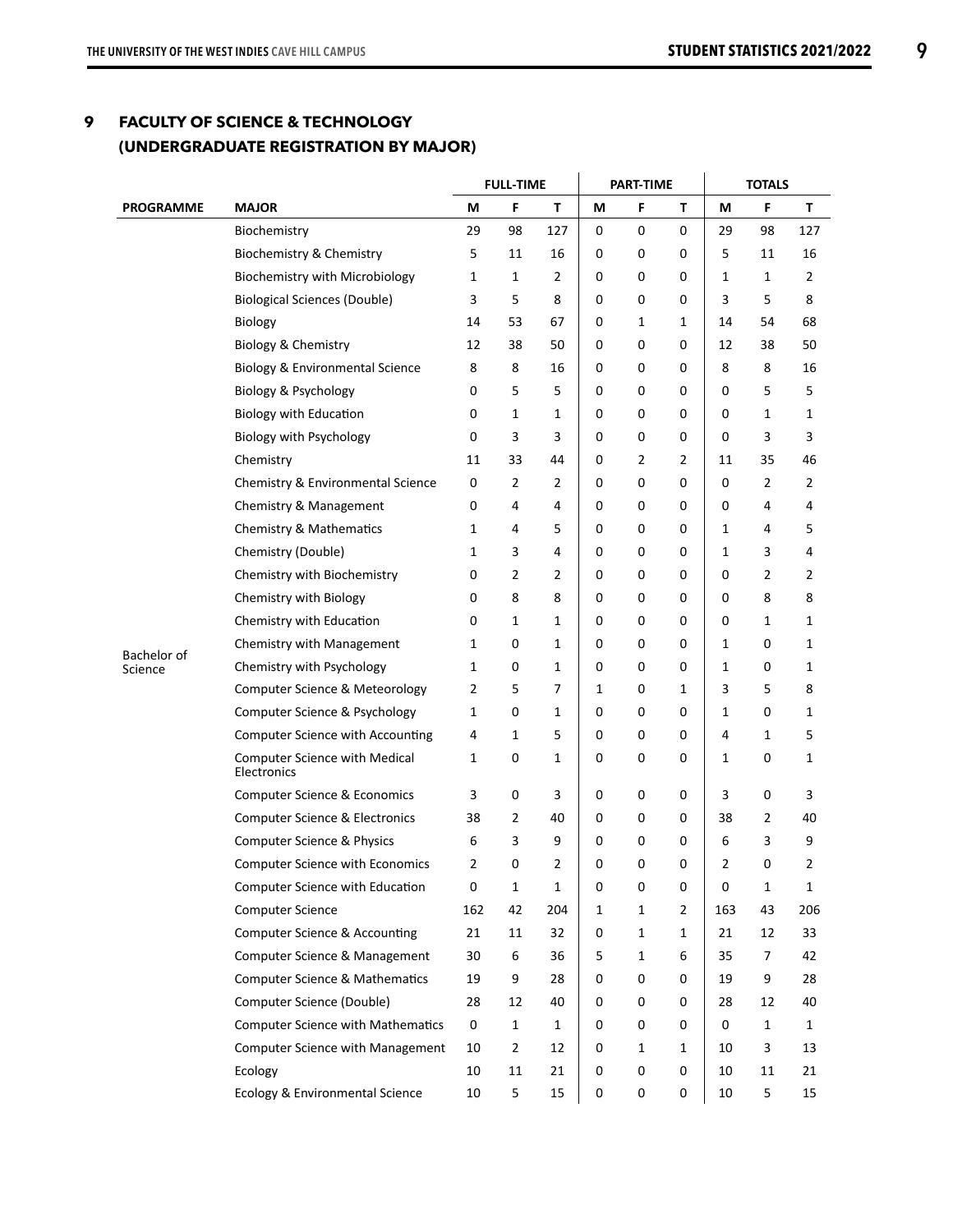#### **9 FACULTY OF SCIENCE & TECHNOLOGY (UNDERGRADUATE REGISTRATION BY MAJOR) (continued)**

|                        |                                                |                | <b>FULL-TIME</b> |                |                         | <b>PART-TIME</b> |              |                | <b>TOTALS</b>  |                |
|------------------------|------------------------------------------------|----------------|------------------|----------------|-------------------------|------------------|--------------|----------------|----------------|----------------|
| <b>PROGRAMME</b>       | <b>MAJOR</b>                                   | M              | F                | T              | М                       | F                | T            | М              | F              | T              |
|                        | Electronics                                    | 20             | 2                | 22             | $\mathbf 0$             | $\pmb{0}$        | $\mathbf 0$  | 20             | $\overline{2}$ | 22             |
|                        | Electronics & Information<br>Technology        | 7              | 1                | 8              | $\mathbf 0$             | $\mathbf 0$      | 0            | 7              | 1              | 8              |
|                        | <b>Electronics &amp; Mathematics</b>           | $\mathbf{1}$   | $\mathbf 0$      | 1              | $\mathbf 0$             | 0                | 0            | 1              | 0              | 1              |
|                        | <b>Electronics &amp; Physics</b>               | 12             | 1                | 13             | $\mathbf 0$             | $\mathbf 0$      | 0            | 12             | 1              | 13             |
|                        | <b>Electronics with Education</b>              | 1              | 0                | 1              | 0                       | 0                | 0            | 1              | 0              | 1              |
|                        | <b>Electronics with Management</b>             | $\mathbf{1}$   | 0                | 1              | 0                       | 0                | 0            | 1              | 0              | 1              |
|                        | <b>Electronics with Medical Electronics</b>    | 5              | 1                | 6              | 0                       | 0                | 0            | 5              | 1              | 6              |
|                        | Environmental Science &<br>Management          | $\mathbf 0$    | 1                | 1              | $\mathbf 0$             | 1                | 1            | 0              | $\overline{2}$ | $\overline{2}$ |
|                        | <b>Environmental Science</b>                   | 32             | 36               | 68             | 0                       | 0                | 0            | 32             | 36             | 68             |
|                        | Environmental Science &<br>Meteorology         | $\mathbf{1}$   | 1                | 2              | $\mathbf 0$             | 0                | 0            | 1              | $\mathbf{1}$   | $\overline{2}$ |
|                        | Information Technology &<br>Accounting         | 4              | 5                | 9              | $\mathbf 0$             | 1                | $\mathbf{1}$ | 4              | 6              | 10             |
|                        | Information Technology &<br>Economics          | 1              | 0                | 1              | 0                       | 0                | 0            | 1              | 0              | 1              |
|                        | Information Technology &<br>Management         | 8              | 6                | 14             | $\mathbf 0$             | 0                | 0            | 8              | 6              | 14             |
|                        | Information Technology &<br><b>Mathematics</b> | 1              | 0                | 1              | $\mathbf 0$             | 0                | 0            | 1              | 0              | 1              |
| Bachelor of<br>Science | Information Technology with<br>Education       | 0              | 1                | 1              | 0                       | 0                | 0            | $\mathbf 0$    | 1              | 1              |
|                        | Information Technology with<br>Management      | 5              | 2                | 7              | 0                       | 0                | 0            | 5              | 2              | $\overline{7}$ |
|                        | Information Technology with<br>Accounting      | 0              | $\overline{2}$   | 2              | 0                       | 1                | $\mathbf{1}$ | $\mathbf 0$    | 3              | 3              |
|                        | <b>Information Technology</b>                  | 46             | 12               | 58             | 0                       | 0                | 0            | 46             | 12             | 58             |
|                        | Mathematics                                    | 11             | 5                | 16             | 0                       | 0                | 0            | 11             | 5              | 16             |
|                        | Mathematics & Accounting                       | 3              | 3                | 6              | 0                       | $\mathbf 0$      | 0            | 3              | 3              | 6              |
|                        | Mathematics & Economics                        | 4              | 5                | 9              | 0                       | 0                | 0            | 4              | 5              | 9              |
|                        | Mathematics (Double)                           | 0              | 1                | 1              | 0                       | 0                | 0            | 0              | 1              | 1              |
|                        | Mathematics and Physics                        | 5              | 2                | 7              | 0                       | 0                | 0            | 5              | 2              | 7              |
|                        | Mathematics with Education                     | $\mathbf{1}$   | $\pmb{0}$        | 1              | $\mathbf 0$             | $\mathbf{0}$     | 0            | 1              | $\pmb{0}$      | 1              |
|                        | Meteorology                                    | 11             | 14               | 25             | $\mathbf 0$             | $\mathbf{0}$     | 0            | 11             | 14             | 25             |
|                        | Meteorology & Physics                          | $\overline{2}$ | $\mathbf 0$      | $\overline{2}$ | 0                       | 0                | 0            | $\overline{2}$ | 0              | $\overline{2}$ |
|                        | Microbiology                                   | 13             | 26               | 39             | 0                       | 0                | 0            | 13             | 26             | 39             |
|                        | Physics                                        | 11             | 8                | 19             | 0                       | 0                | 0            | 11             | 8              | 19             |
|                        | Physics with Management                        | $\mathbf 0$    | $\mathbf{1}$     | $\mathbf 1$    | $\mathbf 0$             | 0                | 0            | $\mathbf 0$    | $\mathbf 1$    | $\mathbf 1$    |
|                        | Physics with Medical Electronics               | $\mathbf{1}$   | $\mathbf{1}$     | $\overline{2}$ | $\mathbf 0$             | $\mathbf{0}$     | 0            | 1              | $\mathbf{1}$   | $\overline{2}$ |
|                        | Software Engineering<br>(Mobile App Tech)      | 23             | 5                | 28             | $\pmb{0}$               | 0                | 0            | 23             | 5              | 28             |
| Non Degree             | <b>Specially Admitted</b>                      | $\mathbf 1$    | $\mathbf{1}$     | $\overline{2}$ | $\pmb{0}$               | $\boldsymbol{0}$ | $\pmb{0}$    | $\mathbf{1}$   | $\mathbf 1$    | $\overline{2}$ |
| <b>TOTAL</b>           |                                                | 665            | 534              | 1199           | $\overline{\mathbf{z}}$ | 10               | 17           | 672            | 544            | 1216           |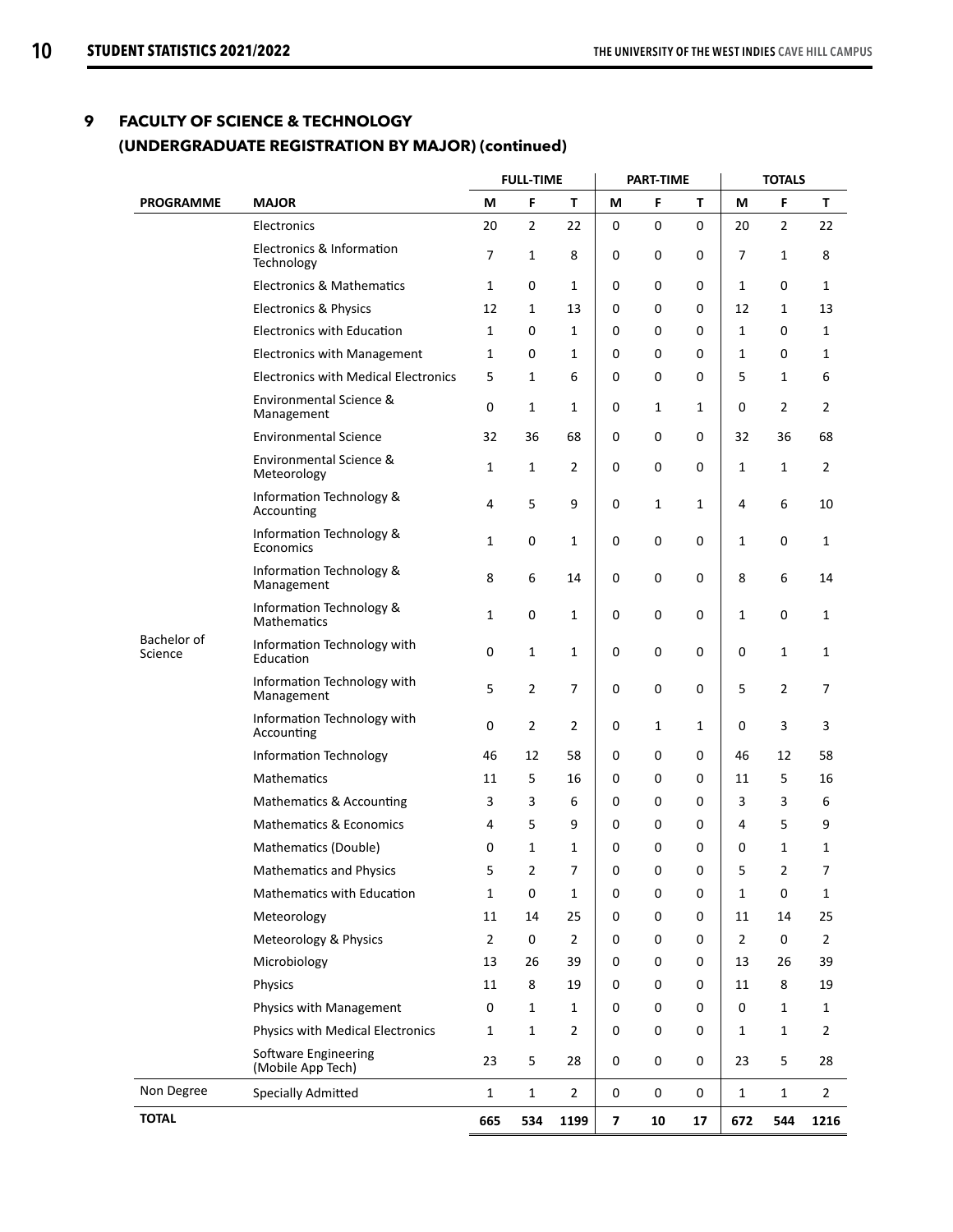|                        |                                                                  |              | <b>FULL-TIME</b> |              |                | <b>PART-TIME</b> |                |             | <b>TOTALS</b>  |     |
|------------------------|------------------------------------------------------------------|--------------|------------------|--------------|----------------|------------------|----------------|-------------|----------------|-----|
| <b>DEGREE</b>          | <b>MAJOR</b>                                                     | M            | F                | T            | M              | F                | T              | М           | F              | т   |
|                        | <b>Accounting &amp; Finance</b>                                  | 83           | 207              | 290          | $\overline{7}$ | 21               | 28             | 90          | 228            | 318 |
|                        | <b>Accounting (Special)</b>                                      | 25           | 65               | 90           | 8              | 51               | 59             | 33          | 116            | 149 |
|                        | Banking & Finance                                                | 15           | 24               | 39           | 12             | 23               | 35             | 27          | 47             | 74  |
|                        | Economics & Management<br>(Marketing)                            | 4            | 6                | 10           | 3              | 2                | 5              | 7           | 8              | 15  |
|                        | <b>Economics with Public Sector</b><br>Management                | 1            | 0                | 1            | 0              | 0                | 0              | 1           | 0              | 1   |
|                        | Economics                                                        | 11           | 10               | 21           | 4              | 0                | 4              | 15          | 10             | 25  |
|                        | Economics & Accounting                                           | 23           | 36               | 59           | 6              | 7                | 13             | 29          | 43             | 72  |
|                        | Economics & Finance                                              | 30           | 27               | 57           | 9              | 14               | 23             | 39          | 41             | 80  |
|                        | Economics & History                                              | 1            | 0                | 1            | 0              | 0                | 0              | 1           | 0              | 1   |
|                        | Economics & Law                                                  | 3            | 6                | 9            | 0              | 2                | $\overline{2}$ | 3           | 8              | 11  |
|                        | Economics & Management                                           | 11           | 12               | 23           | 6              | 8                | 14             | 17          | 20             | 37  |
|                        | <b>Economics &amp; Mathematics</b>                               | 4            | 9                | 13           | 1              | 1                | $\overline{2}$ | 5           | 10             | 15  |
|                        | Economics & Political Science                                    | 0            | 0                | 0            | 1              | 0                | 1              | 1           | 0              | 1   |
|                        | Economics (Special)                                              | 4            | 2                | 6            | 3              | 0                | 3              | 7           | $\overline{2}$ | 9   |
|                        | Economics with Accounting                                        | 0            | 0                | 0            | 1              | 1                | 2              | 1           | 1              | 2   |
|                        | Economics with Law                                               | 1            | 1                | 2            | 0              | 1                | 1              | 1           | 2              | 3   |
|                        | Economics with Management                                        | 1            | 5                | 6            | 3              | 2                | 5              | 4           | 7              | 11  |
|                        | <b>Economics with Mathematics</b>                                | 0            | 1                | 1            | $\overline{2}$ | 2                | 4              | 2           | 3              | 5   |
| Bachelor of<br>Science | Hospitality & Tourism Management                                 | 6            | 34               | 40           | $\overline{2}$ | 2                | 4              | 8           | 36             | 44  |
|                        | <b>Hotel Management (Special)</b>                                | 0            | 1                | 1            | 1              | 5                | 6              | 1           | 6              | 7   |
|                        | <b>International Business</b>                                    | 1            | 2                | 3            | 0              | 0                | 0              | 1           | 2              | 3   |
|                        | <b>International Relations</b>                                   | 11           | 35               | 46           | 6              | 11               | 17             | 17          | 46             | 63  |
|                        | International Relations (Special)                                | 5            | 6                | 11           | 5              | 7                | 12             | 10          | 13             | 23  |
|                        | <b>International Tourism Management</b>                          | 3            | 6                | 9            | 1              | $\overline{2}$   | 3              | 4           | 8              | 12  |
|                        | Labour & Employment Relations                                    | 3            | 6                | 9            | 5              | 18               | 23             | 8           | 24             | 32  |
|                        | Management                                                       | 129          | 280              | 409          | 20             | 89               | 109            | 149         | 369            | 518 |
|                        | <b>Management Studies (Special)</b>                              | 27           | 71               | 98           | 126            | 175              | 301            | 153         | 246            | 399 |
|                        | Management with Chinese                                          | $\mathbf{0}$ | $\mathbf{1}$     | $\mathbf{1}$ | $\mathbf 0$    | $\mathbf 0$      | $\mathbf 0$    | $\mathbf 0$ | $\mathbf{1}$   | 1   |
|                        | Management with French                                           | 1            | 5                | 6            | 1              | 0                | 1              | 2           | 5              | 7   |
|                        | Management with Psychology                                       | 6            | 18               | 24           | 9              | 8                | 17             | 15          | 26             | 41  |
|                        | Management with Spanish                                          | 3            | $\mathbf{1}$     | 4            | 2              | 1                | 3              | 5           | 2              | 7   |
|                        | Management Innovation<br>Entrepreneurship                        | 3            | 4                | 7            | 0              | 0                | 0              | 3           | 4              | 7   |
|                        | Political Science with Gender &<br><b>Developmental Studies</b>  | 0            | 1                | 1            | 0              | 0                | 0              | 0           | 1              | 1   |
|                        | Political Science with Law                                       | 0            | $\mathbf{1}$     | 1            | 0              | 0                | 0              | 0           | 1              | 1   |
|                        | <b>Political Science with</b><br><b>Public Sector Management</b> | 1            | 0                | 1            | 0              | 1                | 1              | 1           | 1              | 2   |
|                        | Political Science with Sociology                                 | 3            | 1                | 4            | 0              | 0                | 0              | 3           | 1              | 4   |
|                        | Political Science with Psychology                                | 1            | 1                | 2            | 0              | 0                | 0              | 1           | 1              | 2   |
|                        | Political Science with Management                                | 0            | 0                | 0            | 0              | 1                | 1              | 0           | 1              | 1   |
|                        | Political Science                                                | $\mathbf 1$  | $\mathbf{1}$     | $\mathbf{2}$ | 0              | $\mathbf 1$      | 1              | 1           | $\overline{2}$ | 3   |
|                        |                                                                  |              |                  |              |                |                  |                |             |                |     |

#### **10 FACULTY OF SOCIAL SCIENCES (UNDERGRADUATE REGISTRATION BY MAJOR)**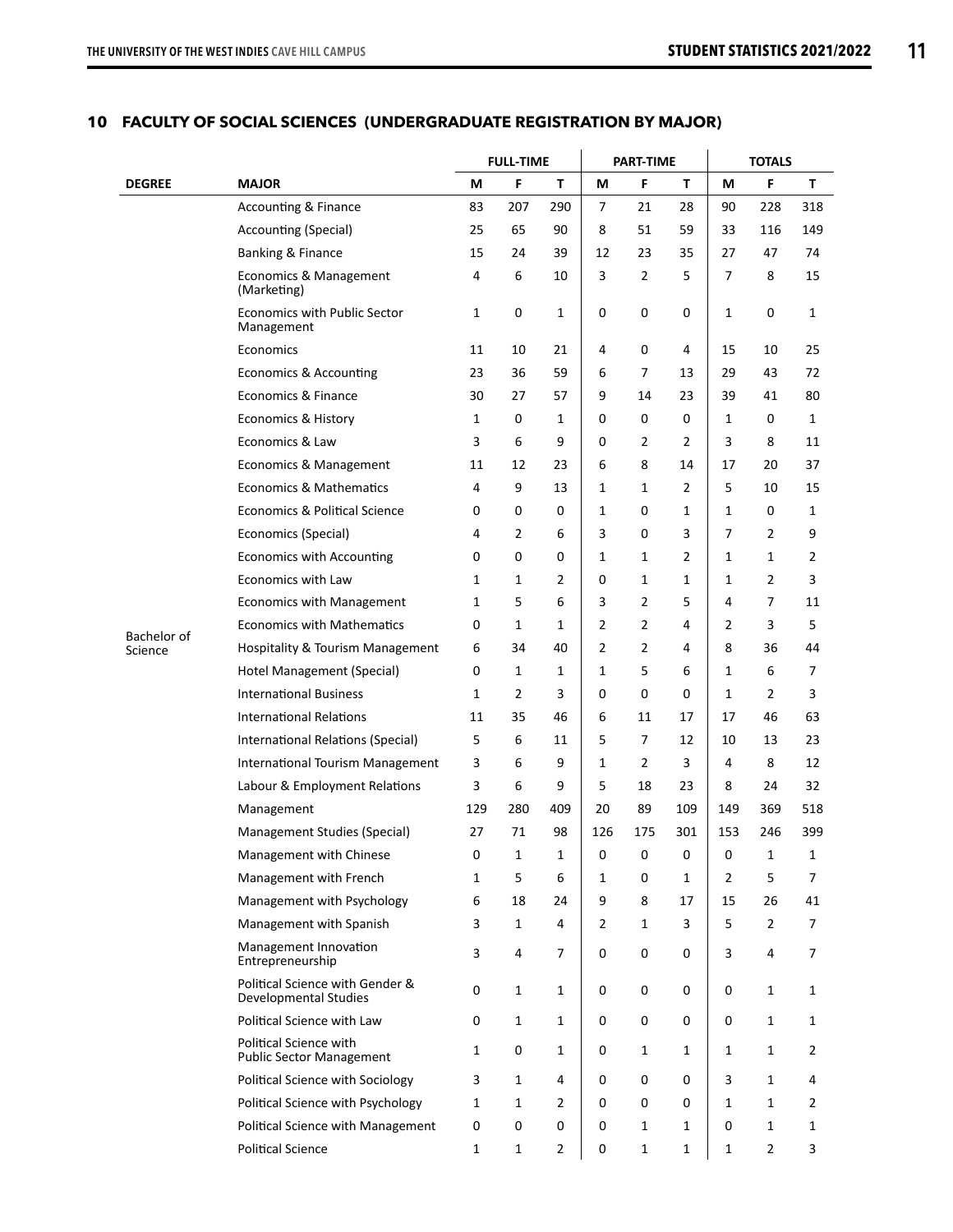#### **10 FACULTY OF SOCIAL SCIENCES (UNDERGRADUATE REGISTRATION BY MAJOR) (continued)**

|                               |                                                  |                | <b>FULL-TIME</b> |                |              | <b>PART-TIME</b> |                |                | <b>TOTALS</b>  |                |
|-------------------------------|--------------------------------------------------|----------------|------------------|----------------|--------------|------------------|----------------|----------------|----------------|----------------|
| <b>DEGREE</b>                 | <b>MAJOR</b>                                     | М              | F                | T              | M            | F                | Т              | M              | F              | т              |
|                               | Political Science & Law                          | $\overline{4}$ | 13               | 17             | 1            | 3                | $\overline{4}$ | 5              | 16             | 21             |
|                               | Political Science & Management                   | 1              | 1                | $\overline{2}$ | $\mathbf{1}$ | 0                | 1              | 2              | 1              | 3              |
|                               | Political Science & Philosophy                   | 0              | 1                | 1              | 0            | 0                | 0              | 0              | 1              | 1              |
|                               | Political Science & Psychology                   | $\mathbf{1}$   | 0                | $\mathbf{1}$   | $\mathbf 0$  | $\overline{2}$   | $\overline{2}$ | $\mathbf{1}$   | 2              | 3              |
|                               | Political Science (Special)                      | 5              | 1                | 6              | 3            | $\mathbf{1}$     | 4              | 8              | $\overline{2}$ | 10             |
|                               | Political Science with History                   | $\mathbf 0$    | 2                | $\overline{2}$ | $\mathbf 0$  | 0                | $\mathbf 0$    | 0              | 2              | $\overline{2}$ |
|                               | Political Science with Philosophy                | $\mathbf 0$    | 0                | 0              | $\mathbf 1$  | 0                | 1              | 1              | 0              | $\mathbf{1}$   |
|                               | Psychology (Special)                             | 11             | 63               | 74             | 8            | 41               | 49             | 19             | 104            | 123            |
|                               | Psychology with Management                       | 7              | 34               | 41             | 8            | 32               | 40             | 15             | 66             | 81             |
|                               | Psychology with Political Science                | $\overline{2}$ | 0                | $\overline{2}$ | 1            | 0                | 1              | 3              | 0              | 3              |
|                               | Psychology with Sociology                        | $\mathbf 0$    | 25               | 25             | 5            | 20               | 25             | 5              | 45             | 50             |
|                               | Public Policy & Management                       | $\overline{2}$ | 6                | 8              | 2            | $\overline{2}$   | $\overline{4}$ | 4              | 8              | 12             |
|                               | Public Sector Management (Special)               | $\mathbf{1}$   | 4                | 5              | 4            | 9                | 13             | 5              | 13             | 18             |
| <b>Bachelor</b><br>of Science | Social Sciences                                  | 22             | 90               | 112            | 50           | 122              | 172            | 72             | 212            | 284            |
| (continued)                   | Social Work (Special)                            | 3              | 37               | 40             | 4            | 18               | 22             | $\overline{7}$ | 55             | 62             |
|                               | Sociology & Law                                  | 6              | 16               | 22             | $\mathbf{1}$ | $\mathbf{1}$     | 2              | 7              | 17             | 24             |
|                               | Sociology & Political Science                    | 1              | 0                | $\mathbf{1}$   | 0            | 0                | 0              | 1              | 0              | $\mathbf{1}$   |
|                               | Sociology & Psychology                           | 3              | 8                | 11             | 3            | 13               | 16             | 6              | 21             | 27             |
|                               | Sociology (Special)                              | $\mathbf 0$    | 3                | 3              | 5            | 10               | 15             | 5              | 13             | 18             |
|                               | Sociology with Criminology                       | 5              | 19               | 24             | 9            | 10               | 19             | 14             | 29             | 43             |
|                               | Sociology with Cultural Studies                  | $\mathbf 0$    | 1                | $\mathbf{1}$   | $\mathbf{1}$ | $\mathbf{1}$     | $\overline{2}$ | $\mathbf{1}$   | $\overline{2}$ | 3              |
|                               | Sociology with History                           | $\mathbf 0$    | 1                | 1              | $\mathbf{1}$ | $\mathbf{1}$     | $\overline{2}$ | $\mathbf{1}$   | $\overline{2}$ | 3              |
|                               | Sociology with Law                               | 2              | 2                | 4              | 0            | $\overline{2}$   | 2              | $\overline{2}$ | 4              | 6              |
|                               | Sociology with Political Science                 | 1              | 0                | 1              | $\mathbf 0$  | 0                | 0              | 1              | 0              | 1              |
|                               | Sociology with Psychology                        | $\mathbf{1}$   | 4                | 5              | $\mathbf 0$  | 3                | 3              | $\mathbf{1}$   | 7              | 8              |
|                               | Sociology with Gender &<br>Developmental Studies | $\mathbf 0$    | 3                | 3              | 0            | $\mathbf{1}$     | $\mathbf{1}$   | 0              | 4              | 4              |
|                               | Tourism Management (Special)                     | 1              | 2                | 3              | 0            | $\mathbf{1}$     | $\mathbf{1}$   | 1              | 3              | 4              |
|                               | <b>General Management</b>                        | 3              | 6                | 9              | 9            | 17               | 26             | 12             | 23             | 35             |
| Executive<br>Diploma          | Marketing & Sales                                | $\mathbf 0$    | 0                | 0              | 0            | 1                | 1              | 0              | 1              | 1              |
| Management                    | Procurement Management                           | 0              | 1                | $\mathbf{1}$   | 2            | $\overline{2}$   | 4              | 2              | 3              | 5              |
| Non Degree                    | <b>Specially Admitted</b>                        | $\mathbf 0$    | 1                | $\mathbf{1}$   | 1            | $\mathbf{1}$     | 2              | $\mathbf{1}$   | $\overline{2}$ | 3              |
| <b>TOTAL</b>                  |                                                  | 503            | 1230             | 1733           | 364          | 770              | 1134           | 867            | 2000           | 2867           |

#### **11 FACULTY OF SPORT (UNDERGRADUATE REGISTRATION BY MAJOR)**

|                  |                       |               | <b>FULL-TIME</b> |    |          | <b>PART-TIME</b> |    |     | <b>TOTALS</b> |     |
|------------------|-----------------------|---------------|------------------|----|----------|------------------|----|-----|---------------|-----|
| <b>PROGRAMME</b> | <b>MAJOR</b>          | М             | F.               |    | М        | F.               |    | М   |               |     |
| Bachelor         | <b>Sport Coaching</b> | $\mathcal{L}$ | 0                | 2  | $\Omega$ | 0                | 0  | 2   | 0             | 2   |
| of Science       | <b>Sport Sciences</b> | 51            | 31               | 82 | 51       | 27               | 78 | 102 | 58            | 160 |
| <b>TOTAL</b>     |                       | 53            | 31               | 84 | 51       | 27               | 78 | 104 | 58            | 162 |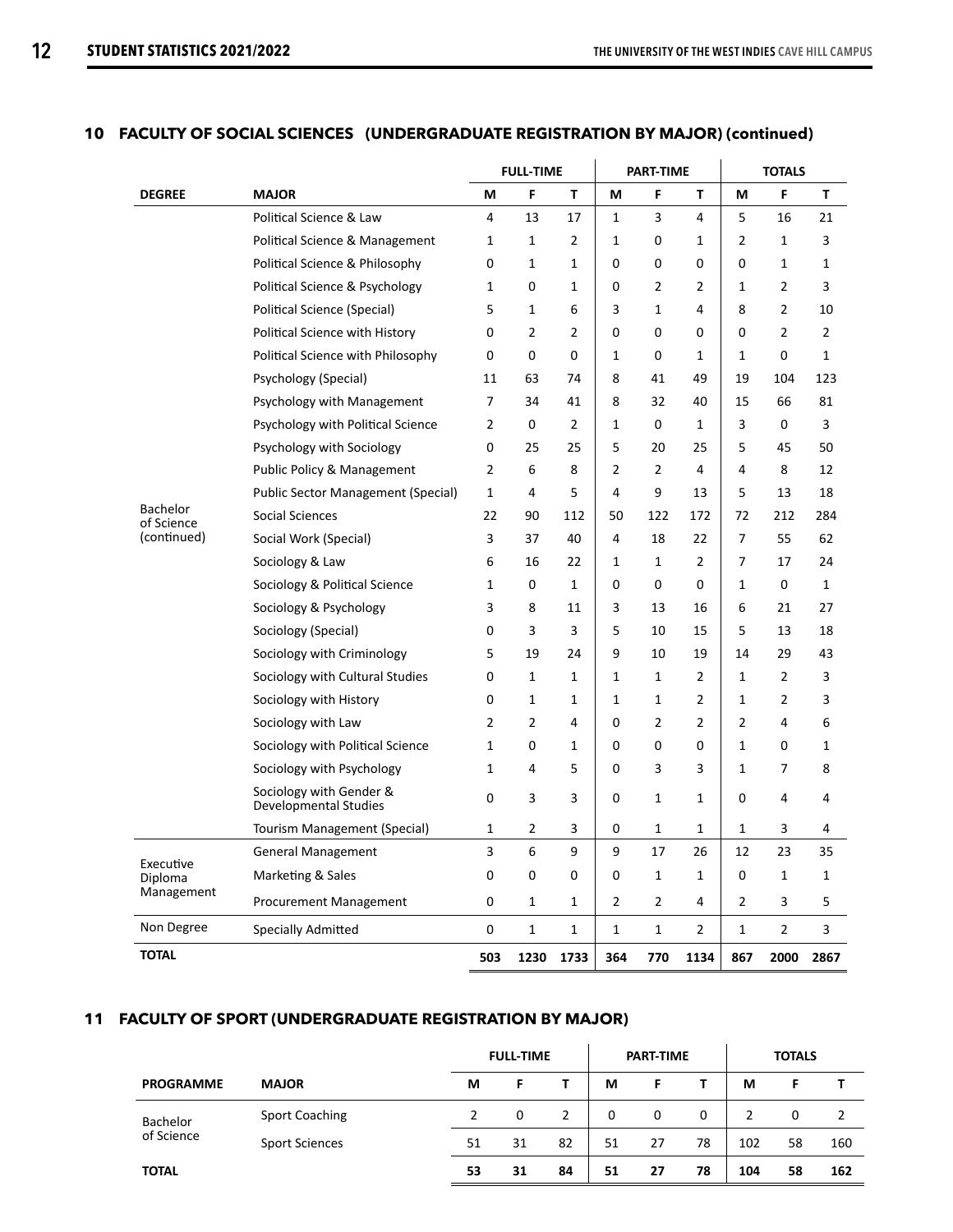| :<br>;<br>;<br>;                                                                  |
|-----------------------------------------------------------------------------------|
|                                                                                   |
|                                                                                   |
|                                                                                   |
|                                                                                   |
|                                                                                   |
| -<br>-<br>-<br>-                                                                  |
|                                                                                   |
|                                                                                   |
| -<br>-<br>-<br>-<br>-<br>-<br>-<br><br>-<br><br><br><br><br><br><br><br>          |
|                                                                                   |
|                                                                                   |
| i                                                                                 |
|                                                                                   |
|                                                                                   |
|                                                                                   |
| -<br>-<br>-<br>-                                                                  |
| ֖֖֖֖֖֧֧֧֧֧֧֧֧֪֧֪֪֪֪֪֪֪֪֪֪֪֪֪֪֪֪֪֪֪֪֪֚֚֚֚֚֚֚֚֚֚֚֚֚֚֚֚֚֚֚֚֚֚֚֚֚֚֡֬֝֓֓֓֓֡֬֓֓֡֬֓֓֓֓֝֬ |
|                                                                                   |
| .<br>.                                                                            |
|                                                                                   |
|                                                                                   |
|                                                                                   |
| ׆֚<br>ı                                                                           |

| <b>COUNTRY</b>                  | PERFORMING<br>CREATIVE &<br>CULTURE,<br><b>ARTS</b> | <b>HUMANITIES &amp;</b><br>EDUCATION | <b>NN</b> | <b>SCIENCES</b><br>MEDICAL | <b>TECHNOLOGY</b><br>SCIENCE & | <b>SCIENCES</b><br>SOCIAL | SPORT | <b>TOTALS</b> |
|---------------------------------|-----------------------------------------------------|--------------------------------------|-----------|----------------------------|--------------------------------|---------------------------|-------|---------------|
| Anguilla                        | 0.0%                                                | 0.4%                                 | 0.0%      | 0.0%                       | 0.0%                           | 0.0%                      | 0.0%  | 0.1%          |
| Antigua & Barbuda               | 1.4%                                                | 0.9%                                 | 4.3%      | 0.0%                       | 1.0%                           | 0.5%                      | 2.5%  | 1.0%          |
| Barbados                        | 93.2%                                               | 90.3%                                | 53.2%     | 52.2%                      | 89.3%                          | 92.8%                     | 84.0% | 86%           |
| Belgium                         | 0.0%                                                | 0.4%                                 | 0.0%      | 0.0%                       | 0.0%                           | 0.0%                      | 0.0%  | 0.0%          |
| Belize                          | 0.0%                                                | 0.0%                                 | 5.7%      | 0.0%                       | 0.3%                           | 0.3%                      | 0.0%  | 0.6%          |
| Brazil                          | 0.0%                                                | 0.0%                                 | 0.0%      | 0.0%                       | 0.0%                           | 0.0%                      | 0.0%  | 0.0%          |
| British Virgin Islands          | 0.0%                                                | 0.0%                                 | 0.7%      | 0.0%                       | 0.1%                           | 0.0%                      | 0.0%  | 0.1%          |
| Canada                          | 0.0%                                                | 0.2%                                 | 0.0%      | 0.0%                       | 0.0%                           | 0.0%                      | 0.0%  | 0.0%          |
| Cayman Islands                  | 0.0%                                                | 0.0%                                 | 0.0%      | 0.3%                       | 0.0%                           | 0.0%                      | 0.0%  | 0.0%          |
| Commonwealth of<br>Dominica     | 0.0%                                                | 0.2%                                 | 2.1%      | 0.0%                       | 0.8%                           | 0.7%                      | 0.0%  | 0.7%          |
| Ghana                           | 0.0%                                                | 0.0%                                 | 0.2%      | 0.0%                       | 0.0%                           | 0.0%                      | 0.0%  | 0.0%          |
| Grenada                         | 0.0%                                                | 0.9%                                 | $1.8\%$   | 0.0%                       | 0.4%                           | 0.3%                      | 1.9%  | 0.5%          |
| Guyana                          | 0.0%                                                | 0.2%                                 | 1.2%      | 0.3%                       | 0.4%                           | 0.3%                      | 0.0%  | 0.4%          |
| Jamaica                         | 0.0%                                                | 0.4%                                 | 4.7%      | 0.5%                       | 0.8%                           | 0.5%                      | 2.5%  | 0.9%          |
| Montserrat                      | 0.0%                                                | 0.0%                                 | 0.0%      | 0.0%                       | 0.1%                           | 0.0%                      | 0.0%  | 0.0%          |
| Nigeria                         | 0.0%                                                | 0.4%                                 | 0.0%      | 0.0%                       | 0.2%                           | 0.1%                      | 0.0%  | 0.1%          |
| St. Kitts & Nevis               | 0.0%                                                | 0.9%                                 | 2.4%      | 0.3%                       | 0.1%                           | 0.4%                      | 0.0%  | 0.5%          |
| St. Lucia                       | 1.4%                                                | 0.6%                                 | 1.7%      | 0.5%                       | 1.7%                           | 1.3%                      | 4.3%  | 1.4%          |
| St. Vincent & the<br>Grenadines | 2.6%                                                | 0.9%                                 | 3.3%      | 2.8%                       | 2.1%                           | 1.6%                      | 1.2%  | 1.8%          |
| The Bahamas                     | 0.0%                                                | 0.4%                                 | 1.4%      | 5.3%                       | 1.2%                           | 0.1%                      | 0.0%  | 0.8%          |
| Trinidad & Tobago               | 1.4%                                                | 2%                                   | 16.8%     | 37.5%                      | 1.2%                           | $1\%$                     | 3.6%  | 4.8%          |
| Turks & Caicos Islands          | 0.0%                                                | 0.0%                                 | 0.0%      | 0.0%                       | 0.0%                           | 0.0%                      | 0.0%  | 0.0%          |
| Ϋ́                              | 0.0%                                                | 0.0%                                 | 0.0%      | 0.3%                       | 0.1%                           | 0.0%                      | 0.0%  | 0.1%          |
| U. S. A.                        | 0.0%                                                | 0.9%                                 | 0.5%      | 0.0%                       | 0.2%                           | 0.1%                      | 0.0%  | 0.2%          |
| <b>TOTAL</b>                    | 100%                                                | 100%                                 | 100%      | 100%                       | 100%                           | 100%                      | 100%  | 100%          |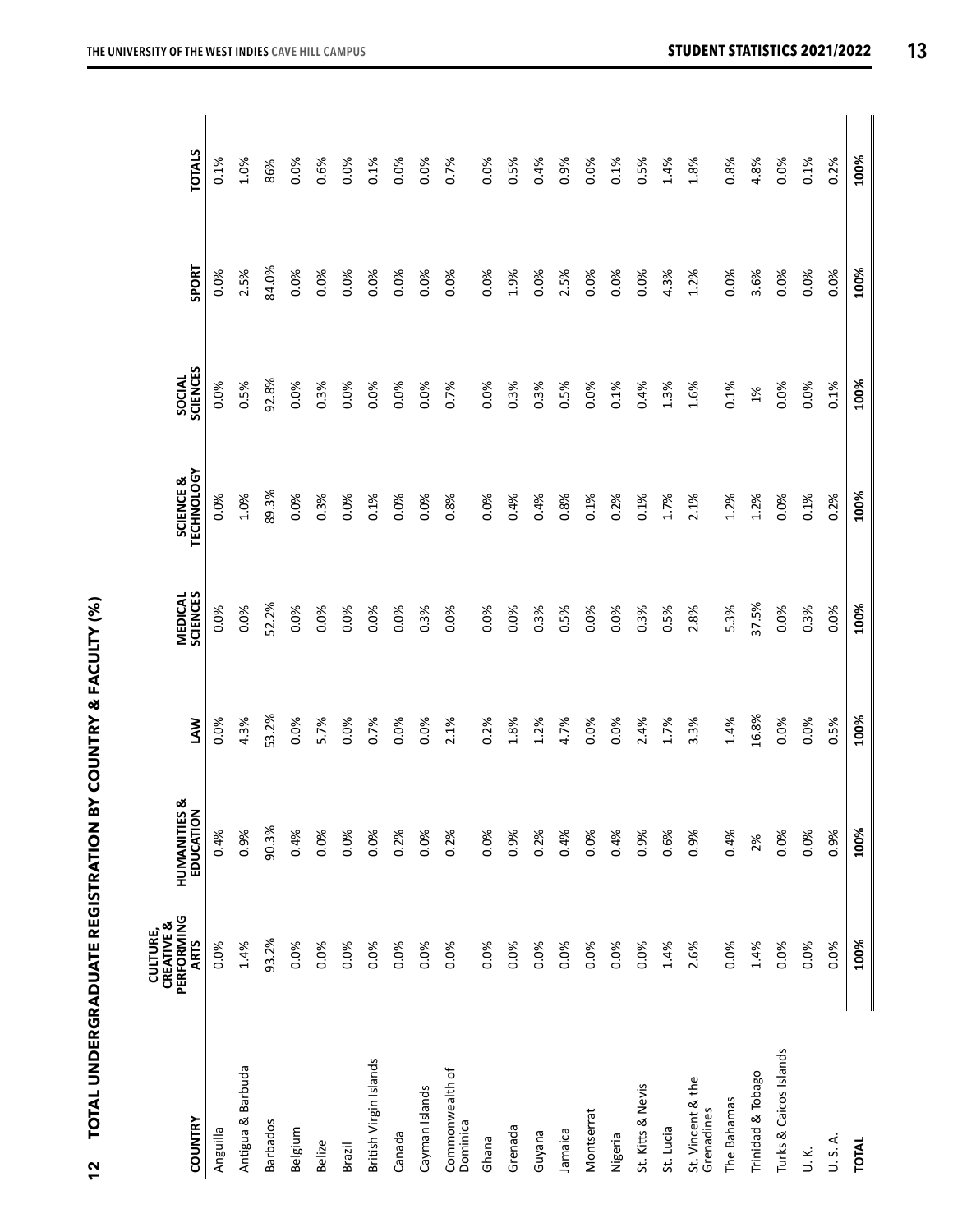|                              |         | PERFORMING<br><b>CREATIVE &amp;</b><br>CULTURE,<br><b>ARTS</b> |                | HUMANITI                       | $\overline{6}$<br>EDUCATI | IES &   |          | <b>NAJ</b>    |                |                                | <b>MEDICAL</b><br>SCIENCES |                                         | <b>TECHNOLOGY</b><br>SCIENCE & |                    |            | <b>SCIENCES</b><br>SOCIAL |                | SPORT                |         |                | <b>TOTALS</b>  |              |
|------------------------------|---------|----------------------------------------------------------------|----------------|--------------------------------|---------------------------|---------|----------|---------------|----------------|--------------------------------|----------------------------|-----------------------------------------|--------------------------------|--------------------|------------|---------------------------|----------------|----------------------|---------|----------------|----------------|--------------|
| COUNTRY                      | Σ       | щ                                                              | ۳              | Σ                              | щ                         | ۳       | Σ        | ۳<br>щ        |                | Σ                              | ⊢<br>ட                     | Σ                                       | ட                              | ۳                  | Σ          | ட                         | ⊢              | щ<br>Σ               | ۳       | Σ              | щ              | ۳            |
| Anguilla                     | 0       | 0                                                              | 0              | $\circ$                        | $\sim$                    | $\sim$  | 0        | 0             | 0              | $\circ$                        | 0<br>0                     | $\circ$                                 | 0                              | 0                  | $\circ$    |                           |                | 0<br>0               | 0       | $\circ$        | S              | ω            |
| Antigua & Barbuda            | $\circ$ | $\overline{\phantom{0}}$                                       | $\overline{ }$ |                                | 3                         | 4       | ∼        | 님             | $\frac{8}{1}$  | $\circ$                        | $\circ$<br>0               | S                                       | G                              | $\overline{1}$     | $\sim$     | $\frac{3}{2}$             | 15             | m                    | 4       | $\overline{1}$ | $\theta$       | 54           |
| <b>Barbados</b>              | 33      | 36                                                             | ගි             | 52                             | 365                       | 417     | 3        | 163           | 225            | 39                             | 98<br>159                  | 619                                     | $\ddot{5}$                     | 1086               | 806        | 1854                      | 2660           | <u>면</u><br>85       | 136     | 1696           | 3095           | 4791         |
| Belgium                      | 0       | 0                                                              | 0              | H                              | 1                         | $\sim$  | 0        | 0             | 0              | 0                              | 0<br>0                     | $\circ$                                 | $\circ$                        | 0                  | $\circ$    | 0                         | 0              | 0<br>0               | 0       | H              | $\overline{ }$ | Z            |
| <b>Belize</b>                | 0       | $\circ$                                                        | 0              | $\circ$                        | 0                         | $\circ$ | ത        | 15            | 24             | $\circ$                        | $\circ$<br>0               | S                                       | ⊣                              | 4                  | S          | S                         | $^{\circ}$     | ○<br>0               | $\circ$ | 15             | ដ              | 36           |
| Brazil                       | 0       | $\circ$                                                        | $\circ$        | $\circ$                        | $\circ$                   | $\circ$ | 0        | 0             | 0              | 0                              | 0<br>0                     | 0                                       | 0                              | 0                  | 0          |                           |                | c<br>0               | 0       | 0              | ⊣              |              |
| British Virgin Islands       | 0       | $\circ$                                                        | $\circ$        | $\circ$                        | 0                         | $\circ$ | $\circ$  | ന             | S              | $\circ$                        | 0<br>0                     | 0                                       | ⊣                              |                    | 0          | 0                         | 0              | c<br>0               | 0       | 0              | ◅              |              |
| Canada                       | 0       | $\circ$                                                        | $\circ$        | $\circ$                        |                           |         | 0        | ⊂             | 0              | 0                              | 0<br>0                     | 0                                       | 0                              | 0                  | 0          | 0                         | 0              | ⊂                    | 0       | 0              |                |              |
| Cayman Islands               | 0       | $\circ$                                                        | $\circ$        | $\circ$                        | 0                         | 0       | 0        | ⊂             | 0              | $\circ$                        | $\overline{\phantom{0}}$   | 0                                       | $\circ$                        | $\circ$            | 0          | 0                         | 0              | c<br>0               | 0       | 0              |                |              |
| Commonwealth of Dominica     | 0       | $\circ$                                                        | $\circ$        | $\circ$                        |                           | H       | 0        | σ             | ᡡ              | 0                              | ○<br>0                     | ڡ                                       | 4                              | $\Omega$           | г          | $\mathbf{a}$              | $\overline{a}$ | c<br>○               | ○       | ಇ              | 26             | 39           |
| Ghana                        | O       | $\circ$                                                        | $\circ$        | $\circ$                        | O                         | 0       | O        |               |                | c                              | $\circ$<br>c               | $\circ$                                 | O                              | $\circ$            | c          | c                         | $\circ$        | c<br>⊂               | c       | 0              |                |              |
| Grenada                      | 0       | $\circ$                                                        | $\circ$        | $\circ$                        | 4                         | 4       | $\sim$   | ဖ             | ∞              | ○                              | っ<br>0                     | $\sim$                                  | S                              | LN.                | 4          | م                         | $\Omega$       | c<br>ന               | m       | ਸ਼             | $\overline{a}$ | 30           |
| Guyana                       | o       | $\circ$                                                        | $\circ$        | 0                              | H                         |         |          | ₹             | Б              |                                | H<br>0                     | S                                       | N                              | ۱                  | ₹          | 4                         | $\infty$       | 0<br>0               | 0       | Ō              | $\Xi$          | 20           |
| Jamaica                      | 0       | $\circ$                                                        | 0              | $\overline{\phantom{0}}$       | ↽                         | $\sim$  | 4        | $\frac{9}{1}$ | 20             |                                | $\sim$                     | 4                                       | ဖ                              | $\Omega$           | ഗ          | ത                         | $\overline{1}$ | m                    | 4       | $\frac{8}{10}$ | 34             | 52           |
| Montserrat                   | 0       | $\circ$                                                        | $\circ$        | $\circ$                        | 0                         | 0       | 0        | 0             | 0              | 0                              | 0<br>0                     | ↽                                       | 0                              | ⊣                  | 0          |                           | ⊣              | c<br>0               | 0       | H              | ⊣              | ี            |
| Nigeria                      | 0       | $\circ$                                                        | $\circ$        | ⊣                              | H                         | $\sim$  | 0        | 0             | 0              | 0                              | 0<br>0                     | $\sim$                                  | 0                              | $\sim$             | $\sim$     | 0                         | $\sim$         | 0<br>0               | 0       | S              | ⊣              | 6            |
| St. Kitts & Nevis            | 0       | $\circ$                                                        | 0              | $\overline{\phantom{0}}$       | S                         | 4       | 4        | ဖ             | $\Omega$       | 0                              | ⊣                          | 0                                       | ⊣                              |                    | $\sim$     | g                         | $\overline{c}$ | c<br>0               | 0       | ∼              | $\overline{2}$ | 28           |
| St. Lucia                    |         | $\circ$                                                        |                | $\circ$                        | S                         | m       | S        | 4             | r              | 0                              | N<br>$\sim$                | ∼                                       | $\overline{1}$                 | $\overline{21}$    | $\Xi$      | 27                        | 38             | $\sim$<br>Б          | ∼       | 27             | 52             | 79           |
| St. Vincent & the Grenadines | 0       | $\sim$                                                         | $\sim$         | $\mathbf{\mathbf{\mathsf{H}}}$ | S                         | 4       |          | $\frac{3}{2}$ | $\vec{a}$      | $\mathbf{\mathbf{\mathsf{H}}}$ | $\Xi$<br>$\overline{10}$   | g                                       | ഗ                              | 25                 | S          | 32                        | 45             | c<br>ົ               | $\sim$  | 28             | 75             | 103          |
| The Bahamas                  | $\circ$ | $\circ$                                                        | $\circ$        | $\sim$                         | 0                         | $\sim$  | 0        | ဖ             | 6              | S                              | 20<br>17                   | S                                       | $\overline{12}$                | 15                 | 0          | $\mathbf 2$               | $\sim$         | c<br>c               | $\circ$ | $\infty$       | 57             | 45           |
| Trinidad & Tobago            | $\circ$ | $\overline{\phantom{0}}$                                       | H              | $\overline{\phantom{0}}$       | $\infty$                  | თ       | $\Omega$ | 5             | $\overline{z}$ | 57                             | 142<br>105                 |                                         | ∼                              | 4                  | $^{\circ}$ | ത                         | 27             | LO                   | $\circ$ | 68             | 202            | 270          |
| Turks & Caicos Islands       | 0       | 0                                                              | 0              | $\circ$                        | $\circ$                   | 0       | 0        | 0             | 0              | 0                              | 0<br>0                     | 0                                       | 0                              | 0                  | 0          |                           |                | 0<br>0               | 0       | 0              |                |              |
| U.K.                         | 0       | $\circ$                                                        | $\circ$        | $\circ$                        | $\circ$                   | $\circ$ | $\circ$  | 0             | 0              | ⊣                              | H<br>0                     | H                                       | $\circ$                        | $\mathrel{\dashv}$ | $\circ$    |                           |                | 0<br>0               | 0       | $\sim$         | ⊣              | m            |
| U. S. A.                     | $\circ$ | $\circ$                                                        | $\circ$        | Ţ                              | S                         | 4       | $\circ$  | $\sim$        | $\sim$         | $\circ$                        | $\circ$<br>$\circ$         | $\mathbf{\mathbf{\mathbf{\mathsf{H}}}}$ | $\sim$                         | S                  | $\circ$    | $\sim$                    | $\sim$         | $\circ$<br>$\circ$   | $\circ$ | $\sim$         | G              | $\mathbf{1}$ |
| <b>TOTAL</b>                 | 34      | $\overline{\mathsf{a}}$                                        | 74             | 3                              | <b>400</b>                | 462     | 103      | 320           | 423            | 83                             | 379<br>296                 | 672                                     | 544                            | 1216               | 867        | 2000                      | 2867           | 58<br>$\overline{a}$ | 162     | 1925           | 3658           | 5583         |

TOTAL UNDERGRADUATE REGISTRATION BY COUNTRY & FACULTY **13 TOTAL UNDERGRADUATE REGISTRATION BY COUNTRY & FACULTY**  $\frac{3}{2}$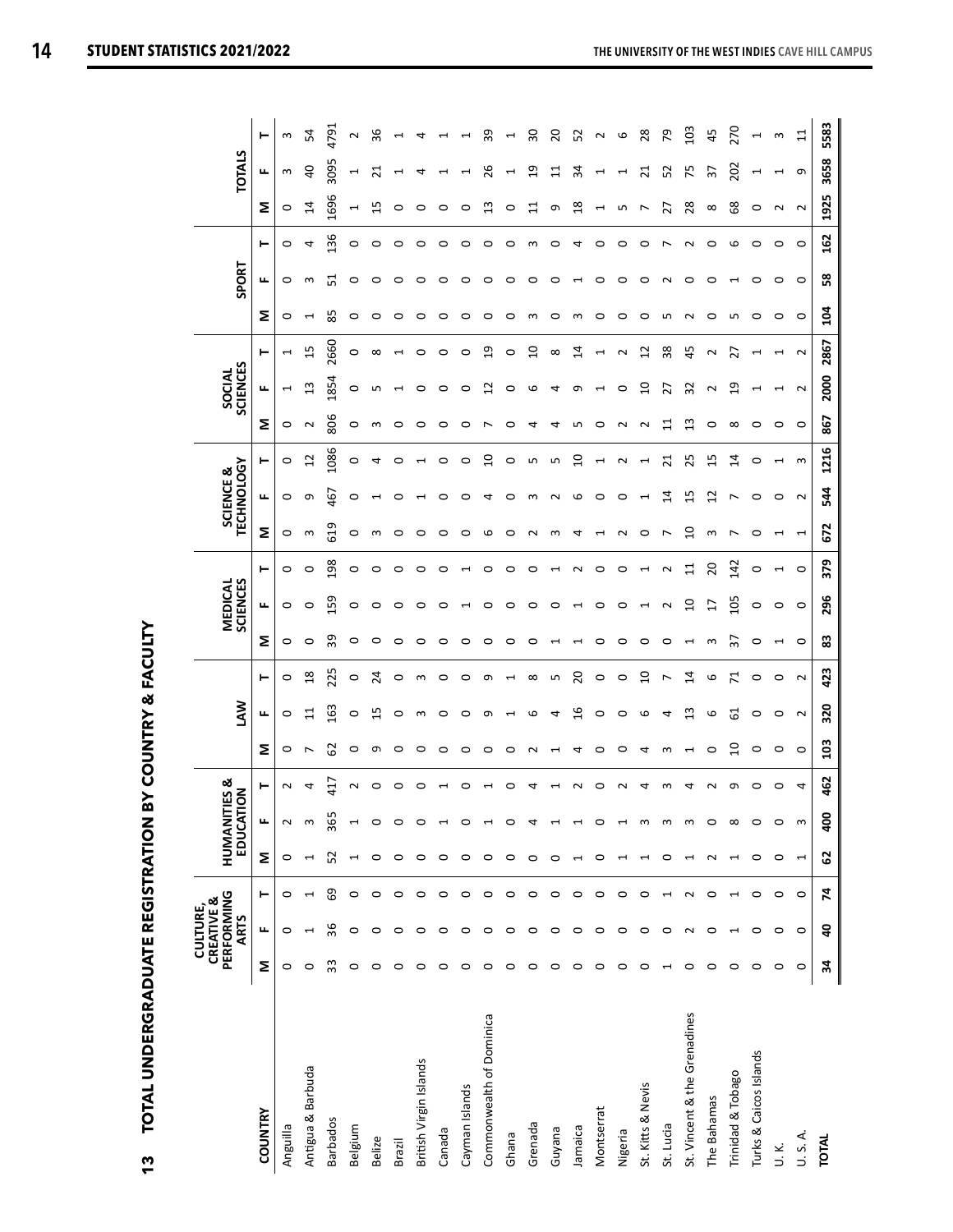|                              |                | PERFORMING<br>CREATIVE &<br>CULTURE,<br><b>ARTS</b> |                          | HUMANITI                 | IES &<br>EDUCATION       |         | ≷<br>≧                                    |                |         | <b>SCIENCES</b><br>MEDICAL |                    |                    | <b>TECHNOLOGY</b><br>SCIENCE & |                 |            | <b>SCIENCES</b><br>SOCIAL                           |         | SPORT           |         |               | <b>TOTALS</b>            |                |
|------------------------------|----------------|-----------------------------------------------------|--------------------------|--------------------------|--------------------------|---------|-------------------------------------------|----------------|---------|----------------------------|--------------------|--------------------|--------------------------------|-----------------|------------|-----------------------------------------------------|---------|-----------------|---------|---------------|--------------------------|----------------|
| <b>COUNTRY</b>               | Σ              | щ                                                   | ۳                        | Σ                        | щ                        | ⊢       | щ<br>Σ                                    | ۳              | Σ       | щ                          | ⊢                  | Σ                  | ட                              | ۳               | Σ          | ⊢<br>щ                                              | Σ       | ட               | ۳       | Σ             | щ                        | ⊢              |
| Anguilla                     | $\circ$        | 0                                                   | $\circ$                  | $\circ$                  | $\sim$                   | $\sim$  | $\circ$<br>$\circ$                        | $\circ$        | $\circ$ | 0                          | $\circ$            | $\circ$            | $\circ$                        | $\circ$         | $\circ$    | H<br>$\mathbf{\mathbf{\mathsf{H}}}$                 | 0       | 0               | $\circ$ | $\circ$       | S                        | S              |
| Antigua & Barbuda            | 0              | $\circ$                                             | $\circ$                  | $\circ$                  |                          | ⊣       | $\Xi$<br>$\overline{ }$                   | $^{18}$        | $\circ$ | $\circ$                    | o                  | 3                  | Ō                              | $\overline{12}$ | $\sim$     | $\mathfrak{a}$                                      |         | N               | ന       | 13            | $\mathfrak{z}$           | 47             |
| <b>Barbados</b>              | $\overline{c}$ | 25                                                  | 46                       | 23                       | 166                      | 189     | 161<br>59                                 | 220            | 39      | 156                        | 195                | 612                | 458                            | 1070            | 458        | 1573<br>Щ<br>111                                    | 39      | 28              | 67      | 1251          | 2109                     | 3360           |
| Belgium                      | $\circ$        | $\circ$                                             | 0                        | $\overline{\phantom{0}}$ | Ţ                        | Z       | $\circ$<br>$\circ$                        | $\circ$        | $\circ$ | $\circ$                    | 0                  | 0                  | 0                              | $\circ$         | 0          | 0<br>0                                              | 0       | 0               | 0       |               | $\overline{\phantom{0}}$ | $\sim$         |
| <b>Belize</b>                | 0              | $\circ$                                             | 0                        | 0                        | 0                        | 0       | ற<br>თ                                    | 24             | 0       | 0                          | 0                  | S                  |                                | ₹               |            | ဖ<br>₹                                              | c       | 0               | 0       | 4             | ຊ                        | 24             |
| <b>Brazil</b>                | $\circ$        | $\circ$                                             | $\circ$                  | $\circ$                  | $\circ$                  | $\circ$ | ○<br>$\circ$                              | 0              | $\circ$ | $\circ$                    | 0                  | $\circ$            | c                              | ○               | c          |                                                     | ⊂       | c               | $\circ$ | 0             |                          |                |
| British Virgin Islands       | 0              | $\circ$                                             | $\circ$                  | $\circ$                  | $\circ$                  | 0       | m<br>0                                    | m              | 0       | ⊂                          | c                  | 0                  |                                |                 | c          | ⊂                                                   | ⊂       | c               | 0       | c             | ₹                        |                |
| Cayman Islands               | 0              | 0                                                   | 0                        | $\circ$                  | 0                        | 0       | c<br>0                                    | 0              | 0       |                            |                    | 0                  | c                              | c               | 0          | c<br>0                                              | c       | c               | 0       | 0             |                          |                |
| Commonwealth of Dominica     | $\circ$        | $\circ$                                             | $\circ$                  | $\circ$                  | $\overline{\phantom{0}}$ |         | σ<br>0                                    | თ              | $\circ$ | 0                          | 0                  | 6                  | m                              | ᡡ               | 5          | 15<br>$\overline{10}$                               | ⊂       | ○               | ○       | ਜ਼            | 23                       | 34             |
| Ghana                        | $\circ$        | $\circ$                                             | $\circ$                  | $\circ$                  | $\circ$                  | 0       | 0                                         |                | 0       | ○                          | o                  | 0                  | c                              | c               | c          | c<br>c                                              | ⊂       | ○               | 0       | c             |                          |                |
| Grenada                      | 0              | 0                                                   | 0                        | 0                        | 0                        | 0       | ဖ                                         | $^{\circ}$     | 0       | 0                          | 0                  | $\sim$             | S                              | Б               |            | $^{\circ}$<br>4                                     | S       | 0               | S       |               | $\mathfrak{u}$           | $\overline{2}$ |
| Guyana                       | 0              | $\circ$                                             | 0                        | $\circ$                  | 0                        | 0       | 4                                         | ь              |         | ○                          |                    | S                  | $\scriptstyle\sim$             | S               |            | 0                                                   | ○       | ○               | ⊂       | ဖ             | 6                        | R              |
| Jamaica                      | 0              | $\circ$                                             | $\circ$                  | $\overline{\phantom{0}}$ | $\circ$                  | ⊣       | $\frac{6}{1}$<br>4                        | 20             |         | ⊣                          | $\sim$             | ₹                  | ဖ                              | $\overline{0}$  | ₹          | თ<br>m                                              |         |                 | $\sim$  | $\frac{5}{1}$ | 29                       | $\overline{4}$ |
| Montserrat                   | $\circ$        | $\circ$                                             | $\circ$                  | $\circ$                  | $\circ$                  | 0       | 0<br>0                                    | 0              | 0       | 0                          | 0                  | ⊣                  | 0                              |                 | 0          | ⊣                                                   | 0       | 0               | $\circ$ |               | $\overline{\phantom{0}}$ | $\sim$         |
| Nigeria                      | 0              | $\circ$                                             | $\circ$                  | $\circ$                  | $\circ$                  | 0       | 0<br>0                                    | 0              | 0       | ○                          | ○                  | $\sim$             | 0                              |                 | 0          | 0<br>0                                              | ○       | ○               | 0       | $\sim$        | $\circ$                  |                |
| St. Kitts & Nevis            | 0              | $\circ$                                             | $\circ$                  | $\circ$                  | S                        | S       | ဖ<br>₹                                    | $\overline{a}$ | $\circ$ |                            |                    | 0                  |                                |                 | $\sim$     | $\mathfrak{a}$<br>$\overline{0}$                    | c       | c               | 0       | م             | ដ                        | 27             |
| St. Lucia                    |                | $\circ$                                             | $\overline{\phantom{0}}$ | $\circ$                  | S                        | S       | 4<br>S                                    | ↖              | 0       | $\sim$                     | $\sim$             | r                  | 24                             | $\overline{21}$ | $^{\circ}$ | 50<br>22                                            | m       | 0               | ന       | 22            | 45                       | 67             |
| St. Vincent & the Grenadines | 0              | $\circ$                                             | $\circ$                  | H                        | $\sim$                   | S       | $\overline{c}$<br>$\mathbf{\overline{1}}$ | $\mathfrak{u}$ | ⊣       | $\overline{a}$             | $\Xi$              | g                  | 15                             | 25              | $\Omega$   | 57<br>27                                            | N       | c               | N       | 25            | 99                       | 51             |
| The Bahamas                  | 0              | $\circ$                                             | $\circ$                  | $\circ$                  | 0                        | $\circ$ | 6<br>$\circ$                              | ဖ              | S       | $\overline{17}$            | 20                 | S                  | $\overline{c}$                 | Lņ              | 0          | Z<br>Z                                              | ⊂       | c               | ○       | 6             | 57                       | $\frac{3}{2}$  |
| Trinidad & Tobago            | $\circ$        | H                                                   | $\overline{\phantom{0}}$ | $\overline{ }$           | Б                        | 6       | 5<br>$\Omega$                             | $\overline{r}$ | 57      | 105                        | 142                | ∼                  | r                              | $\overline{1}$  | ∼          | 22<br>Lņ                                            | ₹       | 0               | ₹       | 99            | 194                      | 260            |
| U.K.                         | $\circ$        | $\circ$                                             | $\circ$                  | $\circ$                  | $\circ$                  | $\circ$ | 0<br>0                                    | 0              | ⊣       | 0                          | $\mathrel{\dashv}$ | ے                  | $\circ$                        | ⊣               | 0          | $\overline{\phantom{0}}$                            | 0       | 0               | 0       | $\sim$        | $\overline{\phantom{0}}$ | S              |
| U.S.A.                       | $\circ$        | $\circ$                                             | $\circ$                  | $\overline{ }$           | S                        | 4       | $\sim$<br>$\circ$                         | $\sim$         | $\circ$ | $\circ$                    | $\circ$            | $\mathrel{\dashv}$ | $\sim$                         | S               | $\circ$    | $\overline{\phantom{0}}$<br>$\mathbf{\overline{u}}$ | $\circ$ | $\circ$         | $\circ$ | $\sim$        | $\infty$                 | $\Omega$       |
| <b>TOTAL</b>                 | 22             | 26                                                  | 48                       | 28                       | 187                      | 215     | 317<br>$\overline{a}$                     | 417            | 83      | 293                        | 376                | 665                | 534                            | 1199            | 503        | 1733<br>1230                                        | 53      | $\overline{31}$ | S,      | 1454          | 2618                     | 4072           |

# FULL-TIME UNDERGRADUATE REGISTRATION BY COUNTRY & FACULTY **14 FULL-TIME UNDERGRADUATE REGISTRATION BY COUNTRY & FACULTY**   $\frac{1}{4}$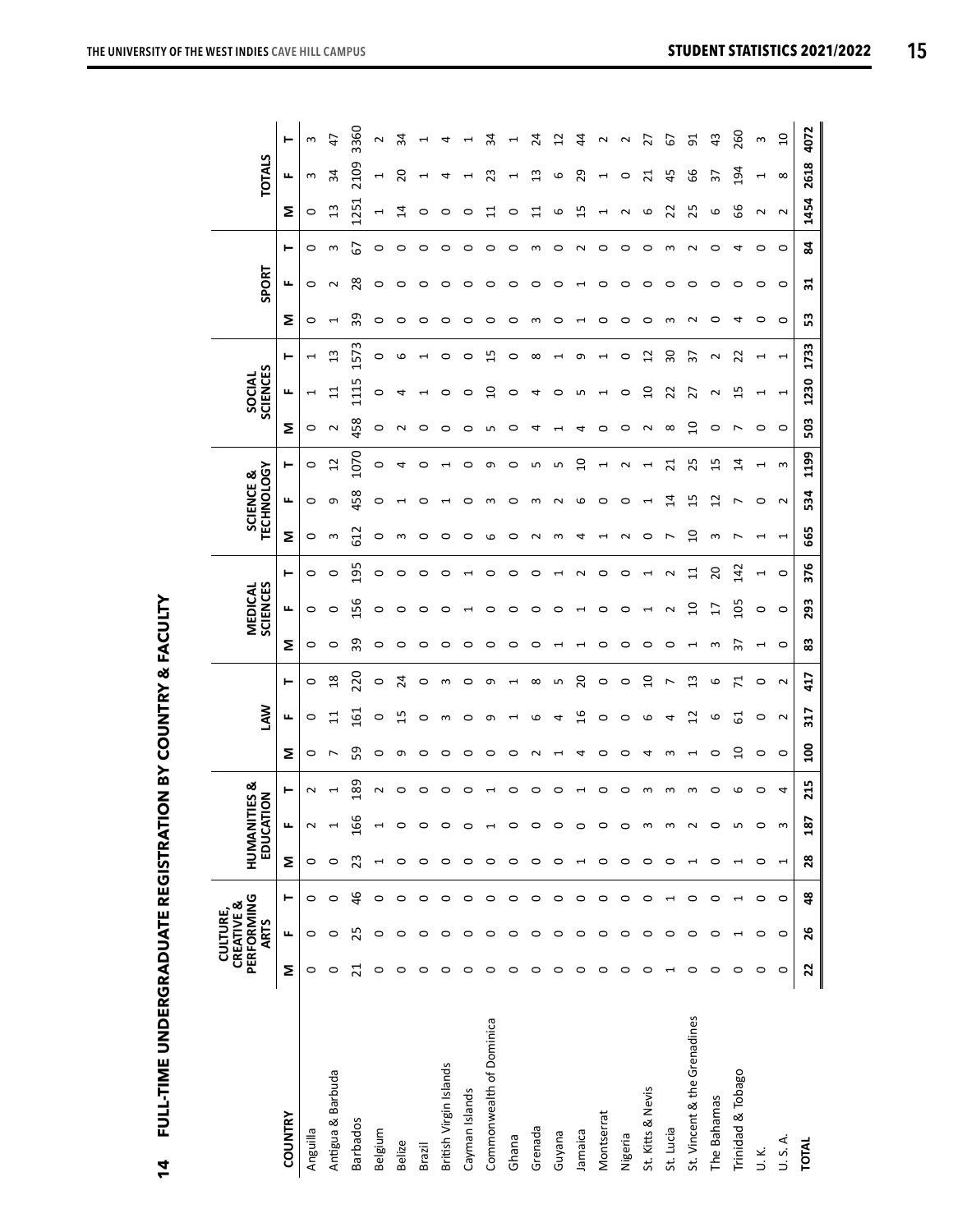|                              |                 | PERFORMING<br>CREATIVE &<br>CULTURE,<br><b>ARTS</b> |                          |                          | <b>HUMANITIES &amp;</b><br>EDUCATI | $\overline{6}$        |         | <b>NAJ</b>     |         |           | <b>MEDICAL</b><br><b>SCIENCES</b> |         | <b>TECHNOLOGY</b><br>SCIENCE & |                |                                         | <b>SCIENCES</b><br>SOCIAL |          |         | SPORT                                                                      |                          |                                                  | <b>TOTALS</b>                  |                |
|------------------------------|-----------------|-----------------------------------------------------|--------------------------|--------------------------|------------------------------------|-----------------------|---------|----------------|---------|-----------|-----------------------------------|---------|--------------------------------|----------------|-----------------------------------------|---------------------------|----------|---------|----------------------------------------------------------------------------|--------------------------|--------------------------------------------------|--------------------------------|----------------|
| <b>COUNTRY</b>               | Σ               | щ                                                   | ۳                        | Σ                        | щ                                  | ۳                     | Σ       | щ              | ۳       | Σ         | щ                                 | ۳       | щ<br>Σ                         | ⊢              | Σ                                       | щ                         | ۳        | Σ       | щ                                                                          | ۳                        | Σ                                                | щ                              | ۳              |
| Antigua & Barbuda            | 0               | $\overline{\phantom{0}}$                            | $\overline{\phantom{0}}$ | $\overline{\phantom{0}}$ | $\sim$                             | ω                     | 0       | 0              | 0       | 0         | 0                                 | 0       | 0<br>0                         | 0              | 0                                       | $\sim$                    | $\sim$   | 0       | $\mathbf{\mathbf{\mathbf{\mathbf{\mathbf{\mathbf{\mathbf{\mathbf{H}}}}}}}$ | $\overline{\phantom{0}}$ | $\overline{\phantom{0}}$                         | ↖<br>ဖ                         |                |
| <b>Barbados</b>              | 12              | $\overline{11}$                                     | 23                       | 29                       | 199                                | 228                   | S       | $\sim$         | S       | $\circ$   | S                                 | 3       | σ<br>L                         | $\frac{9}{2}$  | 348                                     | 739                       | 1087     | 46      | 23                                                                         | 69                       | 445                                              | 1431<br>986                    |                |
| <b>Belize</b>                | 0               | 0                                                   | $\circ$                  | 0                        | $\circ$                            | 0                     | 0       | 0              | 0       | 0         | 0                                 | 0       | 0<br>0                         | 0              | $\overline{\phantom{0}}$                |                           | $\sim$   | 0       | 0                                                                          | 0                        | $\mathbf{\mathbf{\mathbf{\mathsf{H}}}}$          | Z<br>$\overline{\phantom{0}}$  |                |
| Canada                       | 0               | $\circ$                                             | 0                        | 0                        |                                    | H                     | 0       | 0              | 0       | 0         | 0                                 | 0       | 0<br>0                         | 0              | 0                                       | 0                         | 0        | 0       | 0                                                                          | 0                        | 0                                                | $\overline{\phantom{0}}$       |                |
| Commonwealth of Dominica     | $\circ$         | $\circ$                                             | $\circ$                  | $\circ$                  | $\circ$                            | 0                     | $\circ$ | 0              | $\circ$ | 0         | 0                                 | 0       | 0                              |                | $\sim$                                  | $\sim$                    | 4        | 0       | 0                                                                          | 0                        | $\sim$                                           | S                              | LO             |
| Grenada                      | $\circ$         | $\circ$                                             | $\circ$                  | $\circ$                  | 4                                  | 4                     | $\circ$ | $\circ$        | $\circ$ | $\circ$   | 0                                 | $\circ$ | 0<br>$\circ$                   | 0              | $\circ$                                 |                           |          | $\circ$ | 0                                                                          | $\circ$                  | $\circ$                                          | 6                              | 6              |
| Guyana                       | $\circ$         | $\circ$                                             | $\circ$                  | $\circ$                  |                                    |                       | $\circ$ | $\circ$        | $\circ$ | $\circ$   | 0                                 | $\circ$ | 0<br>$\circ$                   | $\circ$        | S                                       | 4                         | ∼        | $\circ$ | $\circ$                                                                    | $\circ$                  | S                                                | $^{\circ}$<br>LN,              |                |
| Jamaica                      | $\circ$         | $\circ$                                             | $\circ$                  | $\circ$                  |                                    | $\mathord{\text{--}}$ | $\circ$ | $\circ$        | $\circ$ | $\circ$   | 0                                 | $\circ$ | 0<br>$\circ$                   | 0              | $\mathbf{\mathbf{\mathbf{\mathsf{H}}}}$ | 4                         | S        | $\sim$  | $\circ$                                                                    | $\sim$                   | S                                                | ∞<br>LŊ                        |                |
| Nigeria                      | $\circ$         | $\circ$                                             | $\circ$                  | $\overline{\phantom{0}}$ |                                    | $\sim$                | $\circ$ | 0              | $\circ$ | 0         | 0                                 | 0       | 0<br>0                         | 0              | $\sim$                                  | 0                         | $\sim$   | 0       | 0                                                                          | 0                        | S                                                | 4<br>$\overline{\phantom{0}}$  |                |
| St. Kitts & Nevis            | $\circ$         | $\circ$                                             | $\circ$                  | $\overline{\phantom{0}}$ | O                                  | H                     | $\circ$ | $\circ$        | $\circ$ | $\circ$   | 0                                 | $\circ$ | 0<br>$\circ$                   | 0              | 0                                       | O                         | $\circ$  | 0       | $\circ$                                                                    | $\circ$                  | $\mathbf{\mathbf{\mathbf{\mathbf{\mathsf{H}}}}}$ | 0                              |                |
| St. Lucia                    | $\circ$         | $\circ$                                             | $\circ$                  | $\circ$                  | c                                  | 0                     | $\circ$ | O              | $\circ$ | $\circ$   | c                                 | O       | c<br>$\circ$                   | O              | S                                       | LN                        | $\infty$ | N       | $\mathbf 2$                                                                | 4                        | ഥ                                                | ↖                              | $\overline{c}$ |
| St. Vincent & the Grenadines | $\circ$         | $\sim$                                              | 2                        | $\circ$                  |                                    | $\overline{ }$        | $\circ$ | $\mathbf \tau$ | 1       | $\circ$   | c                                 | $\circ$ | O<br>$\circ$                   | O              | S                                       | LN                        | $\infty$ | 0       | $\circ$                                                                    | $\circ$                  | S                                                | თ                              | $\overline{1}$ |
| The Bahamas                  | $\circ$         | $\circ$                                             | $\circ$                  | $\sim$                   | $\circ$                            | $\sim$                | $\circ$ | $\circ$        | $\circ$ | $\circ$   | O                                 | $\circ$ | 0<br>$\circ$                   | $\circ$        | $\circ$                                 | $\circ$                   | $\circ$  | $\circ$ | $\circ$                                                                    | $\circ$                  | $\sim$                                           | 0                              | $\sim$         |
| Trinidad & Tobago            | $\circ$         | $\circ$                                             | $\circ$                  | $\circ$                  | S                                  | S                     | $\circ$ | $\circ$        | $\circ$ | $\circ$   | 0                                 | $\circ$ | $\circ$<br>$\circ$             | $\circ$        | H                                       | 4                         | Б        | 1       | $\mathrel{\blacksquare}$                                                   | $\sim$                   | $\sim$                                           | $\infty$                       | $\Omega$       |
| Turks & Caicos Islands       | $\circ$         | $\circ$                                             | $\circ$                  | $\circ$                  | $\circ$                            | $\circ$               | $\circ$ | $\circ$        | $\circ$ | $\circ$   | 0                                 | $\circ$ | 0<br>$\circ$                   | $\circ$        | $\circ$                                 |                           | H        | 0       | $\circ$                                                                    | $\circ$                  | $\circ$                                          | $\mathbf{\mathbf{\mathsf{H}}}$ | ⊣              |
| U. S. A.                     | $\circ$         | $\circ$                                             | $\circ$                  | $\circ$                  | $\circ$                            | $\circ$               | $\circ$ | $\circ$        | $\circ$ | $\circ$   | 0                                 | $\circ$ | $\circ$<br>$\circ$             | 0              | $\circ$                                 | $\overline{\phantom{0}}$  | 1        | 0       | $\circ$                                                                    | $\circ$                  | $\circ$                                          | 1<br>$\overline{\phantom{0}}$  |                |
| TOTAL                        | $\overline{12}$ | $\overline{1}$                                      | 26                       | 34                       | 213                                | 247                   | m       | m              | G       | $\bullet$ | m                                 | m       | $\overline{a}$<br>N            | $\overline{1}$ | 364                                     | 770                       | 1134     | 51      | 27                                                                         | 78                       | 471                                              | 1511<br>1040                   |                |

PART-TIME UNDERGRADUATE REGISTRATION BY COUNTRY & FACULTY **15 PART-TIME UNDERGRADUATE REGISTRATION BY COUNTRY & FACULTY** 

 $\frac{15}{1}$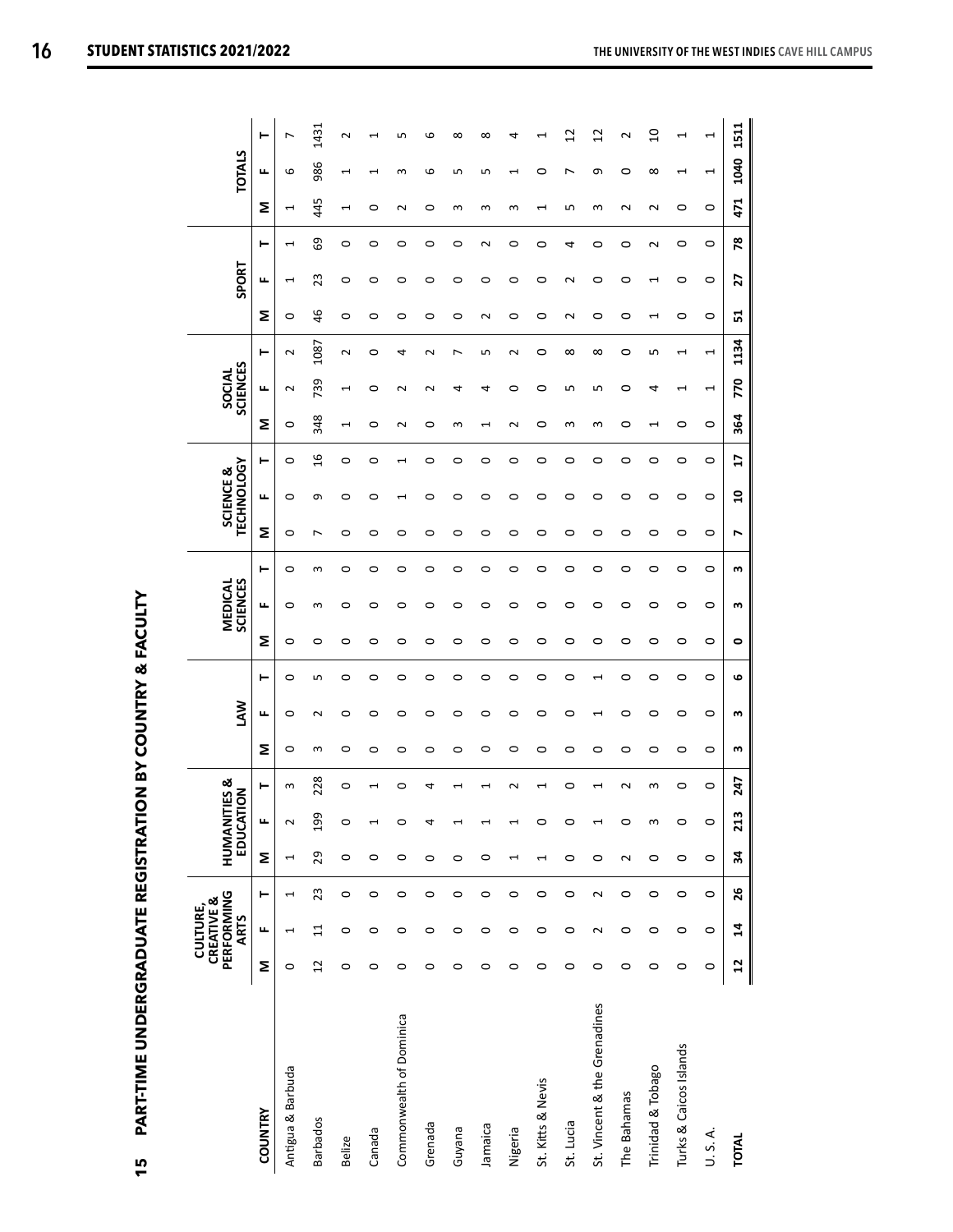|                              |         | PERFORMING<br>CREATIVE &<br>CULTURE,<br><b>ARTS</b> |                 | <b>HUMANITIES &amp;</b><br>EDUCATI | $\overline{6}$           |                  | <b>NAJ</b>                      |                |               | <b>SCIENCES</b><br><b>MEDICAL</b> |                          |            | <b>TECHNOLOGY</b><br>SCIENCE & |            |                 | <b>SCIENCES</b><br>SOCIAL |                |                          | SPORT          |                   | <b>TOTALS</b>             |                          |
|------------------------------|---------|-----------------------------------------------------|-----------------|------------------------------------|--------------------------|------------------|---------------------------------|----------------|---------------|-----------------------------------|--------------------------|------------|--------------------------------|------------|-----------------|---------------------------|----------------|--------------------------|----------------|-------------------|---------------------------|--------------------------|
| COUNTRY                      | ⊣       | $\mathbf{\tilde{z}}$                                | m               | H                                  | $\sim$                   | w                | $\sim$<br>$\blacktriangleright$ | m              | ⊣             | $\sim$                            | rù<br>ო                  | Ч          | $\sim$                         | m          | ⊣               | N                         | m              | ⊣                        | $\sim$         | ᆗ<br>m            | $\sim$                    | w                        |
| Anguilla                     | 0       | 0                                                   | 0               | $\sim$                             | $\circ$                  | 0                | 0<br>$\circ$                    | $\circ$        | 0             | $\circ$                           | $\circ$                  | $\circ$    | 0                              | 0          | 0               | 0                         | H              | 0                        | 0              | 0                 | 0<br>$\sim$               | $\overline{\phantom{0}}$ |
| Antigua & Barbuda            |         | 0                                                   | 0               |                                    | $\circ$                  | $\sim$           | L<br>4                          | ∼              | 0             | $\circ$                           | $\circ$                  | $\epsilon$ | $\sim$                         |            | Б               | ന                         |                | $\overline{\phantom{0}}$ | ⊣              | $\sim$            | 13<br>$\frac{9}{2}$       | 25                       |
| <b>Barbados</b>              | 24      | 28                                                  | $\overline{17}$ | 151                                | 136                      | 130              | 5S<br>58                        | 112            | S3            | $\overline{a}$                    | 105                      | 354        | 326                            | 406        | 866             | 901                       | 893            | $\frac{3}{4}$            | $\overline{a}$ | 51                | 528<br>549                | 1714                     |
| Belgium                      | $\circ$ | $\circ$                                             | $\circ$         | $\sim$                             | $\circ$                  | 0                | 0<br>0                          | 0              | $\circ$       | $\circ$                           | $\circ$                  | $\circ$    | $\circ$                        | 0          | $\circ$         | 0                         | 0              | $\circ$                  | 0              | 0                 | 0<br>$\sim$               | 0                        |
| <b>Belize</b>                | $\circ$ | $\circ$                                             | $\circ$         | 0                                  | $\circ$                  | 0                | 4<br>4                          | 6              | 0             | $\circ$                           | $\circ$                  | $\circ$    | $\sim$                         | N          | $\sim$          | $\sim$                    | 4              | ○                        | $\circ$        | c                 | $\infty$<br>$\frac{6}{2}$ | $\mathbf{r}$             |
| Brazil                       | $\circ$ | $\circ$                                             | $\circ$         | 0                                  | $\circ$                  | 0                | 0<br>0                          | $\circ$        | 0             | ∘                                 | $\circ$                  | $\circ$    | 0                              | c          |                 | ⊂                         | c              | c                        | 0              | 0                 | c                         | 0                        |
| British Virgin Islands       | 0       | $\circ$                                             | $\circ$         | 0                                  | $\circ$                  | 0                | 0                               | $\sim$         | 0             | 0                                 | 0                        | $\circ$    |                                | c          | 0               | c                         | c              | 0                        | 0              | 0                 | $\sim$<br>0               | N                        |
| Canada                       | 0       | $\circ$                                             | $\circ$         | $\overline{\phantom{0}}$           | $\circ$                  | 0                | ○<br>○                          | ○              | 0             | ∘                                 | 0                        | $\circ$    | ○                              | c          | 0               | ○                         | c              | ⊂                        | ⊂              | 0                 | ○                         | c                        |
| Cayman Islands               | $\circ$ | $\circ$                                             | $\circ$         | $\circ$                            | $\circ$                  | 0                | 0<br>0                          | 0              | 0             | $\circ$                           | $\overline{\phantom{0}}$ | $\circ$    | 0                              | 0          | 0               | ○                         | ○              | ○                        | 0              | o                 | 0<br>0                    | $\overline{\phantom{0}}$ |
| Commonwealth of Dominica     | 0       | 0                                                   | $\circ$         | 0                                  | $\circ$                  |                  | S<br>w                          | ന              | 0             | 0                                 | 0                        | ⊣          |                                | ∞          | ഗ               | m                         | თ              | ○                        | っ              | 0                 | თ<br>თ                    | ಸ                        |
| Ghana                        | $\circ$ | $\circ$                                             | $\circ$         | $\circ$                            | $\circ$                  | 0                | c<br>$\circ$                    |                | $\circ$       | $\circ$                           | $\circ$                  | $\circ$    | 0                              | c          | 0               | c                         | 0              | ○                        | O              | 0                 | 0<br>O                    | ⊣                        |
| Grenada                      | $\circ$ | $\circ$                                             | $\circ$         | 4                                  | $\circ$                  | 0                | m                               | 4              | 0             | 0                                 | 0                        | $\sim$     | m                              | 0          | 4               | $\sim$                    | 4              | ⊣                        | 0              | 4<br>$\sim$       | 9                         | $\Xi$                    |
| Guyana                       | $\circ$ | $\circ$                                             | $\circ$         | 0                                  | $\overline{ }$           | 0                | N<br>$\sim$                     |                | ⊣             | 0                                 | 0                        | 4          | 0                              |            | م               |                           | ⊣              | 0                        | $\circ$        | 0                 | 4<br>$\mathfrak{u}$       | S                        |
| Jamaica                      | $\circ$ | $\circ$                                             | $\circ$         | 1                                  | $\overline{\phantom{0}}$ | O                | ဖ<br>$\overline{11}$            | S              | ے             | $\overline{\phantom{0}}$          | 0                        | 0          | ဖ                              | 4          | S               | L                         | ဖ              | 0                        | $\mathbf -$    | S                 | 20<br>$\frac{6}{5}$       | $\frac{6}{5}$            |
| Montserrat                   | 0       | $\circ$                                             | $\circ$         | 0                                  | 0                        | 0                | 0<br>0                          | 0              | 0             | 0                                 | 0                        | 0          | 0                              |            | 0               | 0                         | ⊣              | 0                        | 0              | 0                 | 0<br>0                    | N                        |
| Nigeria                      | $\circ$ | $\circ$                                             | $\circ$         | ٣                                  | $\overline{\phantom{0}}$ | 0                | o<br>$\circ$                    | o              | $\circ$       | 0                                 | $\circ$                  | $\sim$     | ○                              | o          |                 |                           | $\circ$        | 0                        | $\circ$        | 4<br>○            | $\sim$                    | o                        |
| St. Kitts & Nevis            | 0       | $\circ$                                             | $\circ$         | ⊣                                  | $\sim$                   |                  | S<br>4                          | ന              | 0             | ○                                 | ⊣                        | 0          |                                | 0          | $\sim$          | 0                         | $\Omega$       | ⊂                        | 0              | 0                 | ဖ<br>↖                    | rú                       |
| St. Lucia                    | I       | $\circ$                                             | $\circ$         | 0                                  | $\circ$                  | ന                | S<br>N                          | $\sim$         |               | ſ                                 | 0                        | LN,        | $^{\circ}$                     | $^{\circ}$ | $\overline{12}$ | 15                        | $\Xi$          | ₹                        | N              |                   | 29<br>25                  | 25                       |
| St. Vincent & the Grenadines | $\sim$  | $\circ$                                             | $\circ$         | $\sim$                             | H                        |                  | 6                               | ∼              | m             | ⊣                                 | LO.                      | $\Omega$   | m                              | $\Omega$   | $\overline{1}$  | 15                        | $\frac{6}{1}$  |                          | ○              |                   | 23<br>$\theta$            | $\theta$                 |
| The Bahamas                  | $\circ$ | $\circ$                                             | $\circ$         | $\circ$                            | $\sim$                   | $\circ$          | $\sim$                          | S              | LO.           | $\sim$                            | $\frac{3}{2}$            | 3          | $\sim$                         | $\Omega$   | $\circ$         | 0                         | $\sim$         | ○                        | $\circ$        | 0                 | ∼<br>$\Omega$             | 28                       |
| Trinidad & Tobago            | 1       | $\circ$                                             | $\circ$         | 4                                  | $\sim$                   | w                | 22<br>27                        | 22             | $\frac{9}{2}$ | 33                                | 93                       | ្អ         | N                              | Ν          | $^{\circ}$      | م                         | $\mathfrak{u}$ | ี                        | H              | S                 | 99<br>89                  | 136                      |
| Turks & Caicos Islands       | $\circ$ | $\circ$                                             | $\circ$         | $\circ$                            | $\circ$                  | $\circ$          | $\circ$<br>$\circ$              | $\circ$        | 0             | 0                                 | 0                        | $\circ$    | 0                              | 0          | 0               |                           | 0              | ○                        | $\circ$        | $\circ$           | ⊣<br>$\circ$              | 0                        |
| ν.                           | $\circ$ | $\circ$                                             | $\circ$         | $\circ$                            | $\circ$                  | $\circ$          | 0<br>$\circ$                    | $\circ$        |               | 0                                 | $\circ$                  | $\circ$    | $\mathbf \tau$                 | $\circ$    | ↽               | $\circ$                   | $\circ$        | 0                        | $\circ$        | $\sim$<br>$\circ$ | H                         | 0                        |
| U.S.A                        | $\circ$ | $\circ$                                             | $\circ$         | 4                                  | $\circ$                  | $\circ$          | $\circ$<br>$\overline{ }$       | $\overline{ }$ | $\circ$       | $\circ$                           | $\circ$                  | $\omega$   | $\circ$                        | $\circ$    | $\sim$          | $\circ$                   | $\circ$        | $\circ$                  | $\circ$        | $\circ$           | $\circ$<br>$\Omega$       | $\overline{ }$           |
| <b>TOTAL</b>                 | 29      | 28                                                  | $\overline{1}$  | 175                                | 146                      | $\overline{141}$ | <b>201</b><br>137               | 177            | 83            | 78                                | 218                      | 397        | 360                            | 459        | 932             | 957                       | 978            | 52                       | t              | යී                | 1725<br>1805              | 2053                     |

TOTAL UNDERGRADUATE REGISTRATION BY COUNTRY, FACULTY & LEVEL **16 TOTAL UNDERGRADUATE REGISTRATION BY COUNTRY, FACULTY & LEVEL**   $16$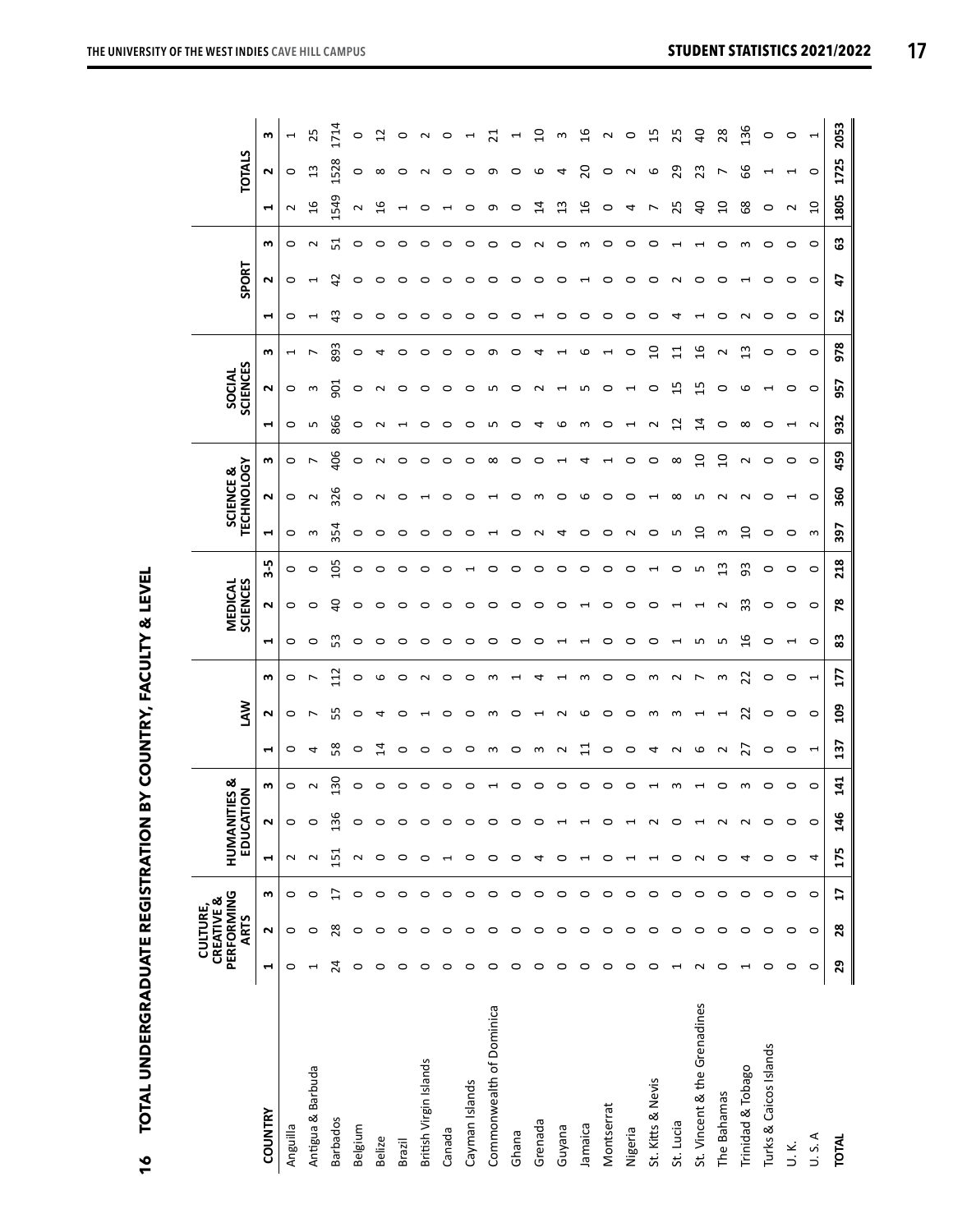| <b>17 FACULTY OF CULTURE, CREATIVE &amp; PEI</b> |   |           |               |   |           |                |         |               |           |         |           |         |   |           |             |         | RFORMING ARTS (UNDERGRADUATE REGISTRATION BY COUNTRY & LEVEL) |         |    |               |    |
|--------------------------------------------------|---|-----------|---------------|---|-----------|----------------|---------|---------------|-----------|---------|-----------|---------|---|-----------|-------------|---------|---------------------------------------------------------------|---------|----|---------------|----|
|                                                  |   |           | LEVEL ONE     |   |           |                |         |               | LEVEL TWO |         |           |         |   |           | LEVEL THREE |         |                                                               |         |    | <b>TOTALS</b> |    |
|                                                  |   | FULL-TIME |               |   | PART-TIME |                |         | FULL-TIME     |           |         | PART-TIME |         |   | FULL-TIME |             |         | PART-TIME                                                     |         |    |               |    |
| COUNTRY                                          | Σ |           |               | Σ |           |                | Σ       |               |           | Σ       |           |         | Σ |           |             | Σ       |                                                               |         |    |               |    |
| Antigua & Barbuda                                |   |           |               |   |           |                |         |               |           |         |           |         |   |           |             |         |                                                               |         |    |               |    |
| <b>Barbados</b>                                  |   |           |               |   | $\infty$  | $\overline{c}$ | თ       | $\frac{3}{2}$ |           |         |           |         |   |           |             |         |                                                               |         | 33 | 36            | 69 |
| St. Lucia                                        |   |           |               |   | $\circ$   |                |         |               |           |         |           |         |   |           |             |         |                                                               |         |    |               |    |
| & the Grenadines<br>St Vincent                   |   |           |               |   |           |                |         |               |           |         |           |         |   |           |             |         |                                                               |         |    |               |    |
| <b>Trinidad &amp; Tobago</b>                     |   |           |               |   | $\circ$   | $\circ$        | $\circ$ |               |           | $\circ$ | $\circ$   | $\circ$ |   |           | $\circ$     | $\circ$ |                                                               | $\circ$ |    |               |    |
| <b>TOTAL</b>                                     | ∞ | c         | $\frac{1}{4}$ | ⅎ |           | 45             | o       | $\frac{3}{2}$ | 22        | 4       |           | ڡ       |   |           | 2           |         |                                                               | LŅ      | 34 | ą             | 74 |
|                                                  |   |           |               |   |           |                |         |               |           |         |           |         |   |           |             |         |                                                               |         |    |               |    |

| l             |  |
|---------------|--|
|               |  |
|               |  |
|               |  |
| <br> <br>     |  |
|               |  |
|               |  |
|               |  |
|               |  |
|               |  |
|               |  |
|               |  |
|               |  |
|               |  |
|               |  |
|               |  |
|               |  |
|               |  |
|               |  |
|               |  |
|               |  |
|               |  |
|               |  |
|               |  |
|               |  |
|               |  |
|               |  |
|               |  |
|               |  |
|               |  |
|               |  |
| j             |  |
|               |  |
|               |  |
|               |  |
|               |  |
|               |  |
|               |  |
| $\frac{1}{1}$ |  |
|               |  |
|               |  |
|               |  |
|               |  |
|               |  |
|               |  |
|               |  |
|               |  |
|               |  |
|               |  |
|               |  |
|               |  |
|               |  |
|               |  |
|               |  |
|               |  |
|               |  |
|               |  |
|               |  |
|               |  |
|               |  |
|               |  |
|               |  |
|               |  |
|               |  |
|               |  |
|               |  |
|               |  |
|               |  |
|               |  |
|               |  |
|               |  |
|               |  |
|               |  |
|               |  |
|               |  |
|               |  |
|               |  |
|               |  |
|               |  |
|               |  |
|               |  |
|               |  |
|               |  |
|               |  |
| ļ             |  |
|               |  |
|               |  |
|               |  |
|               |  |
|               |  |
|               |  |
| l<br>i        |  |
|               |  |
|               |  |
|               |  |
|               |  |
|               |  |
|               |  |
|               |  |
|               |  |
|               |  |
| ;             |  |
| i             |  |
|               |  |
|               |  |
|               |  |
|               |  |
|               |  |
|               |  |
| ・・・・・・・・      |  |
|               |  |
|               |  |
| α<br>j        |  |

|                                 |   |                | LEVEL ONE |         |               |                          |         |           | LEVEL TWO |          |                 |         |              |           | LEVEL THREE                    |         |                          |                 |                          |                                                                            |        |
|---------------------------------|---|----------------|-----------|---------|---------------|--------------------------|---------|-----------|-----------|----------|-----------------|---------|--------------|-----------|--------------------------------|---------|--------------------------|-----------------|--------------------------|----------------------------------------------------------------------------|--------|
|                                 |   | FULL-TIME      |           |         | ĬΣ<br>PART-TI |                          |         | FULL-TIME |           |          | PART-TIME       |         |              | FULL-TIME |                                |         | PART-TIME                |                 |                          | <b>TOTALS</b>                                                              |        |
| COUNTRY                         | Σ | щ              | ۳         | Σ       | щ             | ۳                        | Σ       | ட         | ⊢         | Σ        | щ               | ⊢       | Σ            | щ         | ⊢                              | Σ       | щ                        | ۳               | Σ                        | ட                                                                          | ⊢      |
| Antigua & Barbuda               | 0 | 0              | 0         |         | $\circ$       | $\overline{\phantom{0}}$ | 0       | 0         | 0         | 0        | 0               | 0       | 0            |           | $\mathbf{\mathbf{\mathsf{H}}}$ | 0       | 0                        | 0               | $\overline{ }$           | $\mathbf{\mathbf{\mathbf{\mathbf{\mathbf{\mathbf{\mathbf{\mathbf{H}}}}}}}$ |        |
| <b>Barbados</b>                 | 4 | $\frac{8}{10}$ | 22        | 6       | 27            | 33                       | $\sim$  | 26        | 28        | ဖ        | $\overline{16}$ | 22      | $\infty$     | 32        | $\overline{a}$                 | ဖ       | $\overline{10}$          | 16              | 32                       | 129                                                                        | 161    |
| Belgium                         |   |                | $\sim$    | 0       | $\circ$       | 0                        | 0       | 0         | 0         | 0        | 0               | 0       | 0            | 0         | 0                              | 0       | 0                        | 0               | $\overline{\phantom{0}}$ | $\overline{\phantom{0}}$                                                   | $\sim$ |
| Commonwealth<br>of Dominica     | 0 | 0              | 0         | 0       | 0             | 0                        | 0       | 0         | 0         | 0        | 0               | $\circ$ | 0            |           |                                | 0       | 0                        | $\circ$         | 0                        | $\mathbf{\mathbf{\mathsf{H}}}$                                             |        |
| Grenada                         | 0 | 0              | 0         | $\circ$ | $\sim$        | $\sim$                   | 0       | 0         | 0         | 0        | 0               | 0       | 0            | 0         | c                              | 0       | 0                        | 0               | ○                        | $\sim$                                                                     |        |
| Guyana                          | 0 | 0              | 0         | 0       | 0             | 0                        | 0       | 0         | ⊂         | 0        |                 |         | 0            | 0         | c                              | 0       | 0                        | 0               | ⊂                        |                                                                            |        |
| Jamaica                         | 0 | 0              | 0         | 0       | 0             | 0                        | ⊣       | 0         |           | 0        | 0               | 0       | 0            | 0         | c                              | 0       | 0                        | 0               |                          | 0                                                                          |        |
| St. Kitts & Nevis               | 0 | 0              | 0         | 0       | $\circ$       | 0                        | 0       | ⊣         |           | 0        | 0               | 0       | 0            | c         | ⊂                              |         | 0                        |                 |                          | ↽                                                                          |        |
| St. Lucia                       | 0 | 0              | 0         | 0       | 0             | 0                        | 0       | 0         | ⊂         | 0        | 0               | 0       | 0            | $\sim$    | ี                              | 0       | 0                        | 0               | ○                        | ี∼                                                                         |        |
| & the Grenadines<br>St. Vincent |   | 0              | H         | 0       | $\circ$       | 0                        | 0       | 0         | 0         | 0        | 0               | 0       | 0            | 0         | 0                              | 0       | 0                        | 0               |                          | 0                                                                          |        |
| The Bahamas                     | 0 | 0              | 0         | $\circ$ | $\circ$       | 0                        | 0       | 0         | 0         | 2        | 0               | N       | 0            | 0         | 0                              | 0       | 0                        | 0               | $\sim$                   | 0                                                                          | $\sim$ |
| Trinidad & Tobago               | 0 | 1              | H         | $\circ$ | $\circ$       | 0                        | $\circ$ | 0         | $\circ$   | 0        | 0               | 0       | $\mathbf{r}$ |           | $\sim$                         | 0       | $\overline{\phantom{0}}$ | 1               | $\overline{\phantom{0}}$ | S                                                                          | 4      |
| U. S. A.                        | H | 3              | 4         | $\circ$ | $\circ$       | $\circ$                  | $\circ$ | $\circ$   | $\circ$   | $\circ$  | $\circ$         | $\circ$ | $\circ$      | $\circ$   | $\circ$                        | $\circ$ | $\circ$                  | $\circ$         | 1                        | S                                                                          | 4      |
| <b>TOTAL</b>                    |   | 23             | 30        | r       | 29            | 36                       | m       | 27        | 30        | $\infty$ | $\overline{1}$  | 25      | ō            | 37        | 46                             | r       | $\mathbf{1}$             | $\overline{18}$ | $\overline{41}$          | 144                                                                        | 185    |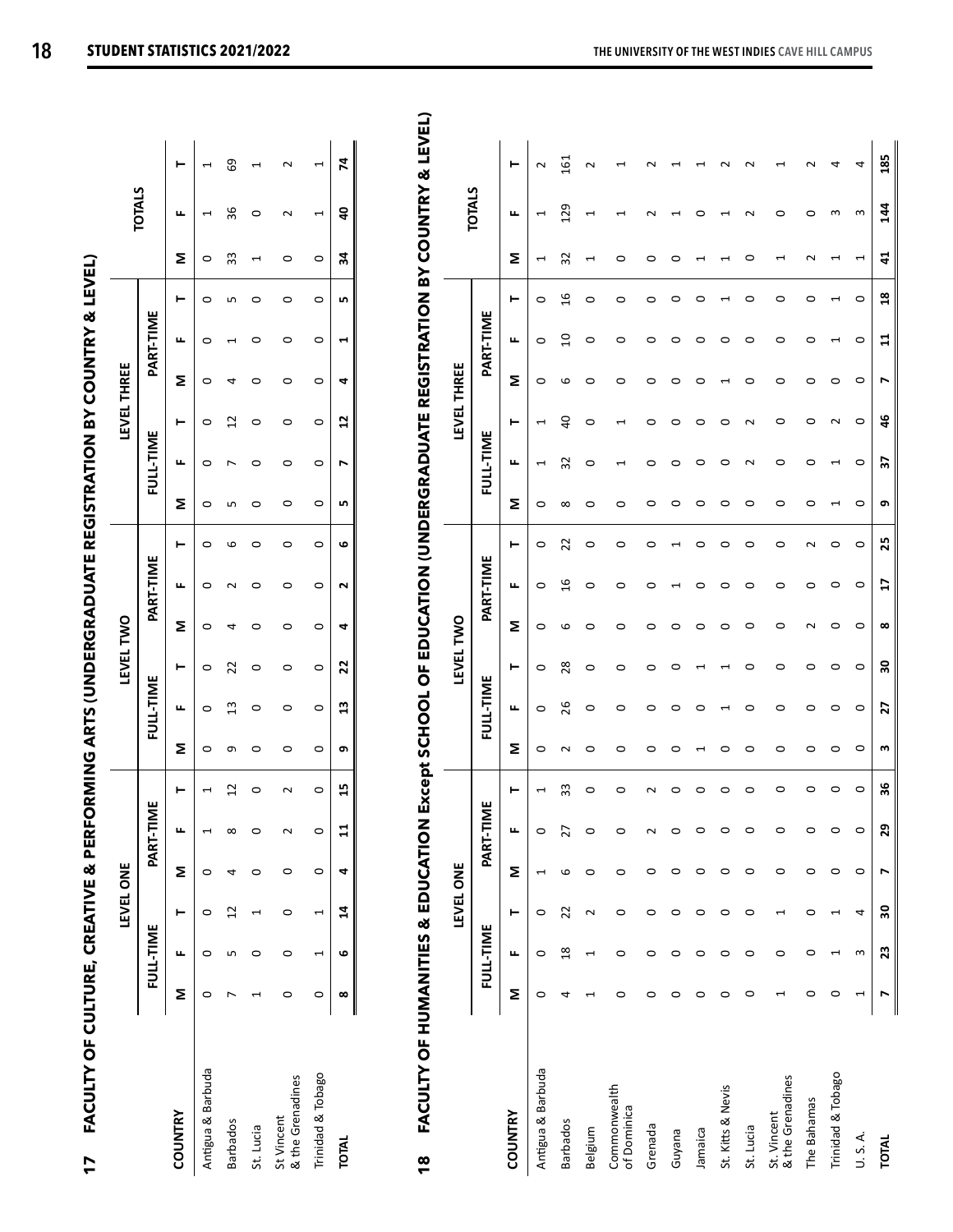| I                        |  |
|--------------------------|--|
| į<br>I                   |  |
| $\overline{\phantom{a}}$ |  |
|                          |  |
|                          |  |
|                          |  |
|                          |  |
|                          |  |
|                          |  |
|                          |  |
|                          |  |
| l                        |  |
|                          |  |
|                          |  |
|                          |  |
| ו<br>ו                   |  |
|                          |  |
|                          |  |
|                          |  |
|                          |  |
|                          |  |
| l                        |  |
| ا<br>ا                   |  |
|                          |  |
|                          |  |
| $\ddot{\phantom{a}}$     |  |
|                          |  |
|                          |  |
| Í<br>I                   |  |
|                          |  |
|                          |  |
| ļ                        |  |
| l                        |  |
| :<br>l                   |  |
| ï                        |  |
| ì<br>í                   |  |
| I<br>ร<br>ผ              |  |
|                          |  |
| ١<br>$\blacksquare$      |  |

|                                 |         |                       | LEVEL ONE |   |           |                          |         |                          | LEVEL TWO       |                          |                |         |         |                         | LEVEL THREE    |         |           |         |                 |                |        |
|---------------------------------|---------|-----------------------|-----------|---|-----------|--------------------------|---------|--------------------------|-----------------|--------------------------|----------------|---------|---------|-------------------------|----------------|---------|-----------|---------|-----------------|----------------|--------|
|                                 |         | FULL-TIME             |           |   | PART-TIME |                          |         | FULL-TIME                |                 |                          | PART-TIME      |         |         | FULL-TIME               |                |         | PART-TIME |         |                 | <b>TOTALS</b>  |        |
| COUNTRY                         | Σ       | щ                     | ⊢         | Σ |           | ⊢                        | Σ       | щ                        | ⊢               | Σ                        | щ              | ۳       | Σ       | щ                       | ⊢              | Σ       | щ         | ⊢       | Σ               | щ              | ۲      |
| Anguilla                        | 0       | $\sim$                | $\sim$    | 0 |           | $\circ$                  | 0       | $\circ$                  | $\circ$         | $\circ$                  | 0              | 0       | $\circ$ | 0                       | 0              | 0       | $\circ$   | 0       | 0               | $\sim$         | $\sim$ |
| Antigua & Barbuda               | 0       | 0                     | 0         | 0 |           | 1                        | 0       | 0                        | 0               | 0                        | 0              | 0       | 0       | 0                       | 0              | 0       | H         |         | 0               | $\sim$         | $\sim$ |
| <b>Barbados</b>                 | m       | 24                    | 27        |   | 62        | 69                       | $\sim$  | 29                       | $\overline{31}$ | 4                        | 51             | 55      | 4       | 37                      | $\overline{4}$ | 0       | 33        | 33      | 20              | 236            | 256    |
| Canada                          | 0       | $\circ$               | 0         | 0 |           | H                        | 0       | 0                        | 0               | 0                        | 0              | $\circ$ | $\circ$ | 0                       | 0              | 0       | $\circ$   | 0       | 0               | $\overline{ }$ |        |
| Grenada                         | 0       | $\circ$               | 0         | 0 |           | $\sim$                   | 0       | 0                        | 0               | 0                        | 0              | 0       | 0       | 0                       | 0              | 0       | 0         | 0       | 0               | $\sim$         | $\sim$ |
| Jamaica                         | 0       | 0                     | 0         | 0 |           | $\mathrel{\dashv}$       | 0       | 0                        | 0               | 0                        | 0              | 0       | 0       | 0                       | 0              | 0       | 0         | $\circ$ | 0               |                |        |
| Nigeria                         | 0       | 0                     | 0         | 0 |           | $\overline{\phantom{0}}$ | 0       | 0                        | 0               | $\overline{\phantom{0}}$ | 0              | 1       | 0       | 0                       | 0              | 0       | 0         | $\circ$ | H               |                | $\sim$ |
| St. Kitts & Nevis               | 0       | $\mathord{\text{--}}$ |           | 0 |           | 0                        | 0       |                          | $\mathbf{r}$    | 0                        | 0              | 0       | 0       | 0                       | 0              | 0       | 0         | $\circ$ | $\circ$         | $\sim$         | $\sim$ |
| St. Lucia                       | 0       | 0                     | 0         | 0 |           | 0                        | $\circ$ | 0                        | 0               | 0                        | 0              | 0       | 0       | $\mathbf{\overline{1}}$ | $\overline{ }$ | 0       | 0         | 0       | 0               |                | H      |
| & the Grenadines<br>St. Vincent | 0       | 1                     | H         | 0 |           | 0                        | $\circ$ | 1                        | 1               | 0                        | 0              | 0       | $\circ$ | 0                       | 0              | 0       | H         | 1       | 0               | 3              | 3      |
| Trinidad & Tobago               | $\circ$ | $\sim$                | $\sim$    | 0 | ٠         | $\overline{ }$           | $\circ$ | $\overline{\phantom{0}}$ | $\overline{ }$  | 0                        | $\overline{ }$ | 1       | $\circ$ | 0                       | $\circ$        | $\circ$ | $\circ$   | $\circ$ | $\circ$         | S              | ۱      |
| <b>TOTAL</b>                    | m       | 30                    | 33        | r | 69        | 76                       | 2       | 32                       | 34              | <b>LN</b>                | 5S             | 57      | 4       | 38                      | 42             | ۰       | 35        | 35      | $\overline{21}$ | 256            | 277    |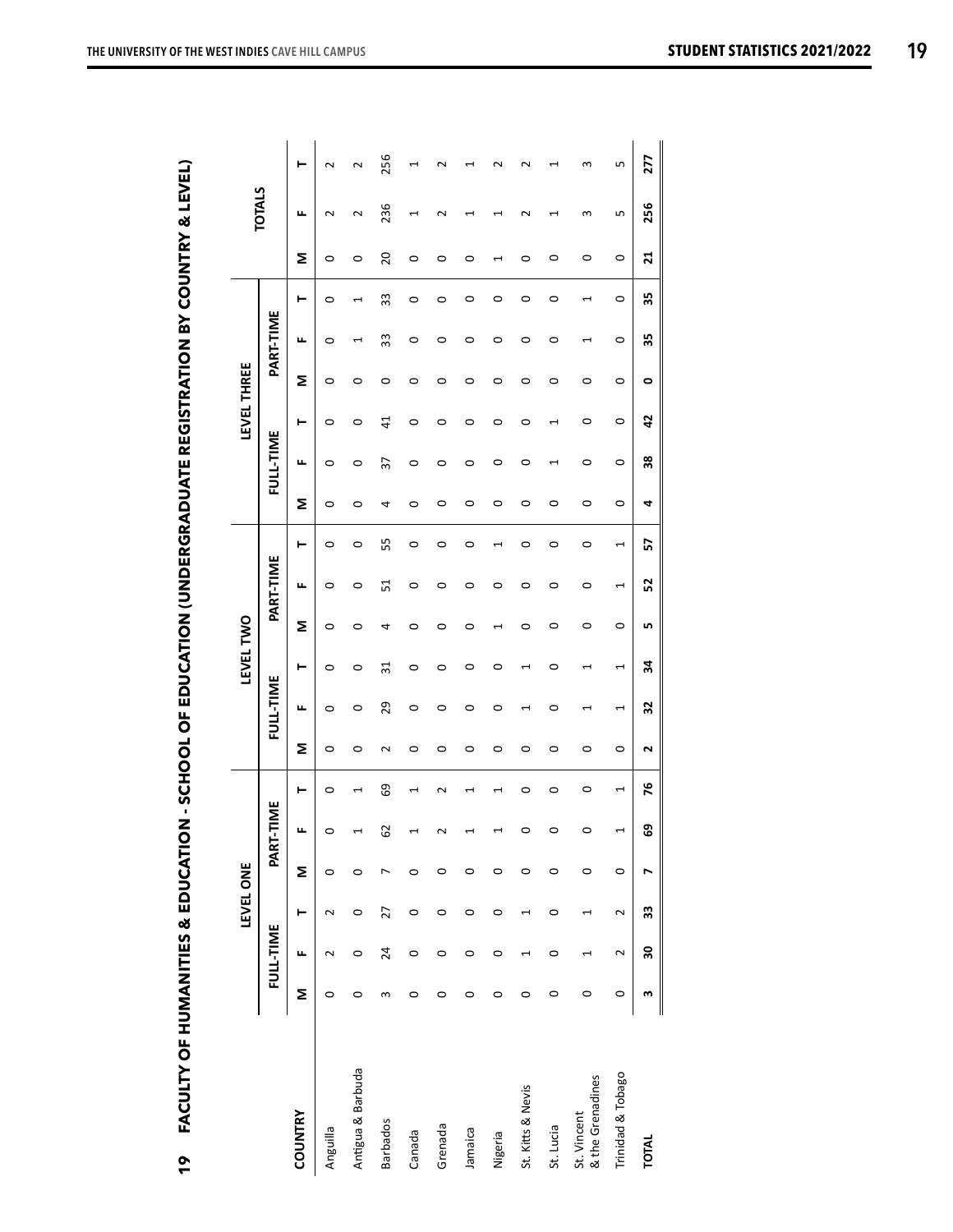| I                                                                 |
|-------------------------------------------------------------------|
| Ì<br>j                                                            |
|                                                                   |
|                                                                   |
|                                                                   |
|                                                                   |
|                                                                   |
|                                                                   |
| $\begin{array}{c} \end{array}$                                    |
|                                                                   |
|                                                                   |
|                                                                   |
|                                                                   |
|                                                                   |
|                                                                   |
| ֖֖֖֖֧֧֧֧֪֪֧֪֪֚֚֚֚֚֚֚֚֚֚֚֚֚֚֚֚֚֚֚֚֚֚֡֬֝֓֟֓֡֬֓֓֓֝֓֓֝֬֓֓֝֬֝֬֓֓֝֬֝֬֝֬ |
|                                                                   |
| I                                                                 |
|                                                                   |
|                                                                   |
| ו<br>וו                                                           |
|                                                                   |
|                                                                   |
|                                                                   |
| ļ                                                                 |
|                                                                   |
| ļ                                                                 |
| l                                                                 |
| l                                                                 |
| l<br>I                                                            |
| l                                                                 |
| Ì<br>I                                                            |
|                                                                   |
| l                                                                 |
|                                                                   |
|                                                                   |
|                                                                   |
|                                                                   |
| l                                                                 |
|                                                                   |
| ا<br>ا                                                            |
|                                                                   |
| I                                                                 |
| l<br>I                                                            |
| j                                                                 |
|                                                                   |
| $\frac{1}{2}$                                                     |
|                                                                   |
|                                                                   |
|                                                                   |
|                                                                   |
|                                                                   |
| ן<br>י                                                            |
|                                                                   |
|                                                                   |
|                                                                   |
| Ï                                                                 |
|                                                                   |
|                                                                   |
|                                                                   |
|                                                                   |
| l<br>Ĺ                                                            |
|                                                                   |
|                                                                   |
| ¢<br>١                                                            |
| $\overline{1}$<br>Ì<br>ĺ<br>l                                     |
|                                                                   |

|                                 |               |           | LEVEL ONE               |           |           |         |                                |                          | LEVEL TWO                |         |           |           |                          |           | LEVEL THREE |         |           |         |                          |                |                |
|---------------------------------|---------------|-----------|-------------------------|-----------|-----------|---------|--------------------------------|--------------------------|--------------------------|---------|-----------|-----------|--------------------------|-----------|-------------|---------|-----------|---------|--------------------------|----------------|----------------|
|                                 |               | FULL-TIME |                         |           | PART-TIME |         |                                | FULL-TIME                |                          |         | PART-TIME |           |                          | FULL-TIME |             |         | PART-TIME |         |                          | <b>TOTALS</b>  |                |
| COUNTRY                         | Σ             | щ         | ⊢                       | Σ         | щ         | ⊢       | Σ                              | щ                        | ۳                        | Σ       | щ         | ⊢         | Σ                        | щ         | ⊢           | Σ       | щ         | ⊢       | Σ                        | щ              | ⊢              |
| Antigua & Barbuda               | $\sim$        | $\sim$    | 4                       | $\circ$   | $\circ$   | 0       | S                              | 4                        | L                        | $\circ$ | $\circ$   | $\circ$   | $\sim$                   | Б         | L           | $\circ$ | $\circ$   | $\circ$ | L                        | $\overline{1}$ | $\frac{8}{1}$  |
| <b>Barbados</b>                 | $\frac{3}{2}$ | 45        | 58                      | $\circ$   | 0         | 0       | 14                             | $\overline{4}$           | 55                       | 0       | $\circ$   | $\circ$   | 32                       | 75        | 107         | S       | $\sim$    | Б       | 62                       | 163            | 225            |
| <b>Belize</b>                   | 6             | $\infty$  | 14                      | 0         | 0         | 0       | $\mathbf{\mathbf{\mathsf{H}}}$ | ω                        | 4                        | 0       | 0         | 0         | $\sim$                   | 4         | 6           | 0       | 0         | 0       | c                        | 15             | 24             |
| British Virgin Islands          | $\circ$       | 0         | $\circ$                 | $\circ$   | 0         | $\circ$ | 0                              | 1                        | $\overline{\phantom{0}}$ | 0       | 0         | 0         | 0                        | ี∼        | $\sim$      | 0       | 0         | 0       | 0                        | ω              | ω              |
| Commonwealth<br>of Dominica     | $\circ$       | S         | S                       | $\circ$   | $\circ$   | $\circ$ | $\circ$                        | S                        | S                        | 0       | $\circ$   | $\circ$   | $\circ$                  | S         | S           | $\circ$ | $\circ$   | $\circ$ | $\circ$                  | Ō              | თ              |
| Ghana                           | $\circ$       | $\circ$   | $\circ$                 | 0         | 0         | 0       | $\circ$                        | 0                        | 0                        | 0       | 0         | 0         | 0                        |           |             | 0       | 0         | 0       | 0                        |                |                |
| Grenada                         | $\circ$       | S         | 3                       | $\circ$   | 0         | 0       | $\overline{ }$                 | 0                        | ⊣                        | 0       | $\circ$   | 0         | $\overline{\phantom{0}}$ | S         | 4           | 0       | 0         | $\circ$ | $\sim$                   | ဖ              | $\infty$       |
| Guyana                          | H             | 1         | $\sim$                  | 0         | 0         | 0       | 0                              | 2                        | 2                        | 0       | 0         | 0         | 0                        |           |             | 0       | 0         | 0       | $\overline{\phantom{0}}$ | 4              | LN,            |
| Jamaica                         | 3             | $\infty$  | $\overline{11}$         | $\circ$   | $\circ$   | $\circ$ | $\circ$                        | 6                        | 6                        | 0       | $\circ$   | $\circ$   | H                        | 2         | S           | $\circ$ | 0         | $\circ$ | 4                        | $\overline{a}$ | 20             |
| St. Kitts & Nevis               | $\circ$       | 4         | 4                       | 0         | 0         | 0       | S                              | 0                        | ω                        | 0       | 0         | 0         | H                        | 2         | S           | 0       | 0         | 0       | 4                        | 6              | $\overline{c}$ |
| St. Lucia                       | $\circ$       | $\sim$    | $\sim$                  | $\circ$   | $\circ$   | $\circ$ | H                              | $\sim$                   | S                        | $\circ$ | $\circ$   | $\circ$   | $\sim$                   | $\circ$   | $\sim$      | $\circ$ | $\circ$   | $\circ$ | S                        | 4              | L              |
| & the Grenadines<br>St. Vincent | $\circ$       | 6         | 6                       | $\circ$   | $\circ$   | $\circ$ | $\circ$                        | $\overline{\phantom{0}}$ | $\overline{ }$           | 0       | $\circ$   | $\circ$   | $\overline{\phantom{0}}$ | LŊ        | 6           | $\circ$ | H         | H       | $\overline{\phantom{0}}$ | $\frac{3}{2}$  | $\overline{1}$ |
| The Bahamas                     | 0             | $\sim$    | $\overline{\mathsf{c}}$ | $\circ$   | 0         | 0       | 0                              | $\overline{\phantom{0}}$ | $\overline{ }$           | 0       | 0         | 0         | 0                        | S         | ω           | 0       | 0         | 0       | 0                        | 6              | 6              |
| Trinidad & Tobago               | $\sim$        | 25        | 27                      | $\circ$   | $\circ$   | $\circ$ | 4                              | $\frac{8}{2}$            | 22                       | $\circ$ | $\circ$   | $\circ$   | 4                        | 18        | 22          | $\circ$ | 0         | $\circ$ | $\Omega$                 | 61             | $\overline{7}$ |
| U. S. A.                        | $\circ$       | 1         | $\overline{ }$          | $\circ$   | $\circ$   | $\circ$ | $\circ$                        | $\circ$                  | $\circ$                  | $\circ$ | $\circ$   | $\circ$   | $\circ$                  | 1         | 1           | $\circ$ | 0         | $\circ$ | $\circ$                  | $\sim$         | $\sim$         |
| <b>TOTAL</b>                    | 27            | 110       | 137                     | $\bullet$ | ۰         | $\circ$ | 27                             | 23                       | <b>201</b>               | ۰       | ۰         | $\bullet$ | 46                       | 125       | 171         | w       | w         | ဖ       | 103                      | 320            | 423            |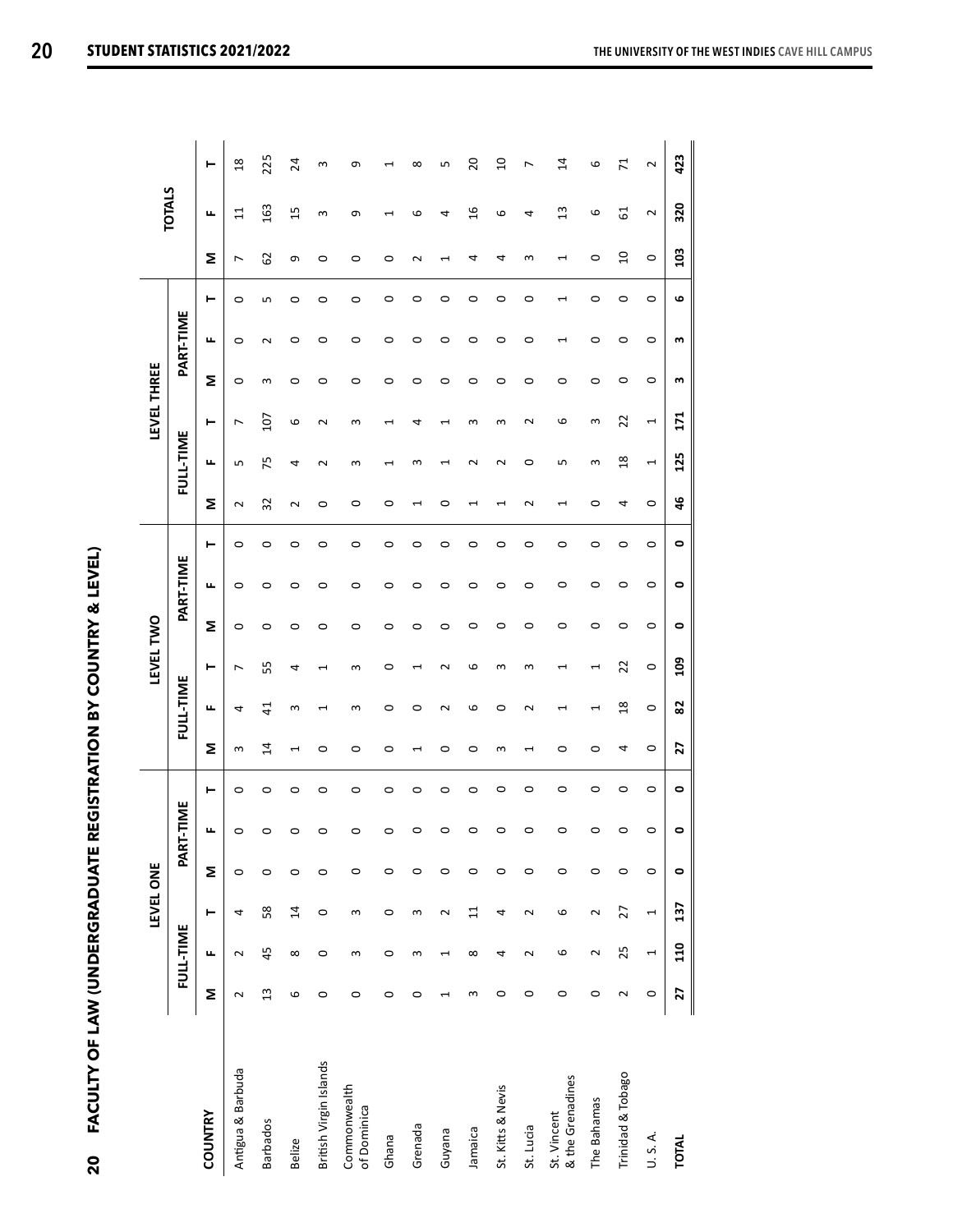|                                 |               |                                | LEVEL ONE      |   |           |         |          |                          | LEVEL TWO                |           |           |   |                |                | LEVEL THREE   |   |                      |                      |                                | <b>TOTALS</b>   |              |
|---------------------------------|---------------|--------------------------------|----------------|---|-----------|---------|----------|--------------------------|--------------------------|-----------|-----------|---|----------------|----------------|---------------|---|----------------------|----------------------|--------------------------------|-----------------|--------------|
|                                 |               | FULL-TIME                      |                |   | PART-TIME |         |          | FULL-TIME                |                          |           | PART-TIME |   |                | FULL-TIME      |               |   | PART-TIME            |                      |                                |                 |              |
| COUNTRY                         | Σ             | щ                              | ۳              | Σ | u.        | ⊢       | Σ        | щ                        | ⊢                        | Σ         | щ         | ⊢ | Σ              | щ              | ⊢             | Σ | щ                    | ⊢                    | Σ                              | щ               |              |
| <b>Barbados</b>                 | თ             | 43                             | 52             | 0 |           | H       | 12       | 28                       | $\overline{a}$           | 0         | 0         | 0 | $\frac{8}{18}$ | 85             | 103           | 0 | $\sim$               | $\sim$               | 39                             | 159             | 198          |
| Cayman Islands                  | 0             | 0                              | 0              | 0 | $\circ$   | 0       | $\circ$  | 0                        | 0                        | 0         | 0         | 0 | 0              |                | H             | 0 | 0                    | 0                    | 0                              | H               |              |
| Guyana                          |               | 0                              |                | 0 | 0         | 0       | 0        | 0                        | 0                        | 0         | 0         | 0 | 0              | 0              | 0             | 0 | 0                    | 0                    | H                              | 0               |              |
| Jamaica                         |               | 0                              |                | 0 | 0         | 0       | 0        |                          | ⊣                        | 0         | 0         | 0 | 0              | 0              | 0             | 0 | 0                    | 0                    |                                |                 |              |
| St. Kitts & Nevis               | 0             | $\circ$                        | 0              | 0 | 0         | $\circ$ | 0        | 0                        | 0                        | 0         | 0         | 0 | 0              | $\overline{ }$ | $\mathbf{r}$  | 0 | 0                    | 0                    | 0                              |                 |              |
| St. Lucia                       | 0             | $\mathbf{\mathbf{\mathsf{H}}}$ |                | 0 | 0         | 0       | 0        | $\overline{\phantom{0}}$ | $\overline{\phantom{0}}$ | 0         | 0         | 0 | 0              | 0              | 0             | 0 | 0                    | 0                    | 0                              | $\sim$          | $\sim$       |
| & the Grenadines<br>St. Vincent | 0             | Ь٥                             | LN,            | 0 | 0         | 0       | 0        | $\overline{\phantom{0}}$ | $\overline{\phantom{0}}$ | 0         | 0         | 0 | H              | 4              | S             | 0 | 0                    | 0                    | $\mathbf{\mathbf{\mathsf{H}}}$ | $\overline{10}$ | $\mathbf{1}$ |
| The Bahamas                     |               | 4                              | ۱              | 0 | $\circ$   | 0       | $\circ$  | $\sim$                   | $\sim$                   | 0         | 0         | 0 | $\sim$         | $\overline{1}$ | $\frac{3}{2}$ | 0 | 0                    | $\circ$              | S                              | 17              | 20           |
| Trinidad & Tobago               | w             | $\mathfrak{a}$                 | 16             | 0 | 0         | 0       | $\infty$ | 25                       | 33                       | 0         | 0         | 0 | 26             | 67             | 93            | 0 | 0                    | 0                    | 37                             | 105             | 142          |
| J.K.                            | H             | 0                              | $\overline{a}$ | 0 | 0         | 0       | $\circ$  | 0                        | $\circ$                  | $\circ$   | $\circ$   | 0 | $\circ$        | 0              | $\circ$       | 0 | $\circ$              | $\circ$              | 1                              | 0               | 1            |
| <b>TOTAL</b>                    | $\frac{6}{1}$ | 99                             | 82             | 0 | -         | 1       | 20       | 58                       | 78                       | $\bullet$ | 0         | 0 | 47             | 169            | 216           | 0 | $\mathbf{\tilde{z}}$ | $\mathbf{\tilde{z}}$ | 83                             | 296             | 379          |

FACULTY OF MEDICAL SCIENCES (UNDERGRADUATE REGISTRATION BY COUNTRY & LEVEL) **21 FACULTY OF MEDICAL SCIENCES (UNDERGRADUATE REGISTRATION BY COUNTRY & LEVEL)**  $\mathbf{21}$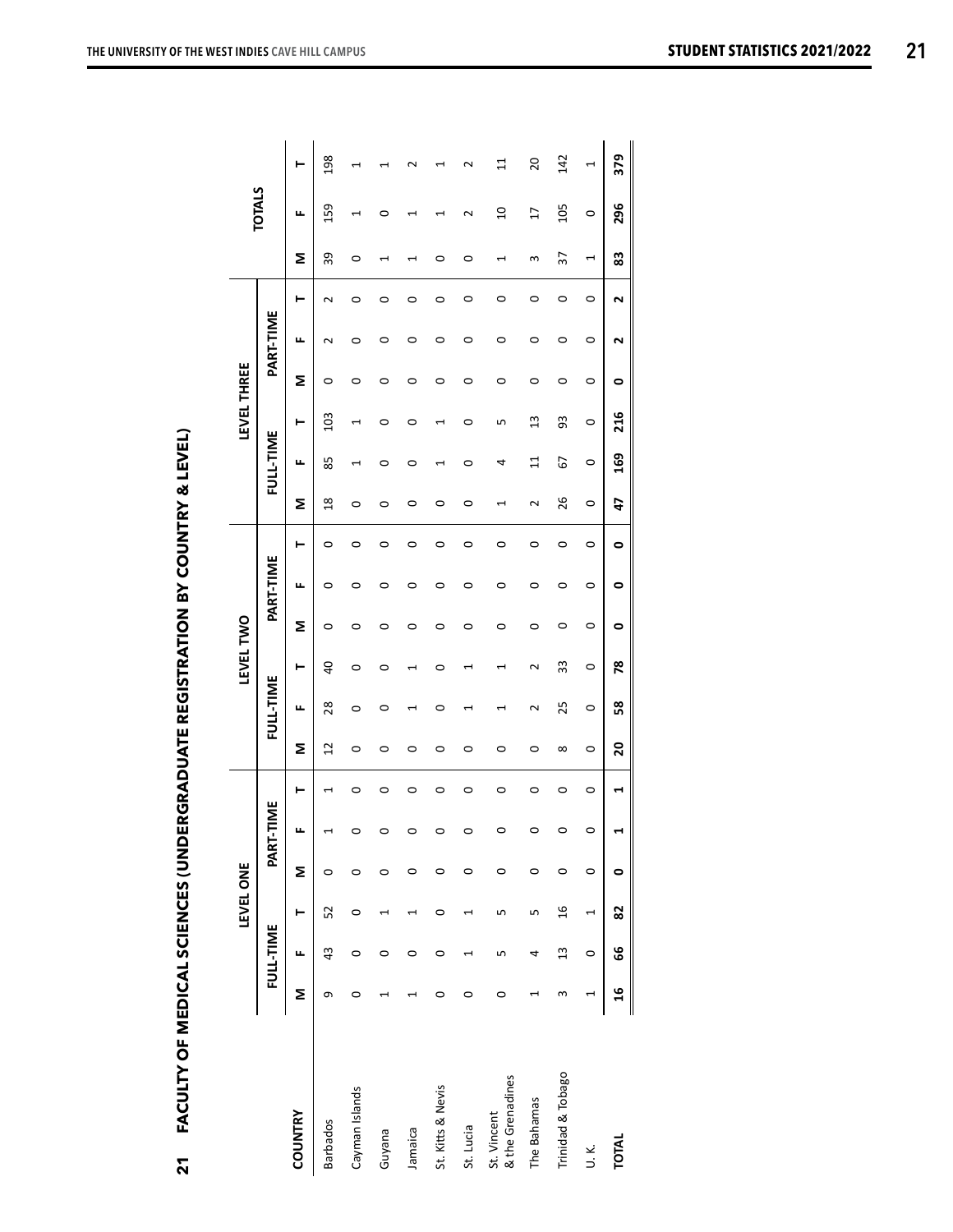| ١       |  |
|---------|--|
| :       |  |
|         |  |
|         |  |
|         |  |
|         |  |
|         |  |
|         |  |
|         |  |
|         |  |
|         |  |
| ļ       |  |
|         |  |
|         |  |
|         |  |
|         |  |
|         |  |
| j       |  |
|         |  |
|         |  |
|         |  |
|         |  |
|         |  |
|         |  |
|         |  |
| l       |  |
|         |  |
|         |  |
|         |  |
|         |  |
| l       |  |
|         |  |
| j<br>l  |  |
|         |  |
|         |  |
|         |  |
|         |  |
|         |  |
|         |  |
|         |  |
|         |  |
| l       |  |
|         |  |
|         |  |
|         |  |
|         |  |
|         |  |
| ့်<br>ı |  |
| I       |  |

|                                 |                          |                          | LEVEL ONE             |         |                |         |                          |                          | LEVEL TWO                |         |           |         |                          |           | LEVEL THREE     |         |           |              |             |                          |                          |
|---------------------------------|--------------------------|--------------------------|-----------------------|---------|----------------|---------|--------------------------|--------------------------|--------------------------|---------|-----------|---------|--------------------------|-----------|-----------------|---------|-----------|--------------|-------------|--------------------------|--------------------------|
|                                 |                          | FULL-TIME                |                       |         | PART-TIME      |         |                          | FULL-TIME                |                          |         | PART-TIME |         |                          | FULL-TIME |                 |         | PART-TIME |              |             | <b>TOTALS</b>            |                          |
| COUNTRY                         | Σ                        | щ                        | ۳                     | Σ       | щ              | ⊢       | Σ                        | щ                        | ۳                        | Σ       | щ         | ۳       | Σ                        | щ         | ۳               | Σ       | щ         | ۳            | Σ           | щ                        | ⊢                        |
| Antigua & Barbuda               | $\overline{\phantom{0}}$ | $\sim$                   | $\sim$                | $\circ$ | $\circ$        | $\circ$ | $\overline{\phantom{0}}$ | $\overline{\phantom{0}}$ | $\sim$                   | $\circ$ | $\circ$   | $\circ$ | $\overline{\phantom{0}}$ | 6         | L               | 0       | $\circ$   | $\circ$      | S           | თ                        | 12                       |
| <b>Barbados</b>                 | 204                      | 149                      | 353                   | $\circ$ | $\overline{ }$ | Ţ       | 197                      | 126                      | 323                      | $\sim$  |           | S       | 211                      | 183       | 394             | m       | ∼         | 12           | 619         | 467                      | 1086                     |
| Belize                          | $\circ$                  | $\circ$                  | $\circ$               | $\circ$ | $\circ$        | $\circ$ | H                        | ے                        | $\sim$                   | 0       | 0         | 0       | $\sim$                   | $\circ$   | $\sim$          | 0       | 0         | $\circ$      | 3           | $\overline{\phantom{0}}$ | 4                        |
| British Virgin Islands          | $\circ$                  | $\circ$                  | $\circ$               | $\circ$ | $\circ$        | $\circ$ | $\circ$                  |                          |                          | c       | 0         | 0       | $\circ$                  | 0         | $\circ$         | c       | c<br>0    |              | $\circ$     |                          |                          |
| Commonwealth of<br>Dominica     | $\circ$                  | $\overline{\phantom{0}}$ | $\mathbf{\mathbf{t}}$ | $\circ$ | $\circ$        | $\circ$ | $\overline{\phantom{0}}$ | 0                        | $\overline{\phantom{0}}$ | 0       | $\circ$   | $\circ$ | Б                        |           | r               | 0       |           |              | စ           | 4                        | $\Omega$                 |
| Grenada                         | $\circ$                  | $\sim$                   | $\sim$                | $\circ$ | $\circ$        | $\circ$ | $\sim$                   |                          | S                        | 0       | 0         | 0       | $\circ$                  | 0         | 0               | 0       | $\circ$   | $\circ$      | $\sim$      | S                        | ь                        |
| Guyana                          | 2                        | 2                        | 4                     | $\circ$ | $\circ$        | $\circ$ | 0                        | 0                        | 0                        | 0       | 0         | 0       |                          | 0         | ⊣               | 0       | 0         | 0            | S           | ∼                        | m                        |
| Jamaica                         | $\circ$                  | $\circ$                  | $\circ$               | $\circ$ | $\circ$        | 0       | 3                        | S                        | ဖ                        | 0       | 0         | 0       |                          | S         | 4               | 0       | 0         | 0            | 4           | ဖ                        | $\overline{10}$          |
| Montserrat                      | $\circ$                  | $\circ$                  | $\circ$               | $\circ$ | $\circ$        | $\circ$ | $\circ$                  | c                        | $\circ$                  | c       | c         | 0       |                          | c         |                 | 0       | 0         | c            |             | c                        |                          |
| Nigeria                         | 2                        | $\circ$                  | $\sim$                | $\circ$ | $\circ$        | $\circ$ | $\circ$                  | o                        | $\circ$                  | o       | $\circ$   | $\circ$ | $\circ$                  | $\circ$   | O               | $\circ$ | $\circ$   | $\circ$      | $\mathbf 2$ | o                        | $\sim$                   |
| St. Kitts & Nevis               | $\circ$                  | $\circ$                  | $\circ$               | $\circ$ | $\circ$        | $\circ$ | 0                        |                          | $\overline{\phantom{0}}$ | 0       | 0         | 0       | 0                        | 0         | 0               | 0       | 0         | 0            | 0           |                          |                          |
| St. Lucia                       | $\sim$                   | S                        | LN,                   | $\circ$ | $\circ$        | $\circ$ | H                        |                          | $\infty$                 | $\circ$ | $\circ$   | $\circ$ | 4                        | ₹         | $\infty$        | $\circ$ | $\circ$   | $\circ$      | r           | $\overline{1}$           | ಸ                        |
| St. Vincent & the<br>Grenadines | 4                        | 6                        | $\overline{a}$        | $\circ$ | $\circ$        | $\circ$ | ω                        | $\sim$                   | Б                        | 0       | 0         | 0       | S                        | r         | $\overline{a}$  | 0       | 0         | 0            | $\Omega$    | 15                       | 25                       |
| The Bahamas                     | H                        | $\sim$                   | S                     | $\circ$ | $\circ$        | 0       |                          |                          | $\sim$                   | 0       | 0         | 0       |                          | σ         | $\overline{10}$ | 0       | 0         | 0            | ω           | $\overline{c}$           | 15                       |
| <b>Trinidad &amp; Tobago</b>    | LN,                      | LŊ                       | $\overline{10}$       | $\circ$ | $\circ$        | $\circ$ | $\sim$                   | 0                        | $\sim$                   | 0       | 0         | 0       | 0                        | $\sim$    | $\sim$          | 0       | 0         | 0            | L           | r                        | $\overline{4}$           |
| υ.                              | $\circ$                  | $\circ$                  | $\circ$               | $\circ$ | $\circ$        | $\circ$ | $\overline{\phantom{0}}$ | 0                        | J                        | $\circ$ | 0         | $\circ$ | 0                        | $\circ$   | $\circ$         | $\circ$ | $\circ$   | $\circ$      | J           | $\circ$                  | $\overline{\phantom{0}}$ |
| U. S. A.                        | $\overline{ }$           | $\sim$                   | $\sim$                | $\circ$ | $\circ$        | $\circ$ | 0                        | $\circ$                  | 0                        | $\circ$ | 0         | 0       | $\circ$                  | $\circ$   | $\circ$         | 0       | $\circ$   | 0            | 1           | $\sim$                   | S                        |
| <b>TOTAL</b>                    | 222                      | 174                      | 396                   | $\circ$ | $\mathbf{r}$   | 1       | 213                      | 144                      | 357                      | Z       | 1         | m       | 230                      | 216       | 446             | LN,     | $\infty$  | $\mathbf{1}$ | 672         | 544                      | 1216                     |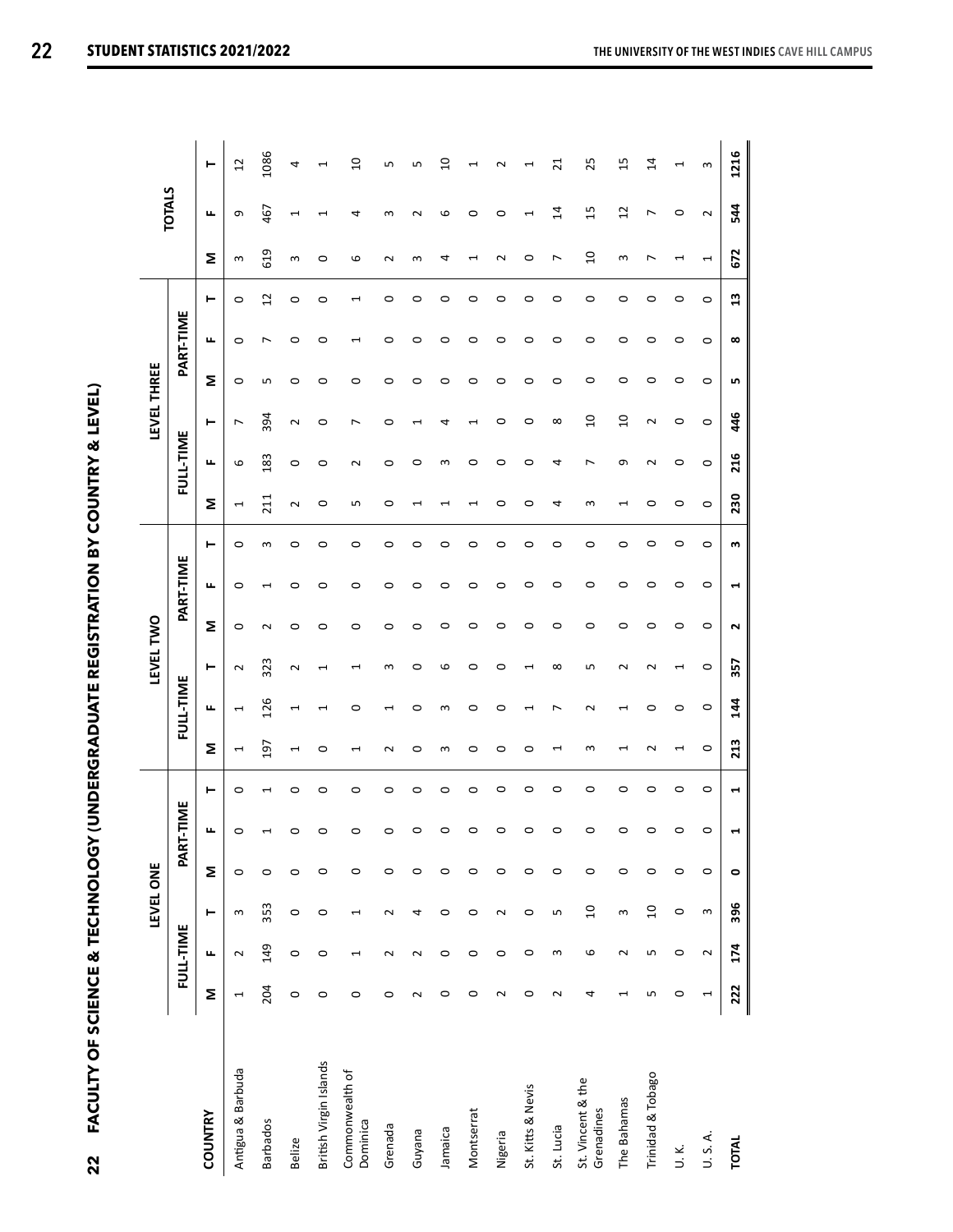|                                 |                          |                          | LEVEL ONE                |                          |              |                      |                          |             | LEVEL TWO       |         |           |                          |                               |                                         | LEVEL THREE    |           |                          |                 |                                         |                          |
|---------------------------------|--------------------------|--------------------------|--------------------------|--------------------------|--------------|----------------------|--------------------------|-------------|-----------------|---------|-----------|--------------------------|-------------------------------|-----------------------------------------|----------------|-----------|--------------------------|-----------------|-----------------------------------------|--------------------------|
|                                 |                          | FULL-TIME                |                          |                          | PART-TIME    |                      |                          | FULL-TIME   |                 |         | PART-TIME |                          | FULL-TIME                     |                                         |                | PART-TIME |                          |                 | <b>TOTALS</b>                           |                          |
| <b>COUNTRY</b>                  | Σ                        | щ                        | ⊢                        | Σ                        | щ            | ۳                    | Σ                        | щ           | ۳               | Σ       | щ         | ۳                        | щ<br>Σ                        | ۳                                       | Σ              | щ         | ۳                        | Σ               | щ                                       | ⊢                        |
| Anguilla                        | $\circ$                  | $\circ$                  | $\circ$                  | $\circ$                  | $\circ$      | $\circ$              | $\circ$                  | $\circ$     | $\circ$         | $\circ$ | $\circ$   | $\circ$                  | $\mathrel{\dashv}$<br>$\circ$ | $\mathbf{\mathbf{\mathbf{\mathsf{H}}}}$ | $\circ$        | $\circ$   | $\circ$                  | $\circ$         | $\mathbf{\mathbf{\mathbf{\mathsf{H}}}}$ | J                        |
| Antigua & Barbuda               | $\overline{\phantom{0}}$ | S                        | 4                        | $\circ$                  | 1            | $\overline{ }$       | $\circ$                  | $\sim$      | $\sim$          | $\circ$ | J         | $\overline{\phantom{0}}$ | 6<br>J                        | L                                       | 0              | $\circ$   | 0                        | $\sim$          | $\mathfrak{u}$                          | 15                       |
| <b>Barbados</b>                 | 127                      | 291                      | 418                      | 171                      | 77<br>$\sim$ | 448                  | 150                      | 402         | 552             | 101     | 248       | 349                      | 422<br>181                    | 603                                     | 76             | 214       | 290                      | 806             | 1854                                    | 2660                     |
| Belize                          | 0                        | $\sim$                   | $\sim$                   | 0                        | $\circ$      | $\circ$              | 0                        | 0           | 0               |         |           | $\sim$                   | ี<br>$\sim$                   | 4                                       | 0              | 0         | 0                        | 3               | Б                                       | $\infty$                 |
| Brazil                          | $\circ$                  | $\overline{\phantom{0}}$ | $\overline{\phantom{0}}$ | $\circ$                  | $\circ$      | $\circ$              | $\circ$                  | $\circ$     | $\circ$         | $\circ$ | $\circ$   | $\circ$                  | $\circ$<br>$\circ$            | 0                                       | 0              | $\circ$   | $\circ$                  | $\circ$         | $\overline{\phantom{0}}$                |                          |
| Commonwealth of<br>Dominica     | S                        | $\sim$                   | LN.                      | $\circ$                  | $\circ$      | $\circ$              | $\mathrel{\dashv}$       | $\sim$      | S               | $\sim$  | $\circ$   | $\sim$                   | 6                             | ∼                                       | 0              | $\sim$    | $\sim$                   | r               | 12                                      | $\overline{a}$           |
| Grenada                         | $\overline{\phantom{0}}$ | 1                        | 2                        | $\circ$                  | $\mathbf 2$  | $\sim$               | $\sim$                   | 0           | $\sim$          | 0       | 0         | $\circ$                  | S                             | ₹                                       | 0              | $\circ$   | 0                        | ₹               | 6                                       | $\Omega$                 |
| Guyana                          | $\circ$                  | $\circ$                  | $\circ$                  | $\omega$                 | m            | ဖ                    | 0                        | c           | 0               | ⊂       |           |                          | 0                             |                                         | 0              | 0         | c                        | ₹               | 4                                       | $\infty$                 |
| Jamaica                         | $\overline{\phantom{a}}$ | 1                        | $\sim$                   | $\circ$                  |              |                      | $\overline{\phantom{0}}$ | $\mathbf 2$ | S               |         |           | $\sim$                   | $\sim$                        | 4                                       | c              | Z         | $\sim$                   | LO              | ᡡ                                       | $\vec{a}$                |
| Montserrat                      | $\circ$                  | $\circ$                  | $\circ$                  | $\circ$                  | $\circ$      | 0                    | 0                        | c           | 0               |         | ⊂         | c                        | ⊂                             |                                         | c              | 0         | c                        | ⊂               |                                         |                          |
| Nigeria                         | $\circ$                  | $\circ$                  | $\circ$                  | $\overline{\phantom{0}}$ | $\circ$      | 1                    | $\circ$                  | 0           | $\circ$         |         | 0         | $\mathrel{\dashv}$       | 0<br>$\circ$                  | $\circ$                                 | c              | $\circ$   | 0                        | $\sim$          | 0                                       |                          |
| St. Kitts & Nevis               | $\circ$                  | 2                        | 2                        | $\circ$                  | $\circ$      | $\circ$              | $\circ$                  | 0           | 0               | 0       | 0         | 0                        | $^{\circ}$<br>$\sim$          | $\Omega$                                | 0              | 0         | 0                        | 2               | $\overline{a}$                          | $\overline{c}$           |
| St. Lucia                       | $\sim$                   | $\overline{ }$           | G                        | $\overline{\phantom{0}}$ | 2            | S                    | 4                        | r           | $\overline{11}$ | Z       | $\sim$    | 4                        | $\infty$<br>$\sim$            | $\Omega$                                | 0              | H         | $\overline{\phantom{0}}$ | $\overline{11}$ | 27                                      | 38                       |
| St. Vincent & the<br>Grenadines | $\sim$                   | $\overline{ }$           | G                        | $\sim$                   | S            | LN,                  | 4                        | G           | 13              | 0       | $\sim$    | $\sim$                   | $\overline{11}$<br>4          | 15                                      | $\overline{ }$ | $\circ$   | 1                        | 13              | 32                                      | 45                       |
| The Bahamas                     | $\circ$                  | $\circ$                  | $\circ$                  | $\circ$                  | $\circ$      | $\circ$              | $\circ$                  | 0           | $\circ$         | 0       | 0         | $\circ$                  | $\sim$<br>$\circ$             | $\sim$                                  | 0              | $\circ$   | $\circ$                  | $\circ$         | $\sim$                                  | $\sim$                   |
| Trinidad & Tobago               | $\overline{\phantom{0}}$ | LN,                      | 6                        | $\circ$                  |              | ี                    | 0                        | m           | S               |         |           | S                        | 6                             | $\frac{3}{2}$                           | 0              | 0         | 0                        | $^{\circ}$      | $\overline{a}$                          | 27                       |
| Turks & Caicos Islands          | $\circ$                  | $\circ$                  | $\circ$                  | $\circ$                  | 0            | 0                    | $\circ$                  | 0           | 0               | 0       | H         | 1                        | 0<br>0                        | 0                                       | 0              | $\circ$   | 0                        | 0               | $\mathbf{\mathbf{\mathsf{H}}}$          | ⊣                        |
| J.K.                            | $\circ$                  | $\overline{ }$           | $\overline{\phantom{0}}$ | $\circ$                  | $\circ$      | $\circ$              | $\circ$                  | 0           | $\circ$         | 0       | $\circ$   | $\circ$                  | 0<br>$\circ$                  | $\circ$                                 | 0              | $\circ$   | $\circ$                  | $\circ$         | $\overline{\phantom{0}}$                | $\overline{\phantom{0}}$ |
| U. S. A.                        | $\circ$                  | $\blacktriangleright$    | $\overline{\phantom{0}}$ | $\circ$                  | 1            | $\blacktriangleleft$ | $\circ$                  | $\circ$     | $\circ$         | $\circ$ | $\circ$   | $\circ$                  | $\circ$<br>$\circ$            | $\circ$                                 | $\circ$        | $\circ$   | $\circ$                  | $\circ$         | $\sim$                                  | $\sim$                   |
| <b>TOTAL</b>                    | 138                      | 324                      | 462                      | 178                      | 292          | 470                  | 162                      | 427         | 589             | 202     | 259       | 368                      | 479<br>203                    | 682                                     | 77             | 219       | 296                      | 867             | 2000                                    | 2867                     |

FACULTY OF SOCIAL SCIENCES (UNDERGRADUATE REGISTRATION BY COUNTRY & LEVEL) **23 FACULTY OF SOCIAL SCIENCES (UNDERGRADUATE REGISTRATION BY COUNTRY & LEVEL)**

 $23$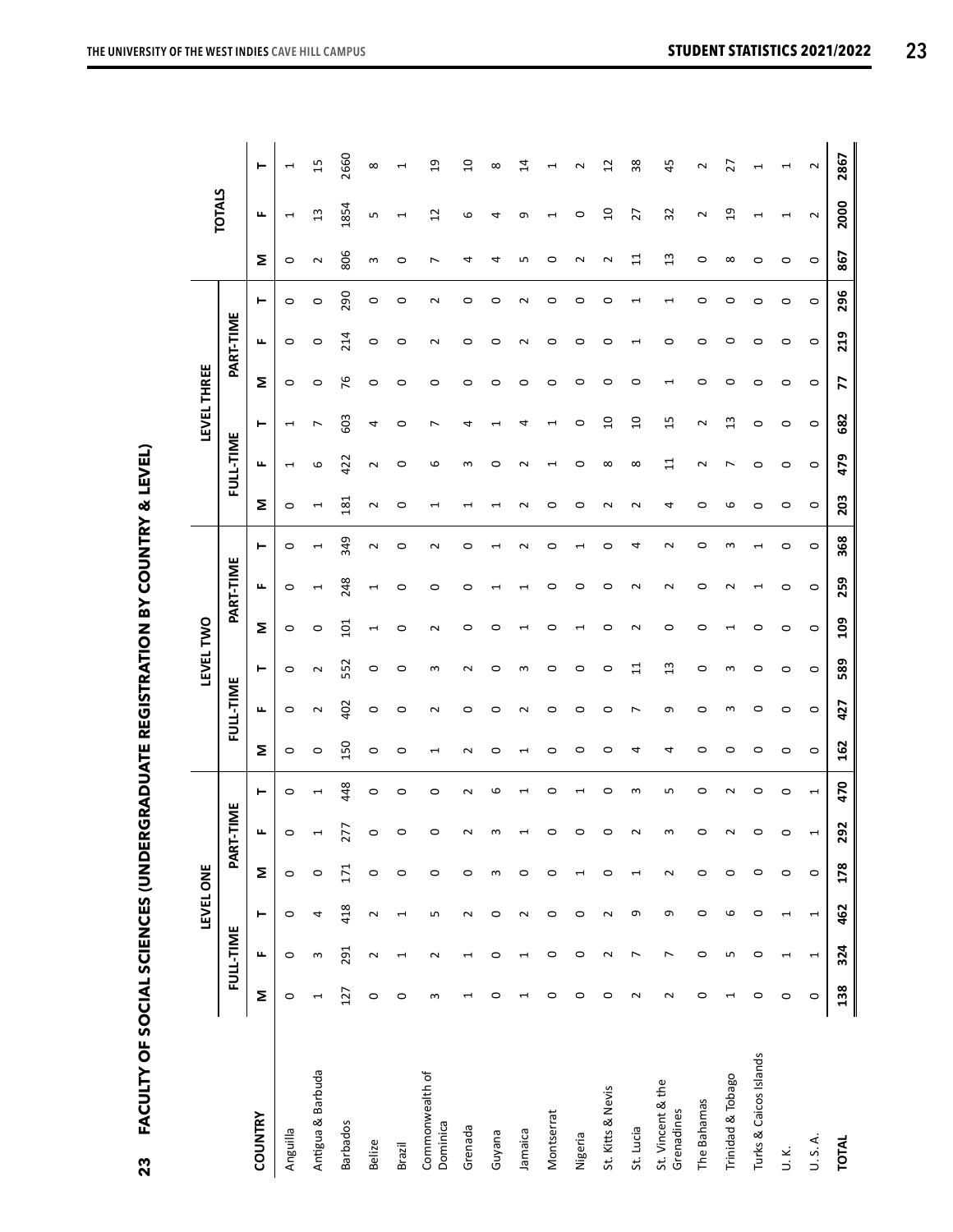| ļ                    |
|----------------------|
|                      |
| :<br>:               |
| .<br>.               |
|                      |
| <br> <br> <br> <br>  |
|                      |
| $\frac{1}{2}$        |
|                      |
|                      |
|                      |
| i<br>    <br>   <br> |
|                      |
|                      |
|                      |
| l<br>í               |
| <br>                 |
|                      |
|                      |
| I                    |
| ==<br>=              |
|                      |
| ₹<br>¢               |

| FACULTY OF SPORT (UNDERGRADUATE REGISTRATION BY COUNTRY & LEVEL)<br>24<br>24 |                |           |           |                |           |                |              |                |                 |                |                |    |                |                |                    |                 |                |         |     |                |     |
|------------------------------------------------------------------------------|----------------|-----------|-----------|----------------|-----------|----------------|--------------|----------------|-----------------|----------------|----------------|----|----------------|----------------|--------------------|-----------------|----------------|---------|-----|----------------|-----|
|                                                                              |                |           | LEVEL ONE |                |           |                |              |                | LEVEL TWO       |                |                |    |                |                | <b>LEVEL THREE</b> |                 |                |         |     |                |     |
|                                                                              |                | FULL-TIME |           |                | PART-TIME |                |              | FULL-TIME      |                 |                | PART-TIME      |    |                | FULL-TIME      |                    |                 | PART-TIME      |         |     | <b>TOTALS</b>  |     |
| COUNTRY                                                                      | Σ              | щ         | ⊢         | Σ              | щ         | ⊢              | Σ            | щ              | ⊢               | Σ              | щ              | ⊢  | Σ              | щ              | ⊢                  | Σ               | щ              | ⊢       | Σ   | щ              | ⊢   |
| Antigua & Barbuda                                                            |                |           |           |                | 0         | 0              | 0            |                |                 | ⌒              |                | 0  | 0              |                |                    | ○               |                |         |     | m              | 4   |
| <b>Barbados</b>                                                              | $\frac{16}{1}$ | Б         | 21        | $\overline{1}$ | Ь٥        | 22             | თ            | $\overline{c}$ | $\overline{21}$ | 12             | σ              | 21 | $\overline{4}$ | $\overline{1}$ | 25                 | $\overline{17}$ | თ              | 26      | 85  | 51             | 136 |
| Grenada                                                                      |                |           |           | ○              | $\circ$   | $\circ$        | 0            | 0              | 0               | 0              | 0              | 0  |                | 0              | ี∼                 | 0               | 0              | 0       | m   | 0              | m   |
| Jamaica                                                                      | 0              | ⌒         | 0         |                | $\circ$   | $\circ$        | 0            |                |                 | C              | 0              | 0  |                | 0              |                    |                 | 0              |         | m   |                | 4   |
| St. Lucia                                                                    | 0              | 0         | 0         |                | $\sim$    | 4              | $\sim$       | 0              | ี∼              | 0              | 0              | 0  |                | 0              |                    | 0               | 0              | 0       | m   |                |     |
| & the Grenadines<br>St. Vincent                                              |                | ⌒         |           | 0              | $\circ$   | $\circ$        | $\circ$      | 0              | 0               | $\circ$        | 0              | 0  |                | $\circ$        |                    | 0               | 0              | 0       | 2   | 0              | 2   |
| <b>Trinidad &amp; Tobago</b>                                                 | $\overline{ }$ | 0         | 1         | $\overline{ }$ | $\circ$   | $\overline{a}$ | $\circ$      | $\circ$        | $\circ$         | $\circ$        | 1              | 1  | 3              | $\circ$        | 3                  | $\circ$         | $\circ$        | $\circ$ | LŊ  | $\overline{ }$ | 9   |
| <b>TOTAL</b>                                                                 | 20             | LO.       | 25        | 20             | r         | 27             | $\mathbf{1}$ | 24             | 25              | $\overline{1}$ | $\overline{a}$ | 22 | 22             | $\overline{1}$ | 34                 | 9               | $\overline{a}$ | 29      | 104 | 58             | 162 |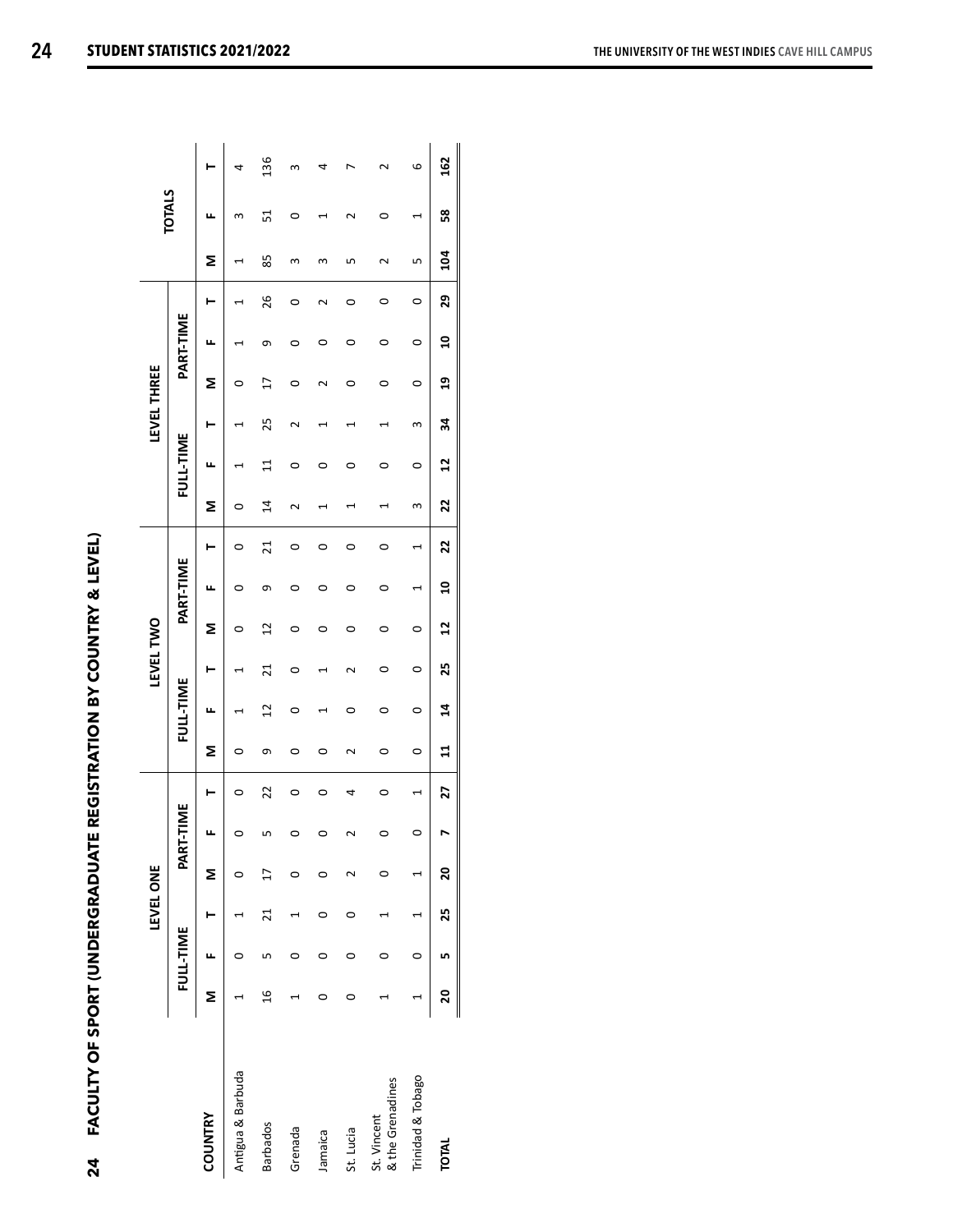#### **25 POSTGRADUATE REGISTRATION BY FACULTY/INTERDISCIPLINARY INSTITUTE & PROGRAMME**

|                                                 |                | <b>FULL-TIME</b> |                |                | <b>PART-TIME</b>         |                |                | <b>TOTALS</b>  |                |
|-------------------------------------------------|----------------|------------------|----------------|----------------|--------------------------|----------------|----------------|----------------|----------------|
| <b>PROGRAMME</b>                                | М              | F                | т              | М              | F                        | т              | М              | F              | Τ              |
| <b>Culture, Creative &amp; Performing Arts</b>  |                |                  |                |                |                          |                |                |                |                |
| Master of Arts                                  | 3              | 4                | $\overline{7}$ | 1              | $\mathbf{1}$             | 2              | 4              | 5              | 9              |
| Master of Philosophy                            | $\mathbf 0$    | $\mathbf 1$      | $\mathbf{1}$   | 0              | $\overline{2}$           | 2              | 0              | 3              | 3              |
| Doctor of Philosophy                            | $\overline{2}$ | 10               | 12             | $\overline{2}$ | 4                        | 6              | 4              | 14             | 18             |
| Subtotal                                        | 5              | 15               | 20             | 3              | $\overline{\phantom{a}}$ | 10             | 8              | 22             | 30             |
| <b>Gender &amp; Development Studies</b>         |                |                  |                |                |                          |                |                |                |                |
| Master of Science                               | $\mathbf{1}$   | 4                | 5              | $\mathbf 0$    | 3                        | 3              | $\mathbf{1}$   | 7              | 8              |
| Master of Philosophy                            | $\mathbf 0$    | 1                | $\mathbf{1}$   | 0              | $\overline{2}$           | 2              | $\mathbf 0$    | 3              | 3              |
| Doctor of Philosophy                            | $\pmb{0}$      | 0                | $\mathbf 0$    | 0              | $\overline{2}$           | $\overline{2}$ | $\mathbf 0$    | $\overline{2}$ | $\overline{2}$ |
| Subtotal                                        | $\mathbf{1}$   | 5                | 6              | 0              | $\overline{7}$           | $\overline{7}$ | $\mathbf{1}$   | 12             | 13             |
| <b>Humanities &amp; Education</b>               |                |                  |                |                |                          |                |                |                |                |
| Postgraduate Certificate                        | 9              | 26               | 35             | 0              | 0                        | 0              | 9              | 26             | 35             |
| Master of Arts                                  | $\overline{2}$ | 4                | 6              | 4              | 6                        | 10             | 6              | 10             | 16             |
| Master of Education                             | $\mathbf{1}$   | 9                | 10             | 17             | 86                       | 103            | 18             | 95             | 113            |
| Master of Philosophy                            | $\overline{2}$ | 14               | 16             | 9              | 15                       | 24             | 11             | 29             | 40             |
| Doctor of Philosophy                            | $\overline{2}$ | 6                | 8              | 3              | 20                       | 23             | 5              | 26             | 31             |
| Subtotal                                        | 16             | 59               | 75             | 33             | 127                      | 160            | 49             | 186            | 235            |
| Law                                             |                |                  |                |                |                          |                |                |                |                |
| Master of Laws                                  | 17             | 36               | 53             | 4              | 6                        | 10             | 21             | 42             | 63             |
| Doctor of Philosophy                            | $\mathbf 0$    | 0                | $\mathbf 0$    | $\mathbf{1}$   | 0                        | $\mathbf{1}$   | $\mathbf{1}$   | 0              | $\mathbf{1}$   |
| Non Degree                                      | $\mathbf 0$    | 2                | $\overline{2}$ | 0              | $\pmb{0}$                | 0              | 0              | $\overline{2}$ | 2              |
| Subtotal                                        | 17             | 38               | 55             | 5              | 6                        | 11             | 22             | 44             | 66             |
| <b>Medical Sciences</b>                         |                |                  |                |                |                          |                |                |                |                |
| Postgraduate Diploma                            | $\overline{4}$ | 17               | 21             | $\mathbf{1}$   | 8                        | 9              | 5              | 25             | 30             |
| Master in Public Health                         | $\mathbf{1}$   | 4                | 5              | $\overline{2}$ | 3                        | 5              | 3              | $\overline{7}$ | 10             |
| Master of Science                               | $\mathbf 0$    | $\mathbf{1}$     | $\mathbf{1}$   | $\mathbf 0$    | 8                        | 8              | $\mathbf 0$    | 9              | 9              |
| Master of Philosophy                            | 0              | 3                | 3              | 0              | $\overline{2}$           | 2              | 0              | 5              | 5              |
| Doctor of Medicine                              | 8              | 52               | 60             | $\mathbf{1}$   | $\mathbf{1}$             | 2              | 9              | 53             | 62             |
| Doctor of Philosophy                            | 0              | 4                | 4              | 0              | 3                        | 3              | 0              | $\overline{7}$ | 7              |
|                                                 | 0              | $\mathbf 1$      | 1              | 0              | 0                        | 0              | 0              | $\mathbf{1}$   | 1              |
| Non Degree<br>Subtotal                          | 13             | 82               | 95             | 4              | 25                       | 29             | 17             | 107            | 124            |
| <b>Science &amp; Technology</b>                 |                |                  |                |                |                          |                |                |                |                |
| Master of Science                               | 6              | 14               | 20             | 3              | 4                        | 7              | 9              | 18             | 27             |
| Master of Philosophy                            | 11             | 13               | 24             | 4              | 2                        | 6              | 15             | 15             | 30             |
| Doctor of Philosophy                            | 3              | 11               | 14             | $\mathbf{1}$   | 8                        | 9              | 4              | 19             | 23             |
| Subtotal                                        | 20             | 38               | 58             | 8              | 14                       | 22             | 28             | 52             | 80             |
| <b>Social Sciences</b>                          |                |                  |                |                |                          |                |                |                |                |
| <b>Executive Master Business Administration</b> | 0              | 0                | 0              | 0              | $\mathbf{1}$             | $\mathbf{1}$   | 0              | $\mathbf{1}$   | $\mathbf{1}$   |
| Master in Business Administration               | 6              | 18               | 24             | 16             | 41                       | 57             | 22             | 59             | 81             |
| Master of Science                               | 54             | 125              | 179            | 82             | 196                      | 278            | 136            | 321            | 457            |
| Master of Philosophy                            | 5              | 6                | 11             | $\mathbf{1}$   | 6                        | $\overline{7}$ | 6              | 12             | 18             |
| Doctor of Business Administration               | 3              | 5                | 8              | 3              | 4                        | 7              | 6              | 9              | 15             |
| Doctor of Philosophy                            | 3              | 7                | 10             | 5              | 4                        | 9              | 8              | 11             | 19             |
| Non Degree                                      | $\mathbf{1}$   | $\overline{2}$   | 3              | 0              | 1                        | $\mathbf{1}$   | $\mathbf{1}$   | 3              | 4              |
| Subtotal                                        | 72             | 163              | 235            | 107            | 253                      | 360            | 179            | 416            | 595            |
| Sport                                           |                |                  |                |                |                          |                |                |                |                |
| Master of Science                               | $\overline{2}$ | 7                | 9              | 0              | 0                        | 0              | $\overline{2}$ | 7              | 9              |
| Subtotal                                        | $\mathbf{2}$   | 7                | 9              | 0              | 0                        | 0              | $\mathbf{2}$   | 7              | 9              |
|                                                 |                |                  |                |                |                          |                |                |                |                |
| <b>TOTAL</b>                                    | 146            | 407              | 553            | 160            | 439                      | 599            | 306            | 846            | 1152           |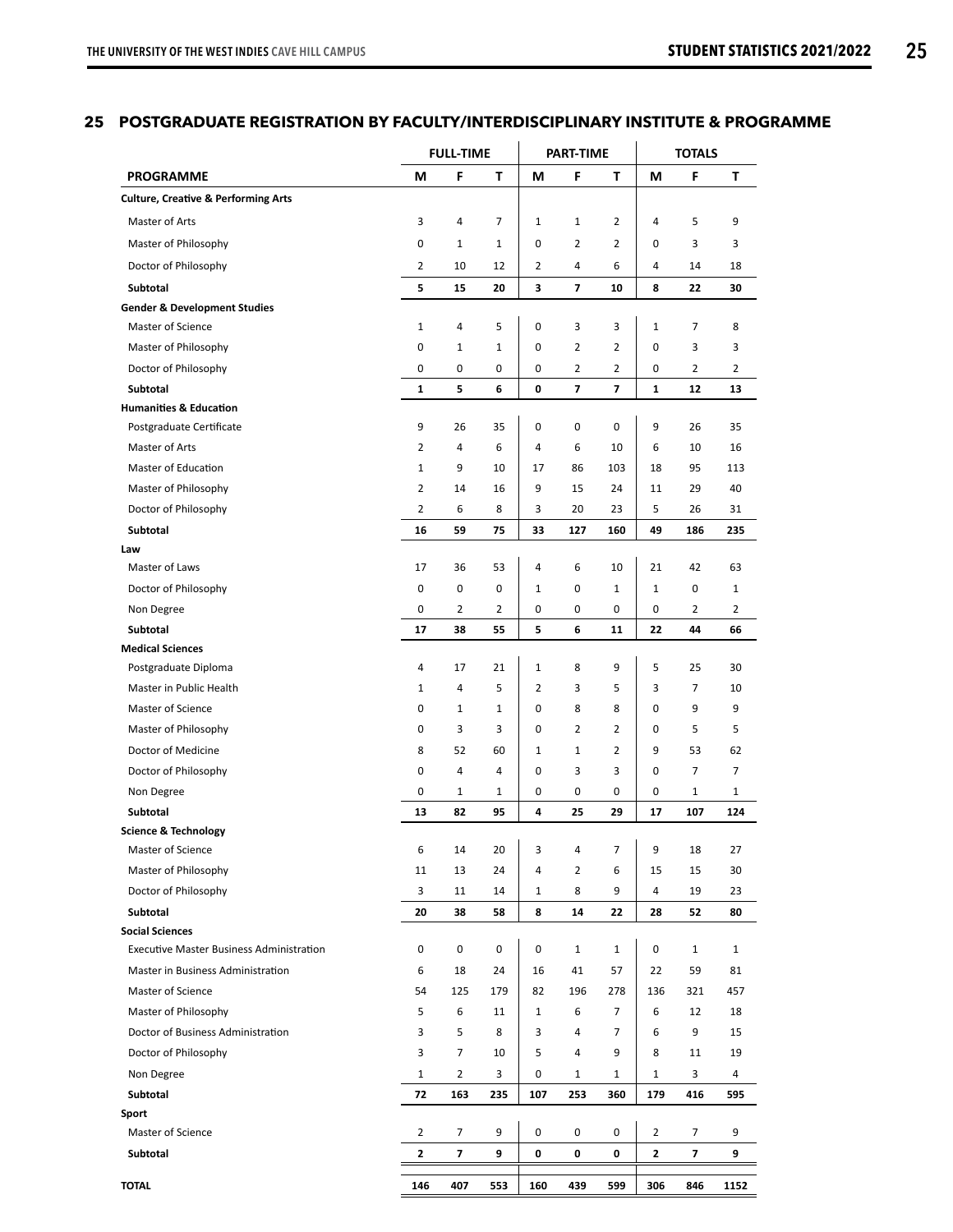| l                |
|------------------|
|                  |
|                  |
| ֡֡֡֡֡֡           |
| I                |
| ı                |
|                  |
| I                |
|                  |
| ſ                |
| ì                |
| ı                |
| .<br>,<br>ļ      |
|                  |
|                  |
| l                |
| ۱<br>l           |
|                  |
|                  |
| י                |
|                  |
|                  |
|                  |
|                  |
|                  |
|                  |
|                  |
| l                |
|                  |
| l<br>١<br>ı<br>ť |
|                  |

|                                                       |                 | 24 & under |                          |                | 25 to 34        |                          |            | 35 to 44             |                |                          | 45 to 54                 |                          |                          | 55 & over                |         |         | <b>TOTALS</b>  |                 |
|-------------------------------------------------------|-----------------|------------|--------------------------|----------------|-----------------|--------------------------|------------|----------------------|----------------|--------------------------|--------------------------|--------------------------|--------------------------|--------------------------|---------|---------|----------------|-----------------|
| PROGRAMME                                             | Σ               | щ          | ۳                        | Σ              | щ               | ۳                        | Σ          | щ                    | ۳              | Σ                        | щ                        | ۳                        | Σ                        | щ                        | ۳       | Σ       | щ              | ۳               |
| Postgraduate Certificate                              |                 |            |                          |                |                 |                          |            |                      |                |                          |                          |                          |                          |                          |         |         |                |                 |
| Humanities & Education                                | $\circ$         | $\circ$    | $\circ$                  | LN,            | $\infty$        | $\mathfrak{u}$           | 4          | G                    | 13             | $\circ$                  | LN,                      | LO                       | $\circ$                  | 4                        | 4       | G       | 26             | 35              |
| Postgraduate Diploma                                  |                 |            |                          |                |                 |                          |            |                      |                |                          |                          |                          |                          |                          |         |         |                |                 |
| Medical Sciences                                      | $\circ$         | $\circ$    | $\circ$                  | 3              | $\Xi$           | $\overline{1}$           | 1          | 11                   | 12             | $\overline{\phantom{0}}$ | $\sim$                   | S                        | $\circ$                  | 1                        | 1       | LŊ      | 25             | $\overline{30}$ |
| <b>Business Administration</b><br>Executive Master in |                 |            |                          |                |                 |                          |            |                      |                |                          |                          |                          |                          |                          |         |         |                |                 |
| Social Sciences                                       | $\circ$         | $\circ$    | $\circ$                  | $\circ$        | $\circ$         | $\circ$                  | $\circ$    | $\circ$              | $\circ$        | $\circ$                  | $\overline{\phantom{0}}$ | 1                        | $\circ$                  | $\circ$                  | $\circ$ | $\circ$ | H              |                 |
| <b>Master in Business</b><br>Administration           |                 |            |                          |                |                 |                          |            |                      |                |                          |                          |                          |                          |                          |         |         |                |                 |
| Social Sciences                                       | $\sim$          | 4          | 6                        | $\overline{a}$ | 22              | 32                       | $\infty$   | $\overline{21}$      | 29             | $\overline{\phantom{0}}$ | 11                       | 12                       | $\overline{\phantom{0}}$ | 1                        | $\sim$  | 22      | 59             | $\overline{8}$  |
| Master in Public Health                               |                 |            |                          |                |                 |                          |            |                      |                |                          |                          |                          |                          |                          |         |         |                |                 |
| Medical Sciences                                      | $\circ$         | $\sim$     | $\sim$                   | $\circ$        | 1               | $\blacktriangleleft$     | $\circ$    | 1                    | 1              | 3                        | $\sim$                   | Б                        | $\circ$                  | $\overline{\phantom{0}}$ | 1       | 3       | $\overline{ }$ | $\Omega$        |
| Master of Arts                                        |                 |            |                          |                |                 |                          |            |                      |                |                          |                          |                          |                          |                          |         |         |                |                 |
| Culture, Creative &<br>Performing Arts                | $\circ$         |            | ⊣                        | ₹              | 3               | $\overline{ }$           | $\circ$    |                      | ⊣              | $\circ$                  | $\circ$                  | $\circ$                  | $\circ$                  | $\circ$                  | $\circ$ | 4       | LO,            | G               |
| Humanities & Education                                | $\circ$         |            | $\mathrel{\blacksquare}$ |                | LO <sub>1</sub> | 9                        | $\sim$     | $\sim$               | 4              | m                        | $\sim$                   | LO                       | $\circ$                  | $\circ$                  | $\circ$ | $\circ$ | $\overline{a}$ | $\frac{6}{5}$   |
| Master of Education                                   |                 |            |                          |                |                 |                          |            |                      |                |                          |                          |                          |                          |                          |         |         |                |                 |
| Humanities & Education                                | 0               | L          | L                        | $^{\circ}$     | 33              | $\overline{4}$           | $^{\circ}$ | 32                   | $\overline{a}$ | $\sim$                   | $\overline{a}$           | $\overline{21}$          | $\circ$                  | 4                        | 4       | 18      | 56             | 113             |
| Master of Laws                                        |                 |            |                          |                |                 |                          |            |                      |                |                          |                          |                          |                          |                          |         |         |                |                 |
| <b>Me<sub>T</sub></b>                                 | $\sim$          | 6          | $\infty$                 | $\mathbf{13}$  | $\overline{c}$  | 33                       | $\sim$     | $\overline{a}$       | 12             | 4                        | 4                        | $\infty$                 | $\circ$                  | $\sim$                   | $\sim$  | 21      | 42             | යි              |
| Master of Science                                     |                 |            |                          |                |                 |                          |            |                      |                |                          |                          |                          |                          |                          |         |         |                |                 |
| Gender & Development<br>Studies                       | $\circ$         | $\sim$     | $\sim$                   | 0              | 1               | 1                        | $\circ$    | 3                    | S              | $\overline{\phantom{0}}$ | $\circ$                  | 1                        | $\circ$                  | ⊣                        | ⊣       | 1       | L              | $\infty$        |
| Medical Sciences                                      | $\circ$         | $\circ$    | $\circ$                  | $\circ$        |                 | $\overline{\phantom{0}}$ | $\circ$    | $\sim$               | $\sim$         | $\circ$                  | 4                        | 4                        | $\circ$                  | $\sim$                   | N       | $\circ$ | G              | G               |
| Science & Technology                                  | $\circ$         | 6          | 6                        | 3              | $\overline{11}$ | $\overline{1}$           | $\sim$     | $\blacktriangleleft$ | 4              | $\mathsf{c}$             | $\circ$                  | S                        | $\circ$                  | $\circ$                  | 0       | G       | $\frac{8}{18}$ | 27              |
| Social Sciences                                       | $\overline{24}$ | 52         | 76                       | 59             | 132             | 191                      | 36         | 75                   | 111            | 15                       | 55                       | $\mathcal{L}$            | $\sim$                   | $\overline{ }$           | Ō       | 136     | 321            | 457             |
| Sport                                                 | 1               | 1          | 2                        | $\circ$        | 4               | 4                        | $\circ$    | $\sim$               | $\sim$         | 1                        | $\circ$                  | $\overline{\phantom{0}}$ | $\circ$                  | $\circ$                  | $\circ$ | $\sim$  | $\overline{ }$ | G               |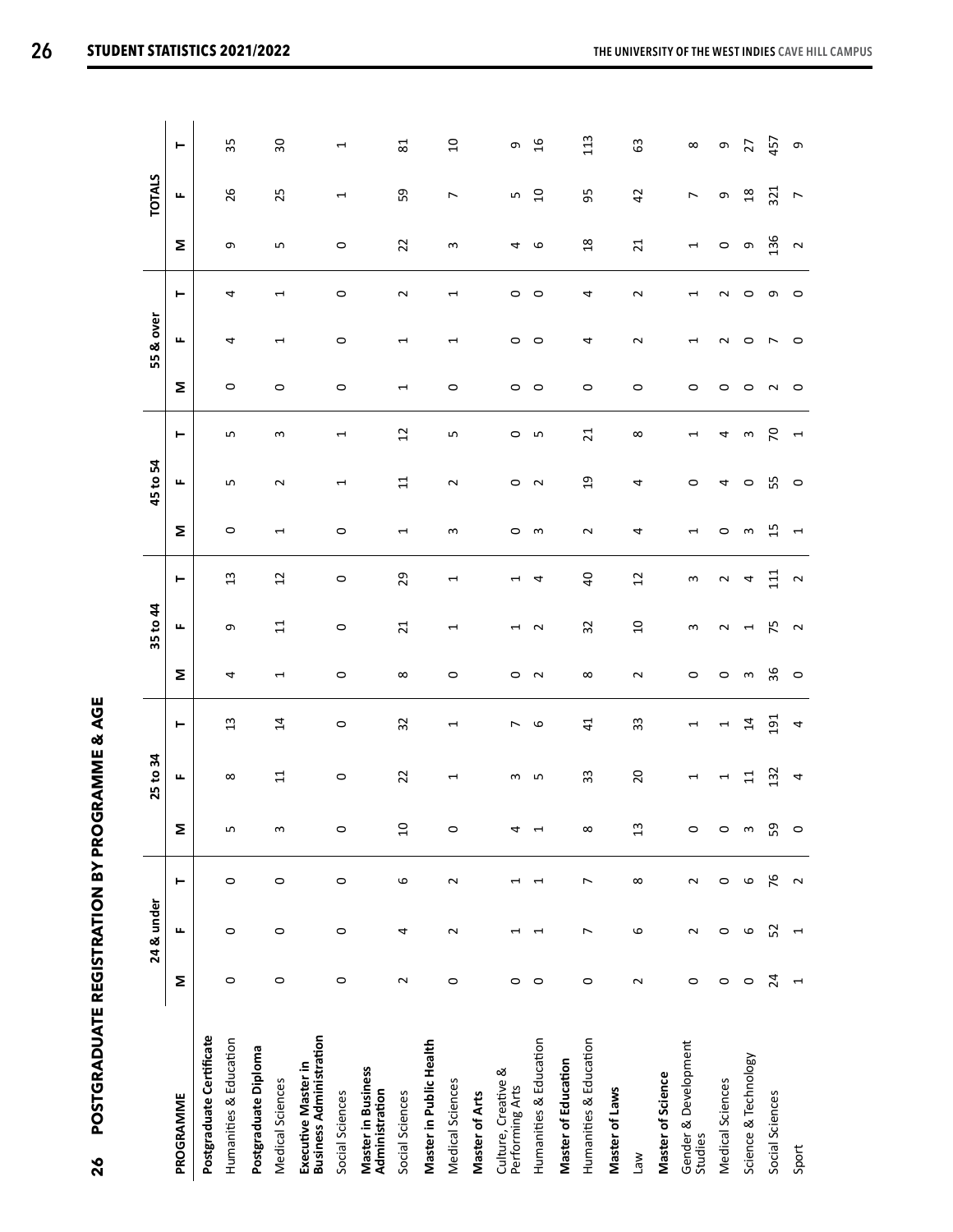| $\frac{1}{2}$                                                                                                                                                                                                                                                                                                                                                                                                                              |
|--------------------------------------------------------------------------------------------------------------------------------------------------------------------------------------------------------------------------------------------------------------------------------------------------------------------------------------------------------------------------------------------------------------------------------------------|
| ו<br>ג                                                                                                                                                                                                                                                                                                                                                                                                                                     |
|                                                                                                                                                                                                                                                                                                                                                                                                                                            |
|                                                                                                                                                                                                                                                                                                                                                                                                                                            |
|                                                                                                                                                                                                                                                                                                                                                                                                                                            |
|                                                                                                                                                                                                                                                                                                                                                                                                                                            |
|                                                                                                                                                                                                                                                                                                                                                                                                                                            |
|                                                                                                                                                                                                                                                                                                                                                                                                                                            |
|                                                                                                                                                                                                                                                                                                                                                                                                                                            |
|                                                                                                                                                                                                                                                                                                                                                                                                                                            |
| --<br>-<br>-<br>-                                                                                                                                                                                                                                                                                                                                                                                                                          |
|                                                                                                                                                                                                                                                                                                                                                                                                                                            |
| ֧֧֧֧֧֧֧֧֦֧֦֧֧֦֧֦֧֦֧֦֧֡֓֓֓֓֝֓֓֝֬֝֓֓֝֓֓<br>֧֪֧֧֧֧֧֪ׅ֧֪֪֪֪֪֪֪֪֪֪֪֪֪֪֪֪֪֪֪֪֪֪֪֪֪֪֪֪֪֪֪֪֚֚֚֚֚֚֚֚֚֚֚֚֚֚֚֚֚֚֚֚֚֚֚֝֝֝֝֬֝֓֝֬֓֝֝                                                                                                                                                                                                                                                                                                                     |
|                                                                                                                                                                                                                                                                                                                                                                                                                                            |
| ۱,                                                                                                                                                                                                                                                                                                                                                                                                                                         |
|                                                                                                                                                                                                                                                                                                                                                                                                                                            |
|                                                                                                                                                                                                                                                                                                                                                                                                                                            |
|                                                                                                                                                                                                                                                                                                                                                                                                                                            |
|                                                                                                                                                                                                                                                                                                                                                                                                                                            |
|                                                                                                                                                                                                                                                                                                                                                                                                                                            |
|                                                                                                                                                                                                                                                                                                                                                                                                                                            |
|                                                                                                                                                                                                                                                                                                                                                                                                                                            |
|                                                                                                                                                                                                                                                                                                                                                                                                                                            |
| <br> <br> <br> <br> <br>                                                                                                                                                                                                                                                                                                                                                                                                                   |
|                                                                                                                                                                                                                                                                                                                                                                                                                                            |
|                                                                                                                                                                                                                                                                                                                                                                                                                                            |
| $\begin{array}{c} \mathbf{1} & \mathbf{1} & \mathbf{1} \\ \mathbf{1} & \mathbf{1} & \mathbf{1} \\ \mathbf{1} & \mathbf{1} & \mathbf{1} \\ \mathbf{1} & \mathbf{1} & \mathbf{1} \\ \mathbf{1} & \mathbf{1} & \mathbf{1} \\ \mathbf{1} & \mathbf{1} & \mathbf{1} \\ \mathbf{1} & \mathbf{1} & \mathbf{1} \\ \mathbf{1} & \mathbf{1} & \mathbf{1} \\ \mathbf{1} & \mathbf{1} & \mathbf{1} \\ \mathbf{1} & \mathbf{1} & \mathbf{1} \\ \mathbf$ |
|                                                                                                                                                                                                                                                                                                                                                                                                                                            |
|                                                                                                                                                                                                                                                                                                                                                                                                                                            |
|                                                                                                                                                                                                                                                                                                                                                                                                                                            |
|                                                                                                                                                                                                                                                                                                                                                                                                                                            |
|                                                                                                                                                                                                                                                                                                                                                                                                                                            |
|                                                                                                                                                                                                                                                                                                                                                                                                                                            |
|                                                                                                                                                                                                                                                                                                                                                                                                                                            |
|                                                                                                                                                                                                                                                                                                                                                                                                                                            |
| 26                                                                                                                                                                                                                                                                                                                                                                                                                                         |
|                                                                                                                                                                                                                                                                                                                                                                                                                                            |

|                                        |                                         | 24 & under |                                |         | 25 to 34   |                                |                      | 35 to 44                 |                      |                   | 45 to 54 |                                |               | 55 & over       |           |                | <b>TOTALS</b>            |                                |
|----------------------------------------|-----------------------------------------|------------|--------------------------------|---------|------------|--------------------------------|----------------------|--------------------------|----------------------|-------------------|----------|--------------------------------|---------------|-----------------|-----------|----------------|--------------------------|--------------------------------|
| PROGRAMME                              | Σ                                       | щ          | ۳                              | Σ       | щ          | ۳                              | Σ                    | щ                        | ۳                    | Σ                 | щ        | ۳                              | Σ             | щ               | ۳         | Σ              | щ                        | ۳                              |
| Master of Philosophy                   |                                         |            |                                |         |            |                                |                      |                          |                      |                   |          |                                |               |                 |           |                |                          |                                |
| Culture, Creative &<br>Performing Arts | $\circ$                                 | $\circ$    | $\circ$                        | $\circ$ | $\circ$    | $\circ$                        | $\circ$              | 1                        | H                    | $\circ$           |          | ᠆                              | $\circ$       | ⊣               | ⊣         | $\circ$        | S                        | 3                              |
| Gender & Development<br>Studies        | $\circ$                                 | $\circ$    | $\circ$                        | 0       | N          | $\sim$                         | 0                    | 0                        | 0                    | $\circ$           |          |                                | 0             | 0               | 0         | 0              | S                        | S                              |
| Humanities & Education                 | $\circ$                                 | 0          | $\circ$                        |         | LN,        | ဖ                              | LN,                  | $\overline{16}$          | ដ                    | ↤                 |          |                                |               | LN,             | ဖ         | $\Xi$          | 29                       | ę                              |
| Medical Sciences                       | $\circ$                                 |            | $\mathbf{\mathbf{\mathsf{H}}}$ | 0       | S          | S                              | 0                    |                          |                      | ⊂                 | c        | っ                              | ⊂             | 0               | ⊂         | 0              | S                        | LN,                            |
| Science & Technology                   | 4                                       | 4          | $\infty$                       |         | $^{\circ}$ | 15                             | m                    | S                        | అ                    | ⊂                 | ⊂        | ○                              |               | ○               |           | m              | 15                       | $\overline{30}$                |
| Social Sciences                        | $\mathbf{\hat{z}}$                      | $\sim$     | LN,                            |         | 4          | LŊ                             | $\circ$              | 4                        | 4                    | ⊣                 |          | $\sim$                         |               | ٣               | N         | 6              | $\overline{12}$          | $\frac{8}{18}$                 |
| Doctor of Medicine                     |                                         |            |                                |         |            |                                |                      |                          |                      |                   |          |                                |               |                 |           |                |                          |                                |
| Medical Sciences                       | $\circ$                                 | $\circ$    | $\circ$                        | 6       | 38         | $\ddot{4}$                     | $\epsilon$           | $\overline{1}$           | $\overline{17}$      | $\circ$           |          | ↽                              | $\circ$       | $\circ$         | $\circ$   | თ              | 53                       | 62                             |
| Doctor of Business<br>Administration   |                                         |            |                                |         |            |                                |                      |                          |                      |                   |          |                                |               |                 |           |                |                          |                                |
| Social Sciences                        | $\mathbf{\mathbf{\mathbf{\mathsf{H}}}}$ | $\circ$    | H                              | $\circ$ | $\sim$     | $\mathbf{\Omega}$              | $\blacktriangleleft$ | 4                        | S                    | $\mathbf{\Omega}$ | S        | Б                              | $\sim$        | $\circ$         | $\sim$    | 6              | G                        | $\overline{1}$                 |
| Doctor of Philosophy                   |                                         |            |                                |         |            |                                |                      |                          |                      |                   |          |                                |               |                 |           |                |                          |                                |
| Culture, Creative &<br>Performing Arts | $\circ$                                 | $\circ$    | $\circ$                        | $\circ$ | S          | Б                              | $\circ$              | Б                        | S                    | $\mathbf 2$       |          | S                              | $\sim$        | S               | S         | 4              | $\overline{1}$           | $\frac{8}{2}$                  |
| Development Studies<br>Gender and      | $\circ$                                 | $\circ$    | $\circ$                        | 0       | 0          | 0                              | 0                    | 0                        | 0                    | 0                 |          |                                | 0             |                 |           | 0              | $\sim$                   | N                              |
| Humanities & Education                 | $\circ$                                 | $\circ$    | $\circ$                        |         | 4          | Б                              | $\sim$               | م                        | $^\infty$            | 0                 | 13       | w                              | N             | S               | LO,       | LO.            | 26                       | $\overline{31}$                |
| $\mathsf{Law}$                         | $\circ$                                 | 0          | $\circ$                        | 0       | 0          | 0                              | 0                    | 0                        | 0                    |                   | 0        |                                | 0             | 0               | 0         |                | 0                        | 1                              |
| Medical Sciences                       | $\circ$                                 | $\circ$    | $\circ$                        | ○       | S          | $\sim$                         | 0                    | S                        | S                    | ⊂                 |          |                                | c             | ○               | c         | o              | r                        | ∼                              |
| Science & Technology                   | $\circ$                                 | $\circ$    | o                              |         | ₹          | LO                             | $\sim$               | 2                        | $\vec{a}$            | ⊂                 |          | ന                              |               | o               |           | 4              | g                        | 23                             |
| Social Sciences                        | $\mathbf{\overline{1}}$                 | $\circ$    | $\overline{\phantom{0}}$       | ഗ       | m          | $\infty$                       |                      | 4                        | ь                    | $\overline{ }$    | 4        | LO                             | o             | O               | O         | $\infty$       | $\overline{11}$          | $\overline{a}$                 |
| Non Degree                             |                                         |            |                                |         |            |                                |                      |                          |                      |                   |          |                                |               |                 |           |                |                          |                                |
| <b>Net</b>                             | $\circ$                                 | $\circ$    | $\circ$                        | $\circ$ |            | $\mathbf{\mathbf{\mathsf{H}}}$ | $\circ$              | 0                        | $\circ$              | $\circ$           |          | $\mathbf{\mathbf{\mathsf{H}}}$ | $\circ$       | 0               | 0         | $\circ$        | $\sim$                   | $\sim$                         |
| Medical Sciences                       | $\circ$                                 | $\circ$    | $\circ$                        | $\circ$ | 0          | $\circ$                        | $\circ$              | $\overline{\phantom{0}}$ | $\blacktriangleleft$ | $\circ$           | 0        | $\circ$                        | $\circ$       | 0               | $\circ$   | $\circ$        | $\overline{\phantom{0}}$ | $\mathbf{\mathbf{\mathsf{H}}}$ |
| Social Sciences                        | $\circ$                                 | $\circ$    | $\circ$                        | ⊣       | ⊣          | $\sim$                         | $\circ$              | $\sim$                   | $\sim$               | $\circ$           | $\circ$  | $\circ$                        | $\circ$       | $\circ$         | $\circ$   | $\overline{ }$ | $\mathsf{c}$             | 4                              |
| <b>TOTAL</b>                           | 38                                      | 89         | 127                            | 129     | 335        | 464                            | ន1                   | 246                      | 327                  | 45                | 139      | 184                            | $\mathbf{13}$ | $\overline{37}$ | <b>SO</b> | 306            | 846                      | 1152                           |
| % OF TOTAL                             | 3.3%                                    | 7.7%       | 11.0%                          | 11.2%   | 29.1%      | 40.3%                          | 7.0%                 | 21.4%                    | 28.4%                | 3.9%              | 12.1%    | 16.0%                          | 1.1%          | 3.2%            | 4.3%      | 26.6%          | 73.4%                    | 100%                           |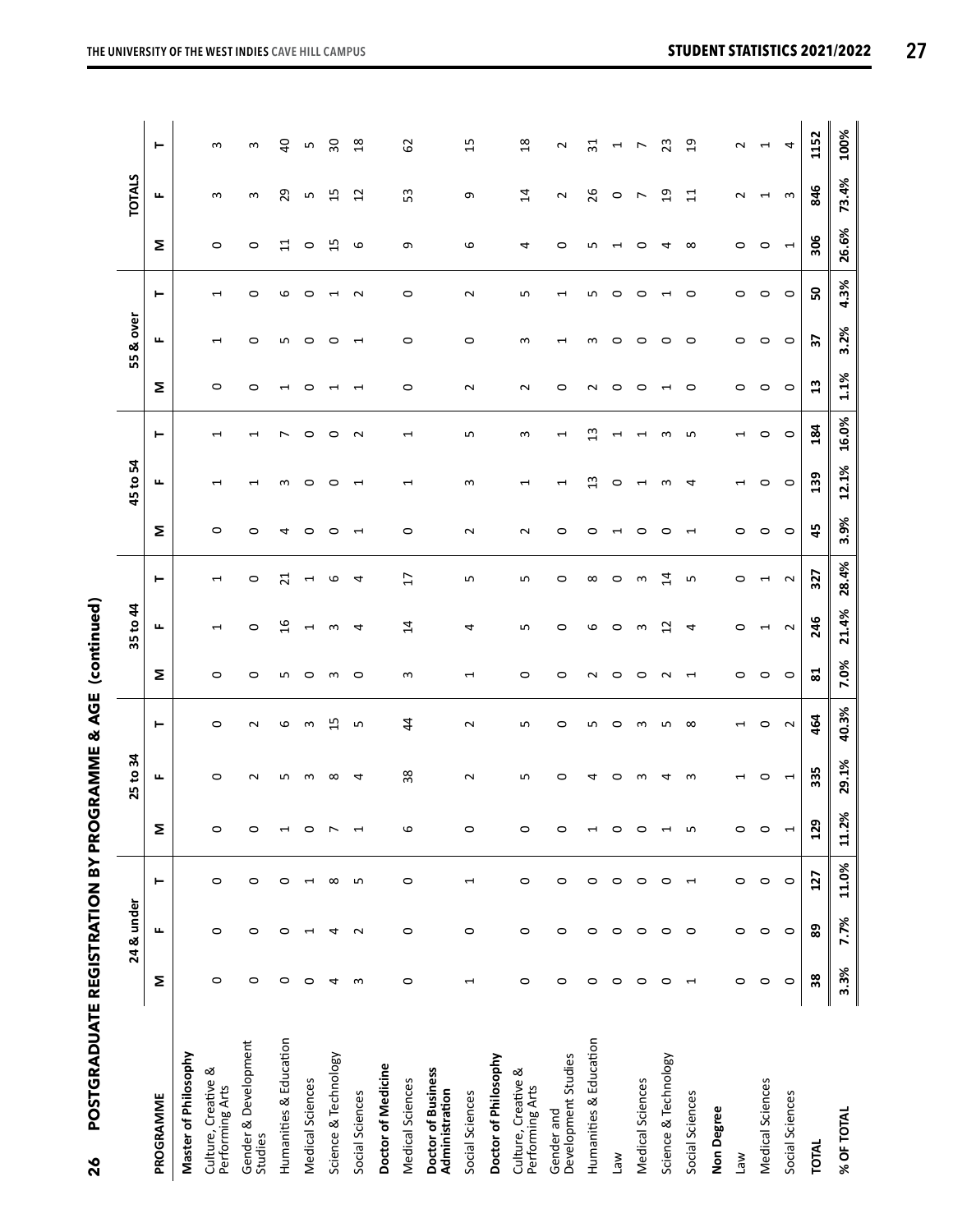|                      |                            |                | <b>FULL-TIME</b> |              |                | <b>PART-TIME</b> |                |             | <b>TOTALS</b> |              |
|----------------------|----------------------------|----------------|------------------|--------------|----------------|------------------|----------------|-------------|---------------|--------------|
| <b>PROGRAMME</b>     | <b>MAJOR</b>               | М              | F                | т            | М              | F                | т              | М           | F             |              |
| Master of Arts       | Creative Arts (Culture)    | 3              | 3                | 6            | $\mathbf{1}$   | 1                | $\overline{2}$ | 4           | 4             | 8            |
|                      | Cultural Studies (Culture) | $\mathbf 0$    | $\mathbf{1}$     | $\mathbf{1}$ | $\mathbf 0$    | $\mathbf 0$      | $\mathbf 0$    | $\mathbf 0$ | $\mathbf{1}$  | $\mathbf{1}$ |
| Master of Philosophy | Cultural Studies (Culture) | $\mathbf 0$    | $\mathbf{1}$     | $\mathbf{1}$ | $\Omega$       | $\overline{2}$   | $\overline{2}$ | $\Omega$    | 3             | 3            |
| Doctor of Philosophy | Cultural Studies (Culture) | $\overline{2}$ | 10               | 12           | $\overline{2}$ | 4                | 6              | 4           | 14            | 18           |
| <b>TOTAL</b>         |                            | 5              | 15               | 20           | 3              | 7                | 10             | 8           | 22            | 30           |

#### **27 FACULTY OF CULTURE, CREATIVE AND PERFORMING ARTS (POSTGRADUATE REGISTRATION BY MAJOR)**

#### **28 INSTITUTE FOR GENDER & DEVELOPMENT STUDIES (POSTGRADUATE REGISTRATION BY MAJOR)**

|                      |                              |              | <b>FULL-TIME</b> |   |             | <b>PART-TIME</b> |                |          | <b>TOTALS</b> |               |
|----------------------|------------------------------|--------------|------------------|---|-------------|------------------|----------------|----------|---------------|---------------|
| <b>PROGRAMME</b>     | <b>MAJOR</b>                 | М            | F                | т | М           | F                | т              | М        | F             |               |
| Master of Science    | Gender & Development Studies | $\mathbf{1}$ | 4                | 5 | $\mathbf 0$ | 3                | 3              | 1        | 7             | 8             |
| Master of Philosophy | Gender & Development Studies | 0            | $\mathbf{1}$     | 1 | $\mathbf 0$ | $\overline{2}$   | 2              | 0        | 3             | 3             |
| Doctor of Philosophy | Gender & Development Studies | 0            | $\mathbf 0$      | 0 | 0           | 2                | $\overline{2}$ | $\Omega$ | $\mathcal{P}$ | $\mathcal{P}$ |
| <b>TOTAL</b>         |                              | 1            | 5                | 6 | 0           | 7                | 7              | 1        | 12            | 13            |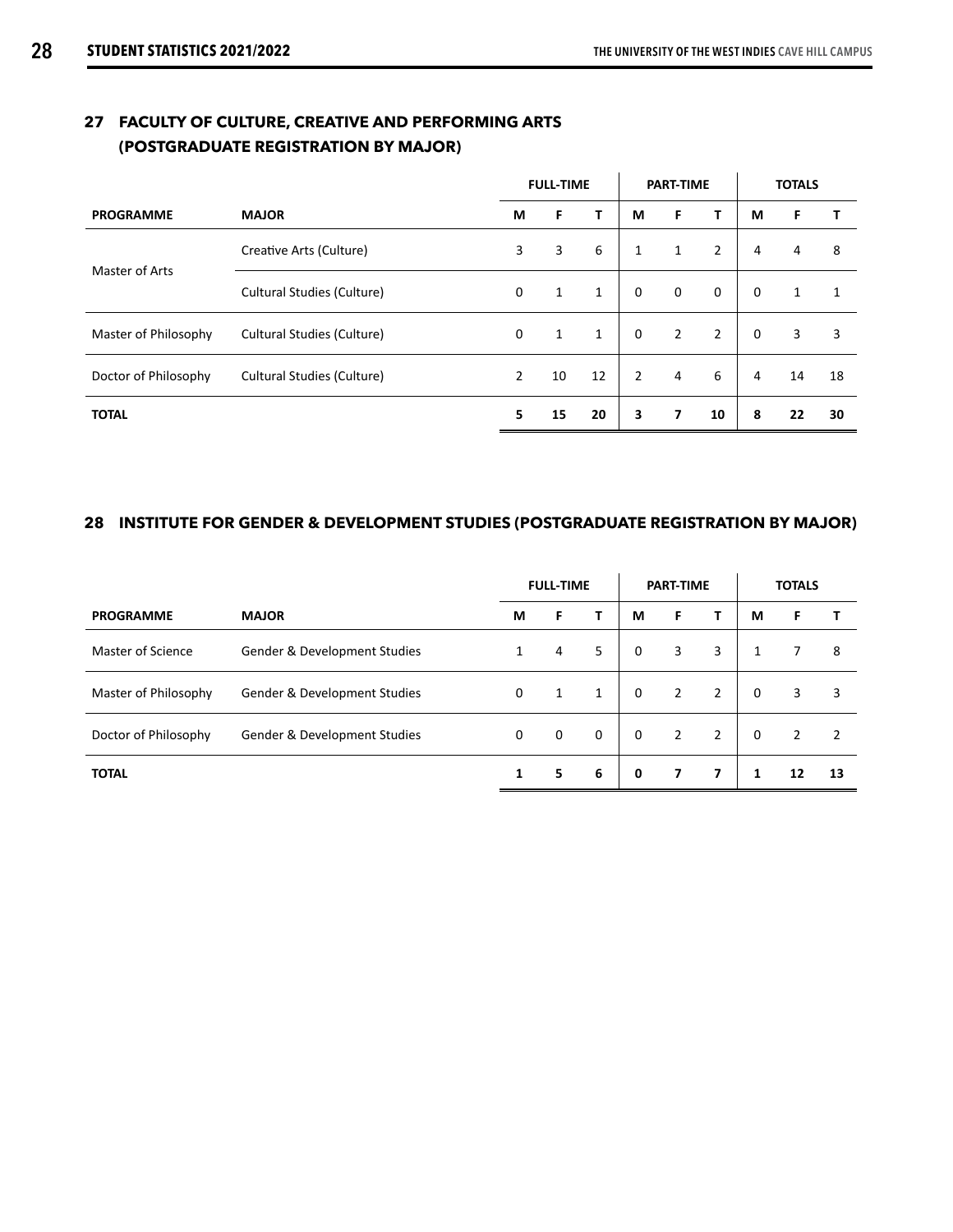#### **29 FACULTY OF HUMANITIES & EDUCATION (POSTGRADUATE REGISTRATION BY MAJOR)**

|                          |                                |              | <b>FULL-TIME</b> |                |                | <b>PART-TIME</b> |                |                | <b>TOTALS</b>  |                |
|--------------------------|--------------------------------|--------------|------------------|----------------|----------------|------------------|----------------|----------------|----------------|----------------|
| <b>PROGRAMME</b>         | <b>MAJOR</b>                   | M            | F                | T              | М              | F                | $\mathsf T$    | M              | F              | T              |
| Postgraduate Certificate | University Teaching & Learning | 9            | 26               | 35             | $\mathbf 0$    | 0                | 0              | 9              | 26             | 35             |
|                          | Caribbean & African Theology   | $\mathbf{1}$ | $\mathbf{1}$     | $\overline{2}$ | 2              | 0                | $\overline{2}$ | 3              | $\mathbf{1}$   | 4              |
|                          | Caribbean Studies              | 1            | $\overline{2}$   | 3              | $\mathbf{1}$   | 0                | $\mathbf{1}$   | $\overline{2}$ | $\overline{2}$ | 4              |
| Master of Arts           | <b>Heritage Studies</b>        | 0            | 0                | 0              | $\mathbf 0$    | $\overline{2}$   | $\overline{2}$ | $\Omega$       | $\overline{2}$ | $\overline{2}$ |
|                          | History                        | 0            | 0                | $\mathbf 0$    | $\mathbf{1}$   | $\mathbf{1}$     | $\overline{2}$ | $\mathbf{1}$   | $\mathbf{1}$   | 2              |
|                          | Linguistics                    | $\pmb{0}$    | $\mathbf{1}$     | $\mathbf{1}$   | $\mathbf 0$    | 3                | 3              | $\pmb{0}$      | $\overline{4}$ | 4              |
| Master of Education      | Education                      | $\mathbf{1}$ | 9                | 10             | 17             | 86               | 103            | 18             | 95             | 113            |
|                          | Education                      | $\mathbf{1}$ | 9                | 10             | 5              | 12               | 17             | 6              | 21             | 27             |
|                          | History                        | $\mathbf{1}$ | $\overline{2}$   | 3              | $\mathbf{1}$   | $\overline{2}$   | 3              | $\overline{2}$ | $\overline{4}$ | 6              |
| Master of Philosophy     | Linguistics                    | 0            | $\mathbf{1}$     | $\mathbf{1}$   | 1              | 0                | $\mathbf{1}$   | $\mathbf{1}$   | $\mathbf{1}$   | $\overline{2}$ |
|                          | Literatures in English         | 0            | $\mathbf{1}$     | 1              | $\mathbf 0$    | 0                | $\mathbf 0$    | 0              | $\mathbf{1}$   | $\mathbf{1}$   |
|                          | Philosophy                     | $\mathbf 0$  | $\mathbf{1}$     | $\mathbf{1}$   | $\mathbf 0$    | $\mathbf{1}$     | 1              | 0              | $\overline{2}$ | $\overline{2}$ |
|                          | Theology                       | 0            | 0                | $\mathbf 0$    | $\overline{2}$ | 0                | $\overline{2}$ | $\overline{2}$ | $\mathbf 0$    | $\overline{2}$ |
|                          | Education                      | $\mathbf 0$  | $\overline{2}$   | $\overline{2}$ | $\overline{2}$ | 15               | 17             | $\overline{2}$ | 17             | 19             |
|                          | History                        | $\mathbf 0$  | $\overline{2}$   | $\overline{2}$ | 1              | 3                | 4              | $\mathbf{1}$   | 5              | 6              |
|                          | Linguistics                    | 1            | $\mathbf{1}$     | 2              | $\mathbf 0$    | $\mathbf{1}$     | 1              | $\mathbf{1}$   | $\overline{2}$ | 3              |
| Doctor of Philosophy     | Literatures in English         | 1            | 0                | $\mathbf{1}$   | $\mathbf 0$    | 0                | 0              | $\mathbf{1}$   | $\mathbf 0$    | $\mathbf{1}$   |
|                          | Philosophy                     | $\mathbf 0$  | 1                | 1              | $\mathbf 0$    | 0                | 0              | $\mathbf 0$    | $\mathbf{1}$   | $\mathbf{1}$   |
|                          | Theology                       | $\mathbf 0$  | 0                | $\mathbf 0$    | $\mathbf 0$    | $\mathbf{1}$     | 1              | $\mathbf 0$    | $\mathbf{1}$   | 1              |
| <b>TOTAL</b>             |                                | 16           | 59               | 75             | 33             | 127              | 160            | 49             | 186            | 235            |

#### **30 FACULTY OF LAW (POSTGRADUATE REGISTRATION BY MAJOR)**

|                      |                           |              | <b>FULL-TIME</b> |                |             | <b>PART-TIME</b> |             |              | <b>TOTALS</b>  |                |
|----------------------|---------------------------|--------------|------------------|----------------|-------------|------------------|-------------|--------------|----------------|----------------|
| <b>PROGRAMME</b>     | <b>MAJOR</b>              | М            | F                | т              | М           | F                | т           | М            | F.             | Т              |
| Master of Laws       | Law                       | 17           | 36               | 53             | 4           | 6                | 10          | 21           | 42             | 63             |
| Doctor of Philosophy | Law                       | $\mathbf 0$  | $\mathbf 0$      | $\mathbf 0$    | 1           | $\mathbf 0$      | 1           | 1            | $\mathbf 0$    | $\mathbf{1}$   |
| Non Degree           | <b>Specially Admitted</b> | $\mathbf{0}$ | $\overline{2}$   | $\overline{2}$ | $\mathbf 0$ | $\mathbf 0$      | $\mathbf 0$ | $\mathbf{0}$ | $\overline{2}$ | $\overline{2}$ |
| <b>TOTAL</b>         |                           | 17           | 38               | 55             | 5           | 6                | 11          | 22           | 44             | 66             |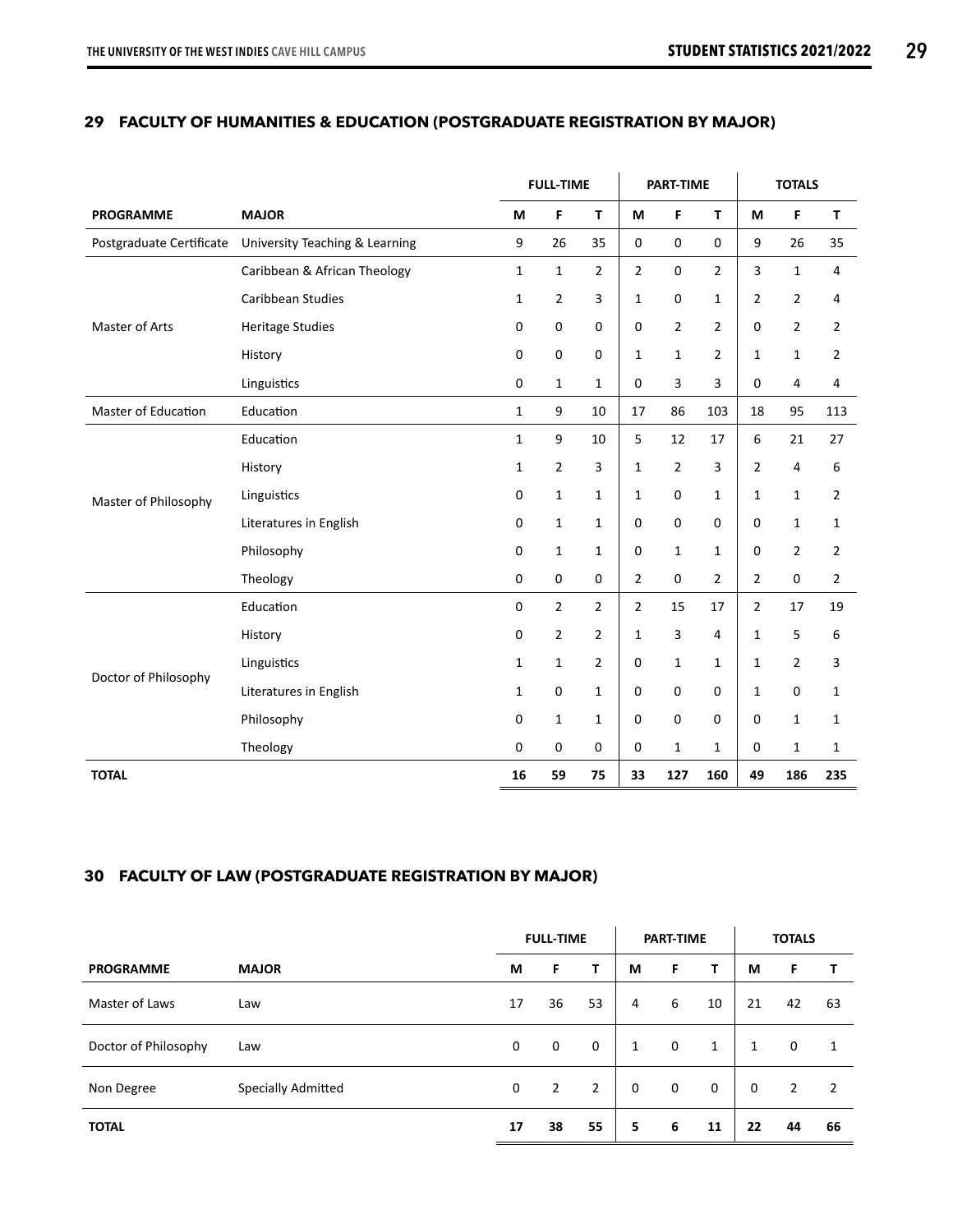#### **31 FACULTY OF MEDICAL SCIENCES (POSTGRADUATE REGISTRATION BY MAJOR)**

|                         |                                     |              | <b>FULL-TIME</b> |                |                | <b>PART-TIME</b> |                |              | <b>TOTALS</b>    |                |
|-------------------------|-------------------------------------|--------------|------------------|----------------|----------------|------------------|----------------|--------------|------------------|----------------|
| <b>PROGRAMME</b>        | <b>MAJOR</b>                        | M            | F                | т              | M              | F                | т              | M            | F                | Τ              |
|                         | <b>Family Medicine</b>              | 4            | $\overline{7}$   | 11             | $\mathbf 1$    | 4                | 5              | 5            | 11               | 16             |
| Postgraduate Diploma    | <b>Paediatric Nursing</b>           | 0            | 10               | 10             | 0              | 4                | 4              | 0            | 14               | 14             |
| Master in Public Health | <b>Public Health</b>                | $\mathbf{1}$ | 4                | 5              | $\overline{2}$ | 3                | 5              | 3            | $\overline{7}$   | 10             |
|                         | Nursing                             | 0            | 0                | 0              | $\mathbf 0$    | $\overline{2}$   | $\overline{2}$ | 0            | $\overline{2}$   | $\overline{2}$ |
| Master of Science       | <b>Nursing Administration</b>       | 0            | 0                | 0              | 0              | 3                | 3              | 0            | 3                | 3              |
|                         | <b>Nursing Education</b>            | 0            | $\mathbf{1}$     | $\mathbf{1}$   | $\mathbf 0$    | 3                | 3              | 0            | 4                | 4              |
|                         | <b>Medical Microbiology</b>         | $\pmb{0}$    | $\mathbf{1}$     | $\mathbf{1}$   | $\pmb{0}$      | $\pmb{0}$        | $\pmb{0}$      | $\pmb{0}$    | $\mathbf 1$      | $\mathbf{1}$   |
| Master of Philosophy    | Pharmacology                        | 0            | $\overline{2}$   | 2              | 0              | $\mathbf{1}$     | 1              | 0            | 3                | 3              |
|                         | Public Health                       | 0            | 0                | 0              | 0              | $\mathbf{1}$     | 1              | 0            | $\mathbf{1}$     | $\mathbf{1}$   |
|                         | Anaesthesia & Intensive Care        | 0            | 6                | 6              | $\mathbf 0$    | 0                | 0              | 0            | $\boldsymbol{6}$ | 6              |
|                         | <b>Emergency Medicine</b>           | 0            | 9                | 9              | 0              | 0                | $\mathbf 0$    | 0            | 9                | 9              |
|                         | <b>Family Medicine</b>              | $\mathbf{1}$ | 12               | 13             | 1              | $\mathbf{1}$     | $\overline{2}$ | 2            | 13               | 15             |
|                         | <b>Internal Medicine</b>            | $\mathbf{1}$ | 10               | 11             | 0              | 0                | 0              | 1            | 10               | 11             |
| Doctor of Medicine      | <b>Obstetrics &amp; Gynaecology</b> | $\mathbf{1}$ | 3                | 4              | 0              | 0                | 0              | $\mathbf{1}$ | 3                | 4              |
|                         | Ophthalmology                       | 1            | 3                | 4              | $\mathbf 0$    | 0                | 0              | 1            | 3                | 4              |
|                         | Orthopaedic Surgery                 | 3            | 0                | 3              | 0              | 0                | 0              | 3            | 0                | 3              |
|                         | Paediatrics                         | 0            | 4                | 4              | 0              | 0                | 0              | 0            | 4                | 4              |
|                         | Psychiatry                          | 0            | 4                | 4              | 0              | 0                | $\mathbf 0$    | 0            | 4                | 4              |
|                         | Surgery - General                   | $\mathbf{1}$ | 1                | 2              | $\mathbf 0$    | 0                | 0              | $\mathbf{1}$ | $\mathbf{1}$     | $\overline{2}$ |
|                         | Epidemiology                        | 0            | $\overline{2}$   | $\overline{2}$ | $\pmb{0}$      | $\mathbf{1}$     | $\mathbf{1}$   | 0            | 3                | 3              |
| Doctor of Philosophy    | Pharmacology                        | 0            | 1                | 1              | 0              | $\mathbf{1}$     | 1              | 0            | $\overline{2}$   | $\overline{2}$ |
|                         | <b>Public Health</b>                | 0            | $\mathbf{1}$     | 1              | $\mathbf 0$    | 1                | 1              | 0            | 2                | $\overline{2}$ |
| Non Degree              | <b>Specially Admitted</b>           | 0            | 1                | $\mathbf{1}$   | 0              | $\pmb{0}$        | 0              | 0            | $\mathbf{1}$     | $\mathbf{1}$   |
| <b>TOTAL</b>            |                                     | 13           | 82               | 95             | 4              | 25               | 29             | 17           | 107              | 124            |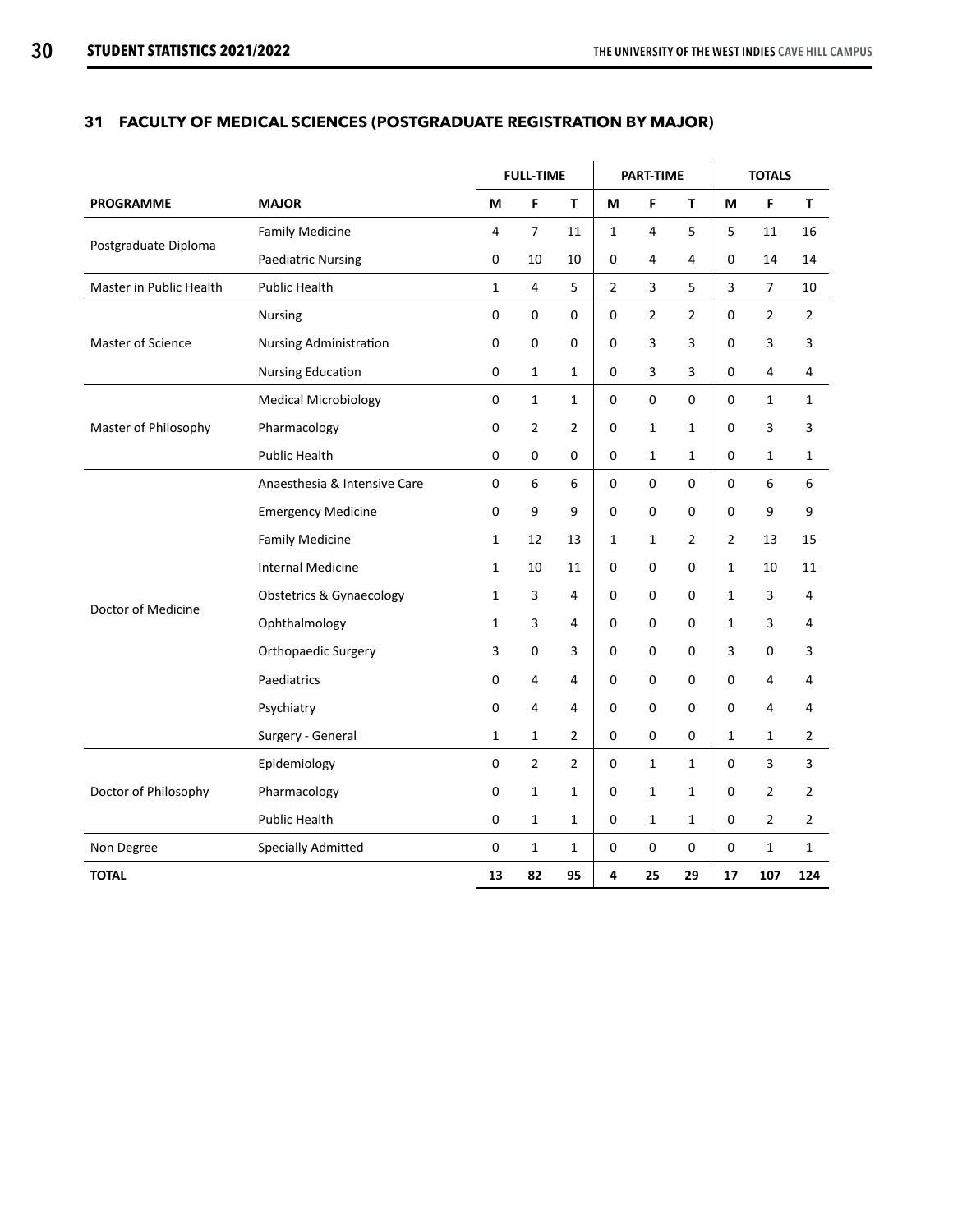|                      |                                                |                | <b>FULL-TIME</b> |                |              | <b>PART-TIME</b> |              |                | <b>TOTALS</b>  |              |
|----------------------|------------------------------------------------|----------------|------------------|----------------|--------------|------------------|--------------|----------------|----------------|--------------|
| <b>PROGRAMME</b>     | <b>MAJOR</b>                                   | М              | F                | T              | М            | F                | T            | М              | F              | T            |
|                      | Biosafety                                      | 0              | 1                | $\mathbf{1}$   | 0            | 0                | $\mathbf 0$  | 0              | $\mathbf{1}$   | $\mathbf{1}$ |
| Master of Science    | Natural Resource & Environmental<br>Management | 5              | 13               | 18             | 2            | 4                | 6            | 7              | 17             | 24           |
|                      | Renewable Energy Management                    | 0              | $\mathbf 0$      | 0              | $\mathbf{1}$ | 0                | $\mathbf{1}$ | $\mathbf{1}$   | 0              | $\mathbf{1}$ |
|                      | Technology Entrepreneurship                    | $\mathbf{1}$   | 0                | $\mathbf{1}$   | 0            | 0                | $\mathbf 0$  | $\mathbf{1}$   | 0              | 1            |
|                      | Biochemistry                                   | 0              | 1                | $\mathbf{1}$   | 0            | 0                | $\mathbf 0$  | $\mathbf 0$    | $\mathbf{1}$   | $\mathbf{1}$ |
|                      | Biology                                        | 1              | 0                | $\mathbf{1}$   | $\mathbf{1}$ | $\mathbf 1$      | 2            | $\overline{2}$ | $\mathbf{1}$   | 3            |
|                      | Chemistry                                      | 1              | 4                | 5              | 0            | 0                | 0            | $\mathbf{1}$   | 4              | 5            |
|                      | <b>Computer Science</b>                        | 5              | $\mathbf 0$      | 5              | 3            | 0                | 3            | 8              | 0              | 8            |
| Master of Philosophy | Ecology                                        | 0              | 1                | 1              | 0            | 0                | 0            | 0              | 1              | 1            |
|                      | <b>Environmental Studies</b>                   | $\overline{2}$ | 3                | 5              | 0            | $\mathbf{1}$     | 1            | $\overline{2}$ | 4              | 6            |
|                      | Meteorology                                    | 0              | 1                | $\mathbf{1}$   | 0            | 0                | 0            | 0              | $\mathbf{1}$   | $\mathbf{1}$ |
|                      | Natural Resource Management                    | 1              | 1                | $\overline{2}$ | 0            | 0                | 0            | 1              | 1              | 2            |
|                      | Physics                                        | $\mathbf{1}$   | $\overline{2}$   | 3              | 0            | 0                | $\mathbf 0$  | $\mathbf{1}$   | $\overline{2}$ | 3            |
|                      | Biology                                        | 0              | 0                | 0              | 0            | $\mathbf{1}$     | $\mathbf{1}$ | $\mathbf 0$    | $\mathbf{1}$   | $\mathbf{1}$ |
|                      | Chemistry                                      | 0              | 1                | $\mathbf{1}$   | 0            | 1                | $\mathbf{1}$ | 0              | $\overline{2}$ | 2            |
|                      | Computer Science                               | 0              | 3                | 3              | $\mathbf{1}$ | $\mathbf{1}$     | 2            | $\mathbf{1}$   | 4              | 5            |
|                      | Ecology                                        | $\mathbf{1}$   | 0                | $\mathbf{1}$   | 0            | $\mathbf{1}$     | $\mathbf{1}$ | 1              | $\mathbf{1}$   | 2            |
| Doctor of Philosophy | <b>Environmental Studies</b>                   | 0              | $\overline{2}$   | 2              | 0            | 2                | 2            | 0              | 4              | 4            |
|                      | Meteorology                                    | 0              | 0                | 0              | 0            | 1                | 1            | 0              | 1              | 1            |
|                      | Microbiology                                   | $\mathbf{1}$   | 0                | $\mathbf{1}$   | 0            | 0                | 0            | $\mathbf{1}$   | 0              | 1            |
|                      | Natural Resource Management                    | 1              | 4                | 5              | 0            | 1                | $\mathbf{1}$ | 1              | 5              | 6            |
|                      | Physics                                        | 0              | 1                | $\mathbf{1}$   | 0            | 0                | 0            | 0              | 1              | 1            |
| <b>TOTAL</b>         |                                                | 20             | 38               | 58             | 8            | 14               | 22           | 28             | 52             | 80           |

#### **32 FACULTY OF SCIENCE & TECHNOLOGY (POSTGRADUATE REGISTRATION BY MAJOR)**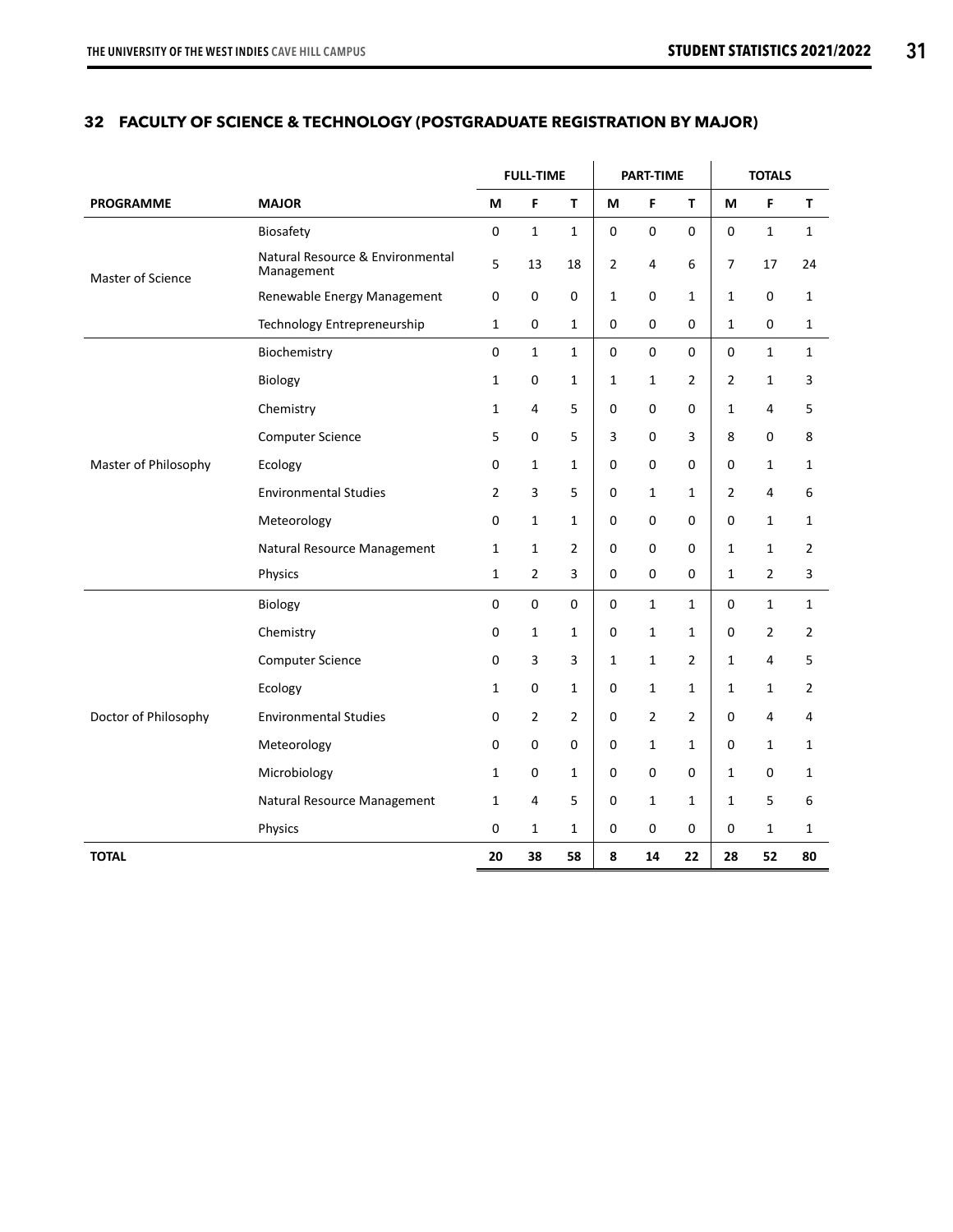#### **33 FACULTY OF SOCIAL SCIENCES (POSTGRADUATE REGISTRATION BY MAJOR)**

|                                                              |                                                    |              | <b>FULL-TIME</b> |                |                | <b>PART-TIME</b> |    |                | <b>TOTALS</b>  |     |
|--------------------------------------------------------------|----------------------------------------------------|--------------|------------------|----------------|----------------|------------------|----|----------------|----------------|-----|
| <b>PROGRAMME</b>                                             | <b>MAJOR</b>                                       | М            | F                | Τ              | М              | F                | Т  | M              | F              | T   |
| <b>Executive Master in</b><br><b>Business Administration</b> | Healthcare Management                              | 0            | 0                | 0              | 0              | 1                | 1  | 0              | 1              | 1   |
|                                                              | <b>Business Administration</b>                     | 6            | 12               | 18             | 16             | 34               | 50 | 22             | 46             | 68  |
| <b>Master in Business</b>                                    | <b>General Management</b>                          | 0            | 0                | 0              | 0              | 1                | 1  | 0              | 1              | 1   |
| Administration                                               | <b>Healthcare Management</b>                       | 0            | 3                | 3              | 0              | 3                | 3  | 0              | 6              | 6   |
|                                                              | <b>International Business</b>                      | 0            | 3                | 3              | 0              | 3                | 3  | 0              | 6              | 6   |
|                                                              | Accounting & Finance                               | $\mathbf{1}$ | 4                | 5              | $\mathbf 0$    | 6                | 6  | 1              | 10             | 11  |
|                                                              | Applied Psychology                                 | 1            | 7                | 8              | 0              | 1                | 1  | 1              | 8              | 9   |
|                                                              | Banking & Finance                                  | 0            | $\mathbf{1}$     | 1              | 1              | 2                | 3  | 1              | 3              | 4   |
|                                                              | <b>Building &amp; Construction</b><br>Management   | 1            | 0                | 1              | 0              | 0                | 0  | 1              | 0              | 1   |
|                                                              | <b>Business Analytics</b>                          | 5            | $\mathbf{1}$     | 6              | 9              | 4                | 13 | 14             | 5              | 19  |
|                                                              | <b>Business Analytics</b><br>(with Specialization) | 6            | $\overline{7}$   | 13             | 2              | 6                | 8  | 8              | 13             | 21  |
|                                                              | <b>Counselling Psychology</b>                      | 2            | 23               | 25             | 2              | 7                | 9  | 4              | 30             | 34  |
|                                                              | E-Governance for Developing States                 | 6            | 10               | 16             | 8              | 23               | 31 | 14             | 33             | 47  |
|                                                              | Finance                                            | 1            | 1                | 2              | 1              | 2                | 3  | 2              | 3              | 5   |
|                                                              | Finance & Investments                              | 1            | $\overline{2}$   | 3              | 1              | 2                | 3  | 2              | 4              | 6   |
|                                                              | <b>Financial &amp; Business Economics</b>          | 6            | 6                | 12             | 5              | 7                | 12 | 11             | 13             | 24  |
|                                                              | <b>Financial Management</b>                        | 6            | 14               | 20             | 15             | 75               | 90 | 21             | 89             | 110 |
|                                                              | Human Resource Management                          | 0            | 9                | 9              | 2              | 12               | 14 | $\overline{2}$ | 21             | 23  |
| Master of Science                                            | International Business & Finance                   | 0            | 0                | 0              | 1              | 0                | 1  | 1              | 0              | 1   |
|                                                              | <b>International Business &amp; Trade</b>          | 1            | 0                | 1              | 2              | 0                | 2  | 3              | 0              | 3   |
|                                                              | <b>Integration Studies</b>                         | 0            | 0                | 0              | 1              | 0                | 1  | 1              | 0              | 1   |
|                                                              | <b>International Business</b>                      | 0            | 1                | 1              | 0              | 3                | 3  | 0              | 4              | 4   |
|                                                              | <b>International Management</b>                    | 0            | 0                | 0              | 0              | 3                | 3  | $\mathbf 0$    | 3              | 3   |
|                                                              | <b>International Trade Policy</b>                  | 5            | 15               | 20             | 0              | $\mathbf 0$      | 0  | 5              | 15             | 20  |
|                                                              | Investments & Wealth Management                    | $\mathbf{1}$ | $\overline{2}$   | 3              | 5              | 7                | 12 | 6              | 9              | 15  |
|                                                              | Labour & Employment Relations                      | $\mathbf{1}$ | 3                | 4              | 2              | 6                | 8  | 3              | 9              | 12  |
|                                                              | Logistics & Supply Chain<br>Management             | 0            | 3                | 3              | 5              | 3                | 8  | 5              | 6              | 11  |
|                                                              | Management                                         | 0            | $\mathbf{1}$     | 1              | 2              | 2                | 4  | 2              | 3              | 5   |
|                                                              | Management Information Systems                     | $\mathbf{1}$ | $\mathbf{1}$     | $\overline{2}$ | 2              | 1                | 3  | 3              | 2              | 5   |
|                                                              | Marketing                                          | 0            | 7                | 7              | 3              | 5                | 8  | 3              | 12             | 15  |
|                                                              | Project Management                                 | $\mathbf{1}$ | $\mathbf{1}$     | $\overline{2}$ | 1              | $\overline{2}$   | 3  | $\overline{2}$ | 3              | 5   |
|                                                              | Project Management & Evaluation                    | $\mathbf{1}$ | 0                | 1              | $\overline{2}$ | $\overline{2}$   | 4  | 3              | $\overline{2}$ | 5   |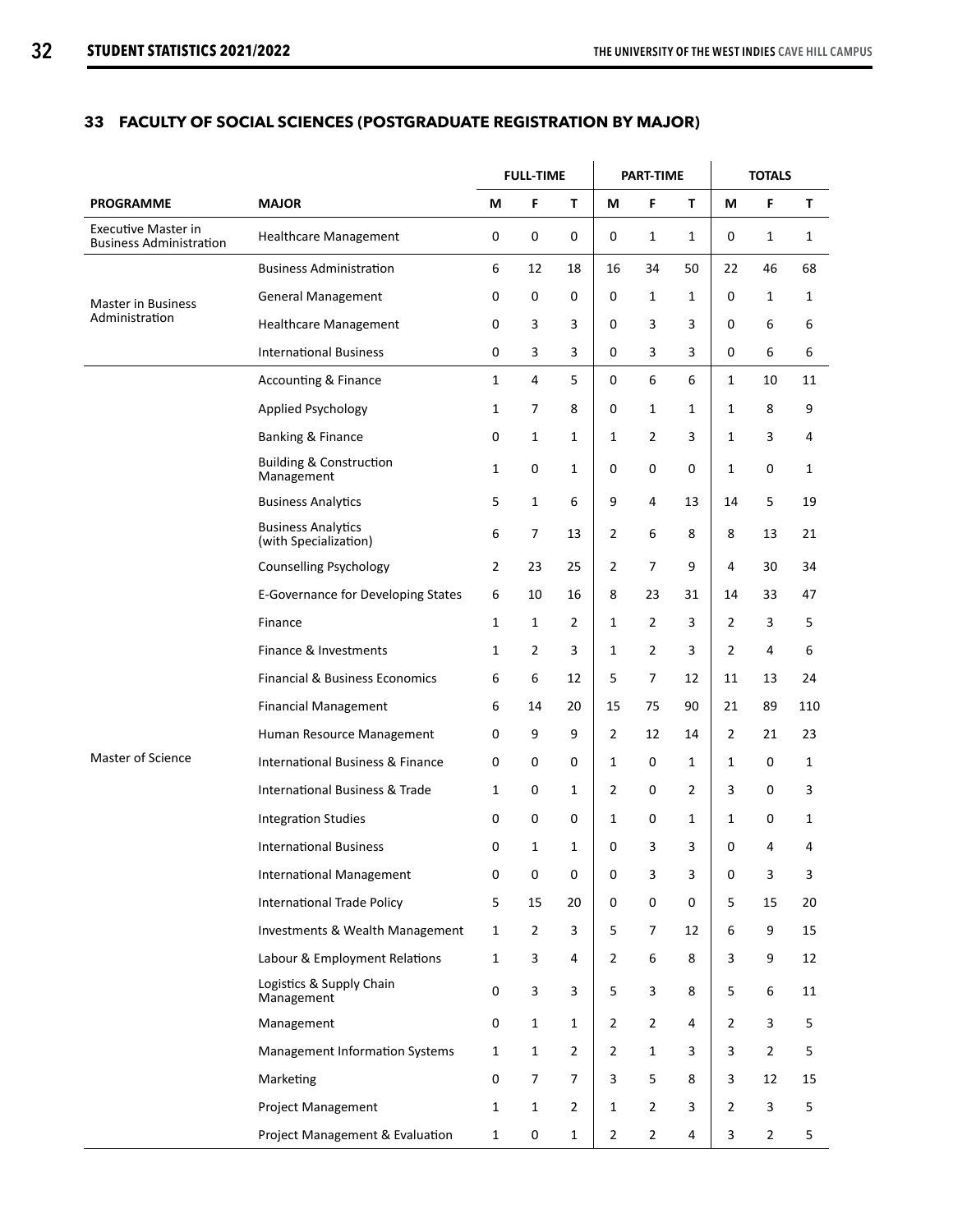#### **33 FACULTY OF SOCIAL SCIENCES (POSTGRADUATE REGISTRATION BY MAJOR) (continued)**

|                                      |                                                    |              | <b>FULL-TIME</b> |                |                | <b>PART-TIME</b> |                |                | <b>TOTALS</b>  |                |
|--------------------------------------|----------------------------------------------------|--------------|------------------|----------------|----------------|------------------|----------------|----------------|----------------|----------------|
| <b>PROGRAMME</b>                     | <b>MAJOR</b>                                       | M            | F                | т              | M              | F                | т              | M              | F              | т              |
|                                      | <b>Project Management</b><br>(with Specialization) | 3            | $\overline{2}$   | 5              | $\overline{4}$ | $\mathbf{1}$     | 5              | 7              | 3              | 10             |
| Master of Science<br>(continued)     | Tourism & Hospitality Management                   | 1            | 1                | 2              | 1              | $\mathbf{1}$     | 2              | 2              | 2              | 4              |
|                                      | Tourism & Sport Management                         | 3            | 3                | 6              | 5              | 13               | 18             | 8              | 16             | 24             |
|                                      | Economics                                          | 3            | 1                | 4              | $\mathbf 0$    | 1                | 1              | 3              | $\overline{2}$ | 5              |
|                                      | Governance & Public Policy                         | 0            | 1                | 1              | $\Omega$       | $\overline{2}$   | $\overline{2}$ | 0              | 3              | 3              |
| Master of Philosophy                 | <b>Management Studies</b>                          | 1            | 0                | $\mathbf{1}$   | 1              | 1                | 2              | 2              | 1              | 3              |
|                                      | <b>Political Science</b>                           | 1            | 4                | 5              | 0              | $\mathbf{1}$     | 1              | 1              | 5              | 6              |
|                                      | Social Work                                        | 0            | 0                | 0              | 0              | $\mathbf{1}$     | $\mathbf{1}$   | 0              | $\mathbf{1}$   | 1              |
| Doctor of Business<br>Administration | <b>Business Administration</b>                     | 3            | 5                | 8              | 3              | 4                | $\overline{7}$ | 6              | 9              | 15             |
|                                      | <b>Economic Development Policy</b>                 | 1            | 0                | 1              | 0              | $\mathbf{1}$     | 1              | 1              | 1              | $\overline{2}$ |
|                                      | Economics                                          | 0            | 1                | $\mathbf{1}$   | $\overline{2}$ | 0                | $\overline{2}$ | $\overline{2}$ | $\mathbf{1}$   | 3              |
|                                      | Governance & Public Policy                         | 0            | 0                | 0              | 0              | 1                | $\mathbf{1}$   | 0              | 1              | 1              |
| Doctor of Philosophy                 | <b>Management Studies</b>                          | 1            | 4                | 5              | 3              | $\overline{2}$   | 5              | 4              | 6              | 10             |
|                                      | <b>Political Science</b>                           | 1            | 0                | $\mathbf{1}$   | $\Omega$       | $\mathbf 0$      | $\Omega$       | 1              | 0              | 1              |
|                                      | Social Policy                                      | $\mathbf 0$  | $\overline{2}$   | $\overline{2}$ | 0              | $\mathbf 0$      | $\mathbf 0$    | 0              | $\overline{2}$ | $\overline{2}$ |
| Non Degree                           | Specially Admitted                                 | $\mathbf{1}$ | $\overline{2}$   | 3              | 0              | $\mathbf{1}$     | 1              | 1              | 3              | 4              |
| <b>TOTAL</b>                         |                                                    | 72           | 163              | 235            | 107            | 253              | 360            | 179            | 416            | 595            |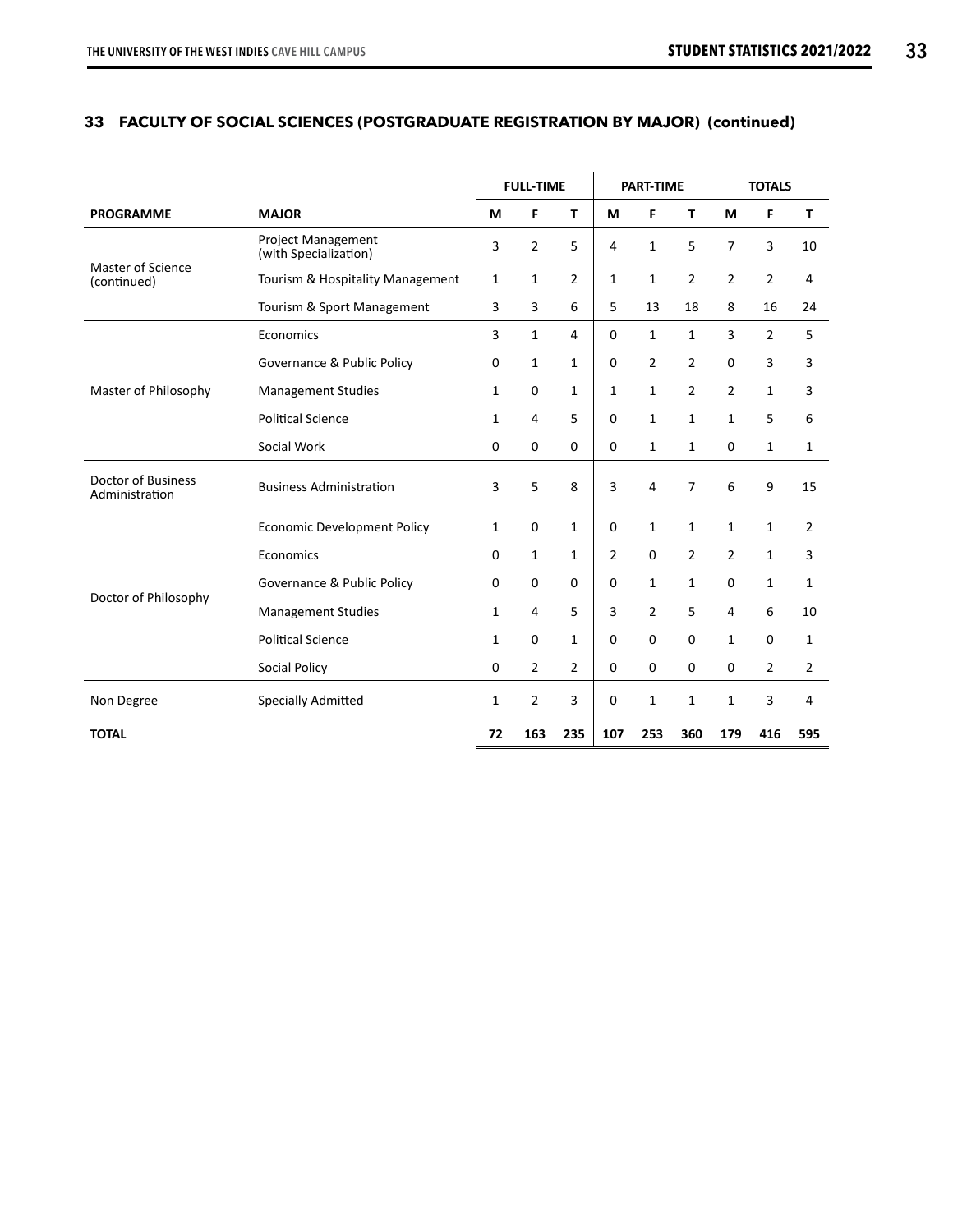#### **34 FACULTY OF SPORT (POSTGRADUATE REGISTRATION BY MAJOR)**

|                   |                       |              | <b>FULL-TIME</b> |   |             | <b>PART-TIME</b> |   |   | <b>TOTALS</b> |    |
|-------------------|-----------------------|--------------|------------------|---|-------------|------------------|---|---|---------------|----|
| <b>PROGRAMME</b>  | <b>MAJOR</b>          | М            | F.               |   | М           | F                |   | М |               |    |
| Master of Science | <b>Sport Sciences</b> | 2            | $\overline{7}$   | 9 | 0           | 0                | 0 | 2 |               | 9  |
| <b>TOTAL</b>      |                       | $\mathbf{2}$ | $\overline{7}$   | 9 | $\mathbf 0$ | $\mathbf{0}$     | 0 | 2 |               | -9 |
|                   |                       |              |                  |   |             |                  |   |   |               |    |

| <b>GRAND TOTAL (ALL FACULTIES)</b> | 146 | 407 | 553 160 439 599 306 846 1152 |  |  |  |
|------------------------------------|-----|-----|------------------------------|--|--|--|
|                                    |     |     |                              |  |  |  |

#### **35 PRINCIPAL'S OFFICE (Centre for Professional Development & Lifelong Learning)**

|                  |                                    |           | <b>TOTALS</b> |     |  |
|------------------|------------------------------------|-----------|---------------|-----|--|
| <b>PROGRAMME</b> | <b>MAJOR</b>                       |           |               |     |  |
| Non Degree       | Undergraduate Continuing Education | 147<br>50 |               | 197 |  |
|                  | Postgraduate Continuing Education  | 6         | 12            | 18  |  |
| <b>TOTAL</b>     |                                    | 56        | 159           | 215 |  |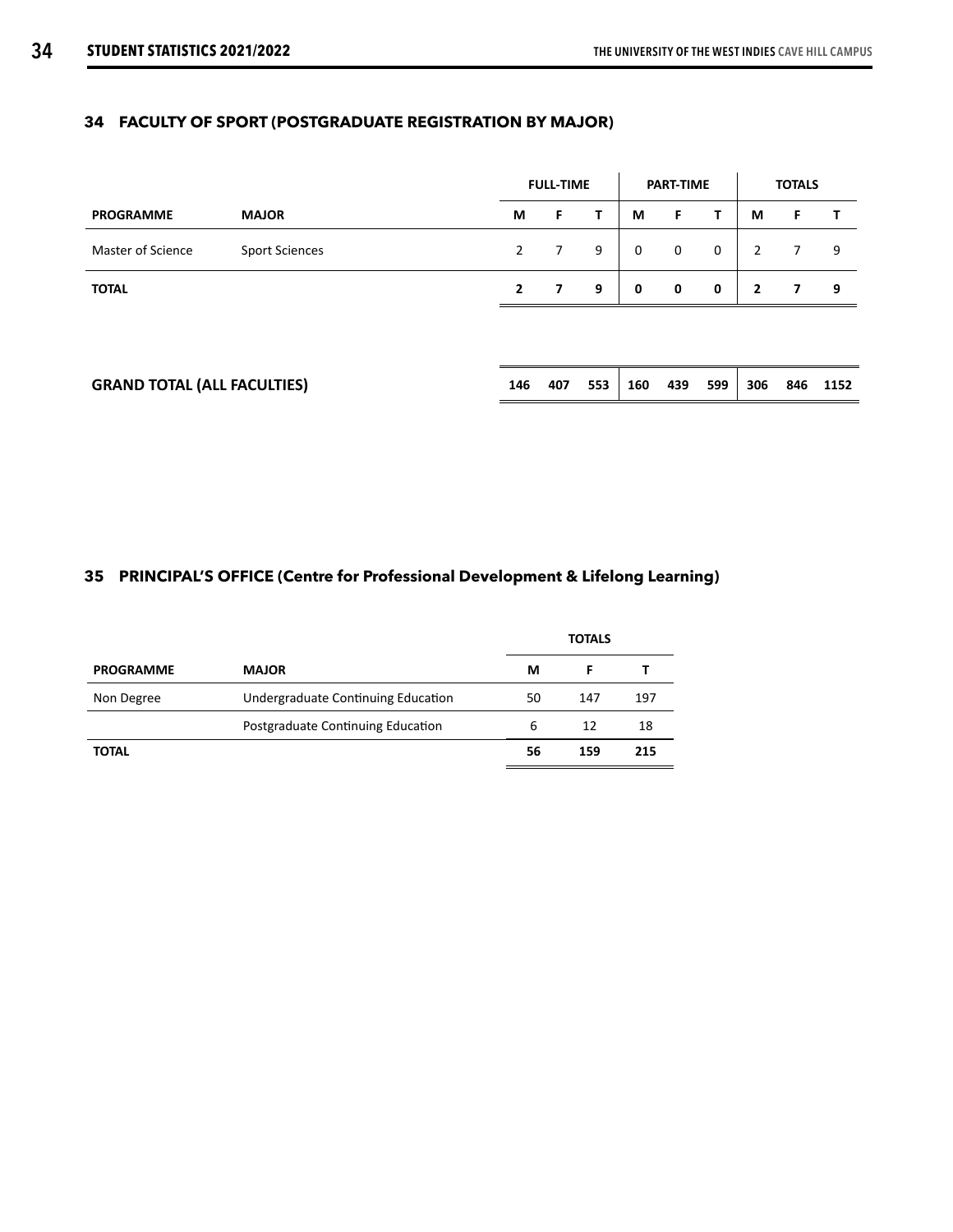| i                            |
|------------------------------|
| :                            |
|                              |
|                              |
|                              |
|                              |
| $\ddot{\phantom{0}}$         |
| l<br>.                       |
|                              |
|                              |
| <b>THE PERSONAL PROPERTY</b> |
|                              |
|                              |
| i                            |
|                              |
| .<br>.                       |
| $\frac{1}{2}$                |
|                              |
| ֚֚֚֬                         |
|                              |
|                              |
| l<br>᠈<br>I                  |

| COUNTRY                         | PERFORMING<br>CREATIVE &<br>CULTURE,<br><b>ARTS</b> | <b>DEVELOPMENT</b><br><b>GENDER &amp;</b><br>STUDIES | HUMANITIES &<br>EDUCATION | <b>NAJ</b>     | <b>MEDICAL</b><br>SCIENCES | <b>TECHNOLOGY</b><br>SCIENCE & | SOCIAL SCIENCES | SPORT          | <b>TOTALS</b> |
|---------------------------------|-----------------------------------------------------|------------------------------------------------------|---------------------------|----------------|----------------------------|--------------------------------|-----------------|----------------|---------------|
| Anguilla                        | 0%                                                  | $\delta$                                             | $\delta$                  | 0%             | $\delta$                   | $\delta$                       | 1%              | 0%             | $1\%$         |
| Antigua & Barbuda               | $\delta$                                            | 7%                                                   | 1%                        | $\delta$       | $\delta$                   | 3%                             | 2%              | $\delta$       | 2%            |
| Bangladesh                      | $\delta$                                            | $\delta$                                             | $\delta$                  | 0%             | 1%                         | $\delta$                       | $\delta$        | 0%             | $1\%$         |
| <b>Barbados</b>                 | 73%                                                 | 53%                                                  | 88%                       | 66%            | 86%                        | 60%                            | 75%             | 45%            | 61%           |
| Belize                          | 0%                                                  | 0%                                                   | 0%                        | 2%             | $\delta$                   | 1%                             | 1%              | $\%$           | $1\%$         |
| Bermuda                         | 0%                                                  | 6 <sup>8</sup>                                       | 0%                        | $\delta$       | $\delta$                   | 0%                             | 1%              | 6 <sup>8</sup> | $1\%$         |
| British Virgin Islands          | 6 <sup>8</sup>                                      | $\delta$                                             | 0%                        | $\delta$       | $\delta$                   | 0%                             | 1%              | 6 <sup>8</sup> | 1%            |
| Canada                          | 0%                                                  | 0%                                                   | 1%                        | 0%             | 0%                         | 1%                             | $\delta$        | 22%            | 1%            |
| Commonwealth of<br>Dominica     | $\delta$                                            | 8%                                                   | 0%                        | 2%             | 1%                         | 5%                             | $1\%$           | 6 <sup>8</sup> | 2%            |
| Ghana                           | 3%                                                  | 0%                                                   | 6 <sup>8</sup>            | $\delta$       | $\delta$                   | 0%                             | $\delta$        | 0%             | 1%            |
| Grenada                         | 0%                                                  | $\delta$                                             | $1\%$                     | 2%             | 0%                         | 0%                             | 1%              | 6 <sup>8</sup> | $1\%$         |
| Guyana                          | 6 <sup>8</sup>                                      | $\delta$                                             | $1\%$                     | $\delta$       | 2%                         | 6%                             | 2%              | 6 <sup>8</sup> | 3%            |
| ltaly                           | 8 <sup>o</sup>                                      | $\delta$                                             | 6 <sup>8</sup>            | 6 <sup>8</sup> | 0%                         | 0%                             | 1%              | 6 <sup>8</sup> | 1%            |
| Jamaica                         | 6 <sup>8</sup>                                      | $\delta$                                             | $1\%$                     | 3%             | $1\%$                      | 3%                             | $1\%$           | $\delta$       | 1%            |
| kenya                           | 0%                                                  | 0%                                                   | 0%                        | 6 <sup>8</sup> | 0%                         | 0%                             | $1\%$           | $\delta$       | $1\%$         |
| Liberia                         | 0%                                                  | $\delta$                                             | $\delta$                  | 2%             | 0%                         | $6\%$                          | $\delta$        | $\delta$       | 1%            |
| Montserrat                      | 3%                                                  | $\delta$                                             | 0%                        | 0%             | $\delta$                   | 0%                             | 0%              | $\delta$       | $1\%$         |
| Nigeria                         | 0%                                                  | 8%                                                   | 6 <sup>6</sup>            | 0%             | $\delta$                   | 1%                             | 6 <sup>8</sup>  | $\delta$       | $1\%$         |
| Senegal                         | 0%                                                  | 8%                                                   | $\delta$                  | $\delta$       | 0%                         | $\delta$                       | $\delta$        | $\delta$       | 1%            |
| Spain                           | 0%                                                  | $\delta$                                             | 1%                        | 0%             | $\delta$                   | 0%                             | $0\%$           | 0%             | $1\%$         |
| St. Kitts & Nevis               | 0%                                                  | $\delta$                                             | $\delta$                  | 3%             | $6\%$                      | $1\%$                          | 1%              | 0%             | $1\%$         |
| St. Lucia                       | 7%                                                  | 6 <sup>6</sup>                                       | 1%                        | 3%             | 2%                         | 5%                             | 2%              | $\delta$       | 3%            |
| St. Vincent & the<br>Grenadines | 0%                                                  | 0%                                                   | 2%                        | 11%            | 2%                         | 4%                             | 2%              | 22%            | 3%            |
| Suriname                        | $\delta$                                            | $\delta$                                             | $\delta$                  | 0%             | 6 <sup>8</sup>             | 6 <sup>8</sup>                 | 1%              | 0%             | $1\%$         |
| The Bahamas                     | 7%                                                  | 8%                                                   | 0%                        | 6%             | 1%                         | 4%                             | 1%              | 0%             | 2%            |
| Trinidad & Tobago               | $\delta$                                            | 8%                                                   | 1%                        | 0%             | 3%                         | 5%                             | 3%              | 11%            | 2%            |
| Turks & Caicos Islands          | $\delta$                                            | 0%                                                   | 6 <sup>8</sup>            | 0%             | O%                         | 0%                             | $1\%$           | 0%             | $1\%$         |
| У.                              | $\delta$                                            | $6\%$                                                | 1%                        | $\delta$       | $\delta$                   | $\delta$                       | $\delta$        | $\delta$       | $1\%$         |
| U.S.A.                          | 7%                                                  | 6 <sup>8</sup>                                       | 1%                        | $\delta$       | 1%                         | $\delta$                       | 1%              | 0%             | $1\%$         |
| Vanuatu                         | 0%                                                  | 0%                                                   | 0%                        | $\delta$       | $\delta$                   | 1%                             | $\delta$        | 6 <sup>8</sup> | 1%            |
| TOTAL                           | 100%                                                | 100%                                                 | 100%                      | 100%           | 100%                       | 100%                           | 100%            | 100%           | 100%          |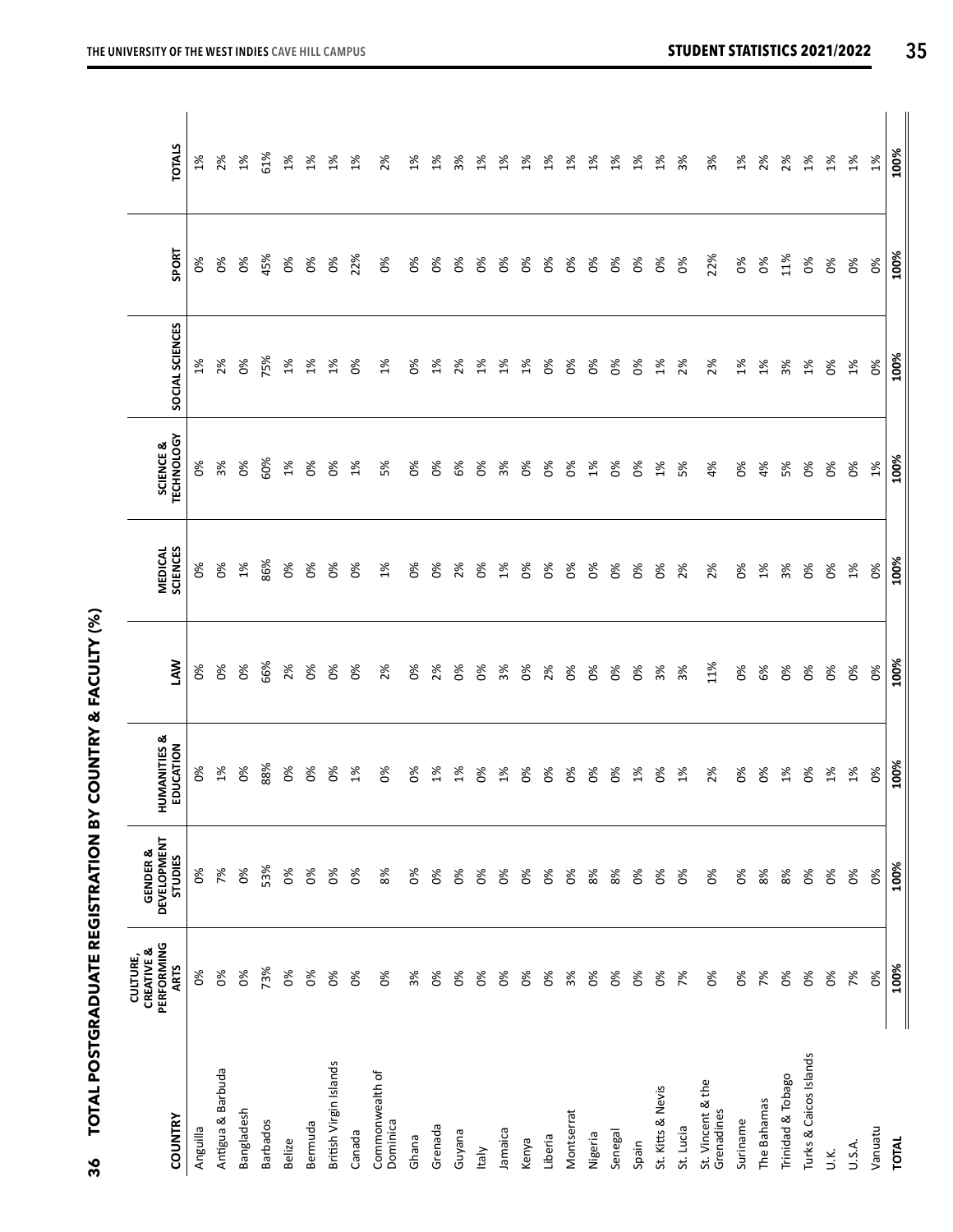| <br> -<br> -                                                    |
|-----------------------------------------------------------------|
|                                                                 |
|                                                                 |
|                                                                 |
| Ξ                                                               |
|                                                                 |
|                                                                 |
|                                                                 |
|                                                                 |
|                                                                 |
| ֧֧֧֧֧֧֧֧֧֧֧֧֧֧֧֧֧֧֧֧֧֧֧֚֚֚֚֝֓֓֓֓֝֓֓֓֓֓֓֓֝֓֝֟֟֓֝֓֝֜֜֜ <b>֓</b>   |
|                                                                 |
|                                                                 |
|                                                                 |
| こうりょう こうこうしょうりょうしょ                                              |
|                                                                 |
|                                                                 |
|                                                                 |
|                                                                 |
|                                                                 |
|                                                                 |
|                                                                 |
|                                                                 |
|                                                                 |
|                                                                 |
|                                                                 |
|                                                                 |
| i i i dia dia 11 metatra.<br>Dia 11 metatra.<br>Dia 11 metatra. |
|                                                                 |
|                                                                 |
|                                                                 |
|                                                                 |
|                                                                 |
| I                                                               |
|                                                                 |
|                                                                 |
| $\frac{1}{2}$                                                   |
| $\ddot{\phantom{0}}$                                            |
|                                                                 |
|                                                                 |
|                                                                 |
| ່ຳ<br>5                                                         |

|                             |                          | PERFORMING<br>CREATIVE &<br>CULTURE,<br><b>ARTS</b> |                          |         | <b>DEVELOPMENT</b><br><b>GENDER &amp;</b><br><b>STUDIES</b> |                          |         | <b>HUMANITIES &amp;</b><br>EDUCATION |         |                          | <b>NN</b>          |                    | <b>SCIENCES</b><br><b>MEDICAL</b> |         |                          | <b>TECHNOLOGY</b><br>SCIENCE & |                          |         | SOCIAL SCIENCES |                |             | SPORT   |         |             | <b>TOTALS</b>            |                 |
|-----------------------------|--------------------------|-----------------------------------------------------|--------------------------|---------|-------------------------------------------------------------|--------------------------|---------|--------------------------------------|---------|--------------------------|--------------------|--------------------|-----------------------------------|---------|--------------------------|--------------------------------|--------------------------|---------|-----------------|----------------|-------------|---------|---------|-------------|--------------------------|-----------------|
| COUNTRY                     | Σ                        | щ                                                   | ۳                        | Σ       | щ                                                           | ۳                        | Σ       | щ                                    | ⊢       | Σ                        | ۳<br>щ             | Σ                  | щ                                 | ۳       | Σ                        | щ                              | ۳                        | Σ       | щ               | ⊢              | Σ           | щ       | ⊢       | Σ           | ட                        | ۳               |
| Anguilla                    | 0                        | 0                                                   | $\circ$                  | $\circ$ | $\circ$                                                     | $\circ$                  | 0       | 0                                    | 0       | 0                        | 0<br>0             | 0                  | ○                                 | 0       | 0                        | 0                              | 0                        | 0       | ↽               | ſ              | 0           | ⊂       | $\circ$ | 0           | $\mathrel{\blacksquare}$ | H               |
| Antigua & Barbuda           | 0                        | $\circ$                                             | $\circ$                  | $\circ$ | $\overline{\phantom{0}}$                                    | $\blacktriangleleft$     | 0       | $\sim$                               | $\sim$  | o                        | $\circ$<br>o       | O                  | o                                 | o       | $\overline{\phantom{0}}$ |                                | $\sim$                   | 6       | ဖ               | $\overline{c}$ | 0           | 0       | $\circ$ | Ľ           | $\Omega$                 | $\overline{17}$ |
| Bangladesh                  | 0                        | $\circ$                                             | $\circ$                  | $\circ$ | 0                                                           | $\circ$                  | 0       | 0                                    | 0       | 0                        | $\circ$<br>0       |                    | 0                                 |         | 0                        | 0                              | $\circ$                  | 0       | $\circ$         | $\circ$        | 0           | ⊂       | 0       | ⊣           | $\circ$                  | H               |
| <b>Barbados</b>             | 6                        | $\frac{9}{2}$                                       | 22                       | 1       | 6                                                           | $\overline{ }$           | 48      | 162                                  | 210     | Ξ                        | 4<br>27            | $\overline{4}$     | 93                                | 107     | 51                       | 29                             | $\frac{8}{3}$            | 141     | 324             | 465            | ſ           | m       | 4       | 247         | 660                      | 505             |
| Belize                      | 0                        | $\circ$                                             | $\circ$                  | $\circ$ | $\circ$                                                     | $\circ$                  | $\circ$ | 0                                    | $\circ$ | $\mathbf -$              | 1<br>0             | O                  | $\circ$                           | 0       | $\circ$                  |                                | ſ                        | Ţ       | $\infty$        | G              | 0           | c       | $\circ$ | $\mathbf 2$ | თ                        | ដ               |
| Bermuda                     | 0                        | $\circ$                                             | $\circ$                  | $\circ$ | $\circ$                                                     | $\circ$                  | 0       | 0                                    | 0       | 0                        | 0<br>0             | 0                  | っ                                 | 0       | 0                        | ⊂                              | 0                        | 0       |                 |                | 0           | ⊂       | 0       | 0           |                          |                 |
| British Virgin Islands      | 0                        | 0                                                   | $\circ$                  | $\circ$ | $\circ$                                                     | $\circ$                  | 0       | 0                                    | 0       | 0                        | 0<br>0             | 0                  | ⊂                                 | 0       | 0                        | c                              | 0                        |         | 0               |                | 0           | c       | 0       | ↽           | 0                        |                 |
| Canada                      | $\circ$                  | $\circ$                                             | $\circ$                  | $\circ$ | $\circ$                                                     | $\circ$                  | $\circ$ | I                                    |         | $\circ$                  | $\circ$<br>o       | $\circ$            | 0                                 | $\circ$ | $\circ$                  |                                | ſ                        | o       | 0               | O              | $\mathbf -$ |         | Z       | I           | 3                        | 4               |
| Commonwealth<br>of Dominica | 0                        | $\circ$                                             | 0                        | $\circ$ | 1                                                           | 1                        | $\circ$ | 0                                    | o       | 0                        | ᠇                  | ⊣                  | ↽                                 | N       | 2                        | ี                              | 4                        | ⊣       | ∞               | თ              | 0           | o       | 0       | 4           | $\frac{3}{2}$            |                 |
| Ghana                       |                          | $\circ$                                             | $\overline{\phantom{0}}$ | $\circ$ | $\circ$                                                     | $\circ$                  | $\circ$ | 0                                    | 0       | $\circ$                  | 0<br>0             | 0                  | 0                                 | 0       | $\circ$                  | 0                              | $\circ$                  | $\circ$ | $\circ$         | $\circ$        | $\circ$     | 0       | $\circ$ | 1           | 0                        |                 |
| Grenada                     | $\circ$                  | $\circ$                                             | $\circ$                  | $\circ$ | $\circ$                                                     | $\circ$                  | 0       |                                      |         |                          | 0                  | 0                  | c                                 | c       | 0                        | c                              | 0                        |         | $\circ$         |                | 0           | ○       | 0       | $\sim$      |                          | Ō               |
| Guyana                      | 0                        | 0                                                   | $\circ$                  | $\circ$ | $\circ$                                                     | $\circ$                  |         | 0                                    |         | 0                        | 0                  | 0                  |                                   | ົ       | S                        |                                | Б                        | 6       | $\overline{a}$  | $\frac{6}{1}$  | 0           | 0       | $\circ$ | $\Xi$       | S                        | 24              |
| ltaly                       | $\circ$                  | $\circ$                                             | $\circ$                  | $\circ$ | $\circ$                                                     | $\circ$                  | $\circ$ | $\circ$                              | 0       | $\circ$                  | $\circ$            | $\circ$<br>$\circ$ | ○                                 | o       | $\circ$                  | o                              | $\circ$                  | $\circ$ |                 | J              | $\circ$     | 0       | $\circ$ | $\circ$     |                          |                 |
| Jamaica                     | $\circ$                  | 0                                                   | $\circ$                  | $\circ$ | 0                                                           | $\circ$                  | $\circ$ | S                                    | S       | 0                        | N<br>N             | 0                  |                                   |         | 0                        | N                              | $\sim$                   | N       | S               | ь              | 0           | 0       | 0       | ี           | ដ                        | ౢ               |
| kenya                       | 0                        | 0                                                   | 0                        | $\circ$ | $\circ$                                                     | $\circ$                  | $\circ$ | 0                                    | c       | 0                        | 0                  | 0<br>0             | 0                                 | c       | 0                        | c                              | 0                        |         |                 | N              | 0           | c       | 0       | ᠆           |                          |                 |
| Liberia                     | $\circ$                  | $\circ$                                             | $\circ$                  | $\circ$ | $\circ$                                                     | $\circ$                  | $\circ$ | $\circ$                              | 0       | 0                        |                    | $\circ$            | 0                                 | 0       | $\circ$                  | o                              | 0                        | $\circ$ | 0               | $\circ$        | $\circ$     | 0       | $\circ$ | $\circ$     |                          |                 |
| Montserrat                  | 0                        | $\overline{\phantom{0}}$                            | 1                        | $\circ$ | $\circ$                                                     | $\circ$                  | $\circ$ | 0                                    | 0       | 0                        | 0                  | 0<br>$\circ$       | 0                                 | 0       | 0                        | 0                              | $\circ$                  | 0       | 0               | 0              | 0           | 0       | $\circ$ | 0           |                          |                 |
| Nigeria                     | $\circ$                  | $\circ$                                             | $\circ$                  | $\circ$ | $\blacktriangleright$                                       | $\overline{\phantom{0}}$ | $\circ$ | 0                                    | 0       | 0                        | 0                  | o<br>O             | 0                                 | 0       | o                        |                                | $\overline{\phantom{0}}$ | o       | 0               | 0              | 0           | 0       | $\circ$ | 0           | ⌒                        |                 |
| Senegal                     | $\circ$                  | $\circ$                                             | $\circ$                  | $\circ$ | $\overline{ }$                                              | $\overline{ }$           | $\circ$ | 0                                    | $\circ$ | $\circ$                  | $\circ$<br>$\circ$ | $\circ$            | $\circ$                           | $\circ$ | $\circ$                  | $\circ$                        | $\circ$                  | $\circ$ | 0               | $\circ$        | $\circ$     | $\circ$ | $\circ$ | $\circ$     |                          |                 |
| Spain                       | $\circ$                  | $\circ$                                             | $\circ$                  | $\circ$ | $\circ$                                                     | $\circ$                  | $\circ$ | $\mathbf{\mathbf{\mathsf{H}}}$       |         | $\circ$                  | 0                  | 0<br>$\circ$       | 0                                 | 0       | 0                        | 0                              | 0                        | 0       | 0               | 0              | 0           | 0       | $\circ$ | 0           |                          |                 |
| St. Kitts & Nevis           | $\circ$                  | $\circ$                                             | $\circ$                  | $\circ$ | $\circ$                                                     | $\circ$                  | $\circ$ | $\circ$                              | 0       | $\overline{\phantom{0}}$ | $\sim$             | 0                  | $\circ$                           | $\circ$ | $\circ$                  |                                | $\overline{\phantom{0}}$ | ⊣       | $\sim$          | S              | $\circ$     | 0       | $\circ$ | $\sim$      | 4                        | ဖ               |
| St. Lucia                   | $\overline{\phantom{0}}$ | $\overline{\phantom{0}}$                            | $\sim$                   | $\circ$ | $\circ$                                                     | $\circ$                  | $\circ$ | 3                                    | 3       | $\overline{\phantom{0}}$ | ſ                  | $\circ$<br>$\sim$  | $\sim$                            | $\sim$  | $\overline{\phantom{0}}$ | S                              | 4                        | 4       | r               | 11             | $\circ$     | $\circ$ | $\circ$ | L           | $\overline{17}$          | $\overline{24}$ |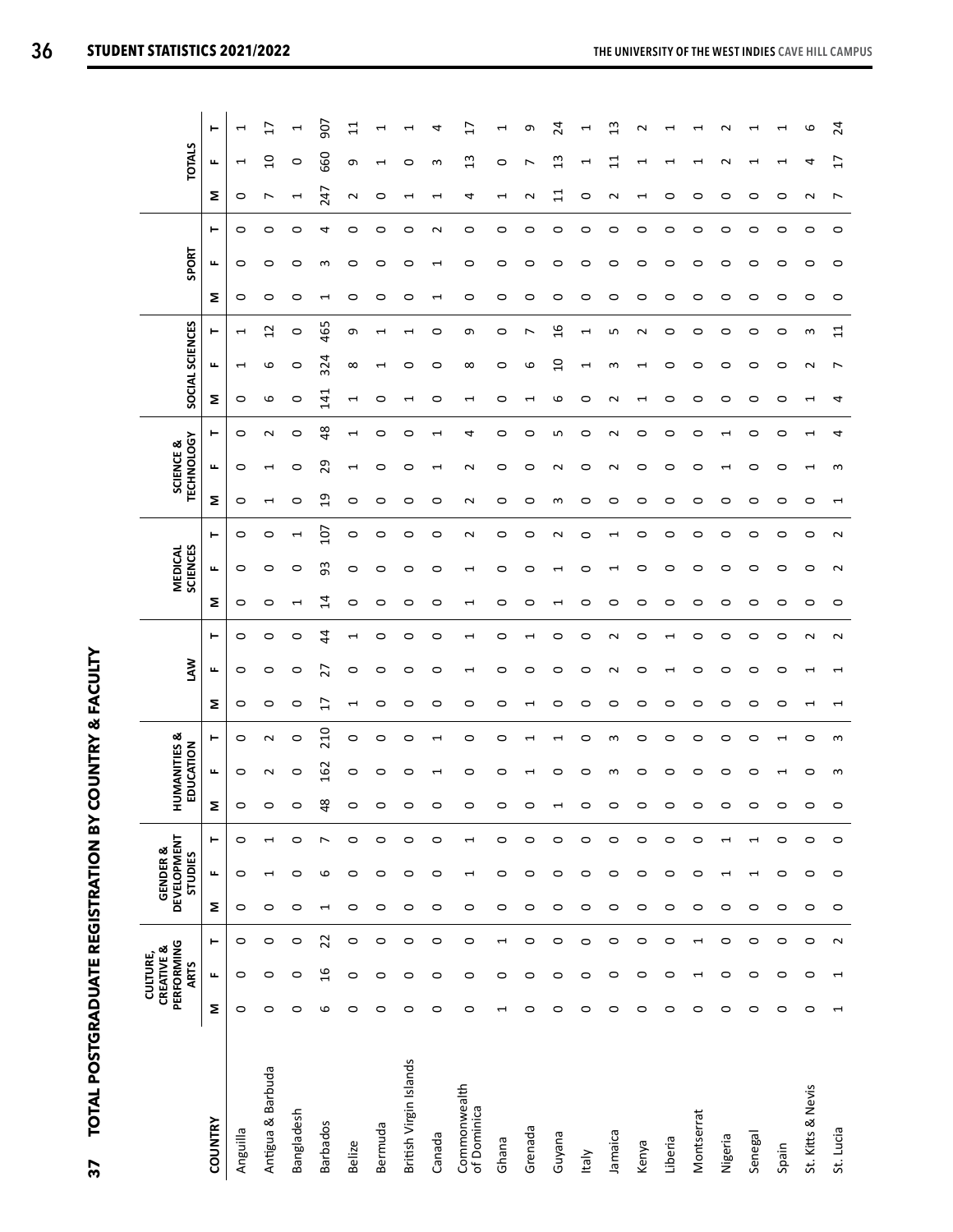|                                 |        | PERFORMING<br>CREATIVE &<br>CULTURE,<br><b>ARTS</b> |         |              | <b>DEVELOPMENT</b><br><b>GENDER &amp;</b><br>STUDIES |                 |           | <b>HUMANITIES &amp;</b><br>EDUCATION |          |    | ŠΜ       |          |                | SCIENCES<br>MEDICAL |         |        | <b>TECHNOLOGY</b><br>SCIENCE & |                |                     | SOCIAL SCIENCES                |   | SPORT |   |     | <b>TOTALS</b>  |                |
|---------------------------------|--------|-----------------------------------------------------|---------|--------------|------------------------------------------------------|-----------------|-----------|--------------------------------------|----------|----|----------|----------|----------------|---------------------|---------|--------|--------------------------------|----------------|---------------------|--------------------------------|---|-------|---|-----|----------------|----------------|
| COUNTRY                         | Σ      | щ.                                                  | ⊢       | Σ            |                                                      |                 | Σ         | щ                                    | ⊢        | Σ  | щ        | ⊢        | Σ              | щ                   | ⊢       | Σ      | щ                              | ŀ              | Σ                   | ŀ<br>щ                         | Σ | щ     | ŀ | Σ   | щ              | ŀ              |
| & the Grenadines<br>St. Vincent |        |                                                     | 0       |              |                                                      | c               |           | ∞                                    | $\infty$ | 0  | $\infty$ | $\infty$ | 0              |                     | $\sim$  | 0      | m                              | S              | r                   | $\frac{8}{18}$<br>$\mathbf{1}$ | 0 | N     | Z | r   | 34             | $\overline{4}$ |
| Suriname                        |        |                                                     | c       |              |                                                      |                 |           |                                      | $\circ$  | 0  | 0        | $\circ$  | 0              | っ                   | $\circ$ | 0      | 0                              | ○              | 0                   |                                | っ | 0     | 0 | 0   |                |                |
| The Bahamas                     |        |                                                     |         |              |                                                      |                 |           |                                      | 0        |    | m        | 4        | 0              |                     |         |        |                                | 3              |                     | ဖ<br>ь                         | っ | 0     | 0 | m   | $\overline{1}$ |                |
| Trinidad & Tobago               |        |                                                     | ⊂       |              |                                                      |                 |           | J                                    | 2        | 0  | ⊂        | 0        | 0              | ഗ                   | Б       | c<br>٦ | 4                              | 4              | $\overline{2}$<br>4 | 25                             | ⊂ |       |   | 4   | 34             | 38             |
| Turks & Caicos Islands          |        |                                                     | っ       |              |                                                      |                 |           | с                                    | 0        | 0  | 0        | 0        | 0              |                     | 0       | ⌒      | c                              | 0              |                     |                                | っ | っ     | 0 |     | 0              |                |
| ミニ                              |        |                                                     | 0       | c            |                                                      |                 |           |                                      | ┪<br>۳   | っ  | っ        | 0        | 0              |                     | 0       | c      | c                              | c<br>י         | 0                   | c                              | っ | っ     | 0 | っ   |                |                |
| U.S.A                           |        |                                                     |         | c            | 0                                                    | 0               |           |                                      | N        | 0  | 0        | 0        | 0              |                     |         | 0      | ○                              | 0              | c                   |                                | ○ | 0     | 0 |     | LŊ             | ဖ              |
| Vanuatu                         | 0      | $\circ$                                             | $\circ$ | $\circ$      | $\circ$                                              | $\circ$         |           | 0                                    | $\circ$  | 0  | 0        | 0        | 0              | 0                   | 0       | 1      | 0                              | $\overline{ }$ | 0<br>0              | 0                              | 0 | 0     | 0 | 1   | 0              | ۹              |
| <b>TOTAL</b>                    | ∞<br>I | 22                                                  | ສ       | $\mathbf{r}$ | $\overline{a}$                                       | $\overline{13}$ | <u>ခု</u> | 186                                  | 235      | 22 | 4        | 99       | $\overline{1}$ | 107                 | 124     | 28     | 52                             | 80             | 179                 | 595<br>416                     | 2 | r     | თ | 306 | 846            | 1152           |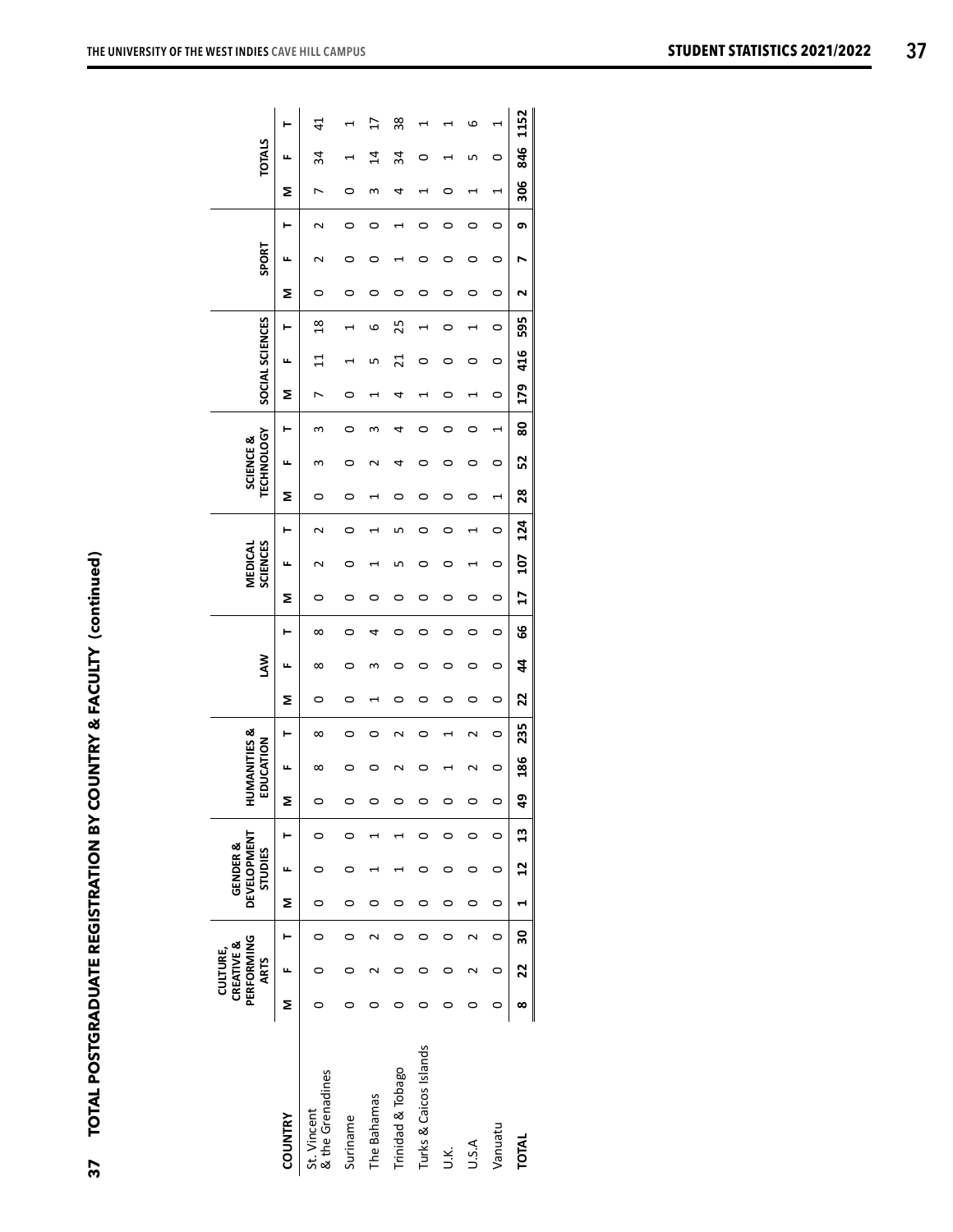| -<br>-<br>-                                      |
|--------------------------------------------------|
|                                                  |
|                                                  |
|                                                  |
|                                                  |
|                                                  |
|                                                  |
|                                                  |
| ֖֧֧֧֪֪֪֧֪֧֚֚֚֚֚֚֚֚֚֚֚֚֚֚֚֚֚֚֚֚֚֚֚֡֝֟֝֬֝֟֝֬֝֓֝֬֝֓ |
| i<br> <br> <br>                                  |
|                                                  |
|                                                  |
|                                                  |
|                                                  |
|                                                  |
|                                                  |
| <br> <br> <br> <br> <br>                         |
|                                                  |
|                                                  |
|                                                  |
|                                                  |
| i.                                               |
| ו<br>וויום<br>ו                                  |
|                                                  |
| $\frac{1}{2}$                                    |
|                                                  |
|                                                  |
|                                                  |
|                                                  |
|                                                  |
| )<br>$\frac{\alpha}{2}$                          |
|                                                  |

|                             |                          | PERFORMING<br>CREATIVE &<br>CULTURE,<br><b>ARTS</b> |                 |         | <b>DEVELOPMENT</b><br><b>GENDER &amp;</b><br>STUDIES |                          |                | <b>HUMANITIES &amp;</b><br>EDUCATION |         |                          | Š                                          |          | <b>SCIENCES</b><br><b>MEDICAL</b> |         |                          | <b>TECHNOLOGY</b><br>SCIENCE & |               |                                | SOCIAL SCIENCES          |                    |         | SPORT   |             |                | <b>TOTALS</b> |                          |
|-----------------------------|--------------------------|-----------------------------------------------------|-----------------|---------|------------------------------------------------------|--------------------------|----------------|--------------------------------------|---------|--------------------------|--------------------------------------------|----------|-----------------------------------|---------|--------------------------|--------------------------------|---------------|--------------------------------|--------------------------|--------------------|---------|---------|-------------|----------------|---------------|--------------------------|
| COUNTRY                     | Σ                        | щ                                                   | ⊢               | Σ       | щ                                                    | Н                        | Σ              | щ                                    | ۳       | Σ                        | ۳<br>щ                                     | Σ        | щ                                 | ۳       | Σ                        | щ                              | ۳             | Σ                              | щ                        | ۳                  | Σ       | щ       | ۳           | Σ              | щ             | ۳                        |
| Anguilla                    | $\circ$                  | $\circ$                                             | $\circ$         | $\circ$ | $\circ$                                              | $\circ$                  |                | $\circ$                              | $\circ$ | 0                        | $\circ$<br>$\circ$                         | $\circ$  | $\circ$                           | $\circ$ | $\circ$                  | 0                              | 0             | $\circ$                        | J                        | 1                  | 0       | $\circ$ | $\circ$     | $\circ$        | J             | $\overline{\phantom{0}}$ |
| Antigua & Barbuda           | $\circ$                  | $\circ$                                             | $\circ$         | $\circ$ | $\circ$                                              | $\circ$                  |                | $\sim$                               | $\sim$  | 0                        | $\circ$<br>$\circ$                         | $\circ$  | 0                                 | $\circ$ | H                        | ⊣                              | N             | LŊ                             | LN                       | $\overline{a}$     | $\circ$ | $\circ$ | 0           | 6              | $^{\circ}$    | $\overline{4}$           |
| Bangladesh                  | 0                        | $\circ$                                             | $\circ$         | 0       | 0                                                    | $\circ$                  |                | c                                    | 0       | 0                        | 0<br>0                                     | H        | 0                                 | ⊣       | 0                        | 0                              | 0             | 0                              | 0                        | 0                  | 0       | ⊂       | 0           | ⊣              | 0             | ٣                        |
| <b>Barbados</b>             | S                        | G                                                   | $\overline{12}$ | ſ       | $\sim$                                               | $\mathsf{c}$             | LŊ<br>J        | $\overline{41}$                      | 56      | $\mathfrak{u}$           | 35<br>22                                   | $\Omega$ | ගි                                | 54      | $\frac{3}{2}$            | $\overline{21}$                | $\frac{3}{4}$ | $\overline{4}$                 | 104                      | 153                |         | S       | 4           | 105            | 271           | 376                      |
| <b>Belize</b>               | $\circ$                  | $\circ$                                             | $\circ$         | $\circ$ | $\circ$                                              | $\circ$                  | ⌒              | 0                                    | $\circ$ |                          | $\overline{\phantom{0}}$<br>$\circ$        | $\circ$  | $\circ$                           | $\circ$ | 0                        |                                |               | $\mathbf{\mathbf{\mathsf{H}}}$ | LN,                      | 6                  | 0       | 0       | 0           | $\sim$         | 6             | $^{\circ}$               |
| Bermuda                     | 0                        | $\circ$                                             | $\circ$         | $\circ$ | $\circ$                                              | 0                        | ⌒              | 0                                    | 0       | 0                        | 0<br>$\circ$                               | 0        | 0                                 | 0       | 0                        | o                              | 0             | 0                              | T                        | ⊣                  | 0       | 0       | 0           | $\circ$        | ⊣             |                          |
| British Virgin Islands      | 0                        | 0                                                   | $\circ$         | $\circ$ | $\circ$                                              | 0                        | ⌒              | 0                                    | 0       | 0                        | 0<br>0                                     | 0        | 0                                 | $\circ$ | 0                        | 0                              | 0             | ⊣                              | 0                        | ⊣                  | 0       | 0       | 0           | ⊣              | 0             |                          |
| Canada                      | $\circ$                  | $\circ$                                             | $\circ$         | $\circ$ | $\circ$                                              | $\circ$                  | $\bigcap$      | 0                                    | 0       | 0                        | 0<br>0                                     | $\circ$  | 0                                 | $\circ$ | 0                        | 0                              | 0             | $\circ$                        | 0                        | 0                  | J       | ſ       | $\mathbf 2$ | ſ              | H             | N                        |
| Commonwealth of<br>Dominica | $\circ$                  | $\circ$                                             | $\circ$         | $\circ$ | $\overline{ }$                                       | 1                        | $\Omega$       | 0                                    | 0       | 0                        | 1                                          | ⊣        |                                   | $\sim$  | $\sim$                   | N                              | 4             | $\circ$                        | 6                        | 6                  | 0       | $\circ$ | 0           | S              | $\Xi$         | $^{14}$                  |
| Ghana                       | 1                        | $\circ$                                             | $\overline{ }$  | $\circ$ | $\circ$                                              | $\circ$                  | $\Box$         | O                                    | $\circ$ | $\circ$                  | $\circ$<br>$\circ$                         | $\circ$  | O                                 | $\circ$ | 0                        | $\circ$                        | 0             | $\circ$                        | 0                        | $\circ$            | $\circ$ | $\circ$ | $\circ$     | $\overline{ }$ | $\circ$       | $\mathrel{\blacksquare}$ |
| Grenada                     | $\circ$                  | $\circ$                                             | $\circ$         | $\circ$ | $\circ$                                              | $\circ$                  | $\bigcap$      |                                      |         | $\mathrel{\blacksquare}$ | H<br>$\circ$                               | 0        | o                                 | $\circ$ | O                        | 0                              | 0             | $\circ$                        | 4                        | 4                  | $\circ$ | 0       | O           | H              | LN            | ဖ                        |
| Guyana                      | $\circ$                  | $\circ$                                             | $\circ$         | $\circ$ | $\circ$                                              | $\circ$                  | $\overline{a}$ | 0                                    | ⊣       | 0                        | $\circ$<br>0                               | ⊣        |                                   | $\sim$  | ⊣                        | 0                              | ⊣             | $\overline{\phantom{0}}$       | S                        | 4                  | 0       | $\circ$ | 0           | 4              | 4             | ∞                        |
| ltaly                       | $\circ$                  | $\circ$                                             | $\circ$         | $\circ$ | $\circ$                                              | $\circ$                  |                | O                                    | 0       | O                        | $\circ$<br>O                               | $\circ$  | c                                 | $\circ$ | O                        | O                              | 0             | O                              |                          |                    | 0       | O       | O           | 0              |               |                          |
| Jamaica                     | $\circ$                  | $\circ$                                             | $\circ$         | $\circ$ | $\circ$                                              | $\circ$                  | . പ            | N                                    | $\sim$  | 0                        | N<br>N                                     | 0        |                                   | ⊣       | 0                        | N                              | ี             | ᠆                              | 0                        |                    | 0       | 0       | 0           | ⊣              |               | $^\infty$                |
| Kenya                       | 0                        | $\circ$                                             | $\circ$         | 0       | $\circ$                                              | $\circ$                  |                | c                                    | o       | o                        | o<br>c                                     | 0        | c                                 | $\circ$ | o                        | o                              | o             |                                |                          | $\scriptstyle\sim$ | o       | o       | o           |                |               | $\sim$                   |
| Liberia                     | $\circ$                  | $\circ$                                             | $\circ$         | $\circ$ | $\circ$                                              | $\circ$                  | <b>00</b>      | O                                    | $\circ$ | $\circ$                  | $\overline{\phantom{0}}$                   | $\circ$  | O                                 | $\circ$ | $\circ$                  | $\circ$                        | 0             | $\circ$                        | $\circ$                  | $\circ$            | $\circ$ | $\circ$ | 0           | $\circ$        |               |                          |
| Montserrat                  | $\circ$                  | $\overline{ }$                                      | $\overline{ }$  | $\circ$ | $\circ$                                              | $\circ$                  |                | O                                    | $\circ$ | 0                        | 0<br>$\circ$                               | 0        | O                                 | $\circ$ | 0                        | O                              | 0             | $\circ$                        | O                        | $\circ$            | $\circ$ | 0       | O           | 0              |               |                          |
| Nigeria                     | 0                        | $\circ$                                             | $\circ$         | $\circ$ | $\circ$                                              | 0                        | $\circ$        | 0                                    | 0       | 0                        | 0<br>0                                     | 0        | o                                 | $\circ$ | 0                        | ⊣                              | ⊣             | 0                              | 0                        | 0                  | 0       | 0       | 0           | 0              |               | ↽                        |
| Senegal                     | $\circ$                  | $\circ$                                             | $\circ$         | $\circ$ | $\blacktriangleleft$                                 | $\overline{\phantom{0}}$ | $\bigcap$      | o                                    | $\circ$ | O                        | $\circ$<br>$\circ$                         | O        | o                                 | $\circ$ | O                        | 0                              | 0             | $\circ$                        | O                        | $\circ$            | 0       | $\circ$ | 0           | $\circ$        |               | ᠆                        |
| Spain                       | $\circ$                  | $\circ$                                             | $\circ$         | $\circ$ | $\circ$                                              | $\circ$                  | ⌒              |                                      | ſ       | 0                        | 0<br>$\circ$                               | $\circ$  | 0                                 | $\circ$ | 0                        | $\circ$                        | 0             | $\circ$                        | 0                        | $\circ$            | $\circ$ | $\circ$ | 0           | $\circ$        |               | ſ                        |
| St. Kitts & Nevis           | $\circ$                  | $\circ$                                             | $\circ$         | $\circ$ | $\circ$                                              | $\circ$                  | ⌒              | 0                                    | 0       | H                        | $\sim$                                     | $\circ$  | 0                                 | $\circ$ | 0                        | ⊣                              |               | 0                              | $\mathrel{\blacksquare}$ | ⊣                  | 0       | 0       | 0           | ⊣              | 3             | 4                        |
| St. Lucia                   | $\overline{\phantom{0}}$ | 1                                                   | $\sim$          | $\circ$ | $\circ$                                              | $\circ$                  | ◠              | $\omega$                             | $\sim$  | $\circ$                  | $\overline{ }$<br>$\overline{\phantom{0}}$ | $\circ$  | $\sim$                            | $\sim$  | $\overline{\phantom{0}}$ | $\sim$                         | 4             | $\sim$                         | $\omega$                 | 6                  | $\circ$ | $\circ$ | $\circ$     | LN.            | 13            | $\frac{8}{3}$            |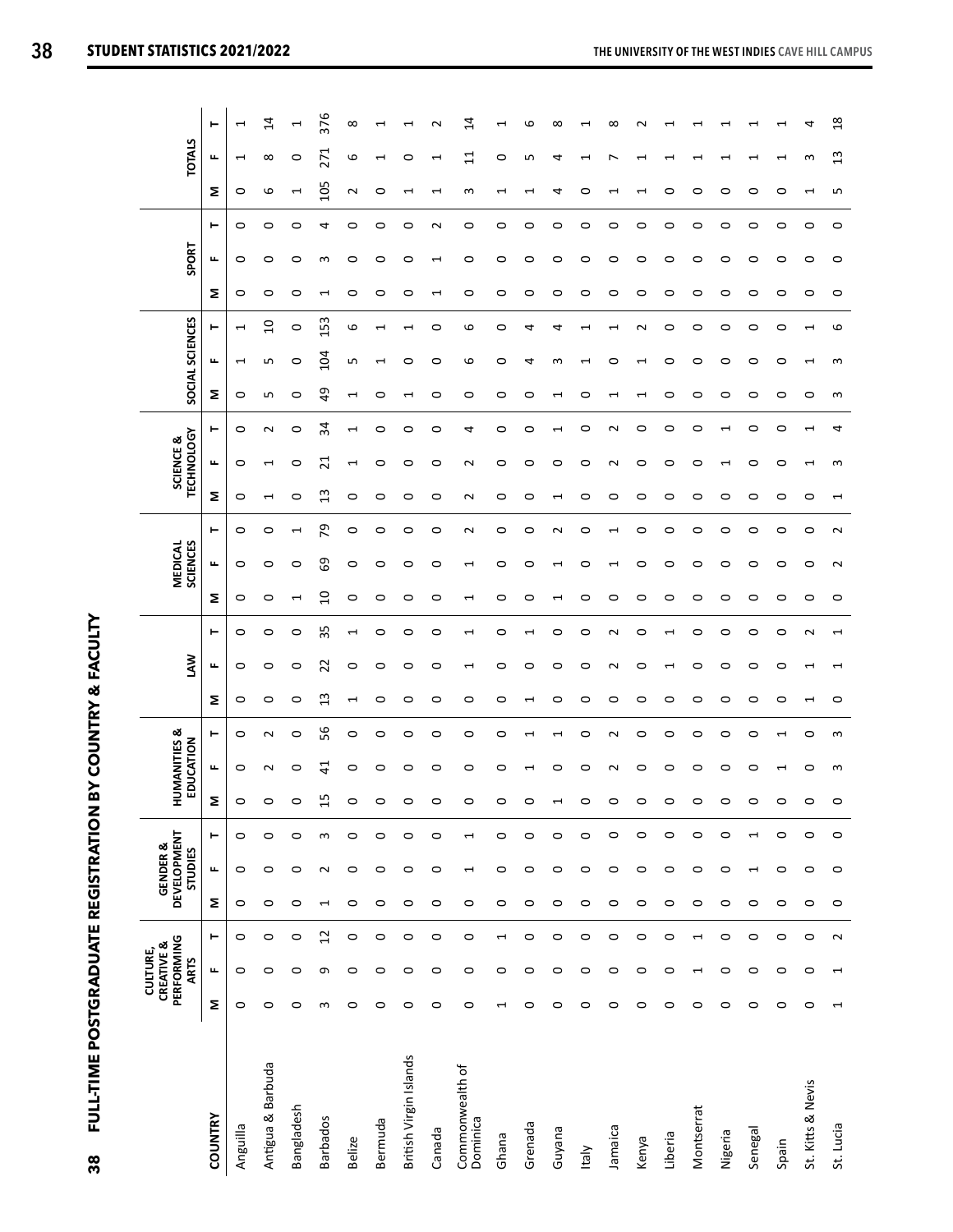| - 1<br>- 1<br>- 1<br>- 1<br>- 1<br>֧֧ׅ֧֧ׅ֧֧֧֧֧֧֧֧֧֧֚֚֚֚֚֚֚֚֚֚֚֚֚֚֚֚֚֚֚֚֚֚֚֚֚֚֚֚֚֚֚֝֝֝֬֝֓֝֬֝֬֝֬֝֓֝֬֝֬֝֬֝֬֝֬֝֬                                                                                                                                    |
|-------------------------------------------------------------------------------------------------------------------------------------------------------------------------------------------------------------------------------------------------|
| <br> <br> <br>i didded til den statistike om de statistike om de statistike om de statistike om de statistike om de statistik<br>De statistike om de statistike om de statistike om de statistike om de statistike om de statistike om de stati |
| ć<br>i<br>j                                                                                                                                                                                                                                     |

|                                 |         | PERFORMING<br><b>CREATIVE &amp;</b><br><b>CULTURE,</b><br><b>ARTS</b> |                |         | <b>DEVELOPMENT</b><br><b>GENDER &amp;</b><br>STUDIES |   | I      | <b>IUMANITIES &amp;</b><br>EDUCATION |         |                | <b>NAJ</b> |          |              | SCIENCES<br><b>MEDICAL</b> |        | <b>TECHNOLOGY</b><br>SCIENCE & |    |    | SOCIAL SCIENCES |                |   | SPORT |         |                 | <b>TOTALS</b>  |     |
|---------------------------------|---------|-----------------------------------------------------------------------|----------------|---------|------------------------------------------------------|---|--------|--------------------------------------|---------|----------------|------------|----------|--------------|----------------------------|--------|--------------------------------|----|----|-----------------|----------------|---|-------|---------|-----------------|----------------|-----|
| COUNTRY                         | Σ       | щ                                                                     | ⊢              | Σ       |                                                      |   | 2      |                                      | ⊢       | Σ              | щ          | ⊢        | Σ            | ۳<br>щ                     | Σ      | щ                              | ۳  | Σ  | щ               | ⊢              | Σ | щ     | ۲       | Σ               | щ              | ŀ   |
| St. Vincent & the<br>Grenadines |         |                                                                       |                |         |                                                      |   |        |                                      | m       | 0              | ∞          | $\infty$ | 0            | $\sim$                     | 0      | ี                              | Z  | ဖ  |                 | $\frac{3}{2}$  | 0 | √     | $\sim$  | 6               | 26             | 32  |
| Suriname                        |         |                                                                       | 0              |         |                                                      |   |        | ⌒                                    | $\circ$ | 0              | 0          | 0        | 0            | $\circ$                    | 0      | 0                              | 0  | ◠  |                 |                | 0 | 0     | 0       |                 |                |     |
| The Bahamas                     |         |                                                                       |                |         |                                                      |   |        |                                      | 0       | ۹              |            | 3        | 0            |                            |        | √                              | m  |    | 4               | Б              | 0 | 0     | 0       | ω               | $\mathfrak{a}$ | 15  |
| <b>Trinidad &amp; Tobago</b>    |         |                                                                       | 0              |         |                                                      |   |        |                                      |         | 0              | 0          | 0        | 0            | 4<br>4                     | 0      | ี                              | N  | N  | $\frac{6}{1}$   | $\frac{8}{18}$ | 0 | ┪     |         | $\mathbf{\sim}$ | 24             | 26  |
| i<br>Si                         |         |                                                                       | 0              |         |                                                      |   |        |                                      |         | 0              | 0          | $\circ$  | 0            | $\circ$<br>0               | 0      | 0                              | 0  | O  | 0               | $\circ$        | 0 | 0     | $\circ$ | 0               |                |     |
| U.S.A.                          |         |                                                                       |                |         |                                                      |   |        |                                      | Ν       | 0              | 0          | 0        | 0            |                            | 0      | 0                              | 0  |    |                 |                | 0 | 0     | 0       |                 | ь              | ဖ   |
| Vanuatu                         |         |                                                                       | 0              | $\circ$ |                                                      | 0 |        | 0                                    | $\circ$ | 0              | 0          | 0        | 0            | 0<br>0                     | ┪<br>ᠵ | 0                              | 1  | 0  | 0               | 0              | 0 | 0     | 0       | ┪<br>٣          | 0              |     |
| <b>TOTAL</b>                    | LŊ<br>║ | ង                                                                     | $\overline{a}$ |         | Щ                                                    | G | ڢ<br>H | 59                                   | 75      | $\overline{1}$ | 38         | 55       | $\mathbf{a}$ | 95<br>82                   | 20     | 38                             | 58 | 72 | 163             | 235            | Z | r     | თ       | 146             | 407            | 553 |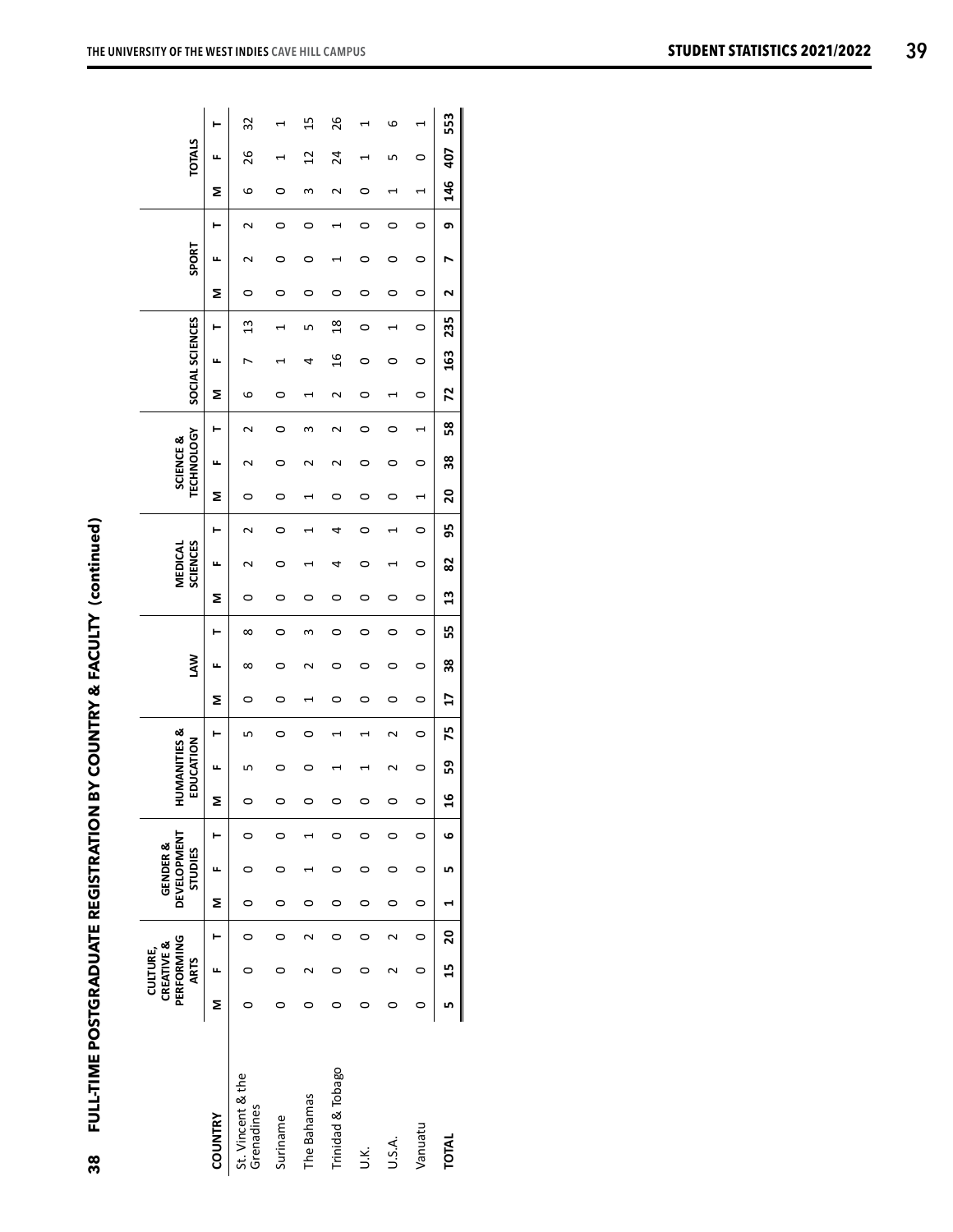| ׀<br>ֺ֧֪֢ׅ֢֪֪ׅ֪ׅ֪֪ׅ֧֪֦֧֪ׅ֦֦֦֧֪ׅ֪֪ׅ֪֪ׅ֪ׅ֚֚֚֚֓֓֘֓֬֓֓֬֓֓֬֓֘֩֓֓֓֬֓֬֓֩֓֬֓֬֓֩֓֬֓֬֓֬֓֓֬֓֩֬֬֓֬֓֬֬֓֩֓֩֬֓֓֬֝֓֞֬֝֬֝֬֝֬֝֬֝֬֝֬ |  |
|-------------------------------------------------------------------------------------------------------------------|--|
|                                                                                                                   |  |
|                                                                                                                   |  |
| )<br>וו<br>∶                                                                                                      |  |
|                                                                                                                   |  |
|                                                                                                                   |  |
|                                                                                                                   |  |
|                                                                                                                   |  |
|                                                                                                                   |  |
|                                                                                                                   |  |
|                                                                                                                   |  |
|                                                                                                                   |  |
|                                                                                                                   |  |
|                                                                                                                   |  |
|                                                                                                                   |  |
|                                                                                                                   |  |
|                                                                                                                   |  |
|                                                                                                                   |  |
|                                                                                                                   |  |
| $\begin{array}{c} \begin{array}{c} \text{1.1} \\ \text{2.1} \\ \text{3.1} \end{array} \\ \end{array}$             |  |
|                                                                                                                   |  |
|                                                                                                                   |  |
|                                                                                                                   |  |
|                                                                                                                   |  |
|                                                                                                                   |  |
|                                                                                                                   |  |
|                                                                                                                   |  |
|                                                                                                                   |  |
|                                                                                                                   |  |
|                                                                                                                   |  |
|                                                                                                                   |  |
|                                                                                                                   |  |
|                                                                                                                   |  |
|                                                                                                                   |  |
| <b>CONTRACTOR</b>                                                                                                 |  |
|                                                                                                                   |  |
|                                                                                                                   |  |
|                                                                                                                   |  |
|                                                                                                                   |  |
|                                                                                                                   |  |
|                                                                                                                   |  |
| י<br>י                                                                                                            |  |
|                                                                                                                   |  |
| i<br>!                                                                                                            |  |
|                                                                                                                   |  |
|                                                                                                                   |  |
|                                                                                                                   |  |
|                                                                                                                   |  |
|                                                                                                                   |  |
|                                                                                                                   |  |
|                                                                                                                   |  |
|                                                                                                                   |  |
| ი<br>ო<br>١                                                                                                       |  |
|                                                                                                                   |  |

|                                 |         | PERFORMING<br>CREATIVE &<br>CULTURE,<br><b>ARTS</b> |                |           | <b>DEVELOPMENT</b><br><b>GENDER &amp;</b><br><b>STUDIES</b> |                          |         | <b>HUMANITIES &amp;</b><br>EDUCATION |                |                          | ŠN      |              | <b>SCIENCES</b><br><b>MEDICAL</b> |                    |          | <b>TECHNOLOGY</b><br>SCIENCE & |                |                          | SOCIAL SCIENCES          |                          |           | SPORT     |           |                          | <b>TOTALS</b>  |                          |
|---------------------------------|---------|-----------------------------------------------------|----------------|-----------|-------------------------------------------------------------|--------------------------|---------|--------------------------------------|----------------|--------------------------|---------|--------------|-----------------------------------|--------------------|----------|--------------------------------|----------------|--------------------------|--------------------------|--------------------------|-----------|-----------|-----------|--------------------------|----------------|--------------------------|
| COUNTRY                         | Σ       | щ                                                   | ۳              | Σ         | щ                                                           | ۳                        | Σ       | щ                                    | ۳              | Σ                        | щ       | ۳            | щ<br>Σ                            | ۳                  | Σ        | щ                              | ⊢              | Σ                        | щ                        | ⊢                        | Σ         | щ         | ۳         | Σ                        | щ              | ۳                        |
| Antigua & Barbuda               | $\circ$ | $\circ$                                             | $\circ$        | $\circ$   | 1                                                           | $\overline{\phantom{0}}$ | $\circ$ | 0                                    | $\circ$        | 0                        | $\circ$ | $\circ$      | 0<br>$\circ$                      | 0                  | 0        | 0                              | 0              | ſ                        | 1                        | $\sim$                   | 0         | 0         | 0         | $\overline{\phantom{0}}$ | $\sim$         | S                        |
| Barbados                        | S       | L                                                   | $\overline{a}$ | $\circ$   | 4                                                           | 4                        | 33      | 121                                  | 154            | 4                        | LŊ      | c            | 4                                 | 28<br>24           | 9        | $\infty$                       | $\overline{1}$ | 92                       | 220                      | 312                      | $\circ$   | 0         | $\circ$   | 142                      | 389            | 531                      |
| Belize                          | 0       | $\circ$                                             | $\circ$        | $\circ$   | $\circ$                                                     | 0                        |         | 0                                    | 0              | 0                        | 0       | 0            | 0<br>0                            | 0                  | 0        | 0                              | 0              | 0                        | S                        | S                        | 0         | 0         | 0         | $\circ$                  | S              | S                        |
| Canada                          | 0       | $\circ$                                             | $\circ$        | $\circ$   | $\circ$                                                     | $\circ$                  |         |                                      | 1              | 0                        | 0       | $\circ$      | 0<br>O                            | 0                  | $\circ$  | $\mathrel{\dashv}$             | 1              | 0                        | 0                        | $\circ$                  | 0         | $\circ$   | $\circ$   | 0                        | N              | N                        |
| Commonwealth of<br>Dominica     | $\circ$ | $\circ$                                             | $\circ$        | $\circ$   | $\circ$                                                     | $\circ$                  |         | 0                                    | $\circ$        | 0                        | 0       | $\circ$      | 0<br>$\circ$                      | 0                  | $\circ$  | $\circ$                        | $\circ$        | H                        | N                        | S                        | $\circ$   | $\circ$   | $\circ$   | $\mathrel{\dashv}$       | N              | S                        |
| Grenada                         | $\circ$ | 0                                                   | $\circ$        | $\circ$   | $\circ$                                                     | 0                        |         | 0                                    | $\circ$        | 0                        | $\circ$ | $\circ$      | 0<br>$\circ$                      | 0                  | 0        | $\circ$                        | 0              | H                        | N                        | S                        | $\circ$   | 0         | $\circ$   | H                        | $\sim$         | S                        |
| Guyana                          | 0       | $\circ$                                             | $\circ$        | $\circ$   | 0                                                           | 0                        |         | 0                                    | 0              | 0                        | 0       | 0            | 0<br>0                            | 0                  | $\sim$   | $\sim$                         | 4              | ء                        | ↖                        | $\overline{c}$           | 0         | 0         | 0         | ↖                        | თ              | $\frac{6}{1}$            |
| Jamaica                         | $\circ$ | $\circ$                                             | $\circ$        | $\circ$   | $\circ$                                                     | $\circ$                  |         |                                      | $\overline{ }$ | $\circ$                  | $\circ$ | $\circ$      | 0<br>$\circ$                      | 0                  | $\circ$  | $\circ$                        | $\circ$        | $\mathord{\text{--}}$    | S                        | 4                        | $\circ$   | $\circ$   | $\circ$   |                          | 4              | ۱                        |
| Nigeria                         | 0       | 0                                                   | $\circ$        | $\circ$   | H                                                           | $\overline{\phantom{0}}$ |         | 0                                    | 0              | 0                        | O       | $\circ$      | 0<br>O                            | 0                  | 0        | $\circ$                        | O              | 0                        | 0                        | O                        | 0         | O         | $\circ$   | 0                        |                |                          |
| St. Kitts & Nevis               | $\circ$ | $\circ$                                             | $\circ$        | $\circ$   | $\circ$                                                     | $\circ$                  |         | $\circ$                              | $\circ$        | 0                        | 0       | $\circ$      | 0<br>$\circ$                      | 0                  | 0        | $\circ$                        | 0              | $\overline{\phantom{0}}$ |                          | $\mathbf 2$              | 0         | $\circ$   | $\circ$   | 1                        |                | $\sim$                   |
| St. Lucia                       | 0       | $\circ$                                             | $\circ$        | $\circ$   | $\circ$                                                     | $\circ$                  |         | 0                                    | $\circ$        | $\overline{\phantom{0}}$ | 0       | 1            | 0<br>$\circ$                      | 0                  | 0        | 0                              | $\circ$        | 1                        | 4                        | Б                        | 0         | $\circ$   | $\circ$   | $\sim$                   | 4              | م                        |
| St. Vincent & the<br>Grenadines | $\circ$ | $\circ$                                             | $\circ$        | $\circ$   | $\circ$                                                     | $\circ$                  |         | S                                    | S              | $\circ$                  | $\circ$ | $\circ$      | $\circ$<br>$\circ$                | $\circ$            | $\circ$  | $\overline{\phantom{0}}$       | 1              | 1                        | 4                        | ۱                        | $\circ$   | $\circ$   | $\circ$   | J                        | $\infty$       | თ                        |
| The Bahamas                     | $\circ$ | $\circ$                                             | $\circ$        | $\circ$   | $\circ$                                                     | $\circ$                  |         | O                                    | $\circ$        | $\circ$                  | H       | 1            | 0<br>O                            | 0                  | 0        | $\circ$                        | 0              | O                        | $\overline{\phantom{0}}$ | $\overline{\phantom{0}}$ | $\circ$   | $\circ$   | $\circ$   | 0                        | $\sim$         | $\mathbf 2$              |
| Trinidad & Tobago               | 0       | 0                                                   | $\circ$        | $\circ$   | 1                                                           | $\overline{\phantom{0}}$ |         | 1                                    | 1              | 0                        | 0       | 0            | H<br>0                            | $\mathrel{\dashv}$ | 0        | $\sim$                         | $\sim$         | $\sim$                   | Б                        | r                        | 0         | 0         | $\circ$   | $\sim$                   | $\overline{a}$ | $\overline{12}$          |
| Turks & Caicos Islands          | $\circ$ | 0                                                   | $\circ$        | $\circ$   | 0                                                           | $\circ$                  |         | 0                                    | 0              | 0                        | $\circ$ | $\circ$      | 0<br>0                            | 0                  | 0        | 0                              | 0              | $\overline{\phantom{0}}$ | 0                        | $\overline{\phantom{0}}$ | 0         | $\circ$   | $\circ$   | $\overline{\phantom{0}}$ | 0              | $\overline{\phantom{0}}$ |
| <b>TOTAL</b>                    | m       | N                                                   | $\mathbf{a}$   | $\bullet$ | N                                                           | $\overline{ }$           | 33      | 127                                  | 160            | LN,                      | ဖ       | $\mathbf{1}$ | 25<br>4                           | 29                 | $\infty$ | $\mathbf{z}$                   | 22             | 107                      | 253                      | 360                      | $\bullet$ | $\bullet$ | $\bullet$ | 160                      | 439            | 599                      |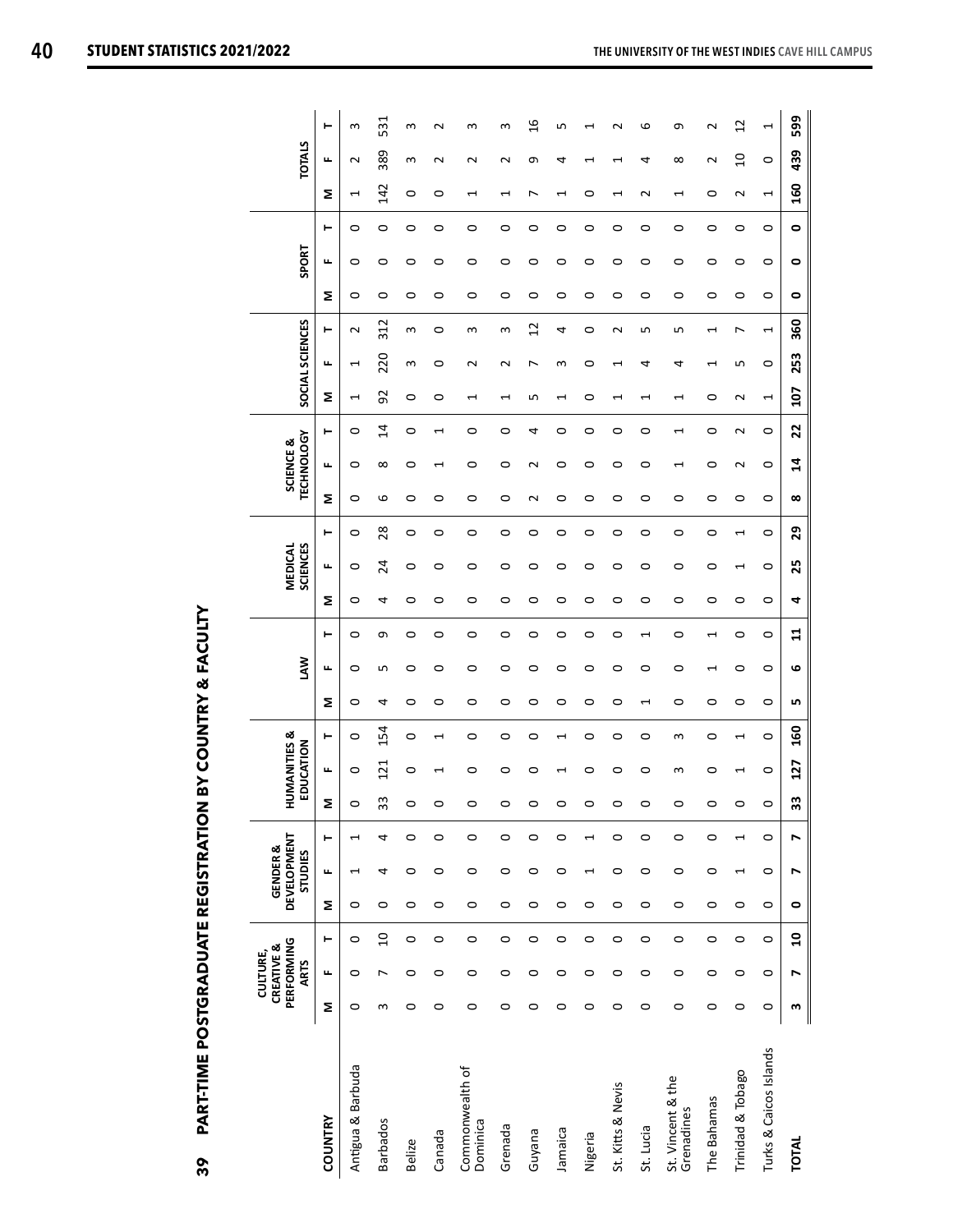|                                 |                          | CREATIVE &<br>CULTURE,    |                          |                          |                                      |         |                                |                          |                          |          |                         |                          |                                |                                                      |                |                           |                          |                          |         |                          |                          |                          |                |
|---------------------------------|--------------------------|---------------------------|--------------------------|--------------------------|--------------------------------------|---------|--------------------------------|--------------------------|--------------------------|----------|-------------------------|--------------------------|--------------------------------|------------------------------------------------------|----------------|---------------------------|--------------------------|--------------------------|---------|--------------------------|--------------------------|--------------------------|----------------|
|                                 |                          | PERFORMING<br><b>ARTS</b> |                          |                          | <b>HUMANITIES &amp;</b><br>EDUCATION |         |                                | ŠΝ                       |                          |          | <b>MEDICAL SCIENCES</b> |                          |                                | <b>TECHNOLOGY</b><br>SCIENCE &                       |                | SOCIAL SCIENCES           |                          |                          | SPORT   |                          |                          | <b>TOTALS</b>            |                |
| <b>COUNTRY</b>                  | Σ                        | щ                         | ۳                        | Σ                        | щ                                    | ۳       | Σ                              | щ                        | ۳                        | Σ        | щ                       | ⊢                        | Σ                              | щ                                                    | ۳              | щ<br>Σ                    | ⊢                        | Σ                        | щ       | ۳                        | Σ                        | щ                        | ⊢              |
| Anguilla                        | $\circ$                  | 0                         | 0                        | 0                        | $\sim$                               | $\sim$  | $\circ$                        | $\circ$                  | 0                        | $\circ$  | $\circ$                 | 0                        | 0                              | 0                                                    | 0              | 0<br>0                    | 0                        | 0                        | 0       | 0                        | $\circ$                  | $\sim$                   | $\sim$         |
| Antigua & Barbuda               | 0                        | 0                         | $\circ$                  | $\overline{\phantom{0}}$ | $\mathbf{\mathbf{\mathsf{H}}}$       | $\sim$  | $\sim$                         | $\mathbf 2$              | 4                        | 0        | $\circ$                 | 0                        | $\overline{\phantom{0}}$       | Σ<br>H                                               |                | $\mathbf 2$<br>H          | S                        | ſ                        | $\circ$ | $\overline{ }$           | 6                        | 6                        | $\overline{c}$ |
| Barbados                        | $\infty$                 | $\infty$                  | $\frac{9}{2}$            | $\overline{a}$           | 72                                   | 82      | $\overline{a}$                 | 35                       | 45                       | $\infty$ | $\overline{4}$          | $\overline{6}$           | 143                            | 120                                                  | 263            | 321<br>162                | 483                      | $\frac{1}{6}$            | L       | 23                       | 357                      | 604                      | 961            |
| Belize                          | $\circ$                  | $\circ$                   | $\circ$                  | $\circ$                  | $\circ$                              | $\circ$ | 6                              | $\infty$                 | $\overline{4}$           | 0        | $\circ$                 | 0                        | $\circ$                        | 0                                                    | 0              | $\sim$<br>0               | $\sim$                   | $\circ$                  | 0       | $\circ$                  | $\mathbf{c}$             | $\overline{a}$           | $\frac{6}{1}$  |
| Canada                          | $\circ$                  | $\circ$                   | $\circ$                  | $\circ$                  | ſ                                    |         | $\circ$                        | $\circ$                  | $\circ$                  | 0        | $\circ$                 | 0                        | $\circ$                        | 0                                                    | 0              | 0<br>0                    | 0                        | 0                        | $\circ$ | $\circ$                  | $\circ$                  | $\overline{\phantom{0}}$ |                |
| Commonwealth<br>of Dominica     | $\circ$                  | $\circ$                   | $\circ$                  | $\circ$                  | $\circ$                              | $\circ$ | $\circ$                        | $\sim$                   | $\sim$                   | $\circ$  | $\circ$                 | $\circ$                  | $\circ$                        |                                                      | $\mathbf \tau$ | $\sim$<br>S               | LŊ                       | $\circ$                  | $\circ$ | $\circ$                  | S                        | LO.                      | $\infty$       |
| Grenada                         | $\circ$                  | $\circ$                   | $\circ$                  | $\circ$                  | S                                    | S       | $\circ$                        | S                        | S                        | $\circ$  | $\circ$                 | $\circ$                  | $\circ$                        |                                                      |                |                           | $\sim$                   | $\overline{\phantom{0}}$ | $\circ$ | $\overline{\phantom{0}}$ | $\sim$                   | $\infty$                 | $\overline{a}$ |
| Guyana                          | 0                        | 0                         | $\circ$                  | $\circ$                  | 0                                    | $\circ$ | H                              | H                        | 2                        | J        | $\circ$                 | 1                        | 1                              | $\mathbf 2$                                          | 3              | J<br>1                    | $\sim$                   | $\circ$                  | 0       | $\circ$                  | 4                        | 4                        | $\infty$       |
| Jamaica                         | 0                        | 0                         | $\circ$                  | $\circ$                  | T                                    |         | S                              | $\infty$                 | $\Xi$                    | J        | $\circ$                 | $\overline{ }$           | $\circ$                        | 0                                                    | $\circ$        | Σ<br>J                    | S                        | $\circ$                  | 0       | $\circ$                  | S                        | $\overline{11}$          | $\frac{9}{1}$  |
| Nigeria                         | $\circ$                  | $\circ$                   | $\circ$                  | $\circ$                  |                                      |         | $\circ$                        | $\circ$                  | $\circ$                  | $\circ$  | $\circ$                 | $\circ$                  | $\sim$                         | $\circ$                                              | $\sim$         | 0<br>1                    | H                        | $\circ$                  | $\circ$ | $\circ$                  | S                        | $\blacktriangleleft$     | 4              |
| St. Kitts & Nevis               | $\circ$                  | $\circ$                   | $\circ$                  | $\circ$                  | $\mathrel{\dashv}$                   |         | $\mathbf{\mathbf{\mathsf{H}}}$ | 4                        | Б                        | $\circ$  | $\circ$                 | $\circ$                  | $\circ$                        | $\circ$                                              | $\circ$        | $\sim$<br>0               | $\sim$                   | $\circ$                  | $\circ$ | $\circ$                  | $\overline{\phantom{0}}$ | $\overline{ }$           | $^{\circ}$     |
| St. Lucia                       | $\overline{\phantom{0}}$ | $\circ$                   | $\overline{\phantom{0}}$ | $\circ$                  | $\circ$                              | 0       | 0                              | $\mathbf 2$              | $\mathbf 2$              | $\circ$  | J                       | $\overline{ }$           | $\mathbf{\mathbf{\mathsf{H}}}$ | S                                                    | 4              | $\overline{10}$<br>$\sim$ | 12                       | $\sim$                   | $\sim$  | 4                        | 6                        | $\frac{8}{2}$            | 24             |
| St. Vincent & the<br>Grenadines | $\circ$                  | $\circ$                   | $\circ$                  | $\blacktriangleleft$     | $\mathbf{\mathbf{\mathsf{H}}}$       | $\sim$  | $\circ$                        | LN,                      | LN,                      | $\circ$  | LŊ                      | LŊ                       | S                              | 6                                                    | G              | G<br>4                    | 13                       | $\overline{\phantom{0}}$ | $\circ$ | $\overline{\phantom{0}}$ | G                        | 26                       | 55             |
| The Bahamas                     | $\circ$                  | $\circ$                   | $\circ$                  | $\circ$                  | $\circ$                              | $\circ$ | $\circ$                        | S                        | S                        | 1        | 4                       | Б                        | H                              | $\sim$                                               | S              | $\circ$<br>$\circ$        | $\circ$                  | $\circ$                  | $\circ$ | $\circ$                  | $\sim$                   | G                        | $\Xi$          |
| Trinidad & Tobago               | $\circ$                  | $\overline{\phantom{0}}$  | 1                        | 0                        | 4                                    | 4       | $\sim$                         | 20                       | 22                       | ω        | $\overline{c}$          | 15                       | Б                              | 4                                                    | G              | Б<br>1                    | 6                        | 1                        | $\circ$ | $\overline{ }$           | $\overline{1}$           | 46                       | 58             |
| У.                              | 0                        | 0                         | 0                        | $\circ$                  | $\circ$                              | $\circ$ | $\circ$                        | 0                        | 0                        | ſ        | $\circ$                 | $\overline{\phantom{0}}$ | 0                              | 0                                                    | 0              | ſ<br>0                    | $\overline{\phantom{0}}$ | $\circ$                  | 0       | 0                        | $\overline{ }$           | ſ                        | $\sim$         |
| U.S.A.                          | $\circ$                  | $\circ$                   | $\circ$                  | $\circ$                  | $\circ$                              | $\circ$ | $\circ$                        | $\overline{\phantom{0}}$ | $\overline{\phantom{0}}$ | $\circ$  | $\circ$                 | $\circ$                  | $\circ$                        | $\overline{\phantom{0}}$<br>$\overline{\phantom{0}}$ |                | $\circ$<br>$\circ$        | $\circ$                  | $\circ$                  | $\circ$ | $\circ$                  | $\circ$                  | $\sim$                   | $\sim$         |
| <b>TOTAL</b>                    | თ                        | თ                         | $\frac{8}{16}$           | $\overline{12}$          | 2                                    | 99      | 25                             | ă,                       | 119                      | 15       | යි                      | 78                       | 157                            | 141                                                  | 298            | 358<br>177                | 535                      | 22                       | თ       | $\overline{3}$           | 417                      | 761                      | 1178           |

NEW UNDERGRADUATES - REGISTRATION BY COUNTRY & FACULTY **40 NEW UNDERGRADUATES – REGISTRATION BY COUNTRY & FACULTY**  $\frac{1}{2}$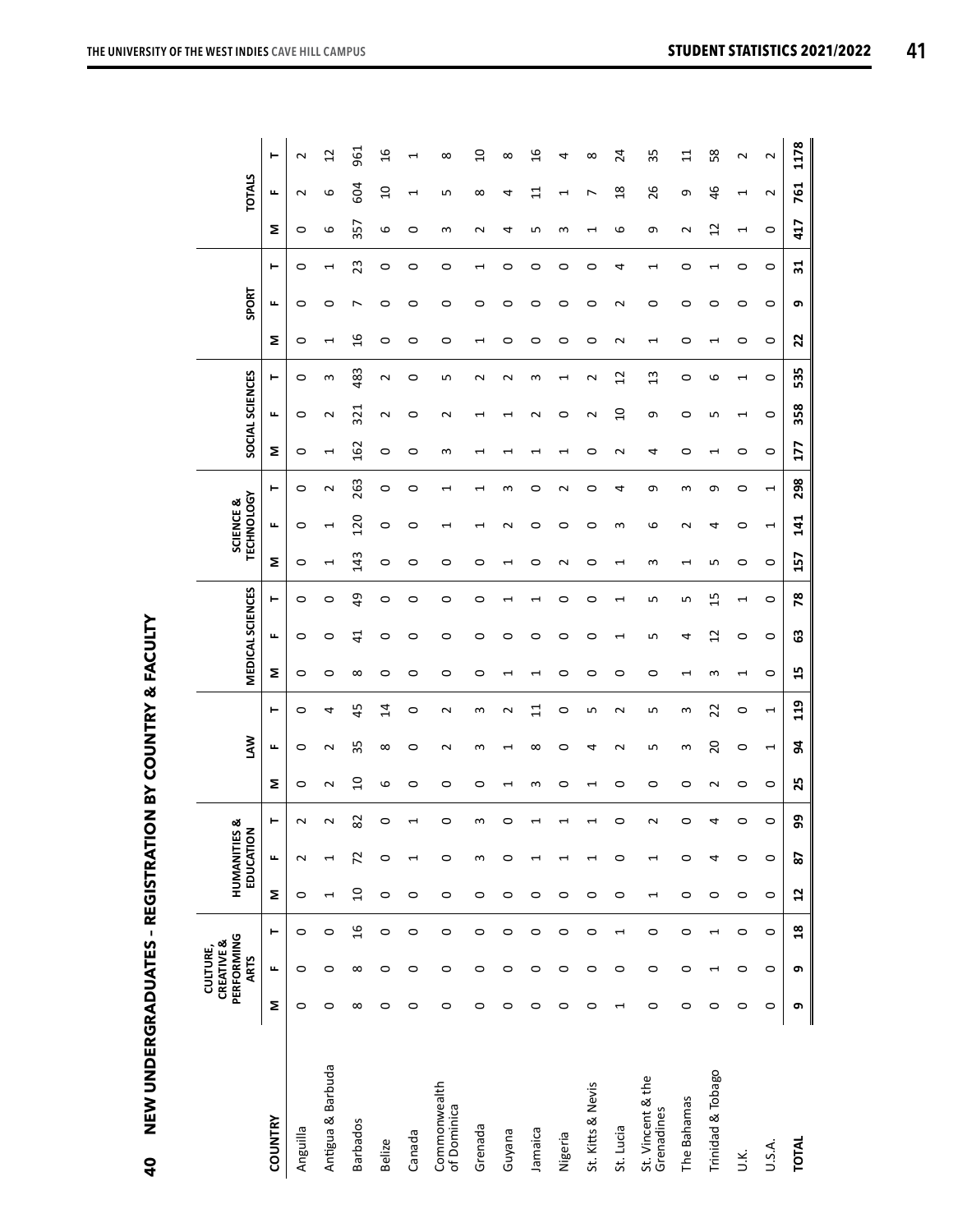| <br> <br> <br>ו<br>י<br>j                                                                                      |  |
|----------------------------------------------------------------------------------------------------------------|--|
| ֦<br> <br> <br> <br>l                                                                                          |  |
| ֧֧ׅ֧ׅ֧ׅ֧ׅ֧ׅ֧ׅ֧ׅ֧ׅ֧֧֧ׅ֧֧֧֧ׅ֧֧֧ׅ֧֧֧֧ׅ֧֧֧ׅ֧֧֚֚֚֚֚֚֚֚֚֚֚֚֚֚֚֚֚֚֚֚֚֚֚֚֚֚֚֚֚֝֝֜֝֬֜֝֬֜֝֬֝֬֜֝֬֝֬֝֬֝֝֬֝֬֝֝֬֝֬֝֬֝֝֬֝֬֝֝֬ |  |
| į                                                                                                              |  |
| í<br>İ                                                                                                         |  |

|                                 |                          | PERFORMING<br>CREATIVE &<br>CULTURE, |                          |                          | <b>HUMANITIES</b>        | ఱ                     |                |             |                 |                                |                          |         |         | SCIENCE &                |                                |                          |                                        |                          |          |                          |                       |                |                 |
|---------------------------------|--------------------------|--------------------------------------|--------------------------|--------------------------|--------------------------|-----------------------|----------------|-------------|-----------------|--------------------------------|--------------------------|---------|---------|--------------------------|--------------------------------|--------------------------|----------------------------------------|--------------------------|----------|--------------------------|-----------------------|----------------|-----------------|
|                                 |                          | <b>ARTS</b>                          |                          |                          | EDUCATION                |                       |                | Š           |                 | <b>MEDICAL SCIENCES</b>        |                          |         |         | <b>TECHNOLOGY</b>        |                                |                          | SOCIAL SCIENCES                        |                          | SPORT    |                          |                       | <b>TOTALS</b>  |                 |
| COUNTRY                         | Σ                        | ட                                    | ۳                        | Σ                        | щ                        | ۳                     | Σ              | щ           | ۳               | Σ                              | щ                        | ۳       | Σ       | щ                        | ۳                              | Σ                        | ۳<br>щ                                 | Σ                        | щ        | ۳                        | Σ                     | щ              | ۳               |
| Anguilla                        | 0                        | $\circ$                              | 0                        | $\circ$                  | $\sim$                   | $\mathbf{\mathsf{C}}$ | 0              | 0           | 0               | $\circ$                        | $\circ$                  | 0       | $\circ$ | 0                        | 0                              | 0                        | 0<br>0                                 | 0                        | 0        | $\circ$                  | $\circ$               | $\sim$         | $\sim$          |
| Antigua & Barbuda               | $\circ$                  | $\circ$                              | $\circ$                  | $\circ$                  | $\circ$                  | 0                     | $\sim$         | $\sim$      | 4               | 0                              | $\circ$                  | $\circ$ | 1       | H                        | $\sim$                         | $\overline{\phantom{0}}$ | S<br>$\mathbf 2$                       | 1                        | 0        | $\overline{ }$           | Б                     | Б              | $\Omega$        |
| <b>Barbados</b>                 | $\circ$                  | LO.                                  | 11                       | $\overline{ }$           | $\overline{31}$          | 38                    | $\overline{a}$ | 35          | 45              | $\infty$                       | 41                       | 49      | 143     | 120                      | 263                            | 83                       | 290<br>207                             |                          | Б<br>11  | 16                       | 268                   | 444            | 712             |
| <b>Belize</b>                   | $\circ$                  | $\circ$                              | $\circ$                  | $\circ$                  | $\circ$                  | $\circ$               | 6              | $\infty$    | $\overline{4}$  | $\circ$                        | $\circ$                  | $\circ$ | $\circ$ | 0                        | $\circ$                        | $\circ$                  | $\sim$<br>$\sim$                       | 0                        | 0        | $\circ$                  | 6                     | $\overline{a}$ | $\frac{6}{2}$   |
| Commonwealth of<br>Dominica     | $\circ$                  | $\circ$                              | $\circ$                  | $\circ$                  | $\circ$                  | $\circ$               | $\circ$        | $\sim$      | $\sim$          | $\circ$                        | $\circ$                  | $\circ$ | $\circ$ | ⊣                        | $\mathbf{\mathbf{\mathsf{H}}}$ | 3                        | LN,<br>$\mathbf 2$                     | $\circ$                  | $\circ$  | $\circ$                  | 3                     | Б              | $\infty$        |
| Grenada                         | $\circ$                  | $\circ$                              | $\circ$                  | $\circ$                  | $\circ$                  | $\circ$               | $\circ$        | S           | 3               | $\circ$                        | $\circ$                  | $\circ$ | $\circ$ | $\mathrel{\blacksquare}$ | H                              | $\overline{\phantom{0}}$ | 1<br>0                                 | 1                        | 0        | $\overline{\phantom{0}}$ | $\sim$                | 4              | 6               |
| Guyana                          | $\circ$                  | $\circ$                              | $\circ$                  | $\circ$                  | $\circ$                  | $\circ$               | H              |             | $\mathbf 2$     | $\mathrel{\blacksquare}$       | $\circ$                  |         | J       | $\mathbf 2$              | S                              | $\circ$                  | $\circ$<br>0                           | $\circ$                  | 0        | $\circ$                  | S                     | S              | 6               |
| Jamaica                         | $\circ$                  | $\circ$                              | $\circ$                  | $\circ$                  | $\circ$                  | $\circ$               | 3              | $\infty$    | $\overline{11}$ | $\overline{\phantom{0}}$       | $\circ$                  | 1       | $\circ$ | $\circ$                  | $\circ$                        | $\overline{ }$           | S<br>2                                 | $\circ$                  | $\circ$  | $\circ$                  | Б                     | $\overline{a}$ | 15              |
| Nigeria                         | $\circ$                  | $\circ$                              | $\circ$                  | $\circ$                  | $\circ$                  | $\circ$               | $\circ$        | $\circ$     | $\circ$         | $\circ$                        | $\circ$                  | $\circ$ | $\sim$  | $\circ$                  | $\sim$                         | $\circ$                  | $\circ$<br>$\circ$                     | $\circ$                  | $\circ$  | $\circ$                  | $\sim$                | $\circ$        | $\mathbf 2$     |
| St. Kitts & Nevis               | $\circ$                  | $\circ$                              | $\circ$                  | $\circ$                  | 1                        | J                     | J              | 4           | Б               | 0                              | $\circ$                  | $\circ$ | $\circ$ | $\circ$                  | $\circ$                        | $\circ$                  | $\overline{\mathsf{C}}$<br>$\mathbf 2$ | $\circ$                  | $\circ$  | $\circ$                  | H                     | r              | $\infty$        |
| St. Lucia                       | $\overline{\phantom{0}}$ | $\circ$                              | $\overline{ }$           | $\circ$                  | $\circ$                  | $\circ$               | $\circ$        | $\mathbf 2$ | $\mathbf 2$     | $\circ$                        | $\mathrel{\blacksquare}$ | J       | J       | S                        | 4                              | $\sim$                   | $\overline{a}$<br>$\infty$             | $\circ$                  | $\circ$  | $\circ$                  | 4                     | 14             | $\frac{8}{1}$   |
| St. Vincent & the<br>Grenadines | $\circ$                  | $\circ$                              | $\circ$                  | $\overline{\phantom{0}}$ | $\overline{\phantom{0}}$ | $\sim$                | $\circ$        | S           | Б               | $\circ$                        | LN,                      | LO      | S       | 6                        | G                              | $\sim$                   | G<br>L                                 | $\overline{\phantom{0}}$ | 0        | $\overline{\phantom{0}}$ | $\overline{ }$        | 24             | $\overline{31}$ |
| The Bahamas                     | $\circ$                  | $\circ$                              | 0                        | $\circ$                  | $\circ$                  | $\circ$               | 0              | ω           | ω               | $\overline{\phantom{0}}$       | 4                        | Ь٥      |         | 2                        | ω                              | $\circ$                  | 0<br>0                                 | 0                        | $\circ$  | $\circ$                  | $\mathbf{\mathsf{C}}$ | თ              | $\Xi$           |
| Trinidad & Tobago               | $\circ$                  | 1                                    | $\overline{\phantom{0}}$ | $\circ$                  | S                        | 3                     | $\sim$         | 20          | 22              | S                              | $\overline{c}$           | 15      | Б       | 4                        | c                              | 1                        | Б<br>4                                 | 1                        | 0        | 1                        | 12                    | 44             | 56              |
| У.                              | $\circ$                  | $\circ$                              | $\circ$                  | $\circ$                  | $\circ$                  | $\circ$               | $\circ$        | $\circ$     | $\circ$         | $\mathbf{\mathbf{\mathsf{H}}}$ | $\circ$                  | 1       | $\circ$ | $\circ$                  | $\circ$                        | $\circ$                  | 1<br>$\overline{\phantom{0}}$          | $\circ$                  | $\circ$  | $\circ$                  | 1                     | 1              | 2               |
| U.S.A.                          | $\circ$                  | $\circ$                              | $\circ$                  | $\circ$                  | $\circ$                  | $\circ$               | $\circ$        | 1           | H               | $\circ$                        | $\circ$                  | $\circ$ | $\circ$ | 1                        | 1                              | $\circ$                  | $\circ$<br>$\circ$                     | $\circ$                  | $\circ$  | $\circ$                  | $\circ$               | $\sim$         | $\sim$          |
| <b>TOTAL</b>                    | r                        | $\bullet$                            | $\mathbf{a}$             | $\infty$                 | 38                       | $\frac{4}{5}$         | 25             | ă           | 119             | 15                             | යි                       | 78      | 157     | $\overline{141}$         | 298                            | ă                        | 331<br>237                             |                          | n,<br>15 | $\overline{c}$           | 321                   | 584            | 905             |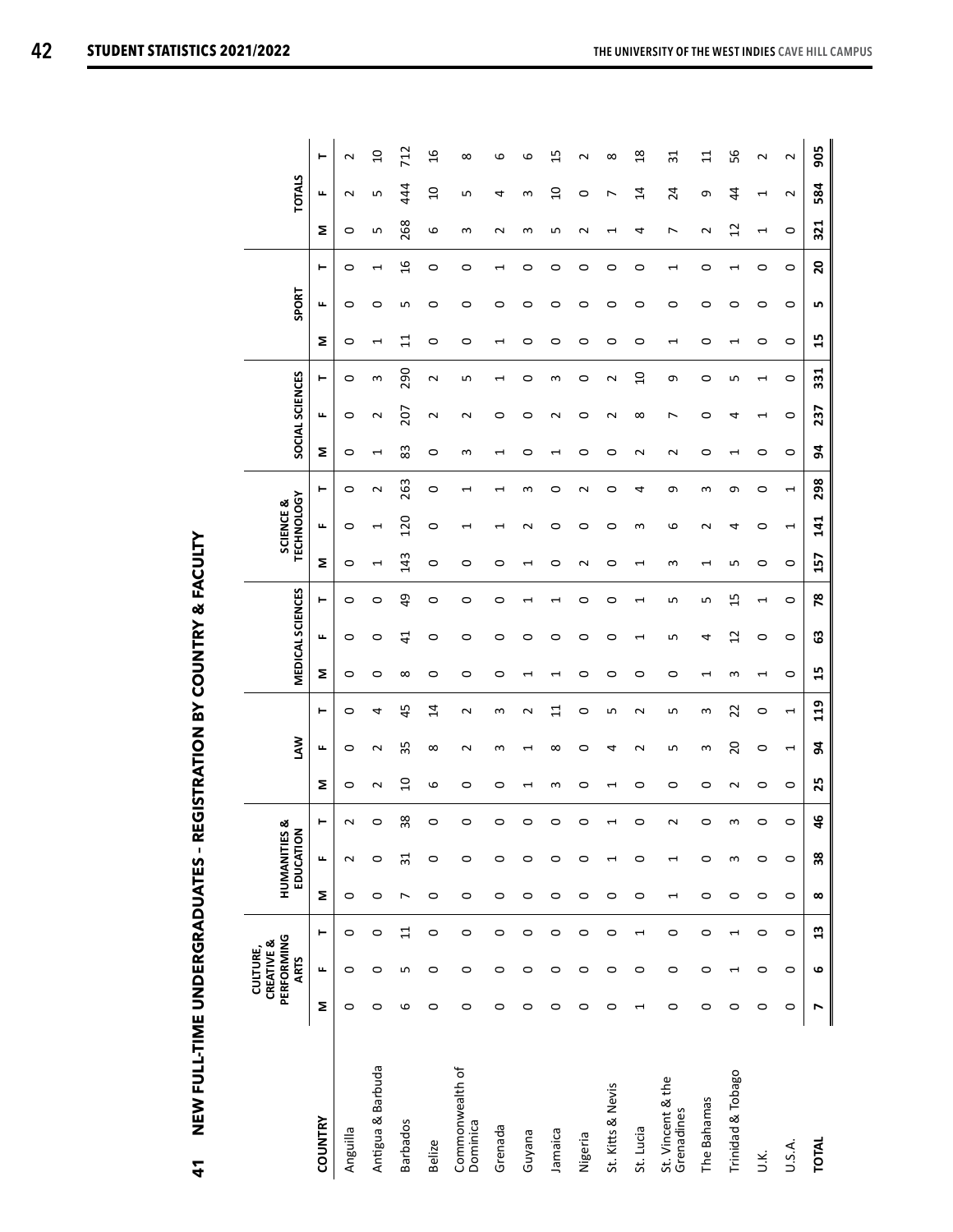|                                 |   | PERFORMING<br>CREATIVE &<br>CULTURE,<br><b>ARTS</b> |         |         | <b>HUMANITIES</b><br>EDUCATION | ೲ              |         | <b>NN</b> |         | <b>MEDICAL SCIENCES</b> |   |         |           | <b>TECHNOLOGY</b><br>SCIENCE & |   |                       | SOCIAL SCIENCES |         |         | SPORT   |                    | <b>TOTALS</b>                              |                    |  |
|---------------------------------|---|-----------------------------------------------------|---------|---------|--------------------------------|----------------|---------|-----------|---------|-------------------------|---|---------|-----------|--------------------------------|---|-----------------------|-----------------|---------|---------|---------|--------------------|--------------------------------------------|--------------------|--|
| <b>COUNTRY</b>                  | Σ | щ                                                   | ⊢       | Σ       | щ                              | ۳              | Σ       | щ         | ⊢       | Σ                       | щ | ⊢       | Σ         | щ                              | ⊢ | Σ                     | щ               | ⊢       | Σ       | щ       | ۳                  | щ<br>Σ                                     | ⊢                  |  |
| Antigua & Barbuda               | 0 | 0                                                   | $\circ$ |         |                                | $\sim$         | $\circ$ | 0         | 0       | $\circ$                 | 0 | $\circ$ | $\circ$   | 0                              | O | $\circ$               | 0               | $\circ$ | $\circ$ | 0       | 0                  | 1<br>H                                     | $\mathbf{\Omega}$  |  |
| <b>Barbados</b>                 |   | w                                                   | Б       | ω       | $\overline{4}$                 | $\overline{4}$ | 0       | 0         | $\circ$ | 0                       | 0 | 0       | 0         | 0                              | 0 | 56                    | 114             | 193     | ഥ       | $\sim$  | r                  | 160<br>89                                  | 249                |  |
| Canada                          | 0 | 0                                                   | 0       | 0       |                                |                | 0       | 0         | 0       | 0                       | 0 | 0       | 0         | 0                              | 0 | 0                     | 0               | 0       | 0       | 0       | 0<br>0             | ⊣                                          |                    |  |
| Grenada                         | ○ | 0                                                   | 0       | 0       | m                              | m              | 0       | 0         | 0       | 0                       | 0 | 0       | 0         | 0                              | 0 | 0                     |                 |         | 0       | 0       | 0<br>0             | 4                                          | 4                  |  |
| Guyana                          | 0 | $\circ$                                             | $\circ$ | 0       | っ                              | $\circ$        | $\circ$ | 0         | 0       | 0                       | 0 | 0       | $\circ$   | 0                              | 0 | ⊣<br>᠇                |                 | Z       | $\circ$ | 0       | 0                  | $\overline{\phantom{0}}$                   | $\scriptstyle\sim$ |  |
| Jamaica                         | 0 | 0                                                   | 0       | 0       |                                |                | 0       | 0         | 0       | 0                       | 0 | 0       | 0         | 0                              | 0 | 0                     | 0               | 0       | 0       | 0       | 0<br>0             | ┥                                          |                    |  |
| Nigeria                         | 0 | 0                                                   | 0       | 0       |                                | 1              | 0       | 0         | 0       | 0                       | 0 | $\circ$ | 0         | 0                              | 0 | ۹<br>۳                | 0               | H       | 0       | 0       | $\circ$            | $\overline{\phantom{0}}$<br>$\overline{ }$ | √                  |  |
| St. Lucia                       | 0 | $\circ$                                             | $\circ$ | 0       | 0                              | $\circ$        | $\circ$ | 0         | $\circ$ | 0                       | 0 | 0       | $\circ$   | 0                              | 0 | $\circ$               | N               | $\sim$  | $\sim$  | $\sim$  | 4                  | 4<br>$\mathbf{\Omega}$                     | ဖ                  |  |
| St. Vincent & the<br>Grenadines | 0 | 0                                                   | 0       | 0       | 0                              | 0              | 0       | 0         | 0       | $\circ$                 | 0 | 0       | 0         | 0                              | 0 | $\mathbf{\mathsf{N}}$ | ∼               | 4       | $\circ$ | 0       | 0                  | $\sim$<br>$\mathbf{\mathsf{N}}$            | 4                  |  |
| <b>Trinidad &amp; Tobago</b>    | 0 | $\circ$                                             | $\circ$ | $\circ$ |                                | 1              | $\circ$ | $\circ$   | $\circ$ | $\circ$                 | 0 | 0       | $\circ$   | 0                              | 0 | $\circ$               | 1               | 1       | $\circ$ | $\circ$ | $\circ$<br>$\circ$ | 2                                          | $\sim$             |  |
| <b>TOTAL</b>                    | 2 | m                                                   | LO,     | 4       | 9                              | 53             | ۰       | 0         | 0       | ۰                       | 0 | 0       | $\bullet$ | 0                              | 0 | 83                    | 121             | 204     | r       | 4       | $\mathbf{1}$       | 177<br>96                                  | 273                |  |

NEW PART-TIME UNDERGRADUATES - REGISTRATION BY COUNTRY & FACULTY **42 NEW PART-TIME UNDERGRADUATES – REGISTRATION BY COUNTRY & FACULTY**

42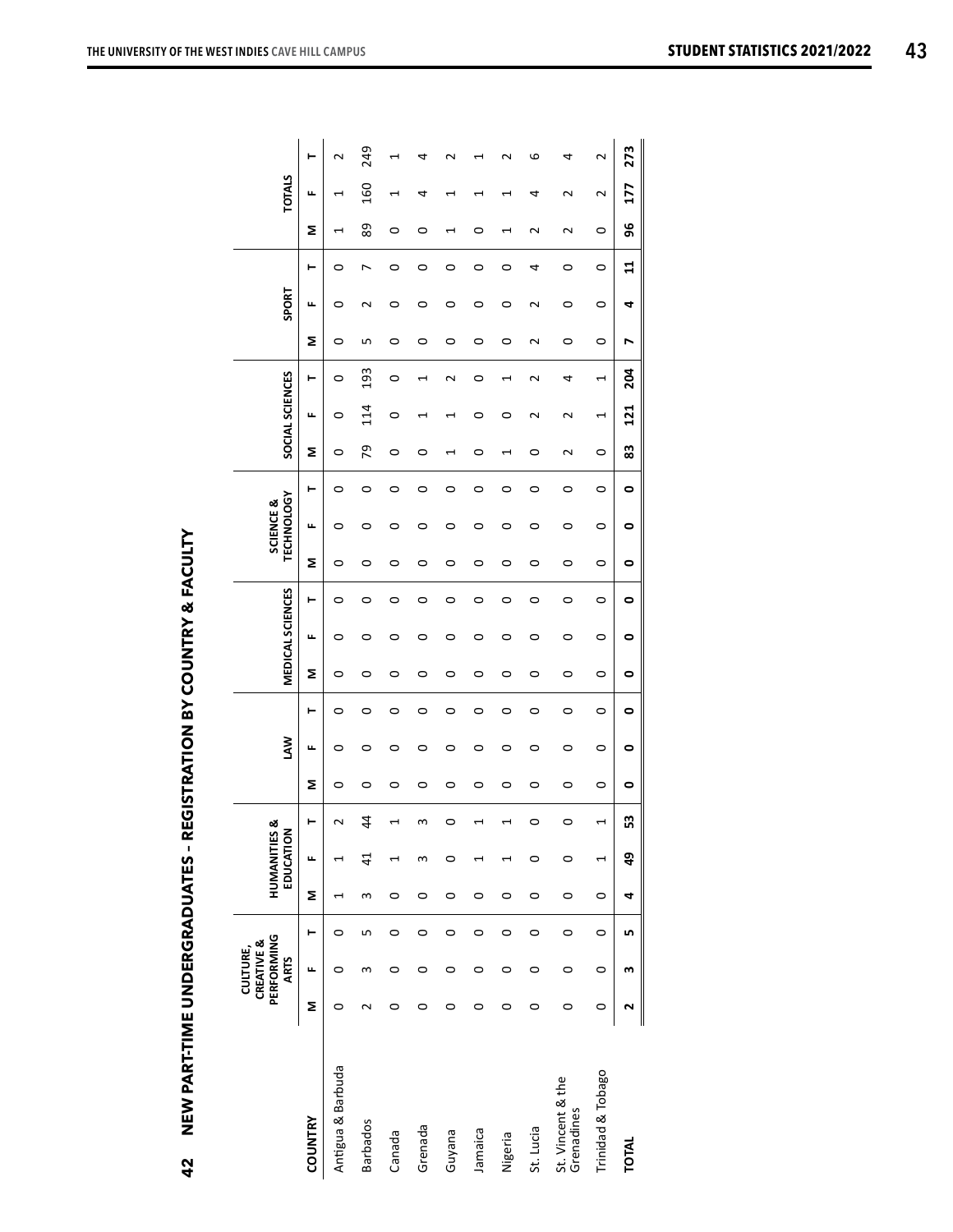# **43 NEW UNDERGRADUATES - REGISTRATION BY MAJOR**

|                        |                                  |                         | <b>FULL-TIME</b> |                |                         | PART-TIME               |                |                  | <b>TOTALS</b>  |                  |
|------------------------|----------------------------------|-------------------------|------------------|----------------|-------------------------|-------------------------|----------------|------------------|----------------|------------------|
| <b>FACULTY</b>         | <b>MAJOR</b>                     | M                       | F                | T              | M                       | F                       | $\mathbf T$    | M                | F              | T                |
|                        | Caribbean Studies (Culture)      | $\mathbf{1}$            | $\pmb{0}$        | $\mathbf{1}$   | $\mathbf 0$             | $\pmb{0}$               | $\pmb{0}$      | $\mathbf{1}$     | 0              | $\mathbf{1}$     |
| Culture,<br>Creative & | Creative Arts (Culture)          | $\mathbf{1}$            | $\boldsymbol{6}$ | $\overline{7}$ | $\mathbf{1}$            | 3                       | 4              | $\overline{2}$   | 9              | 11               |
| Performing Arts        | Music with Education             | 5                       | $\pmb{0}$        | 5              | $\mathbf{1}$            | $\mathbf 0$             | $1\,$          | 6                | 0              | $\boldsymbol{6}$ |
|                        |                                  | $\overline{\mathbf{z}}$ | $\bf 6$          | 13             | $\mathbf{2}$            | $\overline{\mathbf{3}}$ | 5              | 9                | 9              | ${\bf 18}$       |
|                        |                                  |                         |                  |                |                         |                         |                |                  |                |                  |
|                        | Early Childhood Care & Education | $\pmb{0}$               | $\,8\,$          | 8              | $\pmb{0}$               | 25                      | 25             | $\boldsymbol{0}$ | 33             | 33               |
|                        | <b>Education (Special)</b>       | $\mathbf 0$             | $\overline{2}$   | $\overline{2}$ | 0                       | $\pmb{0}$               | $\mathbf 0$    | $\pmb{0}$        | $\overline{2}$ | $\overline{2}$   |
|                        | French                           | 1                       | $\overline{2}$   | 3              | $\mathbf 0$             | $\overline{2}$          | $\overline{2}$ | $\mathbf{1}$     | 4              | 5                |
|                        | French & Spanish                 | $\mathbf 0$             | 5                | 5              | 0                       | $\pmb{0}$               | $\mathbf 0$    | $\pmb{0}$        | 5              | 5                |
|                        | French with Management Studies   | 0                       | $\mathbf 0$      | 0              | $\mathbf 0$             | $\mathbf{1}$            | $\mathbf{1}$   | $\pmb{0}$        | $\mathbf{1}$   | 1                |
|                        | History                          | 0                       | 4                | 4              | $\mathbf{1}$            | $\pmb{0}$               | $\mathbf{1}$   | $\mathbf{1}$     | 4              | 5                |
| Humanities &           | History with Political Science   | 1                       | $\mathbf 0$      | $\mathbf{1}$   | $\mathbf 0$             | $\pmb{0}$               | $\mathbf 0$    | $\mathbf{1}$     | 0              | $\mathbf{1}$     |
| Education              | Linguistics                      | $\mathbf{1}$            | 3                | 4              | 0                       | 5                       | 5              | $\mathbf{1}$     | 8              | 9                |
|                        | Literatures in English           | 1                       | $\mathbf 0$      | $\mathbf{1}$   | $\mathbf{1}$            | 3                       | $\overline{4}$ | $\overline{2}$   | 3              | 5                |
|                        | Literatures in English (Special) | 0                       | $\mathbf 0$      | $\mathbf 0$    | 0                       | $\overline{2}$          | $\overline{2}$ | $\pmb{0}$        | $\overline{2}$ | $\mathbf 2$      |
|                        | Psychology                       | 3                       | 10               | 13             | $\overline{2}$          | 10                      | 12             | 5                | 20             | 25               |
|                        | Psychology (Special)             | $\mathbf 0$             | $\overline{2}$   | $\overline{2}$ | 0                       | $\pmb{0}$               | $\mathbf 0$    | 0                | $\overline{2}$ | $\mathbf 2$      |
|                        | Spanish with French              | $\mathbf 0$             | $\mathbf{1}$     | $\mathbf{1}$   | $\pmb{0}$               | $\pmb{0}$               | $\mathbf 0$    | 0                | $\mathbf{1}$   | $\mathbf{1}$     |
|                        | Spanish with Management Studies  | $\mathbf{1}$            | $\mathbf{1}$     | $\overline{2}$ | $\mathbf 0$             | $\mathbf{1}$            | $\mathbf{1}$   | $\mathbf{1}$     | $\overline{2}$ | 3                |
|                        |                                  | $\pmb{8}$               | 38               | 46             | $\overline{\mathbf{4}}$ | 49                      | 53             | 12               | 87             | 99               |
|                        |                                  |                         |                  |                |                         |                         |                |                  |                |                  |
| Law                    | Law                              | 25                      | 94               | 119            | 0                       | $\pmb{0}$               | $\pmb{0}$      | 25               | 94             | 119              |
|                        |                                  | 25                      | 94               | 119            | 0                       | $\pmb{0}$               | $\pmb{0}$      | 25               | 94             | 119              |
|                        |                                  |                         |                  |                |                         |                         |                |                  |                |                  |
|                        | <b>Health Sciences</b>           | $\mathbf{1}$            | 8                | 9              | $\pmb{0}$               | $\pmb{0}$               | $\pmb{0}$      | $\mathbf{1}$     | 8              | 9                |
| Medical                | Human Nutrition & Dietetics      | $\mathbf 2$             | 13               | 15             | $\pmb{0}$               | $\pmb{0}$               | 0              | $\overline{2}$   | 13             | 15               |
| Sciences               | Medicine & Surgery               | 12                      | 42               | 54             | $\mathbf 0$             | $\boldsymbol{0}$        | $\mathbf 0$    | 12               | 42             | 54               |
|                        |                                  | 15                      | 63               | 78             | $\pmb{0}$               | $\mathbf 0$             | $\pmb{0}$      | 15               | 63             | 78               |
|                        |                                  |                         |                  |                |                         |                         |                |                  |                |                  |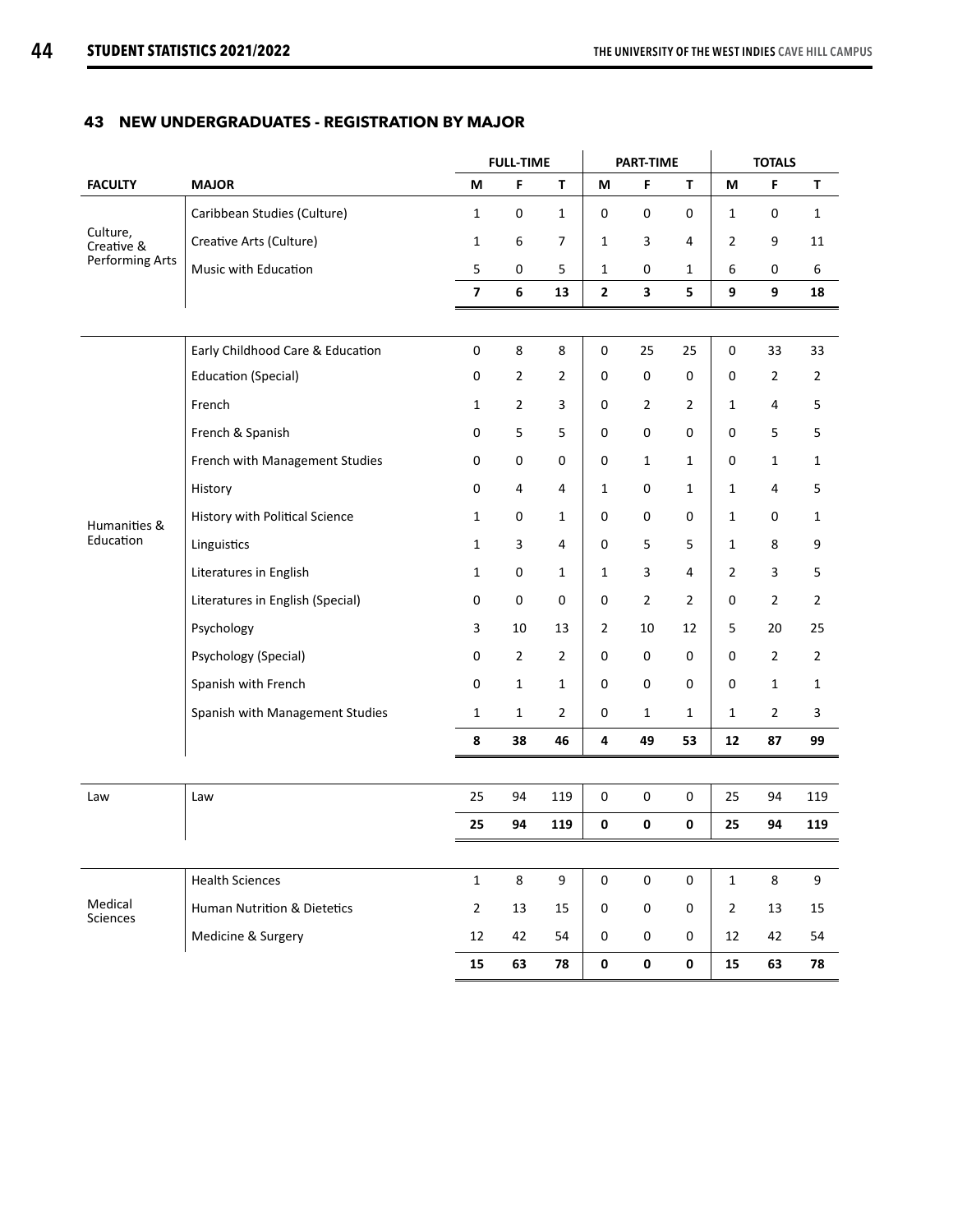# **43 NEW UNDERGRADUATES - REGISTRATION BY MAJOR (continued)**

|                |                                             |              | <b>FULL-TIME</b> |                |             | <b>PART-TIME</b> |             |                | <b>TOTALS</b> |              |
|----------------|---------------------------------------------|--------------|------------------|----------------|-------------|------------------|-------------|----------------|---------------|--------------|
| <b>FACULTY</b> | <b>MAJOR</b>                                | M            | F                | T              | M           | F                | T           | M              | F             | Τ            |
|                | Biochemistry                                | 7            | 32               | 39             | $\mathbf 0$ | $\pmb{0}$        | $\mathbf 0$ | 7              | 32            | 39           |
|                | <b>Biochemistry &amp; Chemistry</b>         | 0            | 6                | 6              | 0           | 0                | 0           | 0              | 6             | 6            |
|                | <b>Biological Sciences (Double)</b>         | 2            | $\overline{2}$   | 4              | $\mathbf 0$ | 0                | 0           | $\overline{2}$ | 2             | 4            |
|                | Biology                                     | 0            | 9                | 9              | 0           | 0                | 0           | 0              | 9             | 9            |
|                | <b>Biology &amp; Chemistry</b>              | 4            | 14               | 18             | 0           | 0                | 0           | 4              | 14            | 18           |
|                | <b>Biology &amp; Environmental Science</b>  | 4            | 6                | 10             | 0           | 0                | 0           | 4              | 6             | 10           |
|                | Biology & Psychology                        | 0            | 2                | 2              | 0           | 0                | 0           | 0              | 2             | 2            |
|                | Chemistry                                   | 3            | 8                | 11             | 0           | 0                | 0           | 3              | 8             | 11           |
|                | Chemistry & Environmental Science           | 0            | $\mathbf{1}$     | $\mathbf{1}$   | 0           | 0                | 0           | 0              | 1             | 1            |
|                | Chemistry & Management                      | 0            | 2                | 2              | 0           | 0                | 0           | 0              | 2             | 2            |
|                | Chemistry & Mathematics                     | 0            | 3                | 3              | 0           | 0                | 0           | 0              | 3             | 3            |
|                | Chemistry (Double)                          | 0            | 2                | 2              | 0           | 0                | 0           | 0              | 2             | 2            |
|                | <b>Computer Science &amp; Meteorology</b>   | 1            | 0                | $\mathbf{1}$   | 0           | 0                | 0           | 1              | 0             | 1            |
|                | <b>Computer Science &amp; Economics</b>     | 1            | 0                | 1              | 0           | 0                | 0           | 1              | 0             | 1            |
|                | <b>Computer Science &amp; Electronics</b>   | 18           | 0                | 18             | 0           | 0                | 0           | 18             | 0             | 18           |
|                | Computer Science & Physics                  | 1            | $\mathbf{1}$     | $\overline{2}$ | 0           | 0                | 0           | $\mathbf{1}$   | 1             | 2            |
|                | <b>Computer Science</b>                     | 40           | 12               | 52             | 0           | 0                | 0           | 40             | 12            | 52           |
|                | Computer Science & Accounting               | 4            | $\mathbf{1}$     | 5              | 0           | 0                | 0           | 4              | 1             | 5            |
|                | Computer Science & Management               | 3            | $\mathbf{1}$     | 4              | 0           | 0                | 0           | 3              | 1             | 4            |
| Science &      | <b>Computer Science &amp; Mathematics</b>   | 10           | 4                | 14             | 0           | 0                | 0           | 10             | 4             | 14           |
| Technology     | Computer Science (Double)                   | 6            | 1                | 7              | 0           | 0                | 0           | 6              | 1             | 7            |
|                | Computer Science with Management            | 3            | 0                | 3              | 0           | 0                | 0           | 3              | 0             | 3            |
|                | Ecology                                     | 1            | 0                | $\mathbf{1}$   | 0           | 0                | 0           | 1              | 0             | 1            |
|                | Ecology & Environmental Science             | 5            | 2                | 7              | 0           | 0                | 0           | 5              | 2             | 7            |
|                | Electronics                                 | 2            | 0                | 2              | 0           | 0                | 0           | $\overline{2}$ | 0             | 2            |
|                | Electronics & Information Technology        | 3            | $\mathbf{1}$     | 4              | 0           | 0                | 0           | 3              | 1             | 4            |
|                | <b>Electronics &amp; Physics</b>            | 4            | 0                | 4              | 0           | 0                | 0           | 4              | 0             | 4            |
|                | <b>Electronics with Medical Electronics</b> | 1            | 0                | 1              | 0           | 0                | 0           | 1              | 0             | 1            |
|                | <b>Environmental Science</b>                | 6            | $11\,$           | 17             | 0           | 0                | 0           | 6              | 11            | 17           |
|                | Information Technology & Management         | $\mathbf{1}$ | $\mathbf{1}$     | $\overline{2}$ | 0           | 0                | $\mathbf 0$ | $\mathbf{1}$   | 1             | 2            |
|                | Information Technology with Management      | $\pmb{0}$    | $\mathbf{1}$     | $\mathbf{1}$   | $\mathbf 0$ | 0                | $\pmb{0}$   | $\pmb{0}$      | $\mathbf{1}$  | $\mathbf{1}$ |
|                | <b>Information Technology</b>               | 13           | 4                | 17             | 0           | 0                | 0           | 13             | 4             | 17           |
|                | Mathematics                                 | 3            | 4                | 7              | 0           | 0                | 0           | 3              | 4             | 7            |
|                | Mathematics & Accounting                    | 0            | $\mathbf{1}$     | $\mathbf{1}$   | 0           | 0                | 0           | 0              | 1             | 1            |
|                | <b>Mathematics &amp; Economics</b>          | 0            | $\mathbf{1}$     | $\mathbf{1}$   | 0           | 0                | 0           | 0              | 1             | 1            |
|                | <b>Mathematics and Physics</b>              | 1            | $\mathbf{1}$     | $\overline{2}$ | 0           | 0                | 0           | $\mathbf{1}$   | 1             | 2            |
|                | Meteorology                                 | 3            | $\overline{2}$   | 5              | $\mathbf 0$ | 0                | 0           | 3              | $\mathbf{2}$  | 5            |
|                | Microbiology                                | 3            | $\overline{2}$   | 5              | 0           | 0                | 0           | 3              | $\mathbf 2$   | 5            |
|                | Physics                                     | 1            | 3                | 4              | 0           | 0                | 0           | $\mathbf{1}$   | 3             | 4            |
|                | Software Engineering (Mobile App Tech)      | 3            | 0                | 3              | 0           | $\pmb{0}$        | 0           | 3              | 0             | $\mathbf{3}$ |
|                |                                             | 157          | 141              | 298            | 0           | $\pmb{0}$        | $\pmb{0}$   | 157            | 141           | 298          |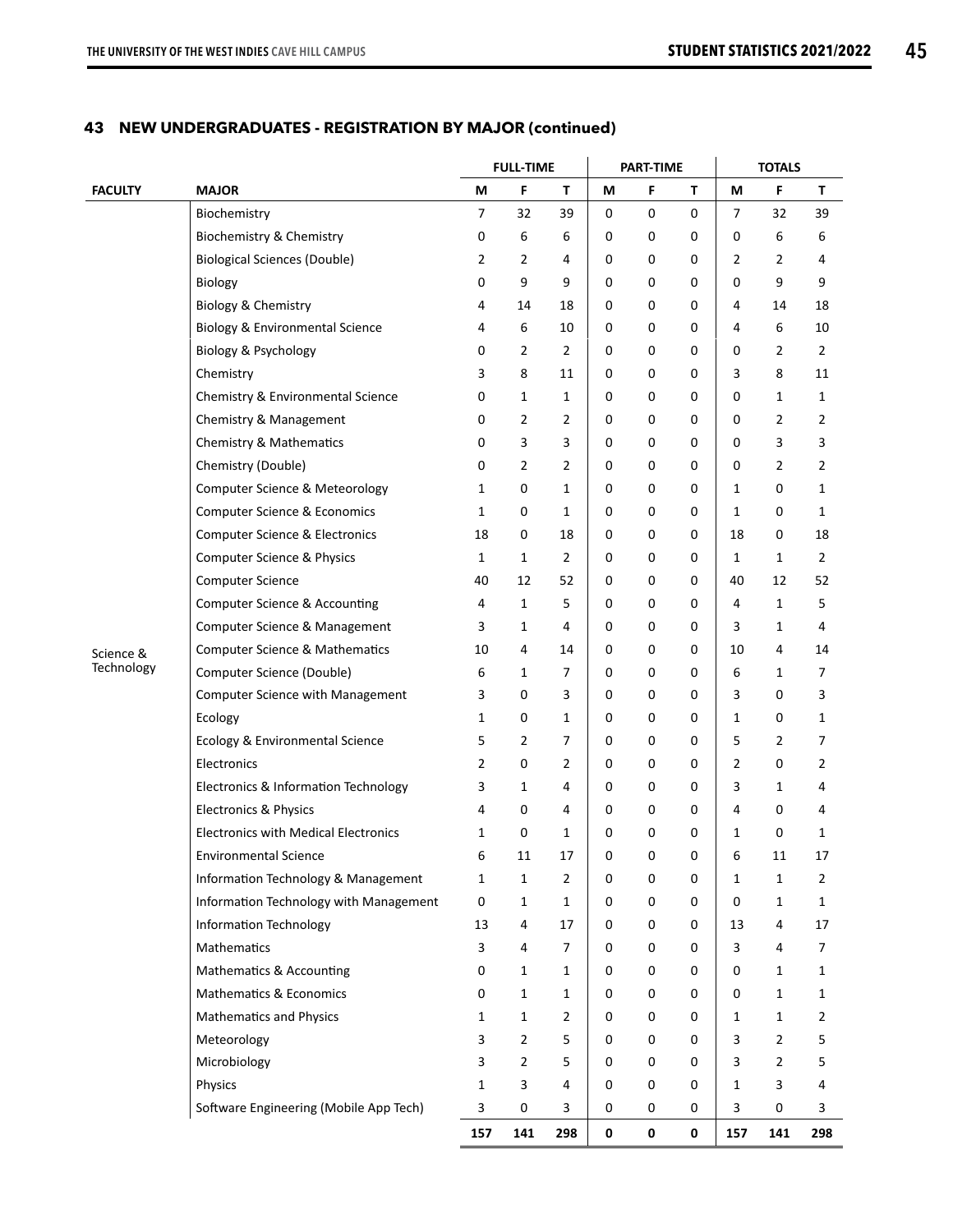# **43 NEW UNDERGRADUATES - REGISTRATION BY MAJOR (continued)**

|                        |                                         |                | <b>FULL-TIME</b> |              |                | <b>PART-TIME</b>    |    |                | <b>TOTALS</b>  |                |
|------------------------|-----------------------------------------|----------------|------------------|--------------|----------------|---------------------|----|----------------|----------------|----------------|
| <b>FACULTY</b>         | <b>MAJOR</b>                            | М              | F                | T            | M              | F                   | T  | M              | F              | T              |
|                        | <b>Accounting &amp; Finance</b>         | 22             | 41               | 63           | $\mathbf 0$    | $\mathsf{O}\xspace$ | 0  | 22             | 41             | 63             |
|                        | <b>Accounting (Special)</b>             | 4              | 13               | 17           | 0              | 0                   | 0  | 4              | 13             | 17             |
|                        | <b>Banking &amp; Finance</b>            | 3              | 4                | 7            | 0              | $\overline{7}$      | 7  | 3              | 11             | 14             |
|                        | Economics & Management (Marketing)      | 3              | 5                | 8            | $\mathbf{1}$   | $\mathbf{1}$        | 2  | 4              | 6              | 10             |
|                        | Economics                               | 0              | 0                | 0            | $\mathbf{1}$   | 0                   | 1  | 1              | 0              | 1              |
|                        | <b>Economics &amp; Accounting</b>       | 2              | 5                | 7            | 0              | $\overline{2}$      | 2  | $\overline{2}$ | $\overline{7}$ | 9              |
|                        | Economics & Finance                     | 2              | 11               | 13           | 3              | 3                   | 6  | 5              | 14             | 19             |
|                        | Economics & History                     | $\mathbf{1}$   | 0                | 1            | $\mathbf 0$    | 0                   | 0  | 1              | 0              | 1              |
|                        | Economics & Law                         | 0              | 1                | 1            | $\mathbf 0$    | 0                   | 0  | 0              | $\mathbf{1}$   | 1              |
|                        | Economics & Management                  | 1              | $\mathbf{1}$     | 2            | $\overline{2}$ | 3                   | 5  | 3              | 4              | 7              |
|                        | Economics & Mathematics                 | $\overline{2}$ | 4                | 6            | $\mathbf 0$    | $\mathbf{1}$        | 1  | $\overline{2}$ | 5              | 7              |
|                        | Economics (Special)                     | 0              | 1                | 1            | 0              | 0                   | 0  | 0              | $\mathbf{1}$   | 1              |
|                        | <b>Economics with Management</b>        | 0              | $\mathbf{1}$     | 1            | $\mathbf{1}$   | 0                   | 1  | 1              | $1\,$          | $\overline{2}$ |
|                        | <b>Economics with Mathematics</b>       | 0              | 0                | 0            | $\mathbf 0$    | $\mathbf{1}$        | 1  | $\pmb{0}$      | $\mathbf{1}$   | $\mathbf{1}$   |
|                        | <b>General Management</b>               | $\mathbf{1}$   | 5                | 6            | 4              | $\overline{2}$      | 6  | 5              | 7              | 12             |
|                        | Hospitality & Tourism Management        | 1              | $\mathbf{1}$     | 2            | 0              | 0                   | 0  | 1              | $\mathbf{1}$   | 2              |
|                        | <b>Hotel Management (Special)</b>       | 0              | 0                | 0            | 0              | $\mathbf{1}$        | 1  | 0              | 1              | $\mathbf{1}$   |
|                        | <b>International Business</b>           | 1              | $\mathbf{1}$     | 2            | 0              | 0                   | 0  | $\mathbf{1}$   | $\mathbf{1}$   | 2              |
|                        | <b>International Relations</b>          | $\mathbf{1}$   | 9                | 10           | 0              | 1                   | 1  | 1              | 10             | 11             |
|                        | International Relations (Special)       | 2              | 0                | 2            | $\mathbf{1}$   | 0                   | 1  | 3              | $\pmb{0}$      | 3              |
|                        | <b>International Tourism Management</b> | $\overline{2}$ | 6                | 8            | $\mathbf 0$    | $\mathbf{1}$        | 1  | $\overline{2}$ | 7              | 9              |
| <b>Social Sciences</b> | Labour & Employment Relations           | 0              | $\mathbf{1}$     | 1            | $\mathbf{1}$   | 1                   | 2  | 1              | $\overline{2}$ | 3              |
|                        | Management                              | 21             | 39               | 60           | 0              | 0                   | 0  | 21             | 39             | 60             |
|                        | Management Studies (Special)            | 3              | 9                | 12           | 40             | 43                  | 83 | 43             | 52             | 95             |
|                        | Management with French                  | 0              | $\mathbf{1}$     | 1            | 0              | 0                   | 0  | 0              | 1              | $\mathbf{1}$   |
|                        | Management with Psychology              | 0              | 4                | 4            | $\mathbf{1}$   | $\mathbf{1}$        | 2  | 1              | 5              | 6              |
|                        | Marketing & Sales                       | 0              | 0                | 0            | 0              | $\mathbf{1}$        | 1  | 0              | 1              | 1              |
|                        | Management Innovation Entrepreneurship  | 3              | 4                | 7            | $\mathbf 0$    | 0                   | 0  | 3              | 4              | 7              |
|                        | Political Science wth Psychology        | 0              | 1                | 1            | 0              | 0                   | 0  | 0              | 1              | 1              |
|                        | <b>Political Science</b>                | 1              | 1                | 2            | 0              | 1                   | 1  | 1              | $\mathbf{2}$   | 3              |
|                        | Political Science & Law                 | 1              | 3                | 4            | $\mathbf 0$    | 0                   | 0  | $\mathbf{1}$   | 3              | 4              |
|                        | Political Science & Philosophy          | 0              | $\mathbf{1}$     | $\mathbf{1}$ | 0              | 0                   | 0  | 0              | $\mathbf{1}$   | $\mathbf{1}$   |
|                        | Political Science & Psychology          | 0              | 0                | 0            | 0              | $\mathbf{1}$        | 1  | 0              | $\mathbf{1}$   | $\mathbf{1}$   |
|                        | <b>Political Science (Special)</b>      | 1              | 0                | 1            | 0              | 1                   | 1  | 1              | $\mathbf{1}$   | $\overline{2}$ |
|                        | <b>Procurement Management</b>           | 0              | 0                | 0            | $\mathbf{1}$   | 0                   | 1  | 1              | 0              | $\mathbf{1}$   |
|                        | Psychology (Special)                    | 1              | 7                | 8            | $\overline{2}$ | $\overline{7}$      | 9  | 3              | 14             | 17             |
|                        | Psychology with Management              | $\overline{2}$ | 4                | 6            | $\overline{2}$ | 4                   | 6  | 4              | 8              | 12             |
|                        | Psychology with Political Science       | 0              | 0                | 0            | $\mathbf{1}$   | 0                   | 1  | $\mathbf{1}$   | $\pmb{0}$      | $\mathbf{1}$   |
|                        | Psychology with Sociology               | 0              | 3                | 3            | $\mathbf{1}$   | $\overline{7}$      | 8  | $\mathbf{1}$   | 10             | 11             |
|                        | Public Policy & Management              | 1              | 5                | 6            | $\overline{2}$ | $\overline{2}$      | 4  | 3              | $\overline{7}$ | 10             |
|                        | <b>Social Sciences</b>                  | $\overline{7}$ | 22               | 29           | 14             | 17                  | 31 | 21             | 39             | 60             |
|                        |                                         |                |                  |              |                |                     |    |                |                |                |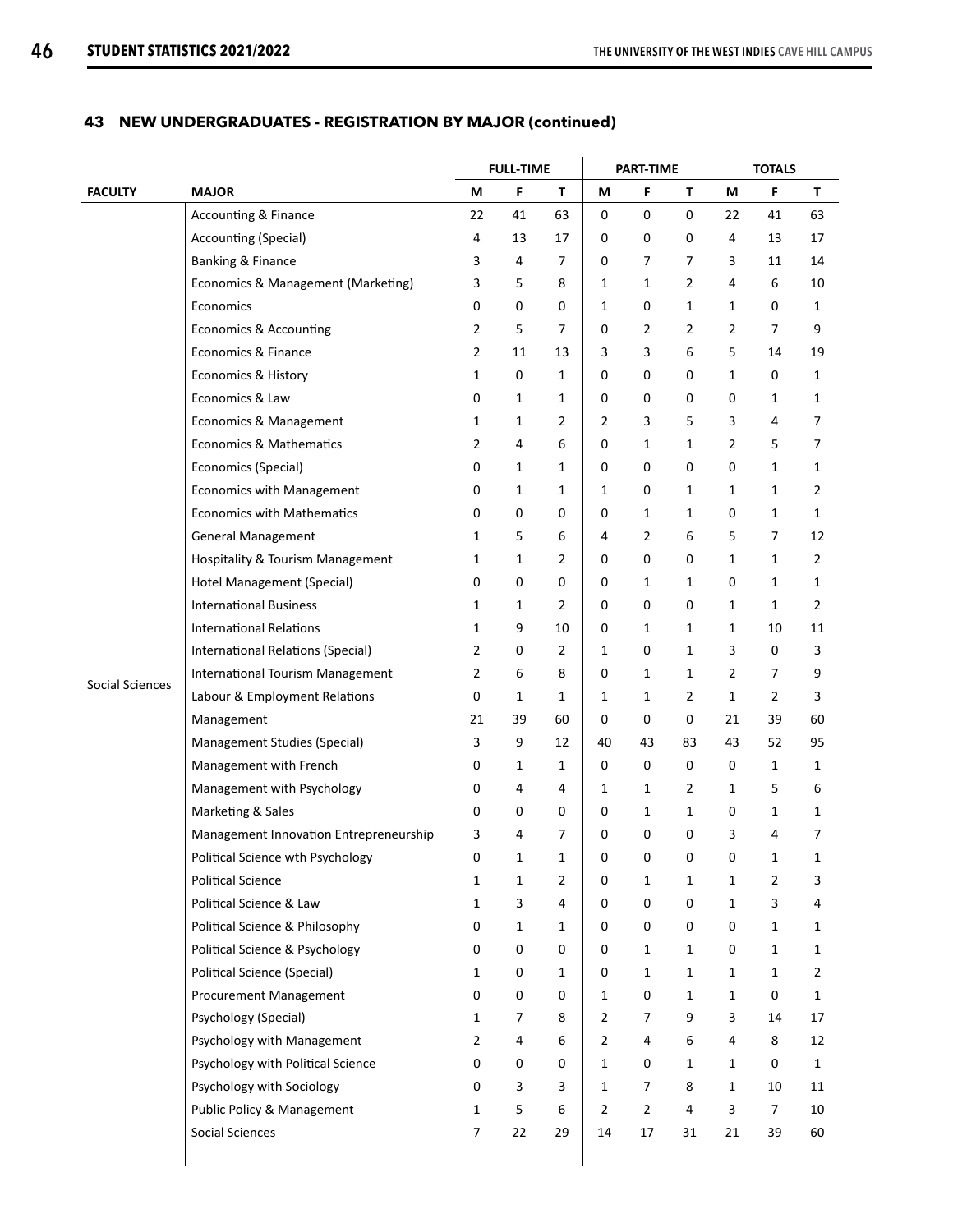|                 |                              |                | <b>FULL-TIME</b> |                |                | <b>PART-TIME</b> |             |                | <b>TOTALS</b> |                |
|-----------------|------------------------------|----------------|------------------|----------------|----------------|------------------|-------------|----------------|---------------|----------------|
| <b>FACULTY</b>  | <b>MAJOR</b>                 | M              | F                | T              | M              | F                | т           | М              | F             | т              |
|                 | Social Work (Special)        | $\Omega$       | 10               | 10             | $\mathbf{1}$   | 5                | 6           | 1              | 15            | 16             |
|                 | Sociology & Law              | 2              | 3                | 5              | 0              | 0                | 0           | $\overline{2}$ | 3             | 5              |
|                 | Sociology & Psychology       | 0              | 2                | $\overline{2}$ | 0              | 3                | 3           | $\mathbf 0$    | 5             | 5              |
|                 | Sociology (Special)          | 0              | 0                | $\mathbf 0$    | $\overline{2}$ | 3                | 5           | 2              | 3             | 5              |
| Social Sciences | Sociology with Criminology   | 1              | 6                | 7              | $\overline{2}$ | 0                | 2           | 3              | 6             | 9              |
| (continued)     | Sociology with History       | 0              | 1                | 1              | $\mathbf{0}$   | 0                | $\mathbf 0$ | 0              | $\mathbf{1}$  | $\mathbf{1}$   |
|                 | Sociology with Law           | 1              | 0                | 1              | $\mathbf 0$    | 0                | 0           | 1              | $\mathbf 0$   | 1              |
|                 | Sociology with Psychology    | 1              | 1                | 2              | $\mathbf 0$    | 0                | $\mathbf 0$ | 1              | $\mathbf{1}$  | 2              |
|                 | Tourism Management (Special) | $\mathbf 0$    | $\mathbf 0$      | $\mathbf 0$    | $\mathbf 0$    | 1                | 1           | $\mathbf 0$    | $\mathbf{1}$  | 1              |
|                 |                              | 94             | 237              | 331            | 83             | 121              | 204         | 177            | 358           | 535            |
|                 |                              |                |                  |                |                |                  |             |                |               |                |
|                 | <b>Sport Coaching</b>        | $\overline{2}$ | 0                | $\overline{2}$ | $\mathbf 0$    | 0                | $\mathbf 0$ | 2              | $\mathbf 0$   | $\overline{2}$ |
| Sport           | <b>Sport Sciences</b>        | 13             | 5                | 18             | 7              | 4                | 11          | 20             | 9             | 29             |
|                 |                              | 15             | 5                | 20             | $\overline{7}$ | 4                | 11          | 22             | 9             | 31             |
|                 |                              |                |                  |                |                |                  |             |                |               |                |
| <b>TOTAL</b>    |                              | 321            | 584              | 905            | 96             | 177              | 273         | 417            | 761           | 1178           |

# **43 NEW UNDERGRADUATES - REGISTRATION BY MAJOR (continued)**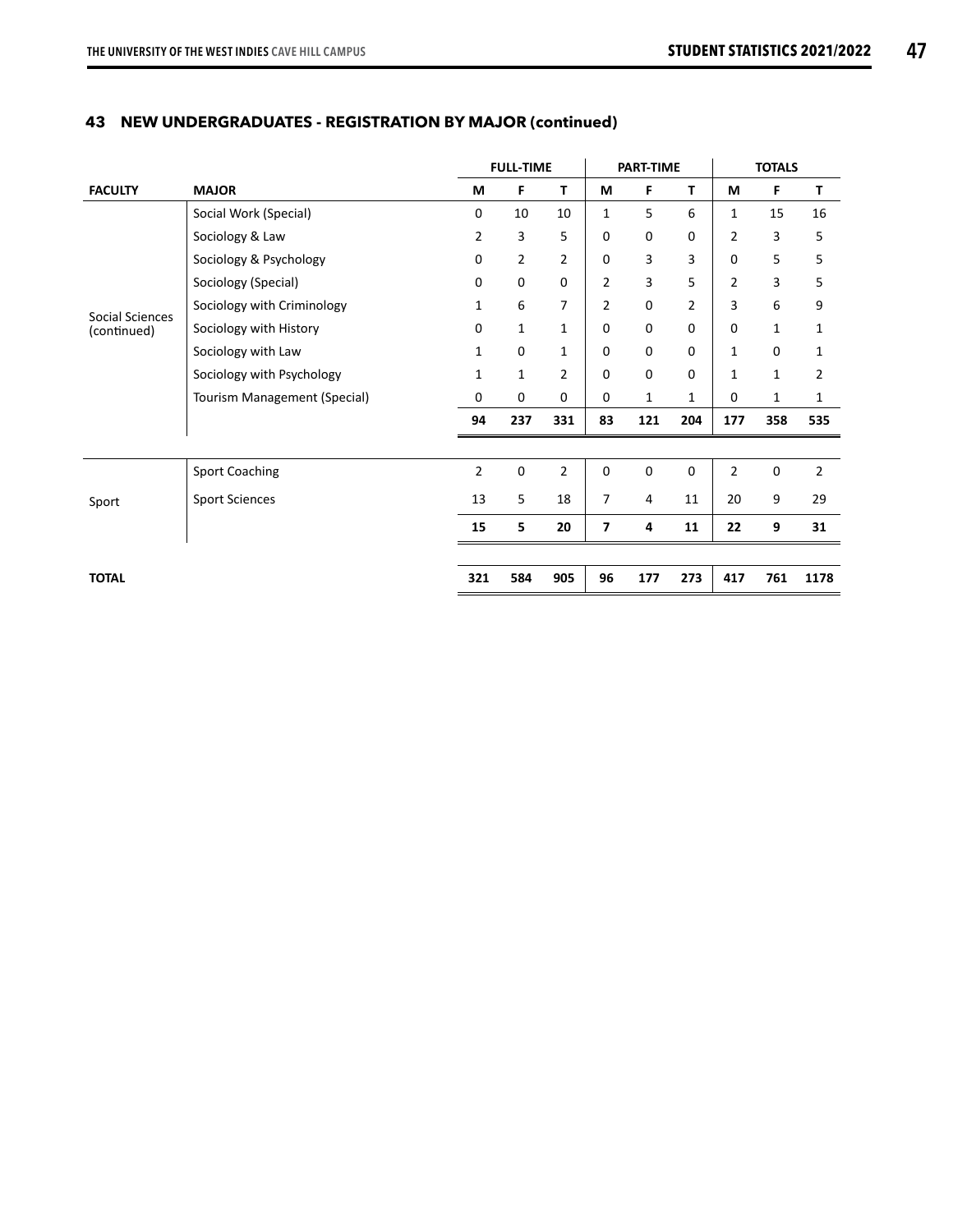| Ĩ                                                                                                                      |
|------------------------------------------------------------------------------------------------------------------------|
| :                                                                                                                      |
| i<br> <br> <br> <br>$\begin{array}{c} \n\downarrow \\ \n\downarrow \\ \n\downarrow \\ \n\downarrow \n\end{array}$<br>l |
| ו<br>ו<br>֖֧֧֧֧֧֪֧֧֪֧֚֚֚֚֚֚֚֚֚֚֚֚֚֚֚֚֚֚֚֚֚֚֚֚֚֚֚֚֚֬֝֟֓֡֝֬֝֓֝֬֝֓֝֬֝֬֝֬<br>ļ<br>;<br>;<br>;                              |
|                                                                                                                        |
| İ<br>l<br>i<br>J<br>r                                                                                                  |

|                                 |         | PERFORMING<br>CREATIVE &<br>CULTURE,<br><b>ARTS</b> |                                |           | <b>DEVELOPMENT</b><br><b>GENDER &amp;</b><br><b>STUDIES</b> |                          | ᆂ                             | IUMANITIES &<br>EDUCATION |             | ŠΝ                                           |                          |        | <b>MEDICAL</b><br>SCIENCES |                  |                          | <b>TECHNOLOGY</b><br>SCIENCE & |                |         | SOCIAL SCIENCES |                    |         | SPORT   |         |                          | <b>TOTALS</b> |                |
|---------------------------------|---------|-----------------------------------------------------|--------------------------------|-----------|-------------------------------------------------------------|--------------------------|-------------------------------|---------------------------|-------------|----------------------------------------------|--------------------------|--------|----------------------------|------------------|--------------------------|--------------------------------|----------------|---------|-----------------|--------------------|---------|---------|---------|--------------------------|---------------|----------------|
| <b>COUNTRY</b>                  | Σ       | щ                                                   | ۳                              | Σ         | щ                                                           | ۳                        | Σ                             | щ                         | ⊢           | щ<br>Σ                                       | ۳                        | Σ      | щ                          | ۳                | Σ                        | щ                              | ⊢              | Σ       | щ               | ⊢                  | Σ       | щ       | ۳       | Σ                        | щ             | ۳              |
| Antigua & Barbuda               | 0       | 0                                                   | 0                              | $\circ$   | 0                                                           | 0                        | $\circ$                       | H                         | 1           | 0<br>0                                       | 0                        | 0      | 0                          | 0                | 0                        | 0                              | 0              | 4       | S               | ∼                  | 0       | $\circ$ | 0       | 4                        | 4             | ${}^{\circ}$   |
| Barbados                        | Ν       | $\sim$                                              | 4                              | $\circ$   |                                                             | $\overline{ }$           | œ<br>$\overline{\phantom{0}}$ | 76                        | 54          | Ľ                                            | 22<br>15                 | $\sim$ | 36                         | 38               | S                        | $\Omega$                       | w              | 5       | 115             | 176                | ⊣       | S       | 4       | 54                       | 258           | 352            |
| Belize                          | 0       | $\circ$                                             | 0                              | $\circ$   | 0                                                           | $\circ$                  | $\bigcap$                     | 0                         | 0           | 0<br>$\mathbf{\mathbf{\mathbf{\mathsf{H}}}}$ | $\overline{\phantom{0}}$ | 0      | 0                          | $\circ$          | 0                        |                                | $\mathbf \tau$ | ⊣       | 4               | S                  | O       | 0       | 0       | $\sim$                   | Б             | r              |
| Canada                          | 0       | 0                                                   | 0                              | $\circ$   | 0                                                           | 0                        | $\overline{ }$                |                           |             | 0<br>0                                       | 0                        | 0      | 0                          | 0                | 0                        | 0                              | 0              | 0       | 0               | 0                  | ↽       | ⊣       | N       | ⊣                        | N             | S              |
| Commonwealth of<br>Dominica     | $\circ$ | $\circ$                                             | $\circ$                        | $\circ$   | $\overline{ }$                                              | ⊣                        |                               | 0                         | 0           | 0                                            | 1                        |        |                            | N                | H                        |                                | $\sim$         | 1       | 4               | Б                  | 0       | 0       | 0       | w                        | $^\infty$     |                |
| Grenada                         | 0       | 0                                                   | $\circ$                        | $\circ$   | 0                                                           | 0                        |                               | 0                         | 0           | 0<br>H                                       | ⊣                        | 0      | 0                          | 0                | 0                        | 0                              | 0              | 0       | 6               | م                  | 0       | 0       | 0       | H                        | ဖ             |                |
| Guyana                          | 0       | 0                                                   | $\circ$                        | $\circ$   | O                                                           | 0                        | . .                           | O                         |             | o<br>0                                       | 0                        | 0      |                            |                  | ᠆                        | 0                              |                | 0       | S               | S                  | 0       | 0       | 0       |                          | ₹             | ဖ              |
| Jamaica                         | 0       | 0                                                   | 0                              | 0         | 0                                                           | 0                        | $\overline{\phantom{0}}$      | 0                         | 0           | 0                                            |                          | 0      |                            |                  | 0                        | 0                              | っ              |         |                 | $\scriptstyle\sim$ | 0       | 0       | 0       |                          | ന             | ₹              |
| Kenya                           | 0       | 0                                                   | $\circ$                        | $\circ$   | 0                                                           | 0                        | $\bigcap$                     | 0                         | 0           | 0<br>0                                       | 0                        | 0      | ⊂                          | 0                | 0                        | 0                              | 0              |         | ⊣               | ี                  | 0       | 0       | 0       |                          |               |                |
| Montserrat                      | 0       | H                                                   | $\mathbf{\mathbf{\mathsf{H}}}$ | $\circ$   | 0                                                           | $\circ$                  | $\sqrt{2}$                    | 0                         | 0           | 0<br>0                                       | 0                        | 0      | ○                          | 0                | $\circ$                  | 0                              | 0              | 0       | 0               | 0                  | 0       | $\circ$ | 0       | 0                        |               |                |
| Nigeria                         | 0       | $\circ$                                             | 0                              | $\circ$   | 0                                                           | 0                        | $\cap$ $\cap$ $\cap$          | 0                         | 0           | 0                                            | 0<br>c                   | 0      | っ                          | 0                | 0                        |                                |                | 0       | ○               | 0                  | 0       | 0       | 0       | ○                        |               |                |
| Senegal                         | 0       | $\circ$                                             | $\circ$                        | $\circ$   |                                                             | $\overline{\phantom{0}}$ |                               | 0                         | 0           | 0<br>0                                       | $\circ$                  | 0      | 0                          | 0                | O                        | 0                              | O              | 0       | 0               | 0                  | 0       | $\circ$ | O       | 0                        |               |                |
| Spain                           | 0       | 0                                                   | $\circ$                        | $\circ$   | 0                                                           | 0                        |                               | ⊣                         | ⊣           | 0<br>0                                       | 0                        | 0      | 0                          | 0                | 0                        | 0                              | 0              | 0       | 0               | 0                  | 0       | 0       | 0       | 0                        |               |                |
| St. Kitts & Nevis               | 0       | 0                                                   | $\circ$                        | $\circ$   | $\circ$                                                     | $\circ$                  |                               | 0                         | $\circ$     |                                              | $\sim$                   | 0      | ⊂                          | 0                | 0                        | 0                              | ⊂              |         | H               | $\sim$             | 0       | $\circ$ | 0       | $\sim$                   | $\sim$        |                |
| St. Lucia                       | H       | 0                                                   | $\overline{\phantom{0}}$       | $\circ$   | $\circ$                                                     | $\circ$                  | $\overline{ }$                | Z                         | $\mathbf 2$ | ⊣                                            | $\mathbf 2$              | 0      | 0                          | 0                | H                        | 0                              | ↽              | $\sim$  | S               | ь                  | 0       | 0       | $\circ$ | LN,                      | م             | Ч              |
| St. Vincent & the<br>Grenadines | 0       | 0                                                   | $\circ$                        | $\circ$   | 0                                                           | $\circ$                  | $\bigcap$                     | 2                         | $\sim$      | $^{\circ}$<br>$\circ$                        | $^{\circ}$               | 0      | ⊣                          | 1                | $\circ$                  | 0                              | $\circ$        | 6       | $^{\circ}$      | $\overline{1}$     | 0       | ⊣       | 1       | $\mathbf \omega$         | 20            | 26             |
| Suriname                        | 0       | $\circ$                                             | 0                              | $\circ$   | 0                                                           | $\circ$                  | $\bigcap$                     | 0                         | 0           | 0<br>0                                       | $\circ$                  | 0      | 0                          | 0                | 0                        | 0                              | 0              | $\circ$ |                 |                    | 0       | 0       | 0       | 0                        | H             |                |
| The Bahamas                     | 0       | 0                                                   | 0                              | $\circ$   | 0                                                           | 0                        | $\cap$ $\cap$                 | 0                         | 0           | ี                                            | w                        | 0      | っ                          | 0                | 0                        | 0                              | 0              | 0       |                 |                    | 0       | 0       | 0       |                          | S             | ₹              |
| Trinidad & Tobago               | $\circ$ | 0                                                   | $\circ$                        | $\circ$   | 0                                                           | $\circ$                  |                               | N                         | N           | 0<br>0                                       | 0                        | 0      | ⊂                          | 0                | 0                        | $\sim$                         | $\sim$         | 4       | w               | F                  | 0       | $\circ$ | 0       | 4                        | F             | ដ              |
| У.                              | 0       | 0                                                   | $\circ$                        | $\circ$   | 0                                                           | $\circ$                  |                               |                           | H           | 0<br>0                                       | 0                        | 0      | 0                          | 0                | 0                        | 0                              | 0              | 0       | 0               | 0                  | 0       | 0       | 0       | 0                        | ⊣             |                |
| U.S.A.                          | 0       |                                                     | $\mathbf{\mathbf{\mathsf{H}}}$ | $\circ$   | 0                                                           | $\circ$                  |                               | 0                         | 0           | O<br>0                                       | $\circ$                  | 0      | 0                          | 0                | 0                        | 0                              | 0              | ⊣       | 0               |                    | 0       | $\circ$ | 0       | ⊣                        |               | Z              |
| Vanuatu                         | $\circ$ | $\circ$                                             | $\circ$                        | $\circ$   | $\circ$                                                     | $\circ$                  |                               | $\circ$                   | $\circ$     | $\circ$<br>$\circ$                           | $\circ$                  | 0      | $\circ$                    | $\circ$          | $\overline{\phantom{0}}$ | $\circ$                        | 1              | $\circ$ | $\circ$         | 0                  | $\circ$ | $\circ$ | $\circ$ | $\overline{\phantom{0}}$ | $\circ$       | $\overline{ }$ |
| <b>TOTAL</b>                    | m       | 4                                                   | r                              | $\bullet$ | m                                                           | w                        | $\mathbf{a}$                  | 86                        | 105         | $\mathbf{r}$                                 | $\ddot{a}$<br>29         | m      | $\mathsf d$                | $\boldsymbol{d}$ | N                        | 15                             | 22             | 83      | 164             | 247                | N       | n,      | N       | 129                      | 346           | 475            |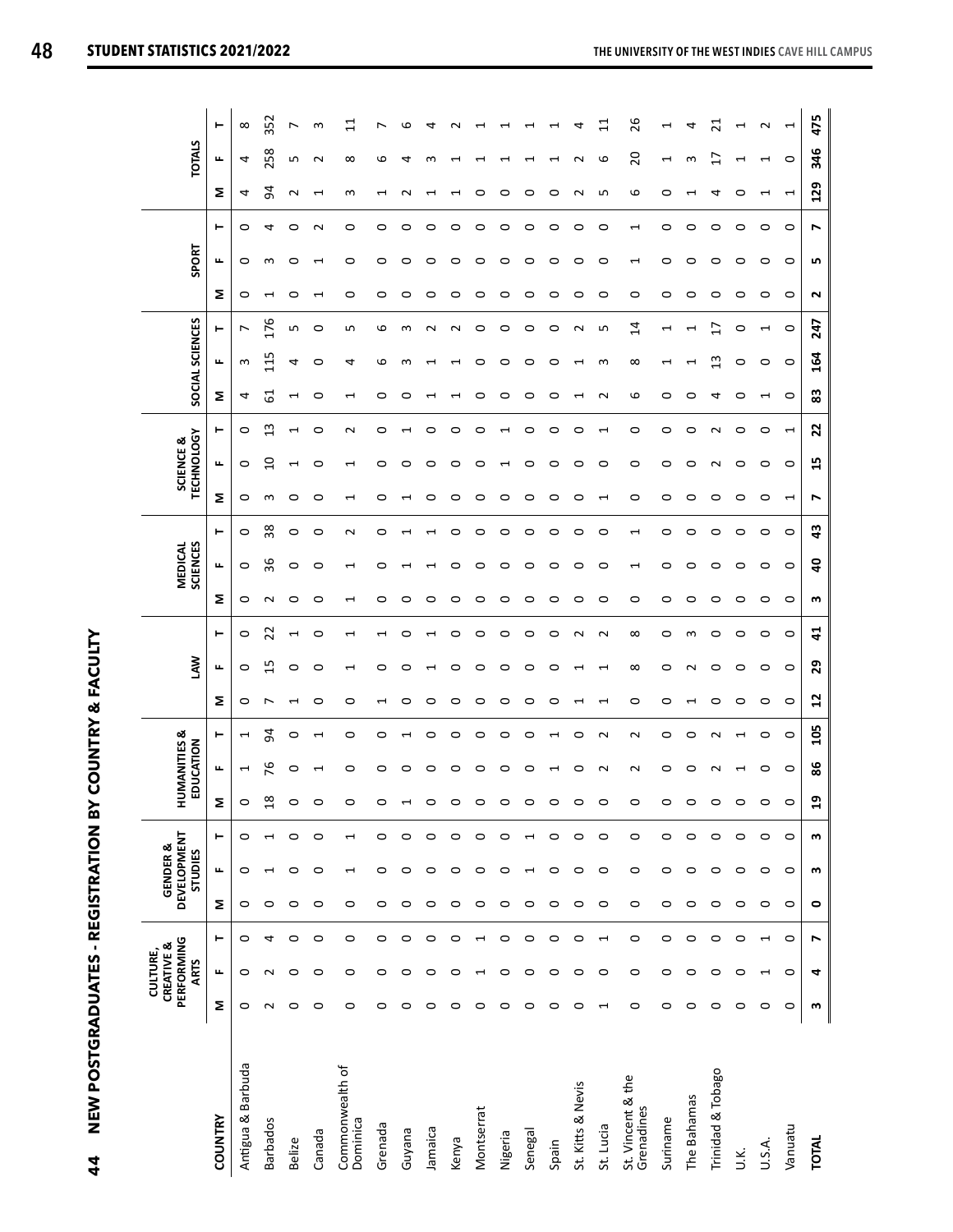| <br> -<br> <br>                                                                                                      |
|----------------------------------------------------------------------------------------------------------------------|
| $\ddot{\phantom{a}}$                                                                                                 |
| $\overline{a}$                                                                                                       |
|                                                                                                                      |
|                                                                                                                      |
| ֧֧֖֧֧֢֧֧ׅ֧֧ׅ֧֧֧֧֧֧֧֧֚֚֚֚֚֚֚֚֚֚֚֬֜֜֓֓֝֬֝֬֜֓<br>֧֧֧ׅ֧֧ׅ֧֧ׅ֧֧֧֧֚֚֚֚֚֚֚֚֚֚֚֚֚֚֚֚֜֩֜֜                                     |
|                                                                                                                      |
| <b>1997 - 1998 - 1999 - 1999 - 1999 - 1999 - 1999 - 1999 - 1999 - 1999 - 1999 - 1999 - 1999 - 1999 - 1999 - 1999</b> |
|                                                                                                                      |
|                                                                                                                      |
|                                                                                                                      |
| Í<br>ı                                                                                                               |

|                                 |         | PERFORMING<br>CREATIVE &<br>CULTURE,<br><b>ARTS</b> |                          |           | <b>DEVELOPMENT</b><br><b>GENDER &amp;</b><br>STUDIES |                          |   | <b>HUMANITIES &amp;</b><br>EDUCATION |                          |                                         | ŠΝ                               |         | <b>SCIENCES</b><br><b>MEDICAL</b> |             |                | <b>TECHNOLOGY</b><br>SCIENCE & |                          |                         | SOCIAL SCIENCES |                |         | SPORT                    |         |                                                                    | <b>TOTALS</b>            |          |
|---------------------------------|---------|-----------------------------------------------------|--------------------------|-----------|------------------------------------------------------|--------------------------|---|--------------------------------------|--------------------------|-----------------------------------------|----------------------------------|---------|-----------------------------------|-------------|----------------|--------------------------------|--------------------------|-------------------------|-----------------|----------------|---------|--------------------------|---------|--------------------------------------------------------------------|--------------------------|----------|
| <b>COUNTRY</b>                  | Σ       | щ                                                   | ⊢                        | Σ         | ட                                                    | ⊢                        | Σ | ட                                    | ۳                        | Σ                                       | ۳<br>ட                           | Σ       | щ                                 | ⊢           | Σ              | ட                              | ⊢                        | Σ                       | щ               | ⊢              | Σ       | щ                        | ۳       | Σ                                                                  | щ                        | ⊢        |
| Antigua & Barbuda               | 0       | $\circ$                                             | $\circ$                  | 0         | $\circ$                                              | $\circ$                  | 0 | H                                    | $\overline{\phantom{0}}$ | 0<br>$\circ$                            | 0                                | 0       | $\circ$                           | 0           | $\circ$        | 0                              | 0                        | S                       | $\sim$          | LN             | $\circ$ | ○                        | 0       | S                                                                  | S                        | 6        |
| <b>Barbados</b>                 | $\sim$  | $\sim$                                              | 4                        | $\circ$   | $\circ$                                              | $\circ$                  | ഥ | 22                                   | 27                       | ဖ                                       | $\frac{8}{18}$<br>$\overline{c}$ | $\sim$  | 26                                | 28          | $\sim$         |                                | თ                        | 26                      | t+              | 73             | ↽       | S                        | 4       | 4                                                                  | 119                      | 163      |
| Belize                          | $\circ$ | $\circ$                                             | $\circ$                  | $\circ$   | $\circ$                                              | $\circ$                  |   | O                                    | O                        | $\mathbf{\mathbf{\mathbf{\mathsf{H}}}}$ | H<br>0                           | $\circ$ | $\circ$                           | $\circ$     | O              |                                | $\mathbf -$              | H                       | $\mathbf 2$     | 3              | 0       | ⊂                        | O       | $\mathbf{\Omega}$                                                  | S                        | LO       |
| Canada                          | 0       | $\circ$                                             | 0                        | $\circ$   | $\circ$                                              | $\circ$                  |   | 0                                    | c                        | o                                       | c<br>c                           | o       | o                                 | c           | 0              | c                              | 0                        | 0                       | ⊂               | c              | ↽       |                          | N       | ↽                                                                  |                          | $\sim$   |
| Commonwealth of<br>Dominica     | $\circ$ | $\circ$                                             | $\circ$                  | $\circ$   | $\overline{ }$                                       | $\overline{ }$           |   | 0                                    | $\circ$                  | $\circ$                                 |                                  |         | $\mathbf -$                       | $\mathbf 2$ | $\mathbf -$    |                                | $\mathbf 2$              | 0                       | ₹               | 4              | $\circ$ | ○                        | $\circ$ | $\sim$                                                             | $\infty$                 | $\Omega$ |
| Grenada                         | 0       | $\circ$                                             | $\circ$                  | 0         | 0                                                    | $\circ$                  |   | 0                                    | 0                        | H                                       | ⊣<br>0                           | 0       | 0                                 | 0           | 0              | 0                              | 0                        | 0                       | 4               | 4              | 0       | ⊂                        | 0       | 1                                                                  | 4                        | гυ       |
| Guyana                          | $\circ$ | $\circ$                                             | $\circ$                  | $\circ$   | $\circ$                                              | $\circ$                  |   | 0                                    |                          | O                                       | ⊂<br>o                           | c       |                                   |             | ↽              | c                              |                          | 0                       | $\sim$          |                | O       | ⊂                        | O       | $\sim$                                                             | 3                        | LO,      |
| Jamaica                         | 0       | $\circ$                                             | 0                        | 0         | $\circ$                                              | $\circ$                  |   | 0                                    | 0                        | 0                                       |                                  | O       |                                   |             | 0              | 0                              | ⊂                        | ○                       | ○               | 0              | 0       | ◠                        | 0       | っ                                                                  |                          | $\sim$   |
| Kenya                           | $\circ$ | $\circ$                                             | $\circ$                  | $\circ$   | $\circ$                                              | $\circ$                  |   | 0                                    | o                        | o<br>0                                  | 0                                | o       | 0                                 | 0           | 0              | 0                              | 0                        | ⊣                       | ⊣               | N              | 0       | ⊂                        | o       | ⊣                                                                  |                          | ี        |
| Montserrat                      | $\circ$ | H                                                   | $\overline{\phantom{0}}$ | $\circ$   | $\circ$                                              | $\circ$                  |   | 0                                    | 0                        | $\circ$                                 | ○<br>0                           | 0       | 0                                 | 0           | $\circ$        | 0                              | 0                        | 0                       | 0               | 0              | 0       | ⊂                        | $\circ$ | $\circ$                                                            |                          |          |
| Nigeria                         | $\circ$ | $\circ$                                             | $\circ$                  | $\circ$   | $\circ$                                              | $\circ$                  |   | 0                                    | 0                        | 0                                       | ○<br>0                           | 0       | ○                                 | ⊂           | 0              |                                |                          | ⊂                       | ○               | 0              | 0       | o                        | 0       | ○                                                                  |                          |          |
| Senegal                         | $\circ$ | $\circ$                                             | $\circ$                  | $\circ$   | ⊣                                                    | $\overline{\phantom{0}}$ | o | $\circ$                              | O                        | o<br>O                                  | ⊂                                | O       | O                                 | c           | O              | 0                              | O                        | っ                       | O               | O              | $\circ$ | ⊂                        | $\circ$ | $\circ$                                                            |                          |          |
| Spain                           | 0       | $\circ$                                             | $\circ$                  | 0         | 0                                                    | $\circ$                  |   | H                                    | I                        | 0                                       | ⊂<br>0                           | 0       | 0                                 | 0           | 0              | 0                              | 0                        | 0                       | 0               | 0              | 0       | ⊂                        | 0       | 0                                                                  |                          | ⊣        |
| St. Kitts & Nevis               | $\circ$ | $\circ$                                             | $\circ$                  | $\circ$   | $\circ$                                              | $\circ$                  |   | 0                                    | $\circ$                  | $\mathbf -$                             | $\sim$                           | $\circ$ | ○                                 | o           | 0              | 0                              | 0                        | 0                       |                 |                | 0       | ◠                        | $\circ$ | $\mathbf{\mathbf{\mathbf{\mathbf{\mathbf{\mathbf{\mathbf{-}}}}}}}$ | $\sim$                   | S        |
| St. Lucia                       | H       | $\circ$                                             | $\blacktriangleleft$     | $\circ$   | $\circ$                                              | $\circ$                  | o | $\sim$                               | $\sim$                   | $\circ$                                 | T<br>$\overline{\phantom{0}}$    | $\circ$ | $\circ$                           | 0           | ⊣              | o                              | ᠆                        | ⊣                       | ↽               | $\mathbf 2$    | $\circ$ | 0                        | $\circ$ | S                                                                  | 4                        | L        |
| St. Vincent & the<br>Grenadines | $\circ$ | $\circ$                                             | $\circ$                  | $\circ$   | $\circ$                                              | $\circ$                  |   | $\sim$                               | $\sim$                   | $\circ$                                 | $\infty$<br>$^{\circ}$           | $\circ$ | $\overline{ }$                    | 1           | $\circ$        | O                              | $\circ$                  | LN.                     | LO.             | $\Omega$       | $\circ$ | $\overline{\phantom{0}}$ | 1       | LO.                                                                | $\overline{17}$          | 22       |
| Suriname                        | 0       | $\circ$                                             | $\circ$                  | $\circ$   | $\circ$                                              | $\circ$                  |   | 0                                    | 0                        | 0                                       | 0<br>0                           | 0       | 0                                 | 0           | 0              | 0                              | 0                        | 0                       | ↽               | ⊣              | 0       | ⊂                        | 0       | 0                                                                  | $\overline{\phantom{0}}$ | H        |
| The Bahamas                     | 0       | $\circ$                                             | 0                        | $\circ$   | 0                                                    | $\circ$                  |   | っ                                    | ⊂                        | ↽                                       |                                  | 0       | っ                                 | ⊂           | 0              | 0                              | 0                        | 0                       |                 |                | 0       | ◠                        | 0       |                                                                    | $\sim$                   | S        |
| Trinidad and Tobago             | $\circ$ | $\circ$                                             | $\circ$                  | $\circ$   | $\circ$                                              | $\circ$                  |   |                                      |                          | 0                                       | ○<br>o                           | 0       | ○                                 | 0           | 0              | N                              | N                        | $\sim$                  | ្អ              | $\overline{c}$ | 0       | ○                        | 0       | $\sim$                                                             | $\mathfrak{a}$           | 15       |
| У.                              | 0       | $\circ$                                             | $\circ$                  | 0         | 0                                                    | $\circ$                  |   | 1                                    | H                        | 0                                       | ⊂<br>0                           | 0       | 0                                 | 0           | 0              | 0                              | 0                        | 0                       | 0               | 0              | 0       | ⊂                        | 0       | 0                                                                  | ⊣                        | ⊣        |
| U.S.A.                          | 0       | $\overline{ }$                                      | $\overline{\phantom{0}}$ | $\circ$   | $\circ$                                              | $\circ$                  |   | 0                                    | 0                        | 0                                       | っ<br>0                           | 0       | 0                                 | O           | 0              | 0                              | 0                        | H                       | 0               |                | 0       | っ                        | 0       | H                                                                  |                          | N        |
| Vanuatu                         | 0       | $\circ$                                             | $\circ$                  | $\circ$   | $\circ$                                              | $\circ$                  | 0 | $\circ$                              | 0                        | $\circ$                                 | $\circ$<br>$\circ$               | $\circ$ | $\circ$                           | 0           | $\overline{ }$ | $\circ$                        | $\overline{\phantom{0}}$ | $\circ$                 | $\circ$         | $\circ$        | 0       | $\circ$                  | $\circ$ | $\blacktriangleleft$                                               | 0                        | ⊣        |
| <b>TOTAL</b>                    | w       | 4                                                   | N                        | $\bullet$ | $\sim$                                               | $\sim$                   | ဖ | 50                                   | 36                       | å                                       | 35<br>25                         | m       | ႙ၟ                                | 33          | ဖ              | $\mathbf{r}$                   | $\frac{8}{16}$           | $\overline{\mathsf{a}}$ | ವ               | 121            | $\sim$  | m                        | N       | 20                                                                 | 189                      | 259      |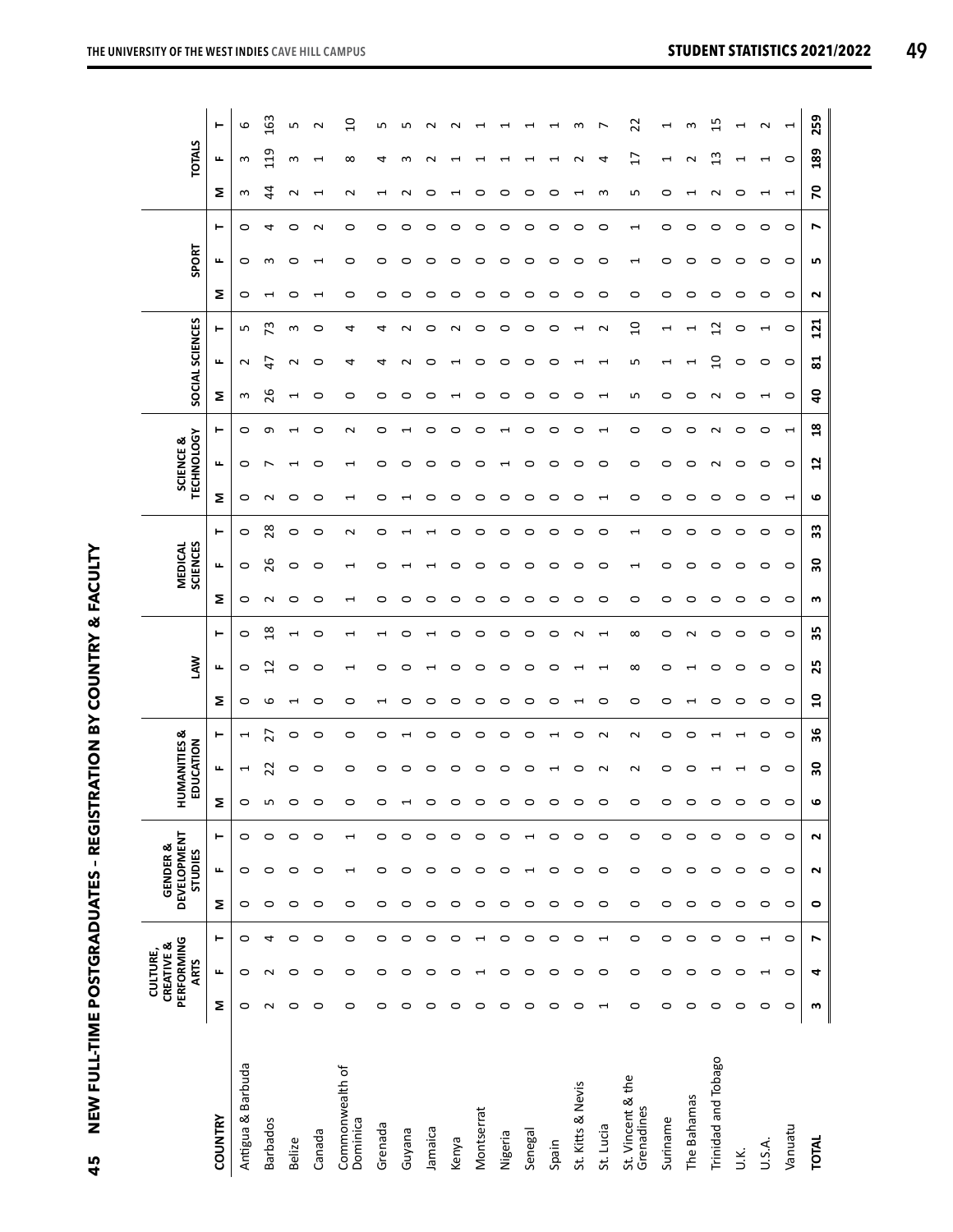| $\overline{\phantom{a}}$ |
|--------------------------|
| $\frac{1}{2}$            |
|                          |
|                          |
|                          |
| l                        |
|                          |
|                          |
|                          |
| ì<br>ı<br>ı              |

|                                 |         | PERFORMING<br>CREATIVE &<br>CULTURE,<br><b>ARTS</b> |         |         | <b>DEVELOPMENT</b><br><b>GENDER &amp;</b><br>STUDIES |                          |                | <b>HUMANITIES &amp;</b><br>EDUCATION |                          |         | ŠN      |         |         | <b>SCIENCES</b><br>MEDICAL        |         | <b>TECHNOLOGY</b><br>SCIENCE & |         |                          | SOCIAL SCIENCES |                                |         | SPORT   |           |                          | <b>TOTALS</b> |                |
|---------------------------------|---------|-----------------------------------------------------|---------|---------|------------------------------------------------------|--------------------------|----------------|--------------------------------------|--------------------------|---------|---------|---------|---------|-----------------------------------|---------|--------------------------------|---------|--------------------------|-----------------|--------------------------------|---------|---------|-----------|--------------------------|---------------|----------------|
| <b>COUNTRY</b>                  | Σ       | щ                                                   | ۳       | Σ       | щ                                                    | ۳                        | Σ              | щ                                    | ۳                        | Σ       | щ       | ۳       | Σ       | ۳<br>щ                            | Σ       | щ                              | ۳       | Σ                        | щ               | ۳                              | Σ       | щ       | ۳         | Σ                        | щ             | ۳              |
| Antigua & Barbuda               | 0       | $\circ$                                             | 0       | 0       | $\circ$                                              | 0                        | $\circ$        | 0                                    | 0                        | 0       | 0       | 0       | 0       | 0<br>0                            | 0       | 0                              | 0       | $\overline{\phantom{0}}$ | 1               | $\sim$                         | 0       | 0       | 0         | $\overline{\phantom{0}}$ | 1             | $\sim$         |
| <b>Barbados</b>                 | 0       | 0                                                   | 0       | $\circ$ | $\overline{ }$                                       | $\overline{\phantom{0}}$ | $\mathfrak{u}$ | 54                                   | 5                        | 1       | S       | 4       | $\circ$ | $\overline{a}$<br>$\overline{10}$ | 1       | S                              | 4       | 35                       | 89              | 103                            | 0       | 0       | $\circ$   | SO                       | 139           | 189            |
| <b>Belize</b>                   | $\circ$ | 0                                                   | 0       | $\circ$ | 0                                                    | 0                        | $\circ$        | 0                                    | 0                        | 0       | 0       | 0       | 0       | 0<br>0                            | 0       | 0                              | $\circ$ | 0                        | $\sim$          | $\mathbf{\Omega}$              | 0       | 0       | $\circ$   | 0                        | $\sim$        | $\sim$         |
| Canada                          | 0       | 0                                                   | 0       | $\circ$ | 0                                                    | $\circ$                  | $\circ$        | H                                    | $\overline{\phantom{0}}$ | 0       | 0       | $\circ$ | 0       | 0<br>0                            | 0       | ○                              | 0       | 0                        | 0               | 0                              | 0       | 0       | 0         | 0                        | 1             | 1              |
| Commonwealth of<br>Dominica     | $\circ$ | $\circ$                                             | $\circ$ | $\circ$ | $\circ$                                              | $\circ$                  | $\circ$        | 0                                    | 0                        | $\circ$ | 0       | $\circ$ | 0       | 0<br>$\circ$                      | 0       | $\circ$                        | $\circ$ | $\overline{\phantom{0}}$ | 0               | $\overline{\phantom{0}}$       | 0       | 0       | $\circ$   | 1                        | 0             | ⊣              |
| Grenada                         | $\circ$ | $\circ$                                             | $\circ$ | $\circ$ | 0                                                    | $\circ$                  | $\circ$        | 0                                    | 0                        | $\circ$ | $\circ$ | $\circ$ | $\circ$ | 0<br>$\circ$                      | 0       | $\circ$                        | $\circ$ | 0                        | $\sim$          | $\sim$                         | 0       | $\circ$ | $\circ$   | 0                        | $\sim$        | ี              |
| Guyana                          | $\circ$ | $\circ$                                             | 0       | $\circ$ | 0                                                    | $\circ$                  | $\circ$        | 0                                    | 0                        | $\circ$ | 0       | $\circ$ | $\circ$ | 0<br>0                            | 0       | 0                              | $\circ$ | $\circ$                  | 1               | $\mathbf{\mathbf{\mathsf{H}}}$ | 0       | $\circ$ | $\circ$   | 0                        | 1             | ⊣              |
| Jamaica                         | $\circ$ | $\circ$                                             | $\circ$ | $\circ$ | $\circ$                                              | $\circ$                  | $\circ$        | $\circ$                              | $\circ$                  | $\circ$ | 0       | $\circ$ | $\circ$ | $\circ$<br>0                      | $\circ$ | 0                              | $\circ$ | $\overline{\phantom{0}}$ | 1               | $\sim$                         | $\circ$ | 0       | 0         | H                        | 1             | N              |
| St. Kitts & Nevis               | $\circ$ | $\circ$                                             | $\circ$ | $\circ$ | 0                                                    | 0                        | $\circ$        | 0                                    | 0                        | $\circ$ | 0       | $\circ$ | $\circ$ | 0<br>0                            | $\circ$ | 0                              | 0       | $\overline{\phantom{0}}$ | 0               | H                              | $\circ$ | 0       | 0         | H                        | 0             | ⊣              |
| St. Lucia                       | $\circ$ | $\circ$                                             | 0       | $\circ$ | 0                                                    | $\circ$                  | $\circ$        | 0                                    | 0                        | 1       | 0       | J       | $\circ$ | 0<br>0                            | $\circ$ | 0                              | $\circ$ | $\overline{\phantom{0}}$ | $\mathbf 2$     | S                              | 0       | 0       | $\circ$   | $\sim$                   | $\sim$        | 4              |
| St. Vincent & the<br>Grenadines | $\circ$ | 0                                                   | $\circ$ | $\circ$ | 0                                                    | $\circ$                  | $\circ$        | 0                                    | 0                        | $\circ$ | 0       | 0       | 0       | 0<br>0                            | 0       | 0                              | 0       | $\overline{\phantom{0}}$ | 3               | 4                              | 0       | 0       | $\circ$   | $\overline{ }$           | 3             | 4              |
| The Bahamas                     | $\circ$ | $\circ$                                             | $\circ$ | $\circ$ | $\circ$                                              | 0                        | $\circ$        | 0                                    | 0                        | $\circ$ | H       | J       | $\circ$ | 0<br>0                            | $\circ$ | 0                              | $\circ$ | 0                        | 0               | 0                              | 0       | 0       | 0         | $\circ$                  | 1             | $\overline{ }$ |
| <b>Trinidad &amp; Tobago</b>    | 0       | 0                                                   | 0       | 0       | 0                                                    | 0                        | $\circ$        | 1                                    | $\overline{\phantom{0}}$ | $\circ$ | 0       | $\circ$ | 0       | 0<br>0                            | 0       | $\circ$                        | 0       | $\sim$                   | S               | LŊ                             | 0       | 0       | 0         | $\sim$                   | 4             | 6              |
| <b>TOTAL</b>                    | ۰       | 0                                                   | 0       | ۰       | $\blacktriangleleft$                                 | H                        | 13             | ပိုင                                 | සි                       | 2       | 4       | 6       | ۰       | ុ<br>$\mathbf{a}$                 | H       | w                              | 4       | 43                       | 83              | 126                            | 0       | ۰       | $\bullet$ | ၵ္တ                      | 157           | 216            |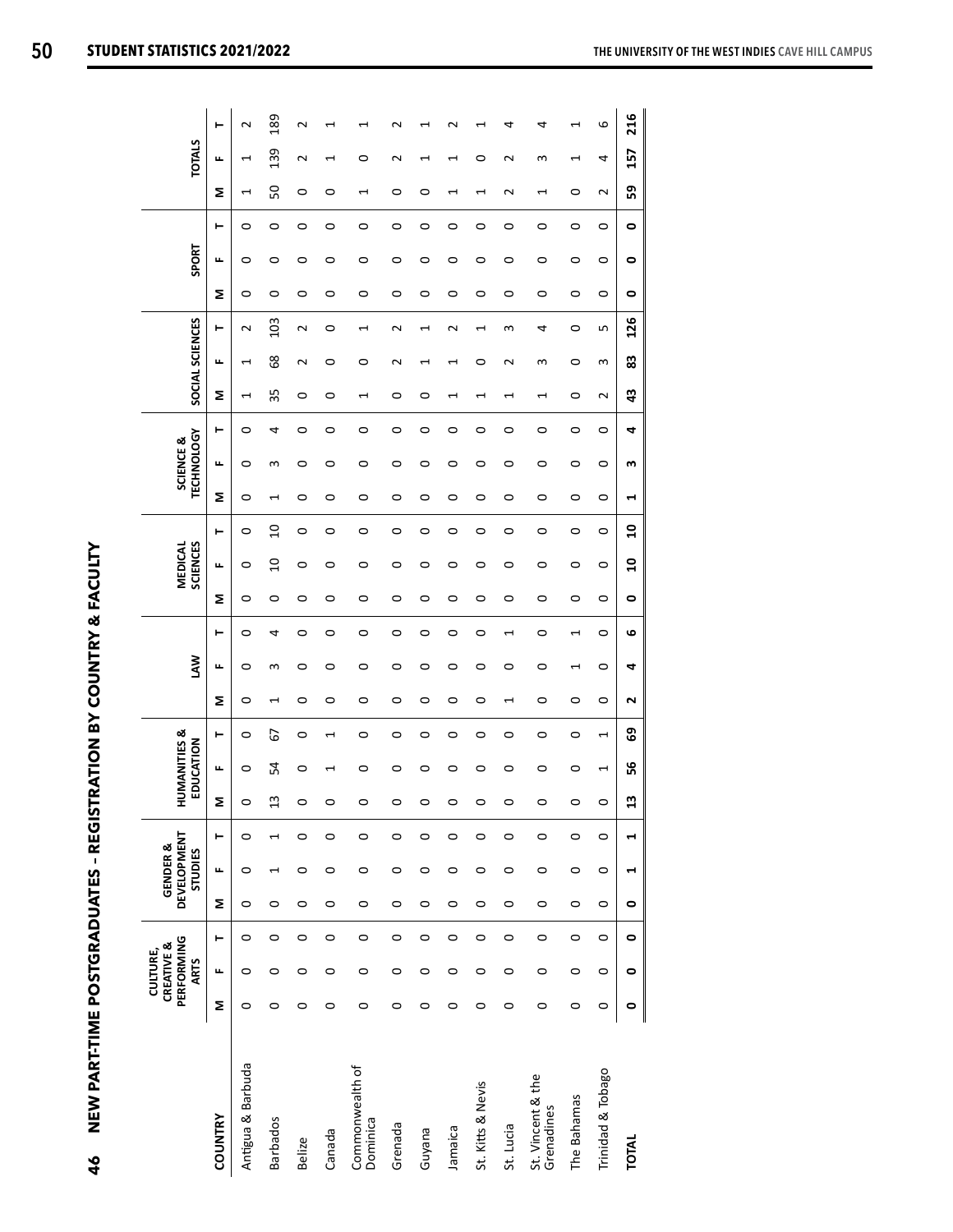# **47 NEW POSTGRADUATES – REGISTRATION BY MAJOR**

|                            |                             |                                          |                  | <b>FULL-TIME</b>        |                |                  | PART-TIME      |                |              | <b>TOTALS</b>  |                          |
|----------------------------|-----------------------------|------------------------------------------|------------------|-------------------------|----------------|------------------|----------------|----------------|--------------|----------------|--------------------------|
| <b>FACULTY</b>             | <b>DEGREE</b>               | <b>MAJOR</b>                             | M                | F                       | T              | M                | F              | T              | M            | F              | T                        |
|                            | Master of Arts              | Creative Arts (Culture)                  | 3                | 3                       | 6              | $\pmb{0}$        | $\pmb{0}$      | $\mathbf{0}$   | 3            | 3              | 6                        |
| Culture,<br>Creative &     | Doctor of<br>Philosophy     | Cultural Studies (Culture)               | $\boldsymbol{0}$ | 1                       | $\mathbf{1}$   | $\boldsymbol{0}$ | $\mathbf 0$    | 0              | 0            | $\mathbf{1}$   | $\mathbf{1}$             |
| Performing<br>Arts         | <b>TOTAL</b>                |                                          | 3                | 4                       | 7              | 0                | 0              | 0              | 3            | 4              | $\overline{\phantom{a}}$ |
|                            |                             |                                          |                  |                         |                |                  |                |                |              |                |                          |
| Gender &<br>Development    | Master of Science           | Gender &<br><b>Development Studies</b>   | $\mathbf 0$      | $\overline{2}$          | 2              | 0                | $\mathbf{1}$   | $\mathbf{1}$   | 0            | 3              | 3                        |
| <b>Studies</b>             | <b>TOTAL</b>                |                                          | $\mathbf 0$      | $\mathbf 2$             | 2              | 0                | $\mathbf 1$    | $\mathbf{1}$   | $\pmb{0}$    | 3              | 3                        |
|                            |                             |                                          |                  |                         |                |                  |                |                |              |                |                          |
|                            | Postgraduate<br>Certificate | <b>University Teaching</b><br>& Learning | 3                | 16                      | 19             | $\pmb{0}$        | $\mathbf 0$    | $\mathbf 0$    | 3            | 16             | 19                       |
|                            |                             | Caribbean & African<br>Theology          | $\mathbf{1}$     | 0                       | 1              | 0                | $\mathbf 0$    | $\mathbf 0$    | $\mathbf{1}$ | 0              | 1                        |
|                            | Master of Arts              | Caribbean Studies                        | 0                | 1                       | 1              | 0                | $\mathbf 0$    | 0              | 0            | 1              | 1                        |
|                            |                             | <b>Heritage Studies</b>                  | 0                | 0                       | 0              | 0                | 1              | $\mathbf{1}$   | 0            | 1              | 1                        |
|                            |                             | Linguistics                              | $\mathbf 0$      | $\mathbf 1$             | $\mathbf{1}$   | 0                | $\mathbf{1}$   | 1              | 0            | $\overline{2}$ | $\overline{2}$           |
| Humanities                 | Master of<br>Education      | Education                                | $\mathbf{1}$     | 7                       | 8              | 10               | 44             | 54             | 11           | 51             | 62                       |
| & Education                |                             | Education                                | $\mathbf{1}$     | 3                       | 4              | $\overline{2}$   | $\overline{7}$ | 9              | 3            | 10             | 13                       |
|                            | Master of                   | Linguistics                              | 0                | 1                       | 1              | 0                | 0              | 0              | 0            | 1              | $\mathbf{1}$             |
|                            | Philosophy                  | Literatures in English                   | 0                | 1                       | 1              | 0                | $\mathbf 0$    | 0              | 0            | $\mathbf{1}$   | $\mathbf{1}$             |
|                            |                             | Theology                                 | $\mathbf 0$      | 0                       | 0              | $\mathbf{1}$     | $\mathbf 0$    | 1              | $\mathbf{1}$ | $\mathbf 0$    | $\mathbf{1}$             |
|                            | Doctor of                   | Education                                | $\pmb{0}$        | $\pmb{0}$               | $\mathbf 0$    | $\mathbf 0$      | $\overline{2}$ | $\overline{2}$ | 0            | $\overline{2}$ | $\overline{2}$           |
|                            | Philosophy                  | Linguistics                              | $\boldsymbol{0}$ | 0                       | 0              | 0                | $\mathbf{1}$   | 1              | 0            | $\mathbf{1}$   | $\mathbf{1}$             |
|                            | <b>TOTAL</b>                |                                          | 6                | 30                      | 36             | 13               | 56             | 69             | 19           | 86             | 105                      |
|                            |                             |                                          |                  |                         |                |                  |                |                |              |                |                          |
|                            | Master of Laws              | Law                                      | 10               | 25                      | 35             | $\mathbf{1}$     | 4              | 5              | 11           | 29             | 40                       |
| Law                        | Doctor of<br>Philosophy     | Law                                      | $\pmb{0}$        | $\boldsymbol{0}$        | $\pmb{0}$      | $\mathbf{1}$     | $\pmb{0}$      | $\mathbf{1}$   | $\mathbf{1}$ | $\pmb{0}$      | $\mathbf{1}$             |
|                            | <b>TOTAL</b>                |                                          | 10               | 25                      | 35             | $\mathbf 2$      | 4              | 6              | 12           | 29             | 41                       |
|                            |                             |                                          |                  |                         |                |                  |                |                |              |                |                          |
|                            | Postgraduate<br>Diploma     | <b>Family Medicine</b>                   | $\overline{2}$   | 4                       | 6              | $\pmb{0}$        | $\mathbf 1$    | $\mathbf{1}$   | 2            | 5              | $\overline{7}$           |
|                            |                             | <b>Paediatric Nursing</b>                | $\pmb{0}$        | 10                      | 10             | $\pmb{0}$        | 4              | $\overline{4}$ | 0            | 14             | 14                       |
| Medical<br><b>Sciences</b> | Master in Public<br>Health  | Public Health                            | $\pmb{0}$        | $\overline{\mathbf{4}}$ | $\overline{4}$ | $\pmb{0}$        | $\mathbf{1}$   | $\mathbf{1}$   | $\mathbf 0$  | 5              | 5                        |
|                            | Master of Science           | Nursing                                  | $\pmb{0}$        | 0                       | 0              | $\mathbf 0$      | $\overline{2}$ | $\overline{2}$ | 0            | $\overline{2}$ | $\overline{2}$           |
|                            | Master of                   | <b>Medical Microbiology</b>              | $\pmb{0}$        | $\mathbf 1$             | $\mathbf{1}$   | $\boldsymbol{0}$ | $\pmb{0}$      | $\mathbf 0$    | 0            | $\mathbf 1$    | $\mathbf{1}$             |
|                            | Philosophy                  | Public Health                            | $\pmb{0}$        | $\pmb{0}$               | $\pmb{0}$      | $\pmb{0}$        | $\mathbf{1}$   | $\mathbf{1}$   | 0            | $\mathbf{1}$   | $\mathbf{1}$             |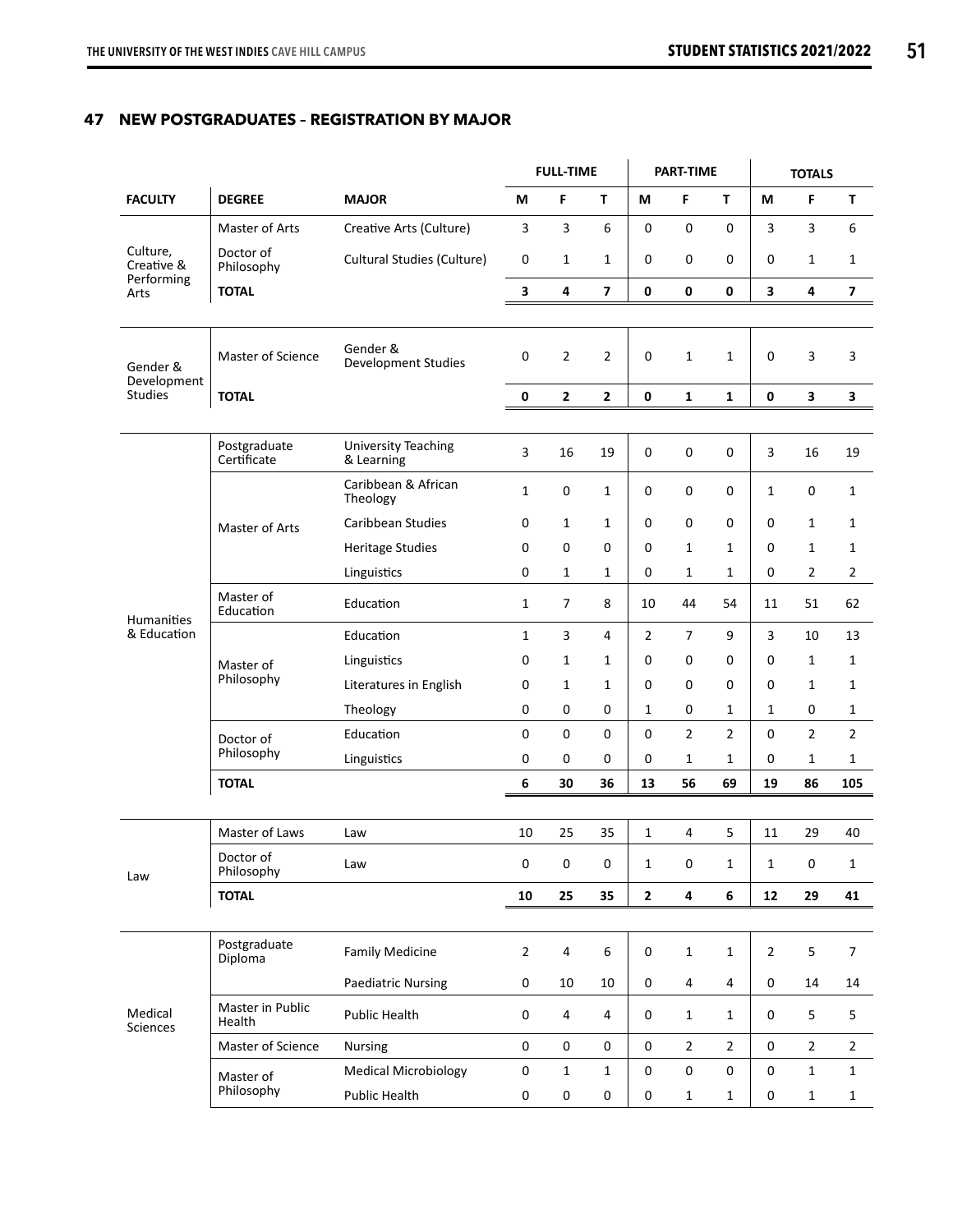# **47 NEW POSTGRADUATES – REGISTRATION BY MAJOR (continued)**

|                            |                                                          |                                                   |                | <b>FULL-TIME</b> |                |                | <b>PART-TIME</b> |                |                         | <b>TOTALS</b>  |                |
|----------------------------|----------------------------------------------------------|---------------------------------------------------|----------------|------------------|----------------|----------------|------------------|----------------|-------------------------|----------------|----------------|
| <b>FACULTY</b>             | <b>DEGREE</b>                                            | <b>MAJOR</b>                                      | М              | F                | T              | М              | F                | т              | М                       | F              | T              |
|                            |                                                          | Anaesthesia &<br><b>Intensive Care</b>            | 0              | 1                | 1              | 0              | 0                | 0              | $\mathbf 0$             | 1              | 1              |
|                            |                                                          | <b>Emergency Medicine</b>                         | 0              | 2                | 2              | 0              | 0                | 0              | 0                       | $\overline{2}$ | 2              |
|                            | Doctor of Medicine                                       | <b>Family Medicine</b>                            | 0              | 3                | 3              | 0              | 0                | 0              | 0                       | 3              | 3              |
| Medical<br><b>Sciences</b> |                                                          | Internal Medicine                                 | 0              | 3                | 3              | 0              | 0                | 0              | 0                       | 3              | 3              |
| (continued)                |                                                          | Ophthalmology                                     | 0              | 1                | 1              | 0              | 0                | 0              | 0                       | $\mathbf{1}$   | 1              |
|                            |                                                          | Surgery - General                                 | 1              | 0                | 1              | 0              | 0                | 0              | 1                       | 0              | 1              |
|                            | Doctor of<br>Philosophy                                  | Epidemiology                                      | $\mathbf 0$    | $\mathbf 0$      | $\mathbf 0$    | 0              | $\mathbf{1}$     | $\mathbf{1}$   | 0                       | $\mathbf{1}$   | 1              |
|                            | Non Degree                                               | <b>Specially Admitted</b>                         | 0              | $\mathbf{1}$     | 1              | 0              | $\pmb{0}$        | 0              | $\mathbf 0$             | $\mathbf{1}$   | 1              |
|                            | <b>TOTAL</b>                                             |                                                   | 3              | 30               | 33             | 0              | 10               | 10             | 3                       | 40             | 43             |
|                            |                                                          |                                                   |                |                  |                |                |                  |                |                         |                |                |
|                            |                                                          | Biosafety                                         | 0              | $\mathbf{1}$     | $\mathbf{1}$   | 0              | 0                | $\mathbf 0$    | $\mathbf 0$             | $\mathbf{1}$   | $\mathbf{1}$   |
|                            | <b>Master of Science</b>                                 | Natural Resource<br>& Environmental<br>Management | 3              | 8                | 11             | $\mathbf{1}$   | $\overline{2}$   | 3              | 4                       | 10             | 14             |
|                            |                                                          | Chemistry                                         | 0              | $\overline{2}$   | $\overline{2}$ | $\mathbf 0$    | 0                | 0              | $\mathbf 0$             | $\overline{2}$ | $\overline{2}$ |
| Science &<br>Technology    | Master of                                                | <b>Computer Science</b>                           | 1              | 0                | 1              | 0              | 0                | 0              | 1                       | 0              | 1              |
|                            | Philosophy                                               | <b>Environmental Studies</b>                      | $\mathbf{1}$   | 1                | 2              | 0              | 0                | 0              | 1                       | $\mathbf{1}$   | 2              |
|                            |                                                          | Physics                                           | $\mathbf{1}$   | $\mathbf 0$      | 1              | 0              | 0                | 0              | $\mathbf{1}$            | 0              | 1              |
|                            | Doctor of<br>Philosophy                                  | Natural Resource<br>Management                    | 0              | $\mathbf 0$      | 0              | 0              | 1                | $\mathbf{1}$   | 0                       | $\mathbf{1}$   | $\mathbf{1}$   |
|                            | <b>TOTAL</b>                                             |                                                   | 6              | 12               | 18             | 1              | 3                | 4              | $\overline{\mathbf{z}}$ | 15             | 22             |
|                            |                                                          |                                                   |                |                  |                |                |                  |                |                         |                |                |
|                            | <b>Executive Master</b><br>in Business<br>Administration | <b>Healthcare Management</b>                      | $\mathbf 0$    | $\mathbf 0$      | $\mathbf 0$    | 0              | $\mathbf{1}$     | $\mathbf{1}$   | $\mathbf 0$             | $\mathbf{1}$   | 1              |
|                            |                                                          | <b>Business Administration</b>                    | 4              | 8                | 12             | 9              | 12               | 21             | 13                      | 20             | 33             |
|                            | <b>Master in Business</b><br>Administration              | <b>Healthcare Management</b>                      | 0              | $\mathbf{1}$     | 1              | 0              | $\mathbf 0$      | 0              | 0                       | $\mathbf{1}$   | 1              |
|                            |                                                          | <b>International Business</b>                     | 0              | $\overline{2}$   | $\overline{2}$ | 0              | $\overline{2}$   | $\overline{2}$ | 0                       | 4              | 4              |
|                            |                                                          | <b>Accounting &amp; Finance</b>                   | $\mathbf{1}$   | 4                | 5              | $\mathbf{0}$   | 6                | 6              | $\mathbf{1}$            | 10             | 11             |
|                            |                                                          | Applied Psychology                                | 0              | 4                | 4              | 0              | $\mathbf 0$      | 0              | 0                       | 4              | 4              |
| Social                     |                                                          | Banking & Finance                                 | 0              | $\mathbf{1}$     | 1              | 0              | $\mathbf{1}$     | $\mathbf{1}$   | 0                       | $\overline{2}$ | $\overline{2}$ |
| Sciences                   |                                                          | <b>Building &amp; Construction</b><br>Management  | $\mathbf{1}$   | $\mathbf 0$      | 1              | 0              | $\mathbf 0$      | 0              | 1                       | 0              | 1              |
|                            |                                                          | <b>Business Analytics</b>                         | 3              | 1                | 4              | 3              | $\mathbf{1}$     | 4              | 6                       | 2              | 8              |
|                            | <b>Master of Science</b>                                 | <b>Business Analytics</b><br>(with Special)       | 4              | 3                | 7              | $\overline{2}$ | $\overline{2}$   | 4              | 6                       | 5              | 11             |
|                            |                                                          | <b>Counselling Psychology</b>                     | $\overline{2}$ | 10               | 12             | 0              | 4                | 4              | 2                       | 14             | 16             |
|                            |                                                          | E-Governance for<br><b>Developing States</b>      | $\overline{2}$ | $\mathbf{1}$     | 3              | 4              | 3                | $\overline{7}$ | 6                       | 4              | 10             |
|                            |                                                          | Finance                                           | 1              | $\mathbf{1}$     | $\overline{2}$ | 0              | $\mathbf{1}$     | $\mathbf{1}$   | $\mathbf{1}$            | $\overline{2}$ | 3              |
|                            |                                                          | Finance & Investments                             | $\mathbf{1}$   | $\overline{2}$   | 3              | 1              | $\overline{2}$   | 3              | $\overline{2}$          | 4              | 6              |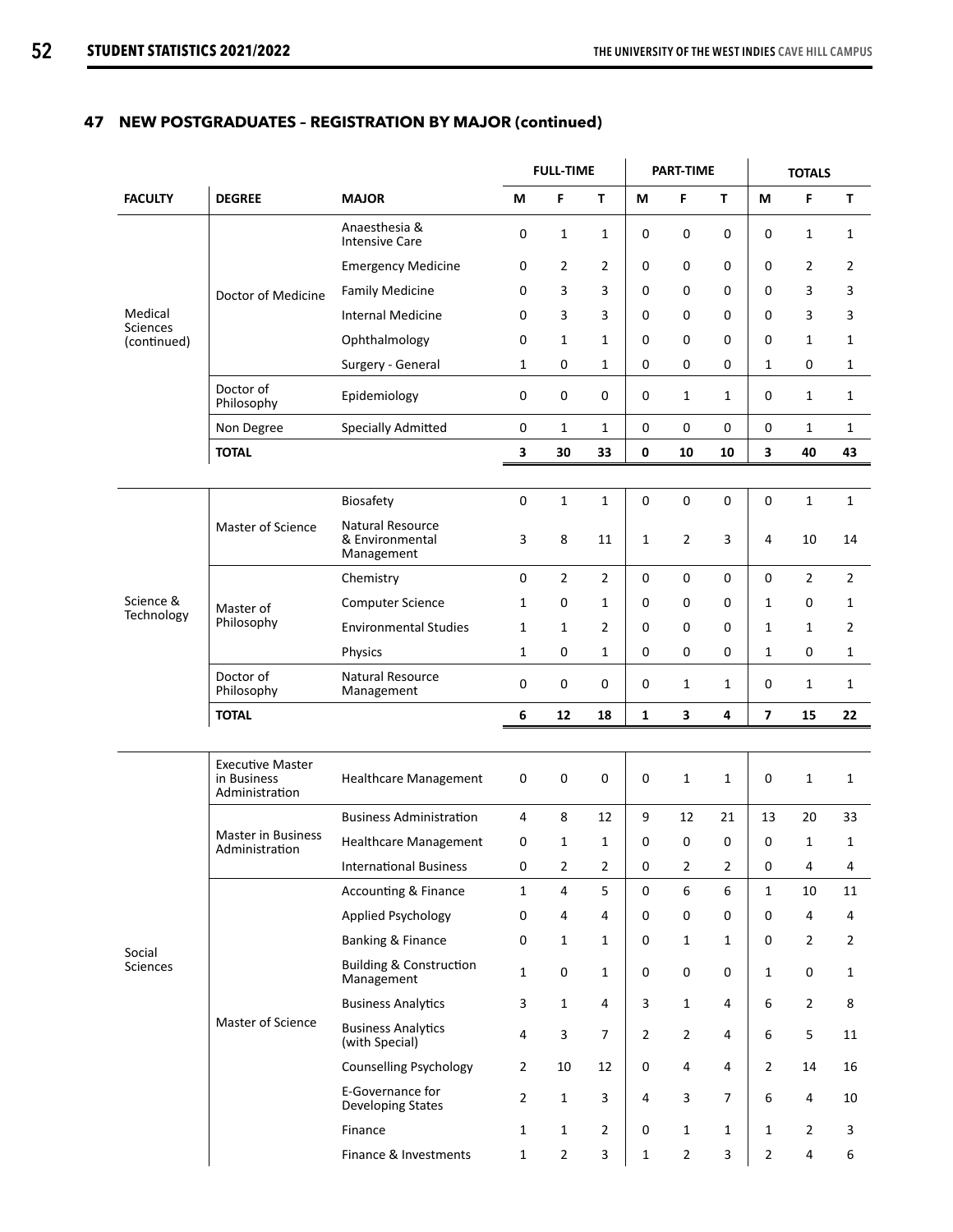# **47 NEW POSTGRADUATES – REGISTRATION BY MAJOR (continued)**

|                    |                                      |                                              |                | <b>FULL-TIME</b> |                         |                | PART-TIME      |                |                | <b>TOTALS</b>  |                |
|--------------------|--------------------------------------|----------------------------------------------|----------------|------------------|-------------------------|----------------|----------------|----------------|----------------|----------------|----------------|
| <b>FACULTY</b>     | <b>DEGREE</b>                        | <b>MAJOR</b>                                 | М              | F                | T                       | М              | F              | T              | М              | F              | T              |
|                    |                                      | <b>Financial &amp; Business</b><br>Economics | 4              | 1                | 5                       | 3              | $\overline{2}$ | 5              | 7              | 3              | 10             |
|                    |                                      | <b>Financial Management</b>                  | 0              | 3                | 3                       | 4              | 17             | 21             | 4              | 20             | 24             |
|                    |                                      | Human Resource<br>Management                 | $\pmb{0}$      | 5                | 5                       | 1              | 6              | 7              | 1              | 11             | 12             |
|                    |                                      | <b>International Business</b><br>& Trade     | $\mathbf{1}$   | 0                | $\mathbf{1}$            | 2              | $\mathbf 0$    | $\overline{2}$ | 3              | 0              | 3              |
|                    |                                      | <b>International Business</b>                | 0              | 1                | 1                       | $\mathbf 0$    | 2              | $\overline{2}$ | 0              | 3              | 3              |
|                    |                                      | International Trade Policy                   | 4              | 15               | 19                      | 0              | 0              | 0              | 4              | 15             | 19             |
|                    |                                      | Investments &<br>Wealth Management           | 1              | $\mathbf{1}$     | $\overline{2}$          | $\mathbf 0$    | 2              | 2              | 1              | 3              | 4              |
|                    | Master of Science                    | Labour &<br><b>Employment Relations</b>      | 1              | $\mathbf 2$      | 3                       | $\mathbf 0$    | 1              | $\mathbf{1}$   | 1              | 3              | 4              |
|                    |                                      | Logistics & Supply<br>Chain Management       | 0              | $\mathbf{1}$     | $\mathbf{1}$            | $\overline{2}$ | $\overline{2}$ | 4              | $\overline{2}$ | 3              | 5              |
|                    |                                      | Management                                   | 0              | 1                | 1                       | 1              | 1              | $\overline{2}$ | 1              | 2              | 3              |
| Social<br>Sciences |                                      | Management<br>Information Systems            | 1              | 1                | $\overline{2}$          | 1              | 1              | $\overline{2}$ | $\overline{2}$ | $\overline{2}$ | 4              |
| (continued)        |                                      | Marketing                                    | 0              | 3                | 3                       | $\overline{2}$ | 1              | 3              | $\overline{2}$ | 4              | 6              |
|                    |                                      | Project Management                           | 1              | 1                | 2                       | 1              | 2              | 3              | $\overline{2}$ | 3              | 5              |
|                    |                                      | Project Management<br>with Special           | 3              | $\overline{2}$   | 5                       | 4              | 1              | 5              | 7              | 3              | 10             |
|                    |                                      | Tourism & Sport<br>Management                | 0              | $\mathbf{1}$     | $\mathbf{1}$            | $\mathbf 0$    | 2              | $\overline{2}$ | 0              | 3              | 3              |
|                    | Master of<br>Philosophy              | Governance &<br><b>Public Policy</b>         | 0              | 1                | 1                       | 0              | 2              | $\overline{2}$ | 0              | 3              | 3              |
|                    |                                      | <b>Management Studies</b>                    | $\mathbf{1}$   | $\mathbf 0$      | $\mathbf{1}$            | 0              | 1              | $\mathbf{1}$   | 1              | $\mathbf{1}$   | $\overline{2}$ |
|                    | Doctor of Business<br>Administration | <b>Business Administration</b>               | $\mathbf{1}$   | $\overline{2}$   | 3                       | $\overline{2}$ | 3              | 5              | 3              | 5              | 8              |
|                    | Doctor of<br>Philosophy              | Economic<br>Development Policy               | $\mathbf{1}$   | 0                | $\mathbf{1}$            | $\mathbf 0$    | 0              | 0              | 1              | 0              | $\mathbf{1}$   |
|                    |                                      | <b>Management Studies</b>                    | 1              | 0                | 1                       | 1              | 1              | 2              | $\overline{2}$ | 1              | 3              |
|                    | Non Degree                           | <b>Specially Admitted</b>                    | $\mathbf{1}$   | $\mathbf 2$      | 3                       | $\mathbf 0$    | 1              | $\mathbf{1}$   | 1              | 3              | 4              |
|                    | <b>TOTAL</b>                         |                                              | 40             | 81               | 121                     | 43             | 83             | 126            | 83             | 164            | 247            |
|                    |                                      |                                              |                |                  |                         |                |                |                |                |                |                |
| Sport              | Master of Science                    | <b>Sport Sciences</b>                        | $\overline{2}$ | 5                | $\overline{7}$          | $\mathbf 0$    | $\pmb{0}$      | $\mathbf 0$    | $\overline{2}$ | 5              | $\overline{7}$ |
|                    | <b>TOTAL</b>                         |                                              | $\mathbf{2}$   | 5                | $\overline{\mathbf{z}}$ | $\pmb{0}$      | $\pmb{0}$      | $\pmb{0}$      | 2              | 5              | 7              |
| <b>TOTAL</b>       |                                      |                                              | 70             | 189              | 259                     | 59             | 157            | 216            | 129            | 346            | 475            |
|                    |                                      |                                              |                |                  |                         |                |                |                |                |                |                |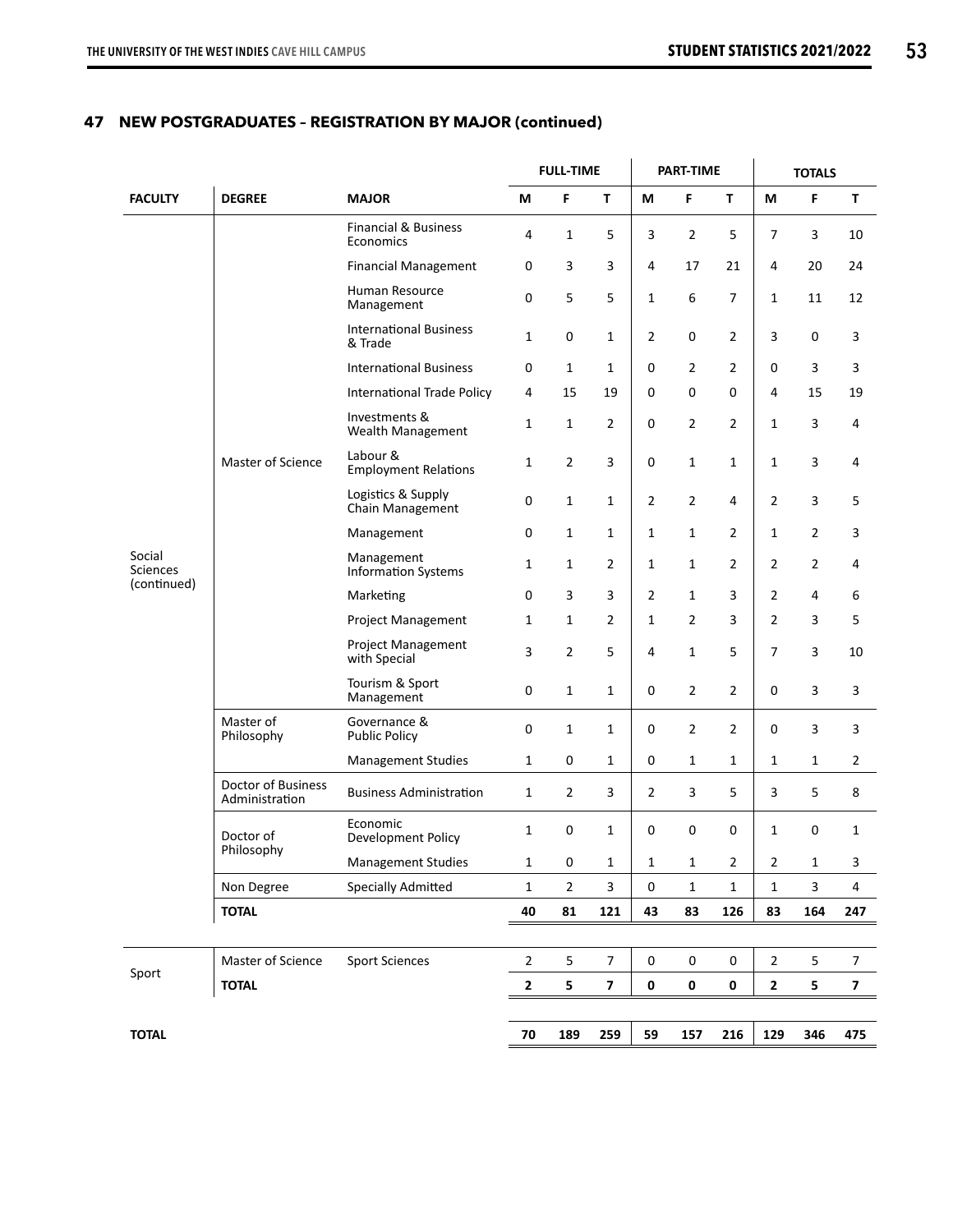| י<br>י        |  |
|---------------|--|
| Ì             |  |
| ļ<br>.<br>.   |  |
| ֕             |  |
|               |  |
| $\frac{8}{4}$ |  |

|                                        |                                         |                          |                                                                |                |           |                                                             |           |                                |                                          |                       |                          | <b>FACULTY/INSTITUTE</b> |           |                            |           |         |                                |         |         |                           |          |         |         |                                     |                                |        |  |
|----------------------------------------|-----------------------------------------|--------------------------|----------------------------------------------------------------|----------------|-----------|-------------------------------------------------------------|-----------|--------------------------------|------------------------------------------|-----------------------|--------------------------|--------------------------|-----------|----------------------------|-----------|---------|--------------------------------|---------|---------|---------------------------|----------|---------|---------|-------------------------------------|--------------------------------|--------|--|
|                                        |                                         |                          | PERFORMING<br><b>CREATIVE &amp;</b><br>CULTURE,<br><b>ARTS</b> |                |           | <b>DEVELOPMENT</b><br><b>GENDER &amp;</b><br><b>STUDIES</b> |           | <b>HUMANITIES</b><br>EDUCATION | ઌ                                        |                       | <b>LAW</b>               |                          |           | <b>SCIENCES</b><br>MEDICAL |           |         | <b>TECHNOLOGY</b><br>SCIENCE & |         |         | <b>SCIENCES</b><br>SOCIAL |          |         | SPORT   |                                     | <b>TOTALS</b>                  |        |  |
| COUNTRY                                | UNIVERSITY                              | Σ                        | щ                                                              | ⊢              | Σ         | щ                                                           | ⊢         | Σ                              | ⊢<br>щ                                   | Σ                     | ட                        | ⊢                        | Σ         | ட                          | ⊢         | Σ       | ட                              | ⊢       | Σ       | ட                         | ⊢        | Σ       | ட       | Σ<br>⊢                              | ட                              | ⊢      |  |
| <b>AUSTRIA</b>                         | University of Salzburg                  | $\circ$                  | $\circ$                                                        | $\circ$        | $\circ$   | $\circ$                                                     | $\circ$   | $\circ$                        | 1<br>$\overline{ }$                      | $\circ$               | $\circ$                  | $\circ$                  | $\circ$   | $\circ$                    | $\circ$   | $\circ$ | $\circ$                        | $\circ$ | $\circ$ | $\circ$                   | $\circ$  | $\circ$ | $\circ$ | $\circ$<br>$\circ$                  | $\mathbf{\mathbf{\mathsf{H}}}$ | 1      |  |
| <b>BELGIUM</b>                         | Université de Liège                     | $\circ$                  | $\circ$                                                        | $\circ$        | $\circ$   | $\circ$                                                     | $\circ$   | 1                              | $\sim$<br>$\mathbf{\mathbf{\mathsf{H}}}$ | $\circ$               | 0                        | $\circ$                  | $\circ$   | $\circ$                    | $\circ$   | $\circ$ | $\circ$                        | 0       | $\circ$ | $\circ$                   | $\circ$  | $\circ$ | $\circ$ | $\overline{\phantom{0}}$<br>$\circ$ | $\mathbf{\mathbf{\mathsf{H}}}$ | $\sim$ |  |
|                                        | Concordia University                    | $\circ$                  | $\circ$                                                        | $\circ$        | $\circ$   | $\circ$                                                     | $\circ$   | $\circ$                        | $\circ$<br>$\circ$                       | $\circ$               | 0                        | $\circ$                  | $\circ$   | $\circ$                    | $\circ$   | $\circ$ | $\circ$                        | $\circ$ | S       | $\circ$                   | S        | $\circ$ | $\circ$ | S<br>$\circ$                        | $\circ$                        | S      |  |
| CANADA                                 | Queen's University                      | $\circ$                  | $\circ$                                                        | $\circ$        | $\circ$   | $\circ$                                                     | $\circ$   | $\circ$                        | 0<br>0                                   | $\circ$               | 0                        | $\circ$                  | 0         | 0                          | 0         | 0       | $\circ$                        | 0       | $\circ$ | $\circ$                   | 0        | $\circ$ | H       | 0<br>1                              | H                              | 1      |  |
|                                        | University of Waterloo                  | $\circ$                  | $\circ$                                                        | $\circ$        | $\circ$   | $\circ$                                                     | $\circ$   | 1                              | 1<br>$\circ$                             | $\circ$               | $\circ$                  | $\circ$                  | $\circ$   | $\circ$                    | $\circ$   | $\circ$ | $\circ$                        | $\circ$ | $\circ$ | $\circ$                   | $\circ$  | $\circ$ | $\circ$ | 1<br>$\circ$                        | $\circ$                        | 1      |  |
| FINLAND                                | Laurea University of<br>Applied Science | $\circ$                  | $\circ$                                                        | $\circ$        | $\circ$   | $\circ$                                                     | $\circ$   | $\circ$                        | $\circ$<br>$\circ$                       | $\circ$               | $\circ$                  | $\circ$                  | $\circ$   | $\circ$                    | $\circ$   | $\circ$ | $\circ$                        | $\circ$ | $\circ$ | $\sim$                    | $\sim$   | $\circ$ | $\circ$ | $\circ$<br>$\circ$                  | $\sim$                         | $\sim$ |  |
|                                        | Brown University                        | $\circ$                  | 1                                                              | $\overline{ }$ | $\circ$   | $\circ$                                                     | $\circ$   | $\overline{ }$                 | 1<br>$\circ$                             | $\circ$               | 0                        | $\circ$                  | $\circ$   | $\circ$                    | $\circ$   | $\circ$ | 0                              | $\circ$ | $\circ$ | $\circ$                   | $\circ$  | $\circ$ | $\circ$ | 1<br>$\circ$                        | $\overline{ }$                 | $\sim$ |  |
|                                        | Presbyterian College                    | $\circ$                  | $\circ$                                                        | $\circ$        | $\circ$   | $\circ$                                                     | $\circ$   | $\circ$                        | $\sim$<br>$\sim$                         | $\circ$               | 0                        | $\circ$                  | 0         | 0                          | $\circ$   | $\circ$ | $\circ$                        | $\circ$ | $\circ$ | $\circ$                   | $\circ$  | $\circ$ | $\circ$ | $\circ$<br>$\circ$                  | $\sim$                         | $\sim$ |  |
| USA                                    | St. Joseph's College                    | $\overline{\phantom{0}}$ | 1                                                              | 2              | $\circ$   | $\circ$                                                     | $\circ$   | $\circ$                        | $\circ$<br>0                             | $\circ$               | 0                        | $\circ$                  | $\circ$   | 0                          | $\circ$   | $\circ$ | 0                              | $\circ$ | $\circ$ | $\circ$                   | $\circ$  | $\circ$ | 0       | H<br>$\circ$                        | H                              | $\sim$ |  |
|                                        | University of California                | $\circ$                  | $\circ$                                                        | $\circ$        | $\circ$   | $\circ$                                                     | $\circ$   | 1                              | $\sim$<br>1                              | $\circ$               | 0                        | $\circ$                  | $\circ$   | $\circ$                    | $\circ$   | $\circ$ | 1                              | 1       | $\circ$ | 1                         | 1        | $\circ$ | $\circ$ | 1<br>$\circ$                        | S                              | 4      |  |
| <b>JAMAICA</b>                         | <b>UWI Mona Campus</b>                  | $\circ$                  | $\circ$                                                        | $\circ$        | $\circ$   | $\circ$                                                     | $\circ$   | $\circ$                        | $\circ$<br>$\circ$                       | $\sim$                | $\overline{\phantom{0}}$ | S                        | $\circ$   | $\circ$                    | $\circ$   | $\circ$ | $\circ$                        | $\circ$ | $\circ$ | 1                         | 1        | $\circ$ | $\circ$ | $\sim$<br>$\circ$                   | $\sim$                         | 4      |  |
| <b>TRINIDAD &amp;</b><br><b>TOBAGO</b> | UWI St. Augustine Campus                | $\circ$                  | $\circ$                                                        | $\circ$        | $\circ$   | $\circ$                                                     | $\circ$   | $\circ$                        | $\circ$<br>$\circ$                       | $\circ$               | $\circ$                  | $\circ$                  | $\circ$   | $\circ$                    | $\circ$   | $\circ$ | $\circ$                        | $\circ$ | $\circ$ | 1                         | 1        | $\circ$ | $\circ$ | $\circ$<br>$\circ$                  | 1                              | 1      |  |
| <b>TOTAL</b>                           |                                         | H                        | 2                                                              | m              | $\bullet$ | $\bullet$                                                   | $\bullet$ | 4                              | თ<br>LŊ,                                 | $\mathbf{\mathsf{N}}$ | H                        | m                        | $\bullet$ | 0                          | $\bullet$ | 0       | H                              | H       | m       | LN,                       | $\infty$ | ۰       | H       | $\mathbf{a}$<br>$\blacksquare$      | 45                             | 25     |  |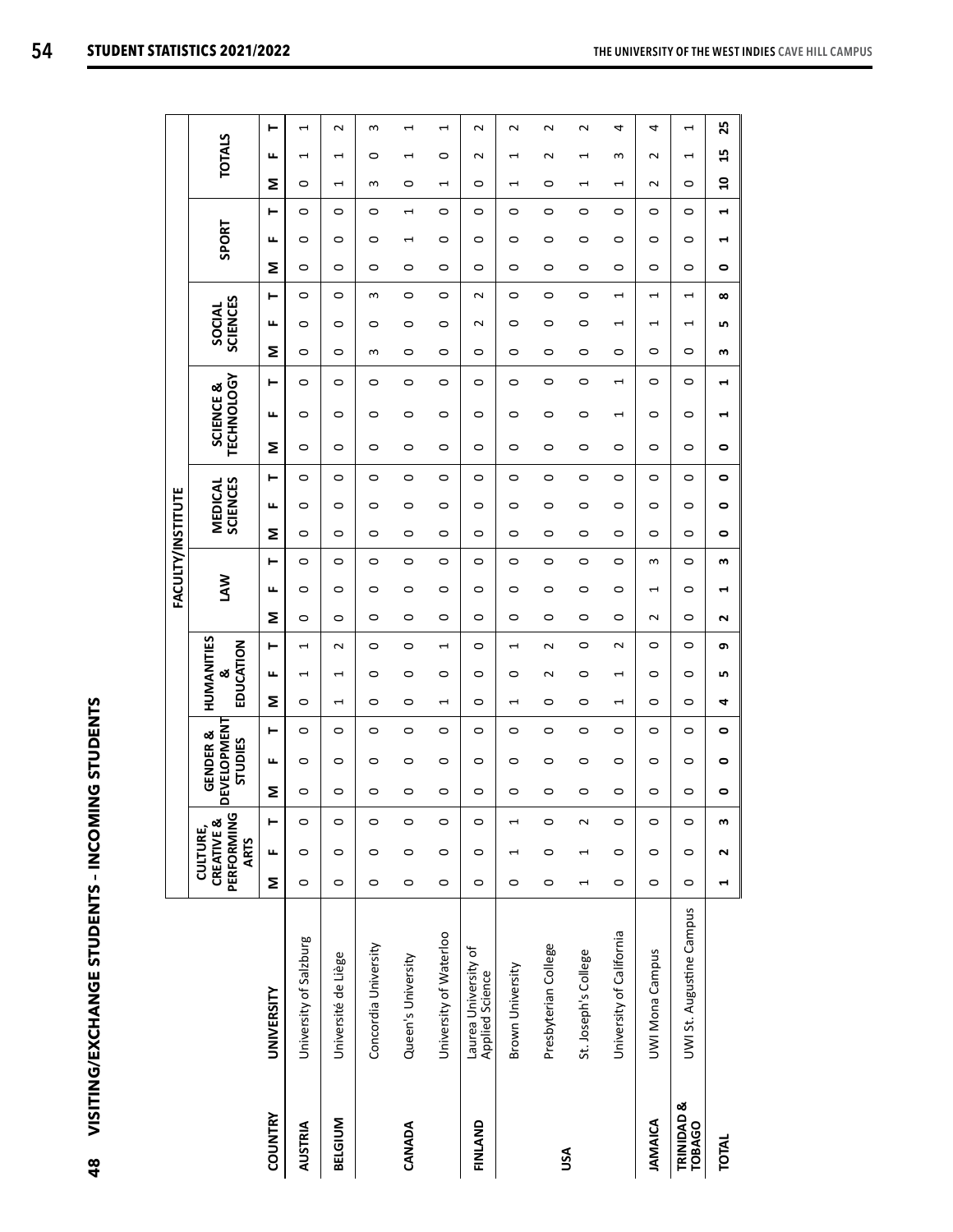|              |                            |         |                                                     |         |           |                                                      |         |         |                              |                    |           |         |         | <b>FACULTY/INSTITUTE</b>   |         |         |                                |         |         |                           |         |         |         |         |         |                   |  |
|--------------|----------------------------|---------|-----------------------------------------------------|---------|-----------|------------------------------------------------------|---------|---------|------------------------------|--------------------|-----------|---------|---------|----------------------------|---------|---------|--------------------------------|---------|---------|---------------------------|---------|---------|---------|---------|---------|-------------------|--|
|              |                            |         | PERFORMING<br>CREATIVE &<br>CULTURE,<br><b>ARTS</b> |         |           | DEVELOPMENT<br><b>GENDER &amp;</b><br><b>STUDIES</b> |         |         | HUMANITIES<br>EDUCATION<br>ಳ |                    | <b>NN</b> |         |         | <b>SCIENCES</b><br>MEDICAL |         |         | <b>TECHNOLOGY</b><br>SCIENCE & |         |         | <b>SCIENCES</b><br>SOCIAL |         |         | SPORT   |         |         | <b>TOTALS</b>     |  |
| COUNTRY      | UNIVERSITY                 | Σ       | щ                                                   | ⊢       | Σ         | щ                                                    | ۳       | Σ       | ۳<br>щ                       | Σ                  | щ         | ۳       | Σ       | ட                          | ۳       | Σ       | щ                              | ⊢       | Σ       | щ                         | ⊢       | Σ       | щ       | ۳       | Σ       | ⊢<br>ட            |  |
|              | Concordia University       | H       | 0                                                   |         | $\circ$   | 0                                                    | 0       | $\circ$ | 0                            | 0<br>$\circ$       | 0         | $\circ$ | $\circ$ | 0                          | $\circ$ | 0       | ⊣                              | H       | 1       | 0                         | 1       | 0       | 0       | 0       | $\sim$  | S<br>J            |  |
|              | Nipissing University       | $\circ$ | $\circ$                                             | $\circ$ | $\circ$   | $\circ$                                              | $\circ$ | $\circ$ | $\circ$                      | $\circ$<br>$\circ$ | $\circ$   | $\circ$ | $\circ$ | $\circ$                    | $\circ$ | $\circ$ | $\circ$                        | $\circ$ | 1       | $\circ$                   | 1       | $\circ$ | $\circ$ | $\circ$ | 1       | 1<br>$\circ$      |  |
| CANADA       | Queen's University         | $\circ$ | $\circ$                                             | $\circ$ | $\circ$   | $\circ$                                              | $\circ$ | $\circ$ | $\circ$                      | $\circ$<br>$\circ$ | 1         | 1       | $\circ$ | $\circ$                    | $\circ$ | $\circ$ | $\circ$                        | $\circ$ | $\circ$ | $\circ$                   | $\circ$ | $\circ$ | $\circ$ | $\circ$ | $\circ$ | 1<br>1            |  |
|              | University of Calgary      | $\circ$ | $\circ$                                             | $\circ$ | $\circ$   | $\circ$                                              | $\circ$ | $\circ$ | $\circ$                      | $\circ$<br>$\circ$ | $\circ$   | $\circ$ | $\circ$ | $\circ$                    | $\circ$ | $\circ$ | $\circ$                        | $\circ$ | 1       | 1                         | $\sim$  | $\circ$ | $\circ$ | $\circ$ | 1       | $\sim$<br>J       |  |
|              | University of Ottawa       | $\circ$ | 0                                                   | 0       | 0         | $\circ$                                              | $\circ$ | 0       | $\circ$<br>0                 | 0                  | 1         | 1       | 0       | 0                          | $\circ$ | $\circ$ | 0                              | $\circ$ | 0       | 0                         | 0       | 0       | 0       | 0       | 0       | 1<br>1            |  |
|              | University of Toronto      | $\circ$ | $\circ$                                             | $\circ$ | $\circ$   | $\circ$                                              | $\circ$ | $\circ$ | $\circ$<br>$\circ$           | $\circ$            | $\circ$   | $\circ$ | $\circ$ | $\circ$                    | $\circ$ | $\circ$ | $\circ$                        | $\circ$ | $\circ$ | 1                         | 1       | $\circ$ | $\circ$ | $\circ$ | $\circ$ | 1<br>1            |  |
| MARTINIQUE   | Universite des Antilles    | $\circ$ | $\circ$                                             | $\circ$ | $\circ$   | $\circ$                                              | $\circ$ | $\circ$ | 0<br>0                       | $\circ$            | O         | 0       | $\circ$ | 0                          | 0       | $\circ$ | 0                              | 0       | 1       | 0                         | 1       | $\circ$ | $\circ$ | 0       | 1       | 1<br>0            |  |
| υ.κ.         | Kingston University London | $\circ$ | $\circ$                                             | 0       | 0         | $\circ$                                              | $\circ$ | 0       | 0                            | 0<br>0             | 0         | 0       | 0       | 0                          | 0       | 0       | 0                              | 0       | 0       | 1                         | 1       | 0       | 0       | 0       | $\circ$ | 1<br>1            |  |
| <b>TOTAL</b> |                            |         |                                                     |         | $\bullet$ | 0                                                    | 0       | ۰       | 0<br>0                       | 0                  |           | N       | 0       | 0                          | 0       | 0       | H                              |         | 4       | m                         | r       | 0       | 0       | ۰       | LN,     | $\mathbf{1}$<br>ဖ |  |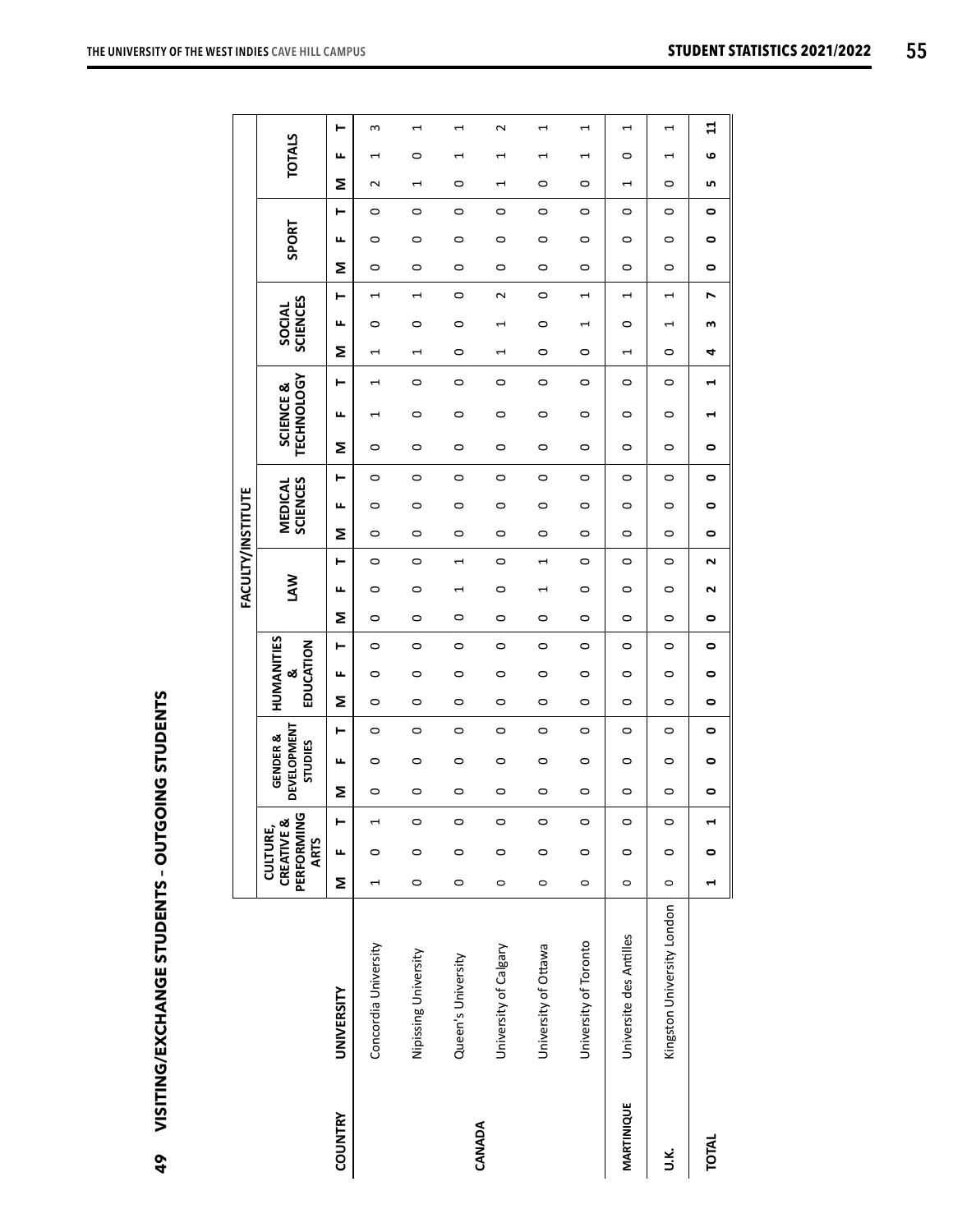# *B. TERTIARY LEVEL INSTITUTIONS (TLI): REGISTRATION DATA*

# **50 TLI – REGISTRATION BY TYPE & FACULTY**

|                            |                | <b>HUMANITIES &amp; EDUCATION</b> |                |
|----------------------------|----------------|-----------------------------------|----------------|
| <b>STUDENT TYPE</b>        | M              | F                                 | Т              |
| Undergraduate              |                |                                   |                |
| Continuing                 | 3              | 48                                | 51             |
| New First Time             | 0              | $\overline{2}$                    | $\overline{2}$ |
| Returning/Re-Entry         | 6              | 33                                | 39             |
| <b>Total Undergraduate</b> | 9              | 83                                | 92             |
| Postgraduate               |                |                                   |                |
| Continuing                 | $\overline{2}$ | 9                                 | 11             |
| New First Time             | 6              | 15                                | 21             |
| <b>Total Postgraduate</b>  | 8              | 24                                | 32             |
|                            |                |                                   |                |
| <b>TOTAL</b>               | 17             | 107                               | 124            |

#### **51 TLI – REGISTRATION BY FACULTY & PROGRAMME**

|                                   |                | <b>FULL-TIME</b> |     |              | <b>PART-TIME</b> |              |                | <b>TOTALS</b> |     |
|-----------------------------------|----------------|------------------|-----|--------------|------------------|--------------|----------------|---------------|-----|
| <b>FACULTY</b>                    | M              | F                | т   | М            | F                | т            | M              | F             | T   |
| Undergraduate                     |                |                  |     |              |                  |              |                |               |     |
| <b>Humanities &amp; Education</b> |                |                  |     |              |                  |              |                |               |     |
| <b>Bachelor of Education</b>      | $\overline{2}$ | 48               | 50  | $\mathbf{1}$ | $\mathbf 0$      | $\mathbf{1}$ | 3              | 48            | 51  |
| Diploma                           | 6              | 35               | 41  | $\mathbf 0$  | $\mathbf 0$      | $\mathbf 0$  | 6              | 35            | 41  |
| <b>Total Undergraduate</b>        | 8              | 83               | 91  | $\mathbf{1}$ | 0                | $\mathbf{1}$ | 9              | 83            | 92  |
|                                   |                |                  |     |              |                  |              |                |               |     |
| Postgraduate                      |                |                  |     |              |                  |              |                |               |     |
| <b>Humanities &amp; Education</b> |                |                  |     |              |                  |              |                |               |     |
| Postgraduate Diploma              | 6              | 15               | 21  | $\mathbf 0$  | $\mathbf 0$      | $\mathbf 0$  | 6              | 15            | 21  |
| Master of Education               | $\overline{2}$ | 4                | 6   | $\mathbf 0$  | 5                | 5            | $\overline{2}$ | 9             | 11  |
| <b>Total Postgraduate</b>         | 8              | 19               | 27  | $\mathbf 0$  | 5                | 5            | 8              | 24            | 32  |
|                                   |                |                  |     |              |                  |              |                |               |     |
| <b>TOTAL</b>                      | 16             | 102              | 118 | $\mathbf{1}$ | 5                | 6            | 17             | 107           | 124 |
|                                   |                |                  |     |              |                  |              |                |               |     |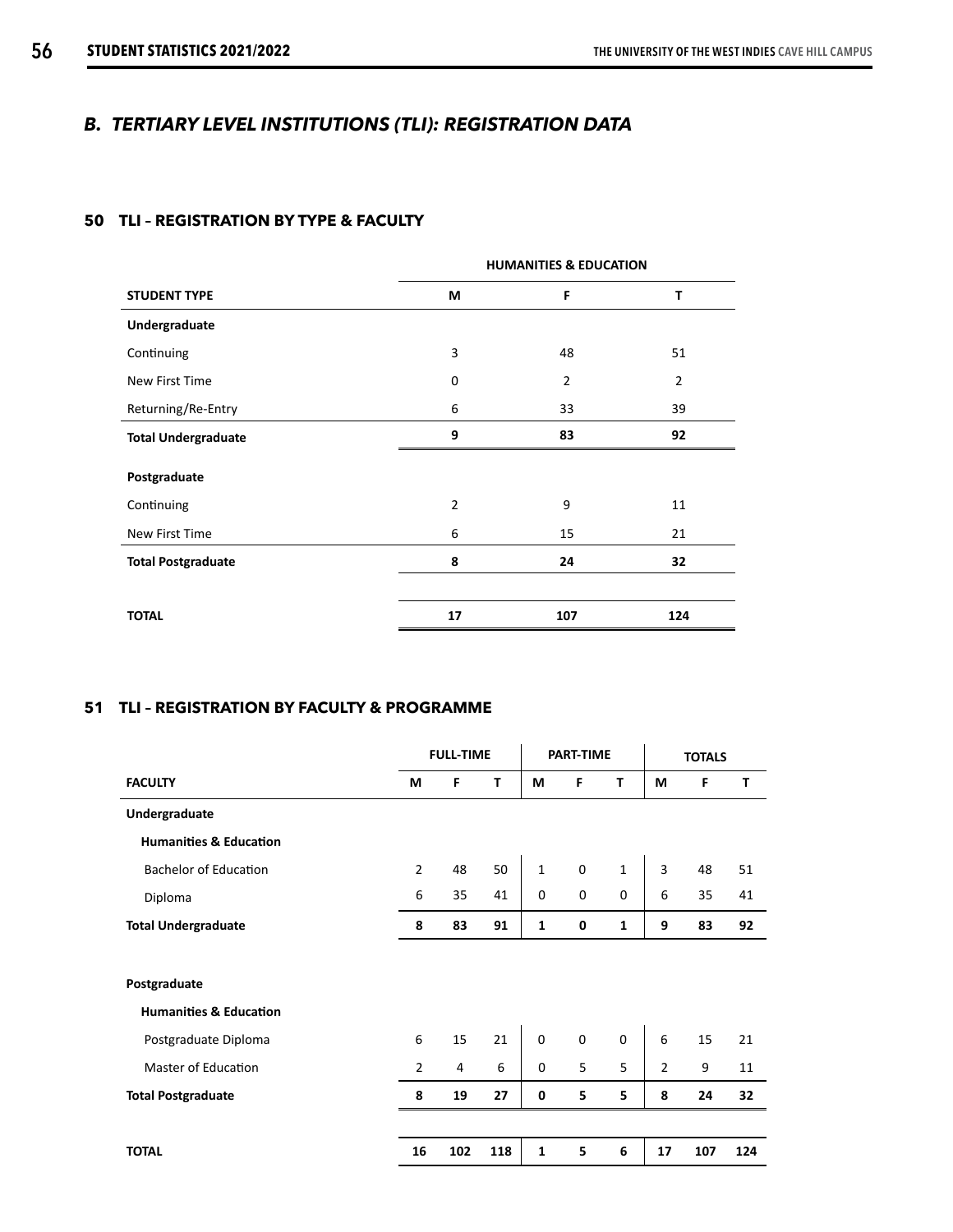# **52 TLI – REGISTRATION BY MAJOR**

|                            |                          |                              |                | <b>FULL-TIME</b> |     |              | <b>PART-TIME</b> |              |                | <b>TOTALS</b> |     |
|----------------------------|--------------------------|------------------------------|----------------|------------------|-----|--------------|------------------|--------------|----------------|---------------|-----|
| <b>FACULTY</b>             | <b>PROGRAMME</b>         | <b>MAJOR</b>                 | М              | F                | т   | М            | F                | т            | M              | F             | т   |
| Undergraduate              |                          |                              |                |                  |     |              |                  |              |                |               |     |
| Humanities &<br>Education  | Bachelor of<br>Education | Education                    | $\overline{2}$ | 48               | 50  | $\mathbf{1}$ | $\mathbf{0}$     | $\mathbf{1}$ | 3              | 48            | 51  |
|                            | Diploma                  | <b>Education - Primary</b>   | 6              | 35               | 41  | $\mathbf 0$  | $\mathbf 0$      | $\mathbf 0$  | 6              | 35            | 41  |
| <b>Total Undergraduate</b> |                          |                              | 8              | 83               | 91  | $\mathbf{1}$ | $\mathbf 0$      | 1            | 9              | 83            | 92  |
| Postgraduate               |                          |                              |                |                  |     |              |                  |              |                |               |     |
| Humanities &<br>Education  | Postgraduate<br>Diploma  | <b>Education - Secondary</b> | 6              | 15               | 21  | $\mathbf 0$  | $\mathbf{0}$     | $\mathbf 0$  | 6              | 15            | 21  |
|                            | Master of<br>Education   | Education                    | $\overline{2}$ | $\overline{4}$   | 6   | $\mathbf 0$  | 5                | 5            | $\overline{2}$ | 9             | 11  |
| <b>Total Postgraduate</b>  |                          |                              | 8              | 19               | 27  | 0            | 5                | 5            | 8              | 24            | 32  |
| <b>TOTAL</b>               |                          |                              | 16             | 102              | 118 | 1            | 5                | 6            | 17             | 107           | 124 |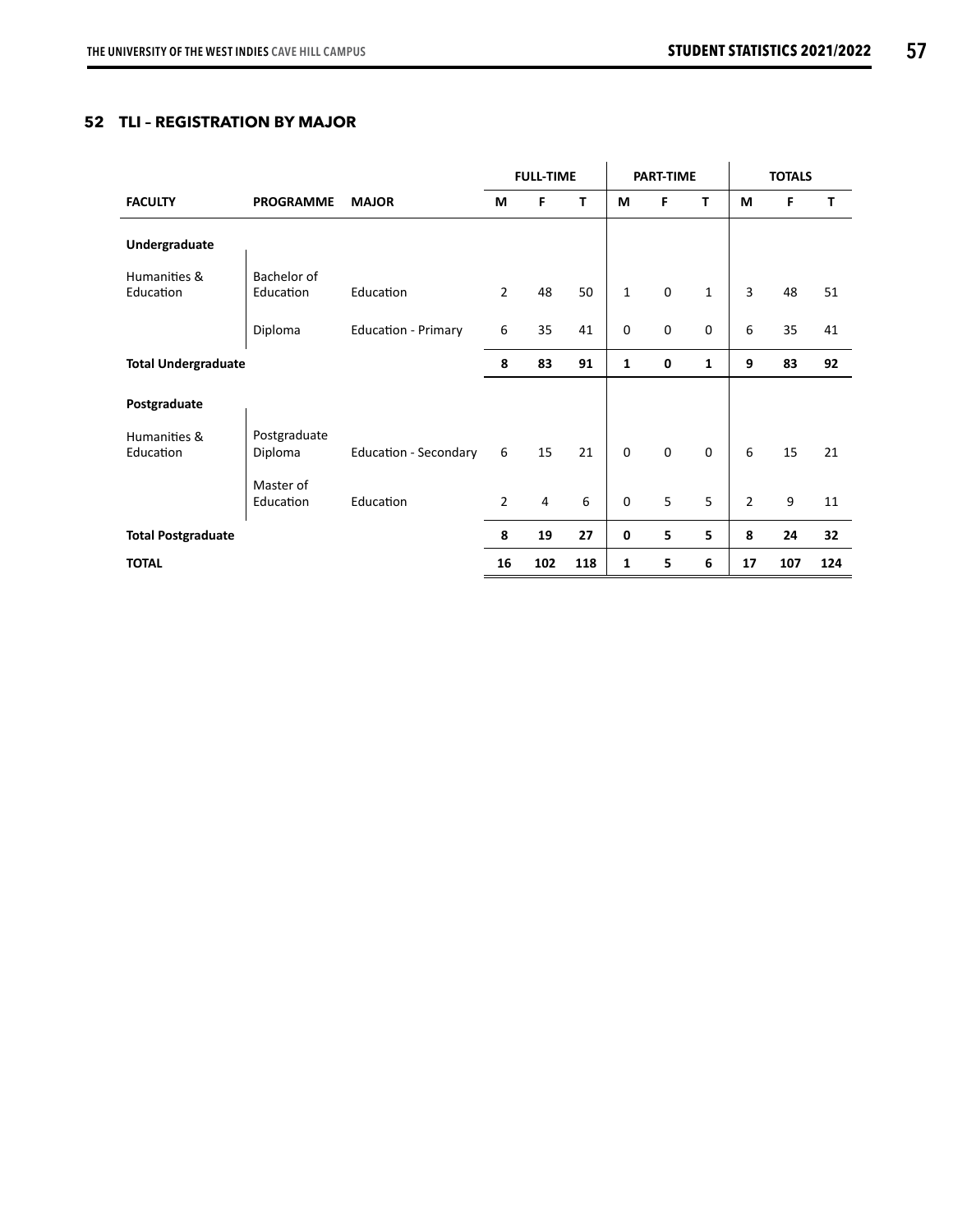# **53 TLI – REGISTRATION BY COUNTRY & FACULTY (%)**

| <b>COUNTRY</b>               | <b>HUMANITIES &amp; EDUCATION</b> |
|------------------------------|-----------------------------------|
| <b>Barbados</b>              | 39.6%                             |
| Guyana                       | 0.8%                              |
| St. Kitts & Nevis            | 4.8%                              |
| St Lucia                     | 4.8%                              |
| St. Vincent & the Grenadines | 50.0%                             |
| <b>TOTAL</b>                 | 100%                              |

## **54 TLI – REGISTRATION BY COUNTRY & FACULTY**

|                              |                | <b>HUMANITIES &amp; EDUCATION</b> |     |
|------------------------------|----------------|-----------------------------------|-----|
| <b>COUNTRY</b>               | M              | F                                 | T   |
| Undergraduate                |                |                                   |     |
| Barbados                     | 6              | 35                                | 41  |
| St. Vincent & the Grenadines | 3              | 48                                | 51  |
| <b>Total Undergraduate</b>   | 9              | 83                                | 92  |
|                              |                |                                   |     |
| Postgraduate                 |                |                                   |     |
| <b>Barbados</b>              | $\mathbf{1}$   | 7                                 | 8   |
| Guyana                       | 1              | 0                                 | 1   |
| St. Kitts & Nevis            | 1              | 5                                 | 6   |
| St. Lucia                    | 3              | 3                                 | 6   |
| St. Vincent & the Grenadines | $\overline{2}$ | 9                                 | 11  |
| <b>Total Postgraduate</b>    | 8              | 24                                | 32  |
|                              |                |                                   |     |
| <b>TOTAL</b>                 | 17             | 107                               | 124 |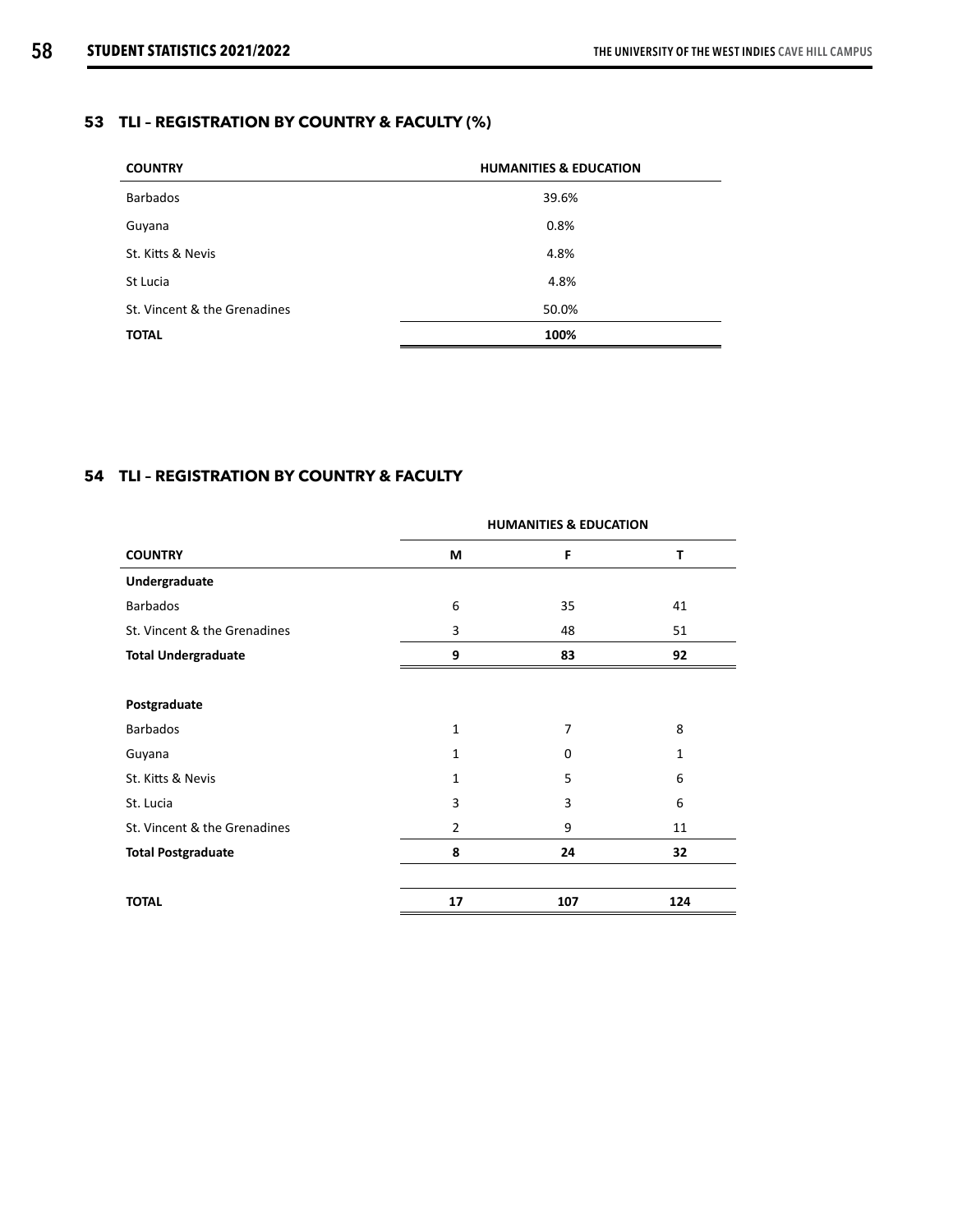## **53 TLI – REGISTRATION BY COUNTRY & FACULTY (%) 55 TLI – FULL-TIME REGISTRATION BY COUNTRY & FACULTY**

|                              |                | <b>HUMANITIES &amp; EDUCATION</b> |              |
|------------------------------|----------------|-----------------------------------|--------------|
| <b>COUNTRY</b>               | М              | F                                 | T            |
| Undergraduate                |                |                                   |              |
| <b>Barbados</b>              | 6              | 35                                | 41           |
| St. Vincent & the Grenadines | $\overline{2}$ | 48                                | 50           |
| <b>Total Undergraduate</b>   | 8              | 83                                | 91           |
|                              |                |                                   |              |
| Postgraduate                 |                |                                   |              |
| <b>Barbados</b>              | $\mathbf{1}$   | 7                                 | 8            |
| Guyana                       | 1              | $\Omega$                          | $\mathbf{1}$ |
| St. Kitts & Nevis            | 1              | 5                                 | 6            |
| St. Lucia                    | 3              | 3                                 | 6            |
| St. Vincent & the Grenadines | $\overline{2}$ | 4                                 | 6            |
| <b>Total Postgraduate</b>    | 8              | 19                                | 27           |
|                              |                |                                   |              |
| <b>TOTAL</b>                 | 16             | 102                               | 118          |

#### **56 TLI – PART-TIME REGISTRATION BY COUNTRY & FACULTY**

|                              |   | <b>HUMANITIES &amp; EDUCATION</b> |   |
|------------------------------|---|-----------------------------------|---|
| <b>COUNTRY</b>               | M | F                                 |   |
| Undergraduate                |   |                                   |   |
| St. Vincent & the Grenadines |   | O                                 |   |
| <b>Total Undergraduate</b>   | 1 |                                   |   |
|                              |   |                                   |   |
| Postgraduate                 |   |                                   |   |
| St. Vincent & the Grenadines | 0 | 5                                 | 5 |
| <b>Total Postgraduate</b>    | 0 | 5                                 | 5 |
|                              |   |                                   |   |
| <b>TOTAL</b>                 |   | 5                                 | 6 |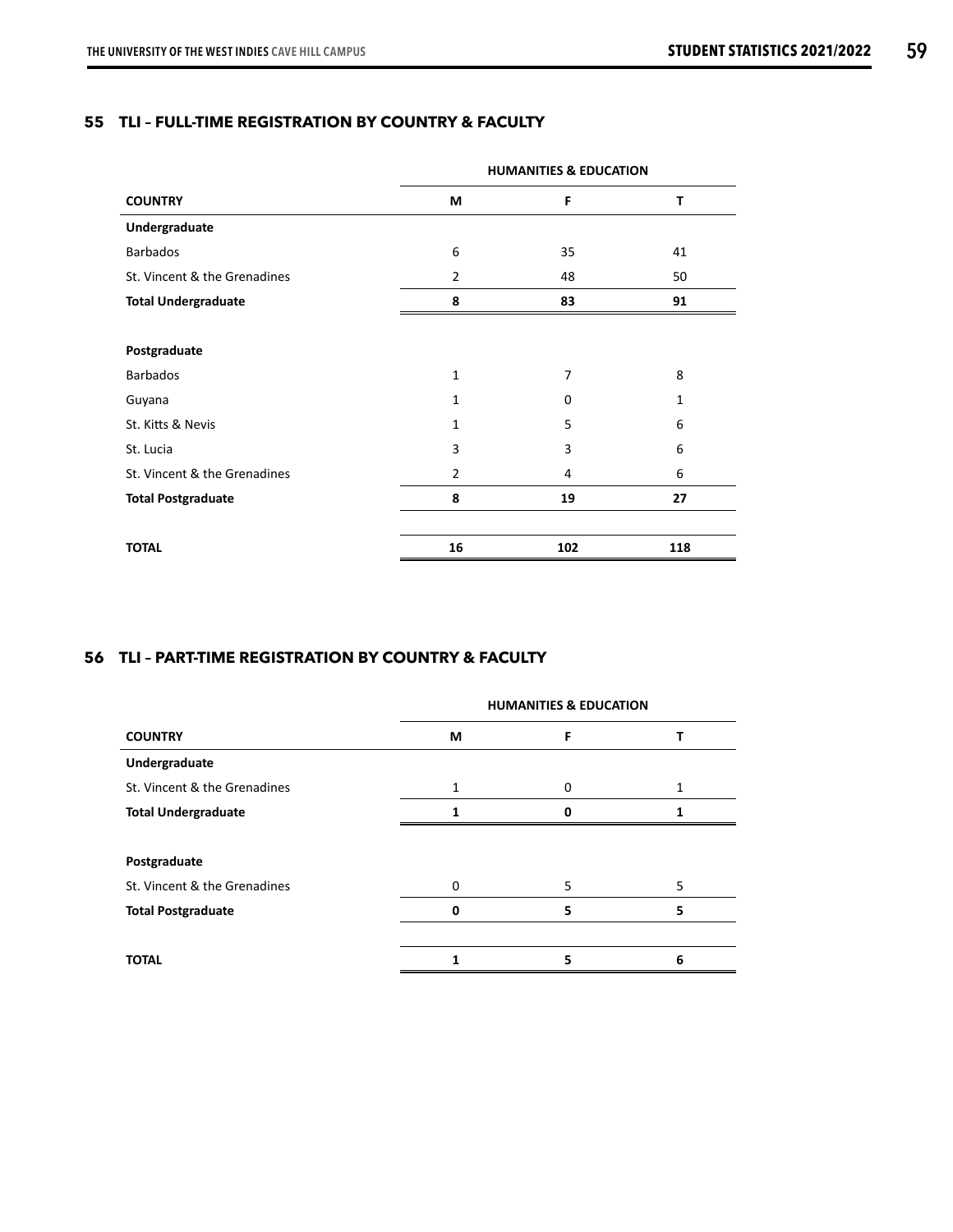| ֖֧֧֢ׅ֧֧֦֧ׅ֧֦֧֦֧ׅ֧֧֧֦֧֧֦֧֧֦֧֚֚֚֚֚֚֚֚֚֚֚֚֚֚֚֚֚֚֬֝֓֝֓֝֬֓֜֓֓֓֓֓            |
|------------------------------------------------------------------------|
|                                                                        |
|                                                                        |
|                                                                        |
|                                                                        |
|                                                                        |
|                                                                        |
|                                                                        |
| $\ddot{\phantom{0}}$                                                   |
|                                                                        |
| <br> <br>                                                              |
|                                                                        |
|                                                                        |
| <br> <br> <br>                                                         |
| l<br>֦֧֦֧֖֖֖֧֧֧֧֧֪֧֧֪֧֪֪֧֚֚֚֚֚֚֚֚֚֚֚֚֚֚֚֚֚֚֚֚֚֚֚֚֝֝֝֝֬֝֬֝֓֝֬֝֬֝֬֝֬֝֬֝֬ |
|                                                                        |
|                                                                        |
|                                                                        |
|                                                                        |
| $\frac{1}{1}$                                                          |
|                                                                        |
|                                                                        |
| l                                                                      |
|                                                                        |
|                                                                        |
|                                                                        |
|                                                                        |
|                                                                        |
|                                                                        |
|                                                                        |
|                                                                        |
| ו<br>ו                                                                 |
| I                                                                      |
| $\begin{array}{c} \frac{1}{2} \end{array}$<br>ו<br>ו                   |
| ı                                                                      |
| .<br>i<br>i                                                            |
|                                                                        |
|                                                                        |
| I<br>ו<br>ו<br>$\begin{array}{c} \end{array}$                          |

|                               |                                 |           |           |         |           | PRELIMINARY YEAR |           |           |                          | LEVEL ONE |           |           |           |                      |           | LEVEL TWO |                          |                    |                      |                 | LEVEL THREE          |           |           |           |                |               |                         |
|-------------------------------|---------------------------------|-----------|-----------|---------|-----------|------------------|-----------|-----------|--------------------------|-----------|-----------|-----------|-----------|----------------------|-----------|-----------|--------------------------|--------------------|----------------------|-----------------|----------------------|-----------|-----------|-----------|----------------|---------------|-------------------------|
|                               |                                 |           | FULL-TIME |         |           | PART-TIME        |           |           | FULL-TIME                |           |           | PART-TIME |           |                      | FULL-TIME |           |                          | PART-TIME          |                      | FULL-TIME       |                      |           | PART-TIME |           |                | <b>TOTALS</b> |                         |
| SITE/FACULTY                  | COUNTRY                         | Σ         | щ         | ۳       | Σ         | щ                | ۳         | Σ         | щ                        | ۳         | Σ         | щ         | Н         | Σ                    | щ         | ۳         | Σ                        | ۳<br>щ             | Σ                    | щ               | ۳                    | Σ         | щ         | Н         | Σ              | щ             | ⊢                       |
| Cave Hill Campus              |                                 |           |           |         |           |                  |           |           |                          |           |           |           |           |                      |           |           |                          |                    |                      |                 |                      |           |           |           |                |               |                         |
| Humanities & Education        | <b>Barbados</b>                 | $\circ$   | $\circ$   | $\circ$ | $\circ$   | $\circ$          | $\circ$   | $\circ$   | $\circ$                  | $\circ$   | $\circ$   | $\circ$   | $\circ$   | $\circ$              | $\circ$   | $\circ$   | $\circ$                  | $\circ$<br>$\circ$ | $\overline{ }$       | 1               | 2                    | $\circ$   | $\circ$   | $\circ$   | $\overline{ }$ | 1             | $\sim$                  |
|                               |                                 | $\bullet$ | ۰         | 0       | 0         | 0                | 0         | 0         | 0                        | 0         | 0         | 0         | 0         | $\bullet$            | 0         | 0         | 0                        | 0<br>0             | $\blacktriangleleft$ | H               | $\mathbf{\tilde{z}}$ | 0         | 0         | 0         | 1              | 1             | $\overline{\mathbf{r}}$ |
|                               |                                 |           |           |         |           |                  |           |           |                          |           |           |           |           |                      |           |           |                          |                    |                      |                 |                      |           |           |           |                |               |                         |
| Erdiston Teacher's College    |                                 |           |           |         |           |                  |           |           |                          |           |           |           |           |                      |           |           |                          |                    |                      |                 |                      |           |           |           |                |               |                         |
| Humanities & Education        | <b>Barbados</b>                 | $\circ$   | $\circ$   | $\circ$ | $\circ$   | $\circ$          | $\circ$   | $\circ$   | 3                        | S         | $\circ$   | $\circ$   | $\circ$   | $\circ$              | $\circ$   | $\circ$   | $\circ$                  | $\circ$<br>$\circ$ | LŊ                   | $\overline{31}$ | 36                   | $\circ$   | $\circ$   | $\circ$   | LŊ             | 34            | 39                      |
|                               |                                 | 0         | 0         | ۰       | $\bullet$ | ۰                | $\bullet$ | $\bullet$ | m                        | m         | ۰         | ۰         | $\bullet$ | $\bullet$            | ۰         | ۰         | ۰                        | $\bullet$<br>۰     | LO,                  | $\overline{31}$ | 36                   | ۰         | ۰         | $\bullet$ | LO.            | 34            | 39                      |
|                               |                                 |           |           |         |           |                  |           |           |                          |           |           |           |           |                      |           |           |                          |                    |                      |                 |                      |           |           |           |                |               |                         |
| St. Vincent Community College |                                 |           |           |         |           |                  |           |           |                          |           |           |           |           |                      |           |           |                          |                    |                      |                 |                      |           |           |           |                |               |                         |
| Humanities & Education        | & the Grenadines<br>St. Vincent | $\circ$   | $\circ$   | $\circ$ | $\circ$   | $\circ$          | $\circ$   | $\circ$   | $\overline{\phantom{0}}$ | 1         | $\circ$   | $\circ$   | $\circ$   | $\sim$               | 47        | 49        | $\overline{\phantom{0}}$ | 1<br>$\circ$       | $\circ$              | $\circ$         | $\circ$              | $\circ$   | $\circ$   | $\circ$   | 3              | 48            | 51                      |
|                               |                                 | ۰         | $\bullet$ | ۰       | $\bullet$ | ۰                | $\bullet$ | ۰         | ī                        | 1         | $\bullet$ | ۰         | $\bullet$ | $\mathbf{\tilde{z}}$ | 47        | 49        | 1                        | 1<br>۰             | $\bullet$            | $\bullet$       | $\bullet$            | $\bullet$ | $\bullet$ | $\bullet$ | w              | 48            | 51                      |
|                               |                                 |           |           |         |           |                  |           |           |                          |           |           |           |           |                      |           |           |                          |                    |                      |                 |                      |           |           |           |                |               |                         |
| <b>TOTAL</b>                  |                                 | 0         | ۰         | 0       | $\bullet$ | $\bullet$        | $\bullet$ | $\bullet$ | 4                        | 4         | $\bullet$ | $\bullet$ | $\bullet$ | $\mathbf{\tilde{z}}$ | 47        | 49        | 1                        | 1<br>$\bullet$     | ဖ                    | 32              | 38                   | $\bullet$ | $\bullet$ | $\bullet$ | თ              | 83            | 92                      |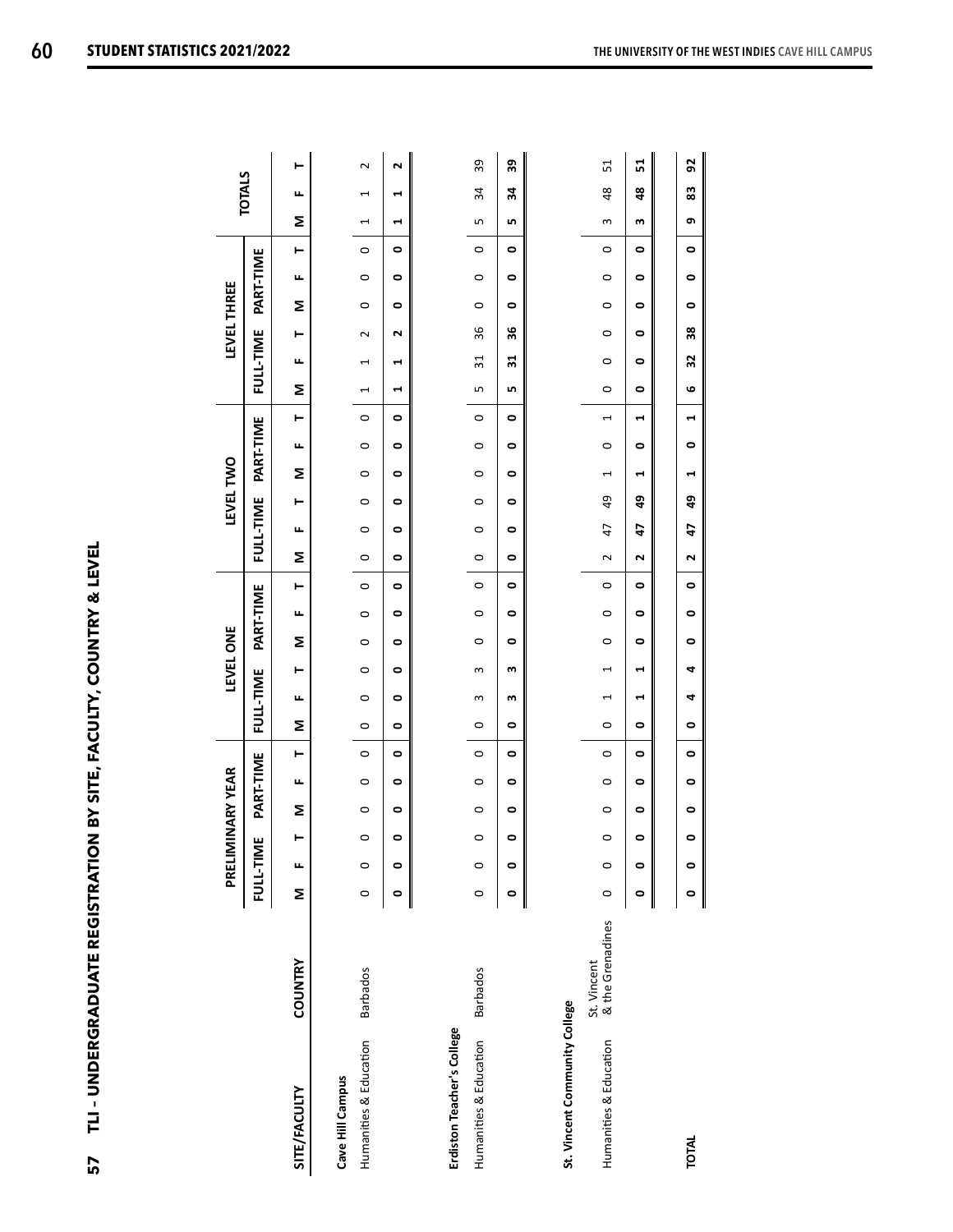## **58 TLI – NEW UNDERGRADUATES - REGISTRATION BY COUNTRY & FACULTY**

|                |   | <b>HUMANITIES &amp; EDUCATION</b> |  |
|----------------|---|-----------------------------------|--|
| <b>COUNTRY</b> | м |                                   |  |
| Barbados       |   |                                   |  |
| <b>TOTAL</b>   |   |                                   |  |

#### **59 TLI – NEW FULL-TIME UNDERGRADUATES - REGISTRATION BY COUNTRY & FACULTY**

|                 |   | <b>HUMANITIES &amp; EDUCATION</b> |  |
|-----------------|---|-----------------------------------|--|
| <b>COUNTRY</b>  | м |                                   |  |
| <b>Barbados</b> |   |                                   |  |
| <b>TOTAL</b>    |   |                                   |  |

#### **60 TLI – NEW UNDERGRADUATES - REGISTRATION BY MAJOR**

|                           |               |                        |   | <b>FULL-TIME</b> |              |   | <b>PART-TIME</b> |   |   | <b>TOTALS</b> |                |
|---------------------------|---------------|------------------------|---|------------------|--------------|---|------------------|---|---|---------------|----------------|
| <b>FACULTY</b>            | <b>DEGREE</b> | <b>MAJOR</b>           | М |                  |              | М |                  |   | М |               |                |
| Humanities &<br>Education | Diploma       | Education -<br>Primary | 0 | $\mathcal{P}$    | 2            | 0 | $\mathbf 0$      | 0 | 0 |               | $\overline{z}$ |
| <b>TOTAL</b>              |               |                        | 0 | $\overline{2}$   | $\mathbf{2}$ | 0 | 0                | 0 | 0 |               |                |

#### **61 TLI – NEW POSTGRADUATES - REGISTRATION BY COUNTRY & FACULTY**

|                   |   | <b>HUMANITIES &amp; EDUCATION</b> |    |
|-------------------|---|-----------------------------------|----|
| <b>COUNTRY</b>    | М | F                                 |    |
| <b>Barbados</b>   |   |                                   | 8  |
| Guyana            |   | 0                                 |    |
| St. Kitts & Nevis | 1 | 5                                 | 6  |
| St. Lucia         | 3 | 3                                 | 6  |
| <b>TOTAL</b>      | 6 | 15                                | 21 |

# **62 TLI – NEW POSTGRADUATES - REGISTRATION BY MAJOR**

|                                  |                         |                          |   | <b>FULL-TIME</b> |    |   | <b>PART-TIME</b> |   |   | <b>TOTALS</b> |     |
|----------------------------------|-------------------------|--------------------------|---|------------------|----|---|------------------|---|---|---------------|-----|
| <b>FACULTY</b>                   | <b>DEGREE</b>           | <b>MAJOR</b>             | М | F                |    | М |                  |   | М |               |     |
| <b>Humanities</b><br>& Education | Postgraduate<br>Diploma | Education -<br>Secondary | 6 | 15               | 21 | 0 | 0                | 0 | 6 | 15            | -21 |
| <b>TOTAL</b>                     |                         |                          | 6 | 15               | 21 | 0 | 0                | 0 | 6 | 15            | 21  |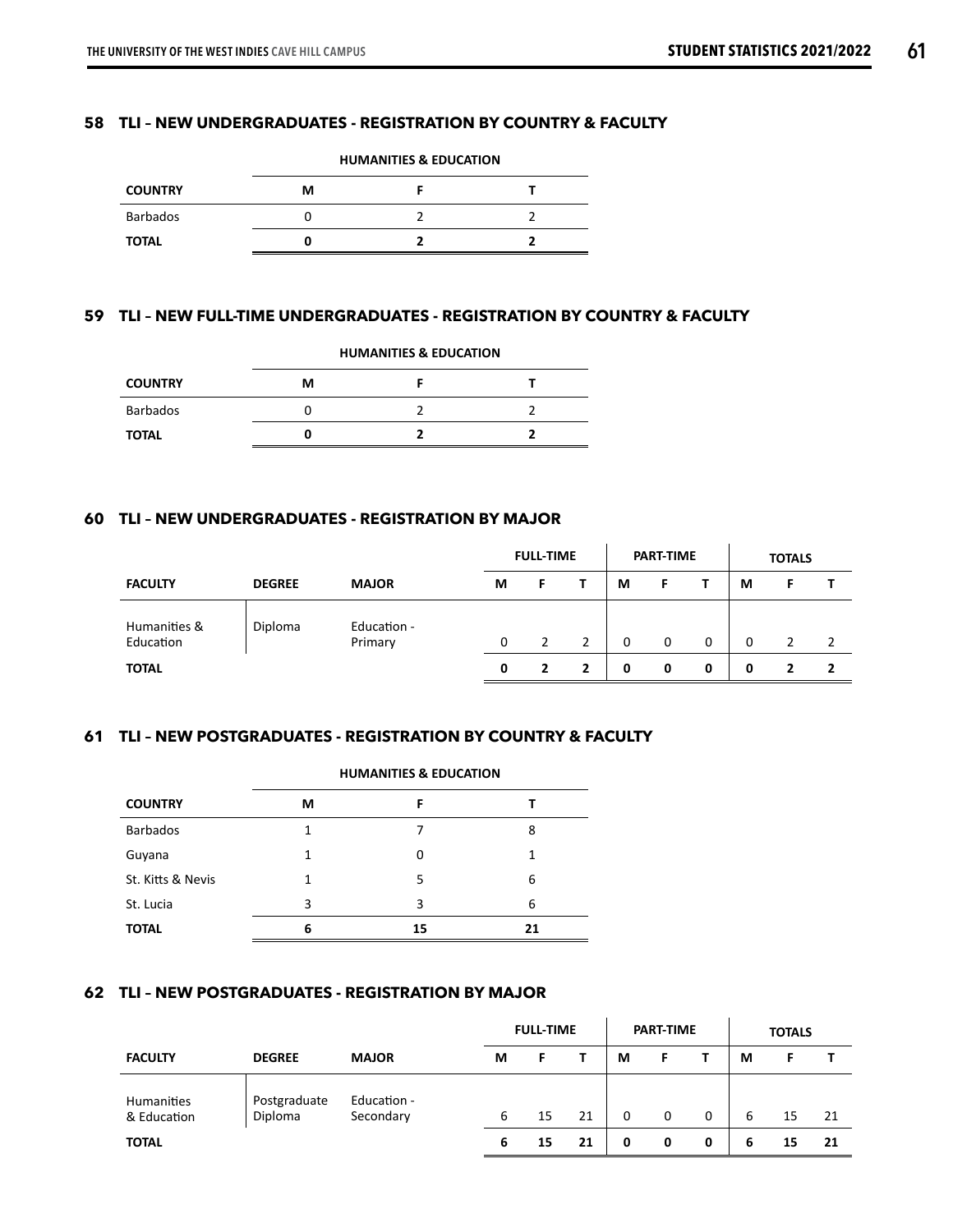| I | I |
|---|---|
|   |   |
|   |   |
|   |   |
| I |   |
|   |   |
|   |   |
| I |   |
|   |   |
|   |   |
| ı |   |
|   |   |
|   |   |
|   |   |
|   |   |
|   |   |
| l |   |
|   |   |
|   |   |
|   |   |
|   |   |
|   |   |
|   |   |
| t |   |
|   |   |

| ֦֦֦֖֖֦֖֦֖֖֦֦֚֚֚֚֚֚֚֚֚֚֚֚֞֕֝֬֝֬֝֬֝֬֝֬֝֓֞֡֝֬֝֓֞֡֬֝֓֞֡֝֬֝֓֞֬֝֓֞֬֝֓֞֬֝֬֝֓֞֬֝֓֞֬֝֬֝֓֞֬֝֬֝֬ |
|---------------------------------------------------------------------------------------|
|                                                                                       |
| $\overline{\phantom{a}}$                                                              |
|                                                                                       |
|                                                                                       |
|                                                                                       |
|                                                                                       |
|                                                                                       |
|                                                                                       |
| I                                                                                     |
| I                                                                                     |
|                                                                                       |
|                                                                                       |
|                                                                                       |
|                                                                                       |
|                                                                                       |
|                                                                                       |
|                                                                                       |
|                                                                                       |
|                                                                                       |
|                                                                                       |
|                                                                                       |
|                                                                                       |
|                                                                                       |
|                                                                                       |

|                   |   |              | LEVEL ONE |                          |   |   |                  | LEVEL TWO |   |                 |     |   |           | LEVEL THREE |   |           |   |   |                |               |
|-------------------|---|--------------|-----------|--------------------------|---|---|------------------|-----------|---|-----------------|-----|---|-----------|-------------|---|-----------|---|---|----------------|---------------|
|                   |   | FULL-TIME    |           | PART-T                   |   |   | <b>FULL-TIME</b> |           |   | <b>PART-TIN</b> |     |   | FULL-TIME |             |   | PART-TIME |   |   | <b>TALS</b>    |               |
| <b>COUNTRY</b>    | Σ |              |           | Σ                        |   | Σ |                  |           | Σ | ц               |     | Σ |           |             | Σ | ц         |   | Σ | ц              |               |
| <b>Barbados</b>   |   |              |           |                          |   |   |                  |           |   |                 |     |   |           |             |   |           |   |   | $\mathfrak{a}$ | $\frac{3}{2}$ |
| <b>Bue/ng</b>     |   |              |           |                          |   |   |                  |           |   |                 |     |   |           |             |   |           |   |   |                |               |
| St. Kitts & Nevis |   |              |           |                          |   |   |                  |           |   |                 |     |   |           |             |   |           |   |   |                |               |
| The Bahamas       |   |              |           |                          |   |   |                  |           |   |                 |     |   |           |             |   |           |   |   |                |               |
| Trinidad & Tobago |   |              |           |                          | 0 | 0 |                  | 0         | 0 | 0               |     |   | 0         |             |   |           |   |   |                |               |
| <b>TOTAL</b>      |   | $\mathbf{c}$ | c         | $\overline{\phantom{0}}$ | 4 | 0 | ۰                | 0         |   | m               | LO, |   |           | ڡ           |   | m         | ⅎ |   | $\mathbf{a}$   | គ្ន           |
|                   |   |              |           |                          |   |   |                  |           |   |                 |     |   |           |             |   |           |   |   |                |               |

# CODRINGTON COLLEGE - POSTGRADUATE REGISTRATION BY COUNTRY **64 CODRINGTON COLLEGE – POSTGRADUATE REGISTRATION BY COUNTRY** 64

|                 |   | FULL-TIME |   | PART-TIME |  | <b>TOTALS</b> |  |
|-----------------|---|-----------|---|-----------|--|---------------|--|
| FACULTY         | Σ |           |   |           |  |               |  |
| <b>Barbados</b> | ۹ |           | ⇃ | ł         |  | $\mathsf{N}$  |  |
|                 | ۹ | 1         | J | 1         |  | ี             |  |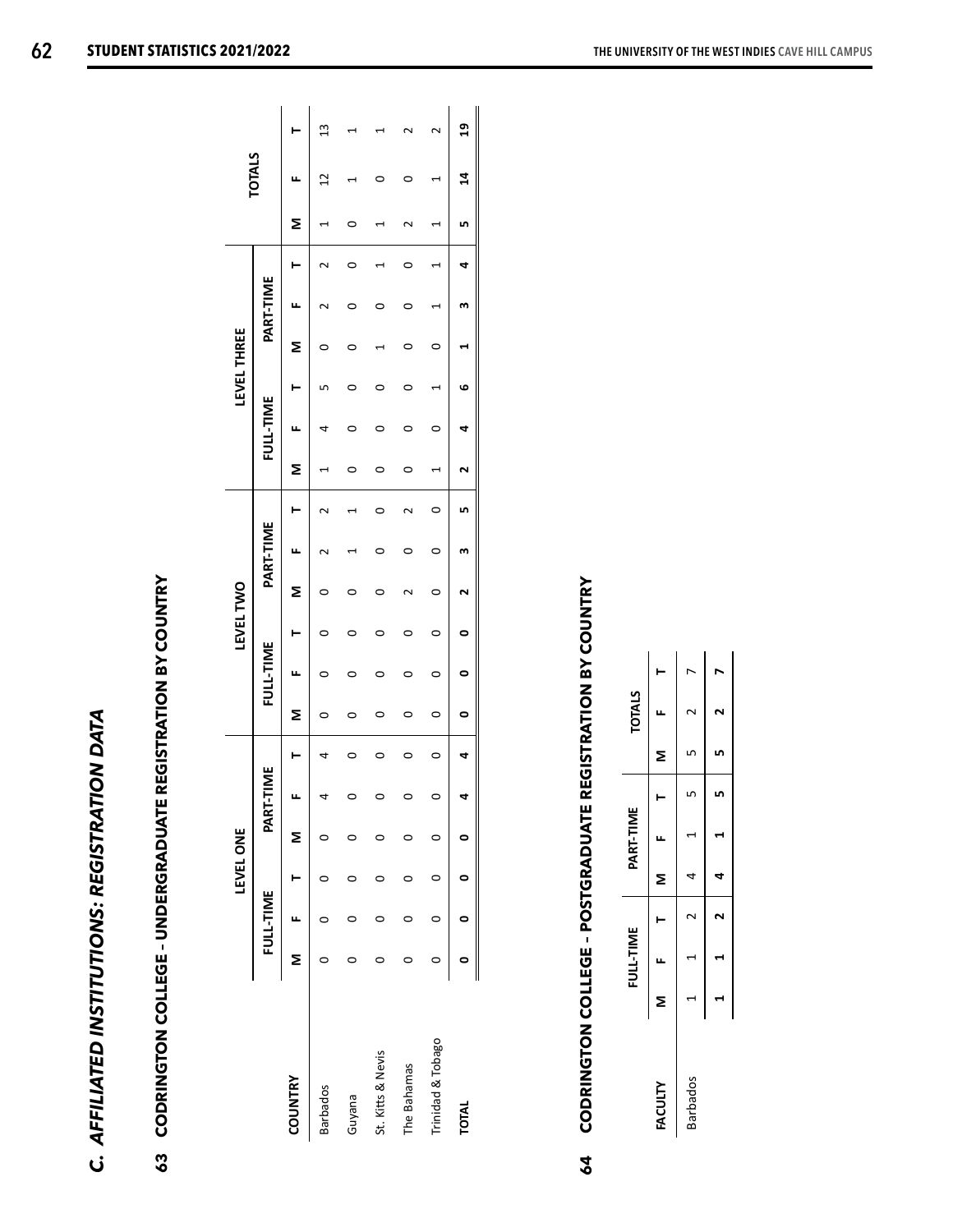# *D. GRADUATION 2020/2021 DATA*

#### **65 ALL UNDERGRADUATE DEGREES & DIPLOMAS AWARDED BY FACULTY & PROGRAMME**

| <b>FACULTY</b>                                 | BA          | <b>BED</b>  | <b>BFA</b> | <b>BHSC</b> | <b>BSC</b>  | <b>LLB</b>   | <b>MBBS</b> | <b>DIP</b>   | <b>EDM</b> | <b>TOTALS</b> |
|------------------------------------------------|-------------|-------------|------------|-------------|-------------|--------------|-------------|--------------|------------|---------------|
| <b>Culture, Creative &amp; Performing Arts</b> | 0           | $\mathbf 0$ | 5          | $\mathbf 0$ | 0           | $\mathbf 0$  | $\mathbf 0$ | $\mathbf 0$  | 0          | 5             |
| Humanities & Education                         | 50          | 30          | 0          | $\mathbf 0$ | 0           | 0            | $\mathbf 0$ | $\mathbf{0}$ | 0          | 80            |
| Law                                            | $\mathbf 0$ | 0           | 0          | $\mathbf 0$ | $\mathbf 0$ | 111          | $\mathbf 0$ | 0            | 0          | 111           |
| <b>Medical Sciences</b>                        | $\mathbf 0$ | 0           | 0          | 9           | 63          | $\mathbf{0}$ | 48          | $\mathbf 0$  | 0          | 120           |
| Science & Technology                           | $\mathbf 0$ | 0           | 0          | $\mathbf 0$ | 173         | 0            | $\mathbf 0$ | $\mathbf 0$  | 0          | 173           |
| Social Sciences                                | $\mathbf 0$ | 0           | 0          | $\mathbf 0$ | 465         | 0            | $\mathbf 0$ | $\mathbf 0$  | 55         | 520           |
| Sport                                          | $\mathbf 0$ | 0           | 0          | $\mathbf 0$ | 26          | 0            | $\mathbf 0$ | $\mathbf 0$  | 0          | 26            |
| <b>TOTAL</b>                                   | 50          | 30          | 5          | 9           | 727         | 111          | 48          | $\mathbf 0$  | 55         | 1035          |
|                                                |             |             |            |             |             |              |             |              |            |               |
| % of Total                                     | 4.8%        | 2.9%        | 0.5%       | 0.9%        | 70.2%       | 10.7%        | 4.6%        | 0.0%         | 5.4%       | 100%          |

#### **66 UNDERGRADUATE DEGREES AWARDED BY FACULTY & HONOURS**

|                                     |                    |                | <b>FIRST</b> | <b>SECOND</b><br><b>CLASS</b> | <b>SECOND</b><br><b>CLASS</b> |             |               |
|-------------------------------------|--------------------|----------------|--------------|-------------------------------|-------------------------------|-------------|---------------|
| <b>FACULTY</b>                      | <b>DISTINCTION</b> | <b>HONOURS</b> | <b>CLASS</b> | (UPPER)                       | (LOWER)                       | <b>PASS</b> | <b>TOTALS</b> |
| Culture, Creative & Performing Arts | 0                  | $\mathbf 0$    | $\mathbf 0$  | 4                             | 1                             | 0           | 5             |
| Humanities & Education              | $\mathbf 0$        | $\mathbf 0$    | 30           | 23                            | 23                            | 4           | 80            |
| Law                                 | $\mathbf 0$        | $\mathbf 0$    | 16           | 57                            | 31                            | 7           | 111           |
| <b>Medical Sciences</b>             | 1                  | 23             | 6            | $\overline{2}$                | 1                             | 87          | 120           |
| Science & Technology                | 0                  | $\mathbf 0$    | 31           | 80                            | 52                            | 10          | 173           |
| Social Sciences                     | 0                  | $\mathbf 0$    | 67           | 178                           | 161                           | 59          | 465           |
| Sport                               | 0                  | $\mathbf 0$    | 4            | 14                            | 8                             | 0           | 26            |
| <b>TOTAL</b>                        | $\mathbf{1}$       | 23             | 154          | 358                           | 277                           | 167         | 980           |
|                                     |                    |                |              |                               |                               |             |               |
| % of Total                          | 0.1%               | 2.3%           | 15.7%        | 36.5%                         | 28.4%                         | 17.0%       | 100%          |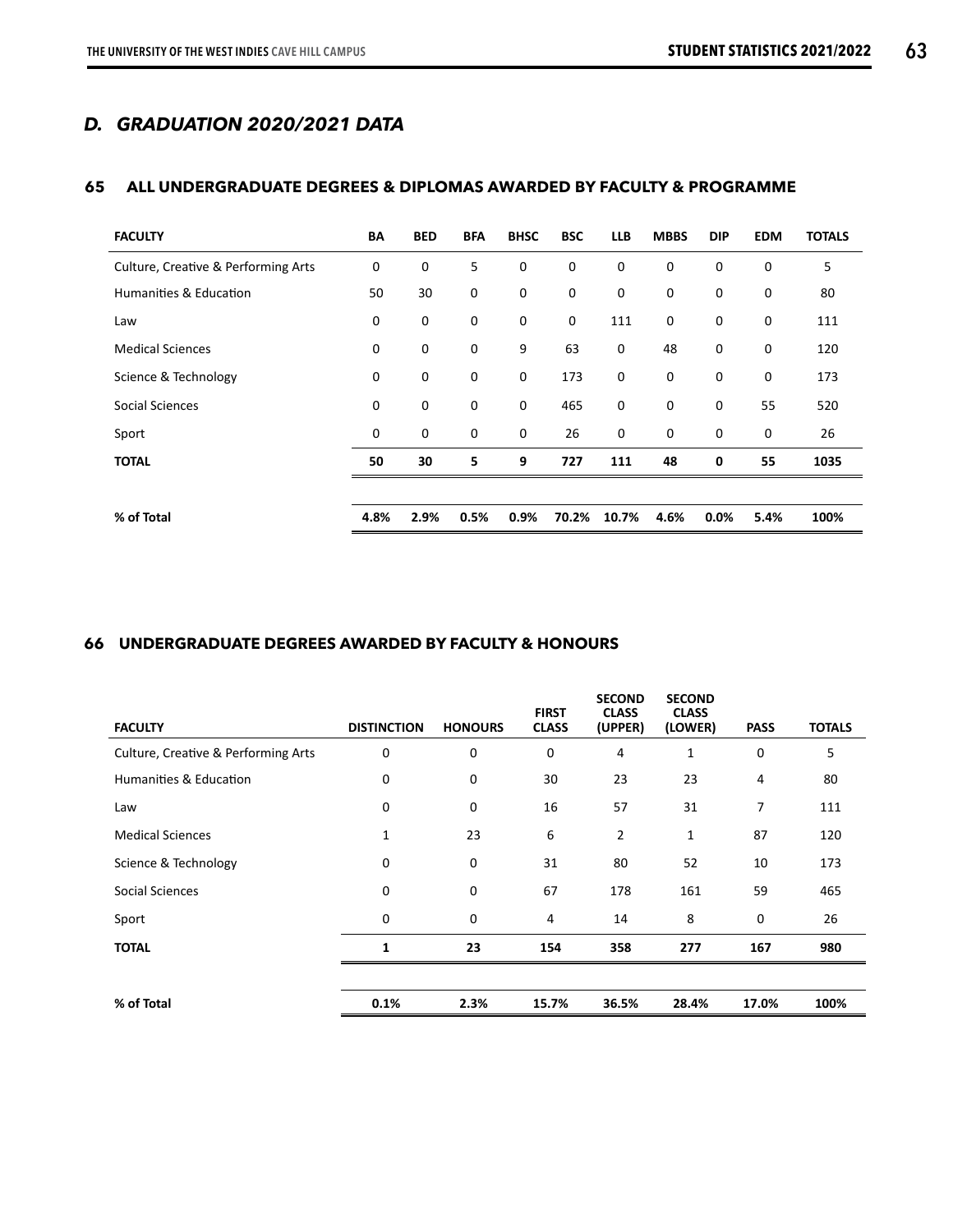|                      |          | PERFORMING<br>CREATION &<br>CULTURE,<br><b>ARTS</b> |         |         |                          |                          | & EDUCATION<br><b>HUMANITIES</b> |                |         | <b>NY</b>                                      |         |         |                                                                            |         |                          | <b>SCIENCES</b><br><b>MEDICAL</b> |                          |          |                                  |                          | SCIENCE &  | <b>TECHNOLOGY</b>        |     |            | SOCIAL SCIENCES                         |                          | SPORT                    |                          |               |                                         |                |
|----------------------|----------|-----------------------------------------------------|---------|---------|--------------------------|--------------------------|----------------------------------|----------------|---------|------------------------------------------------|---------|---------|----------------------------------------------------------------------------|---------|--------------------------|-----------------------------------|--------------------------|----------|----------------------------------|--------------------------|------------|--------------------------|-----|------------|-----------------------------------------|--------------------------|--------------------------|--------------------------|---------------|-----------------------------------------|----------------|
|                      |          | BFA                                                 |         |         | ВA                       |                          |                                  | BED            |         | ЭП                                             |         |         | BHSC                                                                       |         |                          | BSC (MED)                         |                          |          | <b>MBBS</b>                      |                          | <b>BSC</b> |                          |     | <b>BSC</b> |                                         |                          | <b>BSC</b>               |                          |               | <b>TOTALS</b>                           |                |
| <b>COUNTRY</b>       | Σ        | щ                                                   | ⊢       | Σ       | щ                        | ⊢                        | Σ                                | щ              | ۳       | щ<br>Σ                                         | ⊢       | Σ       | щ                                                                          | ⊢       | Σ                        | щ                                 | ۳                        | Σ        | ⊢<br>щ                           | Σ                        | щ          | ۳                        | Σ   | щ          | ⊢                                       | Σ                        | щ                        | ⊢                        | Σ             | щ                                       | ۳              |
| Anguilla             | $\circ$  | $\circ$                                             | $\circ$ | $\circ$ | $\mathbf{r}$             | $\overline{ }$           | $\circ$                          | $\mathbf{r}$   | 1       | 0<br>$\circ$                                   | 0       | 0       | 0                                                                          | $\circ$ | $\circ$                  | $\circ$                           | 0                        | $\circ$  | $\circ$<br>0                     | 0                        | $\circ$    | $\circ$                  | 0   | H          | 1                                       | 0                        | 0                        | 0                        | $\circ$       | S                                       | S              |
| Antigua &<br>Barbuda | $\circ$  | $\circ$                                             | $\circ$ | $\circ$ | $\mathbf{\overline{1}}$  | $\overline{\phantom{0}}$ | $\circ$                          | $\circ$        | $\circ$ | Б<br>$\circ$                                   | m       | 0       | 0                                                                          | 0       | 0                        | $\circ$                           | 0                        | $\circ$  | 0<br>0                           | $\overline{\phantom{0}}$ | $\circ$    | $\overline{\phantom{0}}$ | Б   | ∼          | $\overline{12}$                         | $\overline{\phantom{0}}$ | 0                        | $\mathbf{\overline{1}}$  | L             | S<br>1                                  | $\overline{c}$ |
| Barbados             | $\infty$ | $\sim$                                              | S       | G       | 36                       | 45                       | $\circ$                          | 4              | 4       | 4<br>6                                         | 50      | S       | ₹                                                                          | L       | $\mathsf{c}$             | 25                                | 28                       | S        | $\overline{21}$<br>$\frac{8}{1}$ | 85                       | 57         | 142                      | 96  | 298        | 394                                     | $\Omega$                 | თ                        | $\overline{c}$           | 218           | 497                                     | 715            |
| Belize               | $\circ$  | $\circ$                                             | $\circ$ | $\circ$ | $\circ$                  | $\circ$                  | $\circ$                          | $\circ$        | $\circ$ | $\mathrel{\dashv}$<br>$\overline{\phantom{0}}$ | $\sim$  | 0       | ○                                                                          | $\circ$ | 0                        | $\circ$                           | 0                        | $\circ$  | $\circ$<br>0                     | 0                        | $\sim$     | $\sim$                   | J   | S          | 4                                       | 0                        | 0                        | $\circ$                  | $\sim$        | 9                                       | $\infty$       |
| B.V.I.               | 0        | 0                                                   | $\circ$ | 0       | $\circ$                  | $\circ$                  | 0                                | $\circ$        | $\circ$ | I<br>$\circ$                                   |         | 0       | 0                                                                          | 0       | 0                        | 0                                 | 0                        | 0        | 0<br>0                           | 0                        | 0          | 0                        | 0   | 0          | 0                                       | 0                        | 0                        | 0                        | $\circ$       | $\mathbf{\mathbf{\mathbf{\mathsf{H}}}}$ | J              |
| Cayman Islands       | $\circ$  | $\circ$                                             | $\circ$ | 0       | $\circ$                  | $\circ$                  | 0                                | $\circ$        | $\circ$ | 0<br>$\circ$                                   | 0       | 0       | 0                                                                          | 0       | 0                        |                                   | $\mathord{\text{--}}$    | 0        | 0<br>0                           | 0                        | 0          | $\circ$                  | 0   | 0          | 0                                       | 0                        | 0                        | 0                        | 0             |                                         |                |
| Dominica             | $\circ$  | $\circ$                                             | $\circ$ | $\circ$ | $\circ$                  | $\circ$                  | $\circ$                          | $\circ$        | $\circ$ | 6<br>$\overline{\phantom{0}}$                  |         | 0       | ⊂                                                                          | 0       | 0                        |                                   | H                        | 0        | 0<br>0                           | H                        | S          | 4                        |     | ₹          | Б                                       | 0                        | 0                        | 0                        | S             | $\overline{1}$                          | Ħ              |
| Grenada              | $\circ$  | $\circ$                                             | $\circ$ | $\circ$ | $\circ$                  | $\circ$                  | $\circ$                          | $\circ$        | $\circ$ | 4<br>$\circ$                                   | 4       | 0       | 0                                                                          | 0       | 0                        | 0                                 | $\circ$                  | 0        | 0<br>0                           | 0                        | ี          | $\sim$                   | S   | H          | 4                                       | 0                        | J                        | $\overline{\phantom{0}}$ | S             | $\infty$                                | $\Xi$          |
| Guyana               | $\circ$  | $\circ$                                             | 0       | 0       | 0                        | $\circ$                  | 0                                | $\circ$        | $\circ$ | 0<br>$\circ$                                   | 0       | 0       | 0                                                                          | 0       | 0                        | 0                                 | 0                        | 0        | $\overline{ }$                   | 0                        | 0          | 0                        | 0   | ี          | $\sim$                                  | 0                        | 0                        | 0                        | $\circ$       | ω                                       | S              |
| Jamaica              | $\circ$  | $\circ$                                             | $\circ$ | $\circ$ | $\circ$                  | $\circ$                  | $\circ$                          | $\circ$        | $\circ$ | LN.<br>$\overline{\phantom{0}}$                | 6       | $\circ$ | O                                                                          | $\circ$ | $\circ$                  | $\circ$                           | $\circ$                  | $\circ$  | $\circ$<br>0                     | 0                        |            | $\overline{ }$           |     |            | $\sim$                                  | $\circ$                  | $\circ$                  | $\circ$                  | $\sim$        | L                                       | Φ              |
| Kenya                | $\circ$  | $\circ$                                             | $\circ$ | $\circ$ | $\circ$                  | $\circ$                  | $\circ$                          | $\circ$        | $\circ$ | $\circ$<br>$\circ$                             | $\circ$ | $\circ$ | 0                                                                          | $\circ$ | $\circ$                  | $\circ$                           | $\circ$                  | $\circ$  | $\circ$<br>$\circ$               | $\circ$                  | 0          | $\circ$                  |     | 0          | $\overline{\phantom{0}}$                | $\circ$                  | $\circ$                  | $\circ$                  | H             | $\circ$                                 | I              |
| St. Kitts & Nevis    | $\circ$  | $\circ$                                             | $\circ$ | $\circ$ | $\circ$                  | $\circ$                  | $\circ$                          | $\circ$        | $\circ$ | $\mathbf{\mathbf{\mathbf{\mathsf{H}}}}$<br>H   | $\sim$  | $\circ$ | ⊂                                                                          | $\circ$ | 0                        |                                   | $\overline{\phantom{0}}$ | $\circ$  | $\circ$<br>0                     |                          |            | $\sim$                   | 0   |            | $\mathord{\text{--}}$                   | 0                        | 0                        | 0                        | $\sim$        | 4                                       | 6              |
| St. Lucia            | $\circ$  | $\circ$                                             | $\circ$ | $\circ$ | $\overline{\phantom{0}}$ | $\overline{ }$           | 4                                | $\overline{a}$ | 23      | $\overline{\phantom{0}}$<br>$\circ$            | 1       | $\circ$ | $\circ$                                                                    | $\circ$ | $\circ$                  | $\circ$                           | $\circ$                  | $\circ$  | $\circ$<br>$\circ$               | LN,                      | J          | 6                        | ∼   | ဖ          | $\mathfrak{u}$                          | $\circ$                  | $\circ$                  | $\circ$                  | $\frac{9}{2}$ | 28                                      | 4              |
| St. Vincent          | $\circ$  | $\circ$                                             | $\circ$ | $\circ$ | $\sim$                   | $\sim$                   | $\circ$                          | $\sim$         | $\sim$  | $\sim$<br>$\circ$                              | $\sim$  | $\circ$ | $\circ$                                                                    | $\circ$ | $\circ$                  | $\circ$                           | $\circ$                  | $\circ$  | $\mathrel{\mathrel{\mathsf{H}}}$ | $\sim$                   | Б          | L                        | S   | G          | $\overline{c}$                          | $\circ$                  | $\overline{\phantom{0}}$ | $\mathbf{\overline{1}}$  | LN.           | 22                                      | 27             |
| The Bahamas          | $\circ$  | $\circ$                                             | $\circ$ | $\circ$ | $\circ$                  | $\circ$                  | $\circ$                          | $\circ$        | $\circ$ | S<br>Ţ                                         | 4       | $\circ$ | $\circ$                                                                    | $\circ$ | $\overline{\phantom{0}}$ | 6                                 | r                        | $\circ$  | $\circ$<br>$\circ$               |                          | $\sim$     | S                        | 0   | $\sim$     | $\sim$                                  | $\circ$                  | $\circ$                  | $\circ$                  | S             | S<br>I                                  | $\overline{a}$ |
| Trinidad             | $\circ$  | $\circ$                                             | $\circ$ | $\circ$ | $\circ$                  | $\circ$                  | $\circ$                          | $\circ$        | $\circ$ | $\Omega$<br>r                                  | 27      | Ţ       | $\mathbf{\mathbf{\mathbf{\mathbf{\mathbf{\mathbf{\mathbf{\mathbf{H}}}}}}}$ | $\sim$  | $\sim$                   | 23                                | 25                       | $\Omega$ | 25<br>15                         | $\mathbf{\mathbf{t}}$    | $\sim$     | S                        | S   | $\infty$   | $\Xi$                                   | Ţ                        | S                        | 4                        | 25            | 72                                      | 5              |
| Turks & Caicos       | $\circ$  | $\circ$                                             | $\circ$ | $\circ$ | 0                        | $\circ$                  | $\circ$                          | $\circ$        | $\circ$ | 0<br>$\circ$                                   | 0       | 0       | 0                                                                          | $\circ$ | $\circ$                  | $\circ$                           | $\circ$                  | $\circ$  | $\circ$<br>0                     | 0                        | 0          | $\circ$                  | 0   | H          | $\mathbf{\mathbf{\mathbf{\mathsf{H}}}}$ | 0                        | 0                        | $\circ$                  | $\circ$       | $\mathbf{\mathbf{\mathbf{\mathsf{H}}}}$ | I              |
| U.S.A                | $\circ$  | $\circ$                                             | $\circ$ | $\circ$ | $\circ$                  | $\circ$                  | $\circ$                          | $\circ$        | $\circ$ | $\circ$<br>$\circ$                             | 0       | 0       | 0                                                                          | 0       | 0                        | $\circ$                           | 0                        | $\circ$  | 0<br>$\circ$                     | 0                        | $\circ$    | $\circ$                  | 0   | $\circ$    | $\circ$                                 | 0                        | 0                        | 0                        | $\circ$       | $\circ$                                 | $\circ$        |
| <b>TOTAL</b>         | m        | $\mathbf{\tilde{z}}$                                | LO.     | თ       | $\ddot{a}$               | ន                        | 4                                | 26             | 30      | 93<br><u>ឌ</u>                                 | 111     | 4       | LN,                                                                        | თ       | ڡ                        | 57                                | ශී                       | 13       | 48<br>35                         | 5                        | 76         | 173                      | 121 | 344        | 465                                     | 2                        | 4                        | 26                       | 287           | 693                                     | 980            |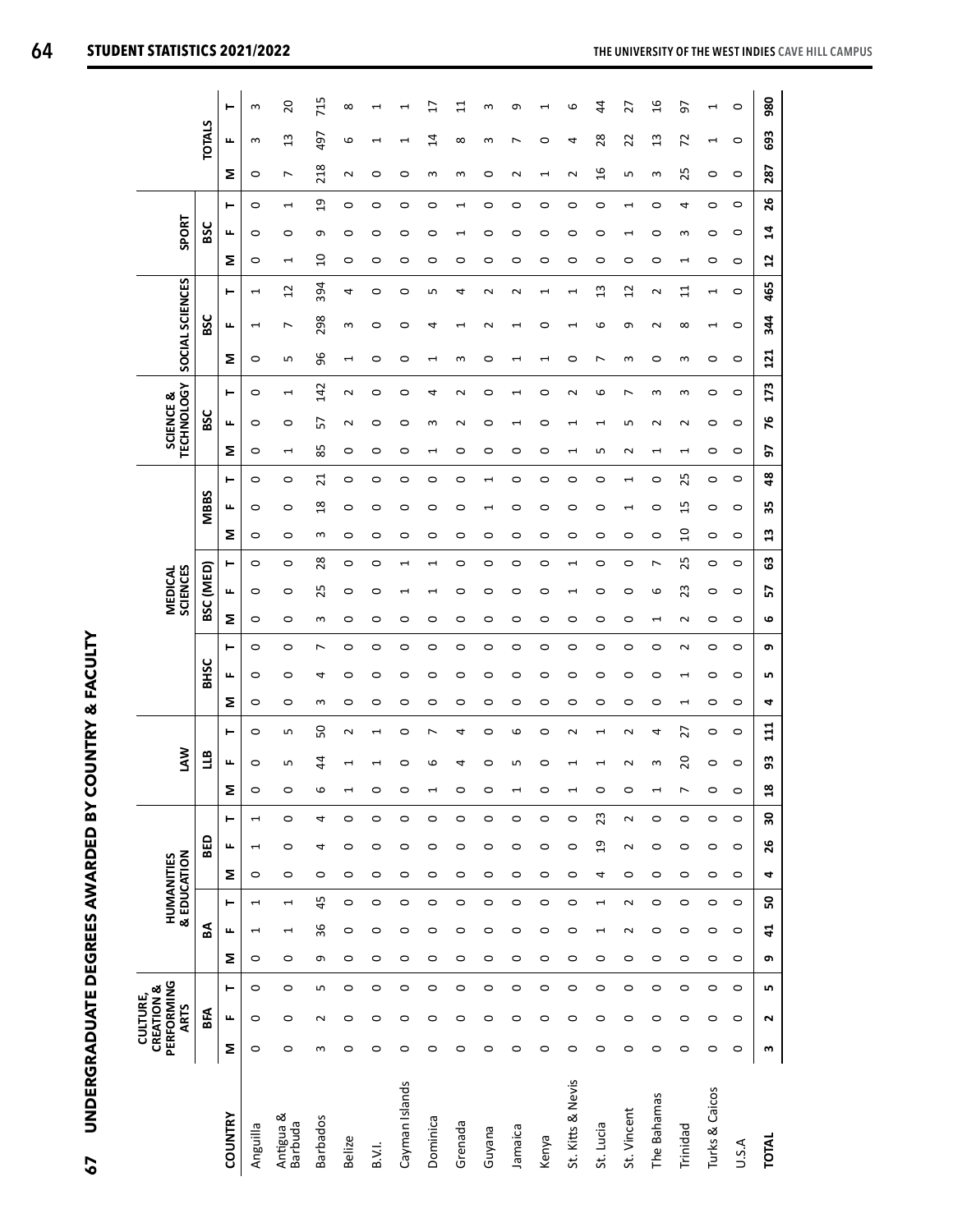# **68 UNDERGRADUATE DEGREES AWARDED BY FACULTY & MAJOR**

| <b>FACULTY</b>                         | <b>PROGRAMME</b>                       | <b>MAJOR</b>                          | M              | F              | т              |
|----------------------------------------|----------------------------------------|---------------------------------------|----------------|----------------|----------------|
| Culture, Creative<br>& Performing Arts | <b>Bachelor of Fine Arts</b>           | <b>Creative Arts</b>                  | 3              | $\mathbf{2}$   | 5              |
|                                        |                                        | French                                | 0              | 1              | 1              |
|                                        |                                        | French & History                      | 0              | 1              | 1              |
|                                        |                                        | French & Spanish                      | 1              | 6              | 7              |
|                                        |                                        | French with Management Studies        | 0              | $\overline{2}$ | 2              |
|                                        |                                        | History                               | 0              | 4              | 4              |
|                                        |                                        | Linguistics                           | $\overline{2}$ | 4              | 6              |
|                                        |                                        | Linguistics & Literatures in English  | 1              | 0              | 1              |
|                                        | <b>Bachelor of Arts</b>                | Literatures in English                | 1              | 4              | 5              |
|                                        |                                        | Literatures in English (Special)      | 0              | $\overline{2}$ | $\overline{2}$ |
|                                        |                                        | Literatures in English with Education | 0              | 1              | 1              |
|                                        |                                        | Psychology                            | $\overline{2}$ | 9              | 11             |
| Humanities &                           |                                        | Spanish                               | 1              | 1              | 2              |
| Education                              |                                        | Spanish with Management Studies       | 0              | 4              | 4              |
|                                        |                                        | Theology                              | 1              | $\overline{2}$ | 3              |
|                                        |                                        |                                       | 9              | 41             | 50             |
|                                        | <b>Bachelor of Education</b>           | Early Childhood Care & Education      | 0              | 3              | 3              |
|                                        |                                        | Education                             | 4              | 22             | 26             |
|                                        |                                        | <b>Education (Special)</b>            | 0              | $\mathbf{1}$   | $\mathbf{1}$   |
|                                        |                                        |                                       | 4              | 26             | 30             |
|                                        |                                        |                                       |                |                |                |
|                                        | Subtotal                               |                                       | 13             | 67             | 80             |
|                                        |                                        |                                       |                |                |                |
| Law                                    | <b>Bachelor of Laws</b>                | Law                                   | 18             | 93             | 111            |
|                                        |                                        |                                       |                |                |                |
|                                        | Bachelor of Health<br>Sciences         | <b>Health Sciences</b>                | 4              | 5              | 9              |
| <b>Medical Sciences</b>                | <b>Bachelor of Medical</b><br>Sciences | <b>Medical Sciences</b>               | 6              | 57             | 63             |
|                                        | Bachelor of Medicine,<br>Surgery       | Medicine & Surgery                    | 13             | 35             | 48             |
|                                        |                                        |                                       |                |                |                |
|                                        | Subtotal                               |                                       | 23             | 97             | 120            |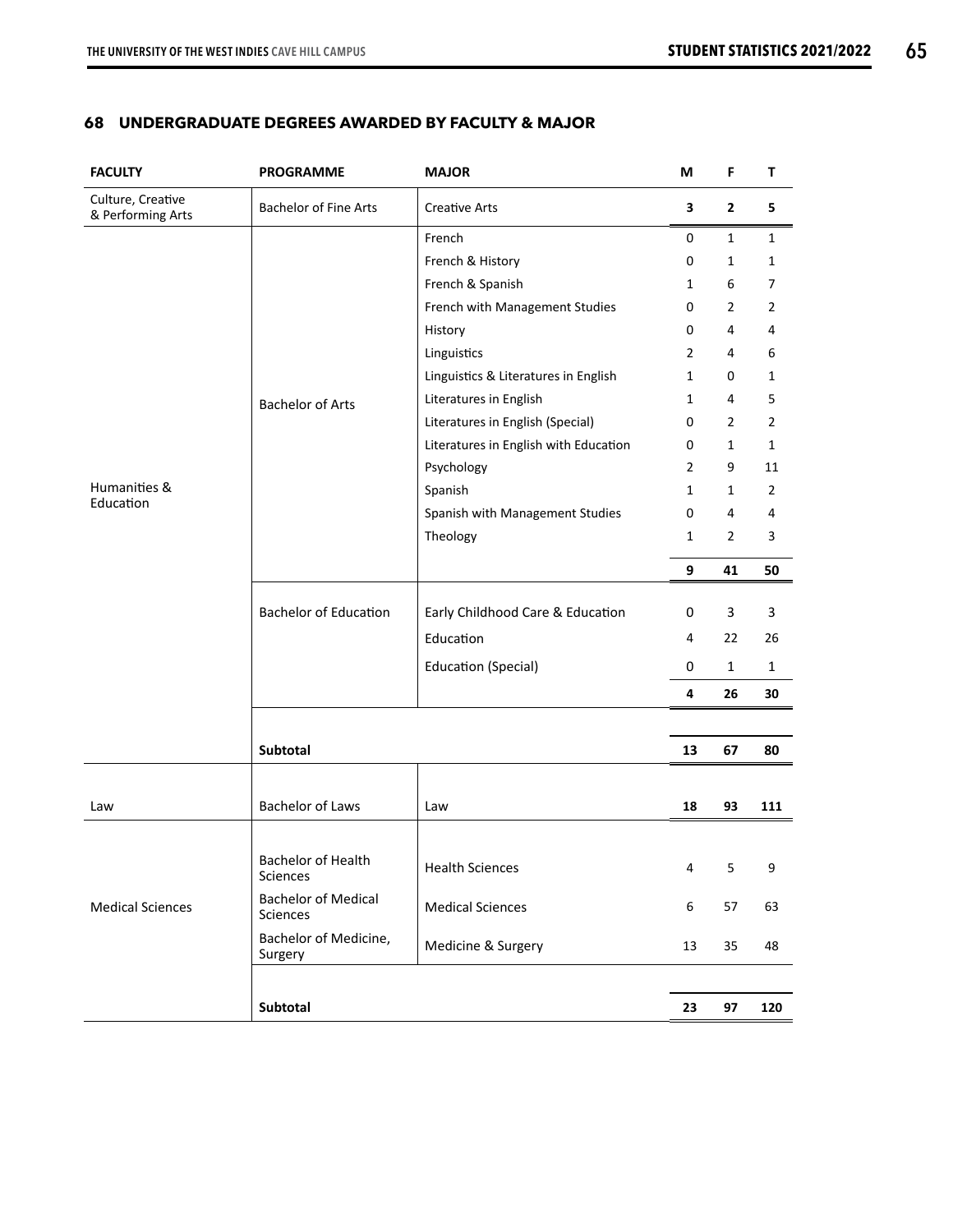# **68 UNDERGRADUATE DEGREES AWARDED BY FACULTY & MAJOR (continued)**

| <b>FACULTY</b>       | <b>PROGRAMME</b>           | <b>MAJOR</b>                              | M              | F              | T              |
|----------------------|----------------------------|-------------------------------------------|----------------|----------------|----------------|
|                      |                            | Biochemistry                              | $\overline{2}$ | 11             | 13             |
|                      |                            | Biochemistry & Chemistry                  | $\mathbf{1}$   | 0              | 1              |
|                      |                            | <b>Biochemistry with Microbiology</b>     | 0              | 4              | 4              |
|                      |                            | Biology                                   | 1              | 7              | 8              |
|                      |                            | Biology & Chemistry                       | 0              | $\overline{2}$ | $\overline{2}$ |
|                      |                            | <b>Biology with Education</b>             | 0              | $\mathbf{1}$   | 1              |
|                      |                            | Biology with Psychology                   | 0              | $\overline{2}$ | $\overline{2}$ |
|                      |                            | Chemistry                                 | 5              | 10             | 15             |
|                      |                            | Chemistry with Biochemistry               | 0              | $\overline{2}$ | 2              |
|                      |                            | Chemistry with Biology                    | 0              | 3              | 3              |
|                      |                            | Chemistry with Education                  | 0              | $\overline{2}$ | $\overline{2}$ |
|                      |                            | Chemistry with Management                 | 0              | $\mathbf{1}$   | 1              |
|                      |                            | Chemistry with Psychology                 | 0              | 1              | $\mathbf{1}$   |
|                      |                            | Computer Science with Accounting          | 1              | 1              | 2              |
|                      |                            | Computer Science & Electronics            | 1              | 0              | 1              |
|                      |                            | <b>Computer Science with Economics</b>    | $\mathbf{1}$   | $\mathbf{1}$   | 2              |
|                      |                            | <b>Computer Science</b>                   | 28             | $\overline{2}$ | 30             |
|                      |                            | Computer Science & Accounting             | $\overline{2}$ | 0              | $\overline{2}$ |
| Science & Technology | <b>Bachelor of Science</b> | Computer Science & Management             | 5              | $\overline{2}$ | 7              |
|                      |                            | Computer Science (Double)                 | 12             | $\mathbf{1}$   | 13             |
|                      |                            | Computer Science with Management          | $\mathbf{1}$   | 0              | 1              |
|                      |                            | Ecology                                   | 3              | $\overline{2}$ | 5              |
|                      |                            | Ecology & Environmental Science           | $\overline{2}$ | 0              | $\overline{2}$ |
|                      |                            | Electronics                               | 8              | 1              | 9              |
|                      |                            | <b>Environmental Science</b>              | 1              | $\overline{2}$ | 3              |
|                      |                            | Information Technology & Management       | 0              | $\mathbf{1}$   | 1              |
|                      |                            | Information Technology<br>with Management | $\overline{2}$ | 0              | $\overline{2}$ |
|                      |                            | <b>Information Technology</b>             | 5              | 1              | 6              |
|                      |                            | Mathematics                               | 1              | 0              | 1              |
|                      |                            | Mathematics & Accounting                  | 0              | 1              | 1              |
|                      |                            | Mathematics & Economics                   | 0              | $\mathbf{1}$   | 1              |
|                      |                            | Mathematics with Accounting               | 0              | $\mathbf{1}$   | 1              |
|                      |                            | Meteorology                               | $\overline{2}$ | $\overline{2}$ | 4              |
|                      |                            | Microbiology                              | $\overline{2}$ | 7              | 9              |
|                      |                            | Physics                                   | 6              | $\overline{2}$ | 8              |
|                      |                            | Software Engineering (Mobile App Tech)    | 5              | $\overline{2}$ | 7              |
|                      | Subtotal                   |                                           | 97             | 76             | 173            |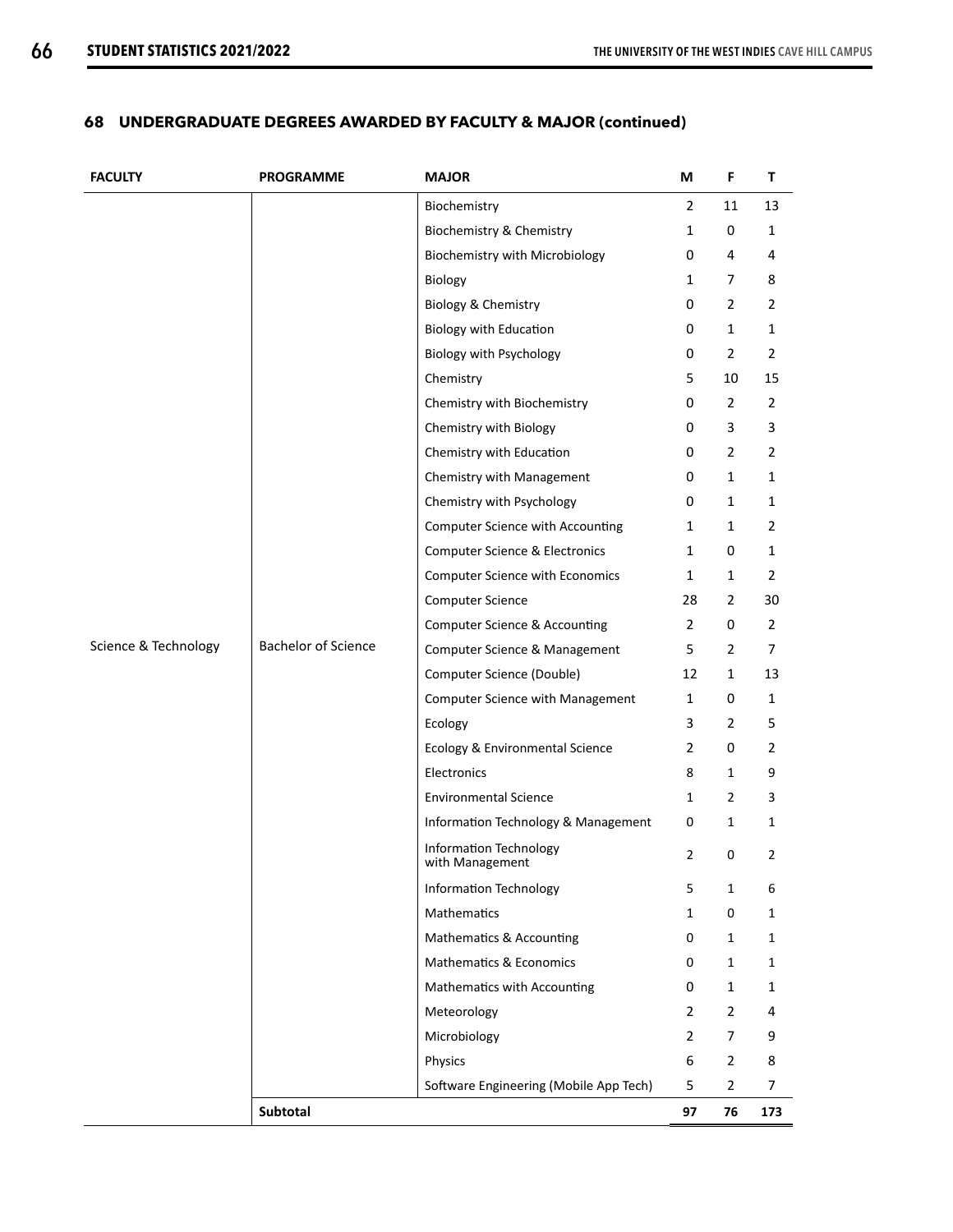# **68 UNDERGRADUATE DEGREES AWARDED BY FACULTY & MAJOR (continued)**

| <b>FACULTY</b>  | <b>PROGRAMME</b>           | <b>MAJOR</b>                                              | M              | F.             | T              |
|-----------------|----------------------------|-----------------------------------------------------------|----------------|----------------|----------------|
|                 |                            | <b>Accounting &amp; Finance</b>                           | 24             | 53             | 77             |
|                 |                            | Accounting (Special)                                      | 12             | 31             | 43             |
|                 |                            | Banking & Finance                                         | 3              | 5              | 8              |
|                 |                            | Economics                                                 | 2              | $\overline{2}$ | 4              |
|                 |                            | Economics & Accounting                                    | 4              | 12             | 16             |
|                 |                            | Economics & Finance                                       | 3              | 7              | 10             |
|                 |                            | Economics & Law                                           | 0              | 3              | 3              |
|                 |                            | Economics & Management                                    | $\overline{2}$ | 4              | 6              |
|                 |                            | <b>Economics &amp; Mathematics</b>                        | $\mathbf{1}$   | $\mathbf{1}$   | $\overline{2}$ |
|                 |                            | Economics (Special)                                       | 1              | 3              | 4              |
|                 |                            | Economics with Accounting                                 | 0              | $\mathbf{1}$   | 1              |
|                 |                            | Economics with Law                                        | 0              | $\mathbf{1}$   | $\mathbf{1}$   |
|                 |                            | Economics with Management                                 | 0              | $\overline{2}$ | $\overline{2}$ |
|                 |                            | Economics with Mathematics                                | 1              | 0              | $\mathbf{1}$   |
|                 |                            | Hospitality & Tourism Management                          | 0              | 21             | 21             |
|                 |                            | <b>International Relations</b>                            | $\mathbf{1}$   | $\overline{7}$ | 8              |
|                 |                            | International Relations (Special)                         | 4              | 6              | 10             |
|                 |                            | Labour & Employment Relations                             | 1              | 4              | 5              |
| Social Sciences | <b>Bachelor of Science</b> | Management                                                | 29             | 62             | 91             |
|                 |                            | Management Studies (Special)                              | 14             | 27             | 41             |
|                 |                            | Management with Psychology                                | 1              | 12             | 13             |
|                 |                            | Political Science with<br><b>Public Sector Management</b> | 0              | $\mathbf{1}$   | $\mathbf{1}$   |
|                 |                            | Political Science with Sociology                          | 0              | $\mathbf{1}$   | 1              |
|                 |                            | Political Science with Psychology                         | 0              | $\overline{2}$ | $\overline{2}$ |
|                 |                            | Political Science with<br><b>International Relations</b>  | 0              | $\mathbf{1}$   | $\mathbf{1}$   |
|                 |                            | Political Science with Management                         | 1              | $\mathbf{1}$   | 2              |
|                 |                            | Political Science & Law                                   | 5              | $\overline{2}$ | $\overline{7}$ |
|                 |                            | Political Science & Psychology                            | 1              | $\pmb{0}$      | $\mathbf{1}$   |
|                 |                            | <b>Political Science (Special)</b>                        | 0              | $\mathbf{3}$   | 3              |
|                 |                            | Psychology (Special)                                      | $\mathbf{1}$   | 6              | 7              |
|                 |                            | Psychology with Management                                | 3              | 9              | 12             |
|                 |                            | Psychology with Political Science                         | 0              | $\mathbf 1$    | $\mathbf{1}$   |
|                 |                            | Psychology with Sociology                                 | $\overline{2}$ | 6              | 8              |
|                 |                            | <b>Public Sector Management (Special)</b>                 | $\pmb{0}$      | 4              | 4              |
|                 |                            | Social Sciences                                           | $\mathbf 1$    | 11             | 12             |
|                 |                            | Social Work (Special)                                     | $\overline{2}$ | 9              | 11             |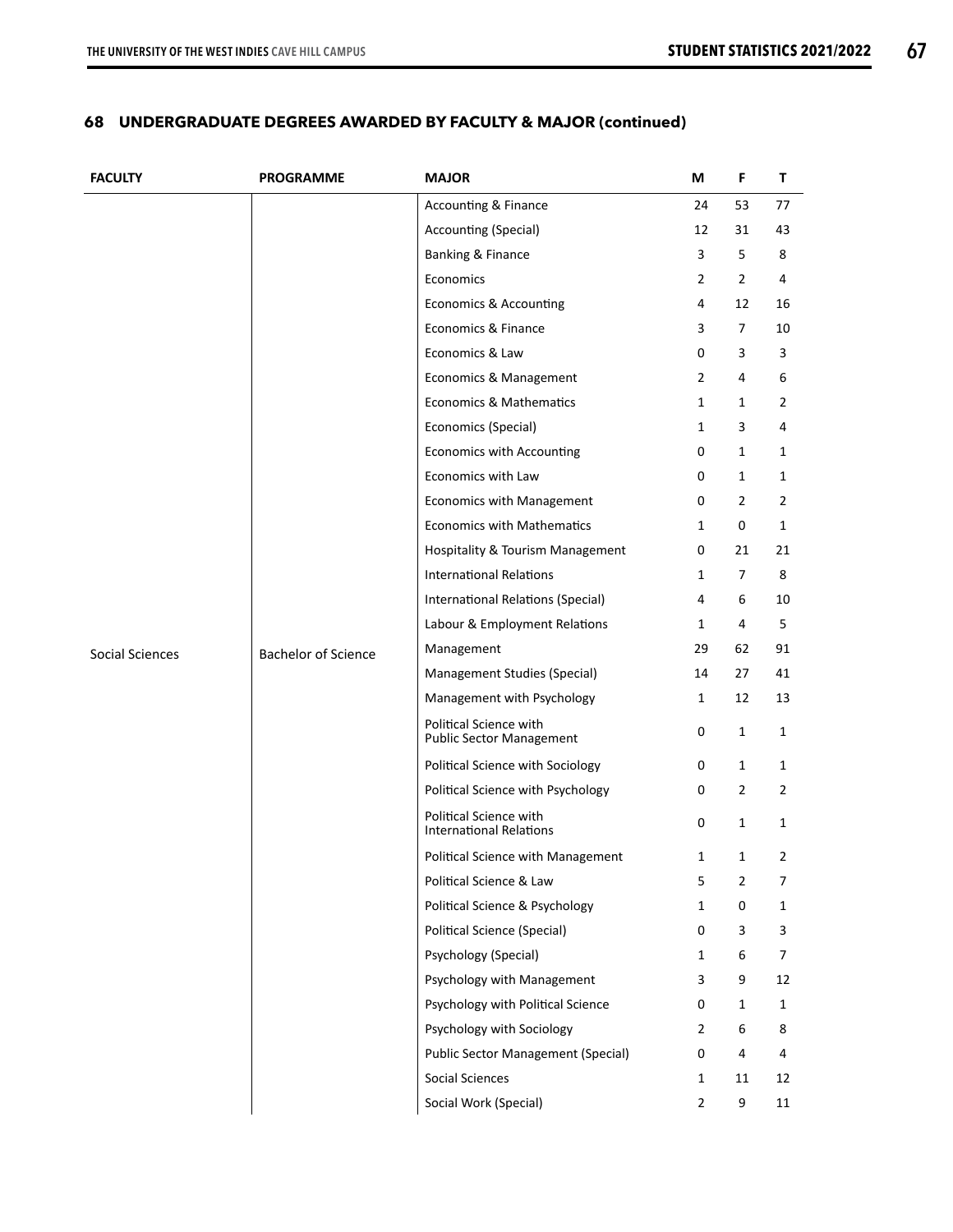| <b>FACULTY</b>  | <b>PROGRAMME</b>           | <b>MAJOR</b>                                   | M            | F              | т              |
|-----------------|----------------------------|------------------------------------------------|--------------|----------------|----------------|
|                 |                            | Sociology & Law                                | $\mathbf 0$  | 4              | 4              |
|                 |                            | Sociology & Political Science                  | 1            | $\mathbf 0$    | 1              |
|                 |                            | Sociology & Psychology                         | 0            | 3              | 3              |
|                 |                            | Sociology (Special)                            | $\mathbf{1}$ | 3              | 4              |
| Social Sciences | Bachelor of Science        | Sociology with Criminology                     | $\mathbf 0$  | 4              | 4              |
| (continued)     | (continued)                | Sociology with Cultural Studies                | 0            | $\overline{2}$ | $\overline{2}$ |
|                 |                            | Sociology with Law                             | $\mathbf 0$  | $\overline{2}$ | $\overline{2}$ |
|                 |                            | Sociology with Political Science               | $\mathbf 0$  | 1              | $\mathbf{1}$   |
|                 |                            | Sociology with Psychology                      | 0            | $\mathbf{1}$   | $\mathbf{1}$   |
|                 |                            | Sociology with Gender<br>& Development Studies | $\mathbf 0$  | 3              | 3              |
|                 | Subtotal                   |                                                | 121          | 344            | 465            |
| Sport           | <b>Bachelor of Science</b> | <b>Sport Sciences</b>                          | 12           | 14             | 26             |
|                 | <b>TOTAL</b>               |                                                | 287          | 693            | 980            |

# **68 UNDERGRADUATE DEGREES AWARDED BY FACULTY & MAJOR (continued)**

#### 99 – UNDERGRADUATE DIPLOMAS AWARDED BY FACULTY & HONOURS **69 UNDERGRADUATE DIPLOMAS AWARDED BY FACULTY & HONOURS**

| <b>FACULTY</b>  | <b>DISTINCTION IN</b><br><b>THEORY AND</b><br><b>PRACTICE</b> | <b>DISTINCTION IN</b><br><b>PRACTICE</b> | <b>DISTINCTION IN</b><br><b>THEORY</b> | <b>PASS</b> | <b>TOTALS</b> |
|-----------------|---------------------------------------------------------------|------------------------------------------|----------------------------------------|-------------|---------------|
| Social Sciences | 0                                                             | 0                                        | $\mathbf 0$                            | 55          | 55            |
| <b>TOTAL</b>    | 0                                                             | 0                                        | 0                                      | 55          | 55            |
|                 |                                                               |                                          |                                        |             |               |
| % of Total      | $0.0\%$                                                       | 0.0%                                     | $0.0\%$                                | 100%        | 100%          |
|                 |                                                               |                                          |                                        |             |               |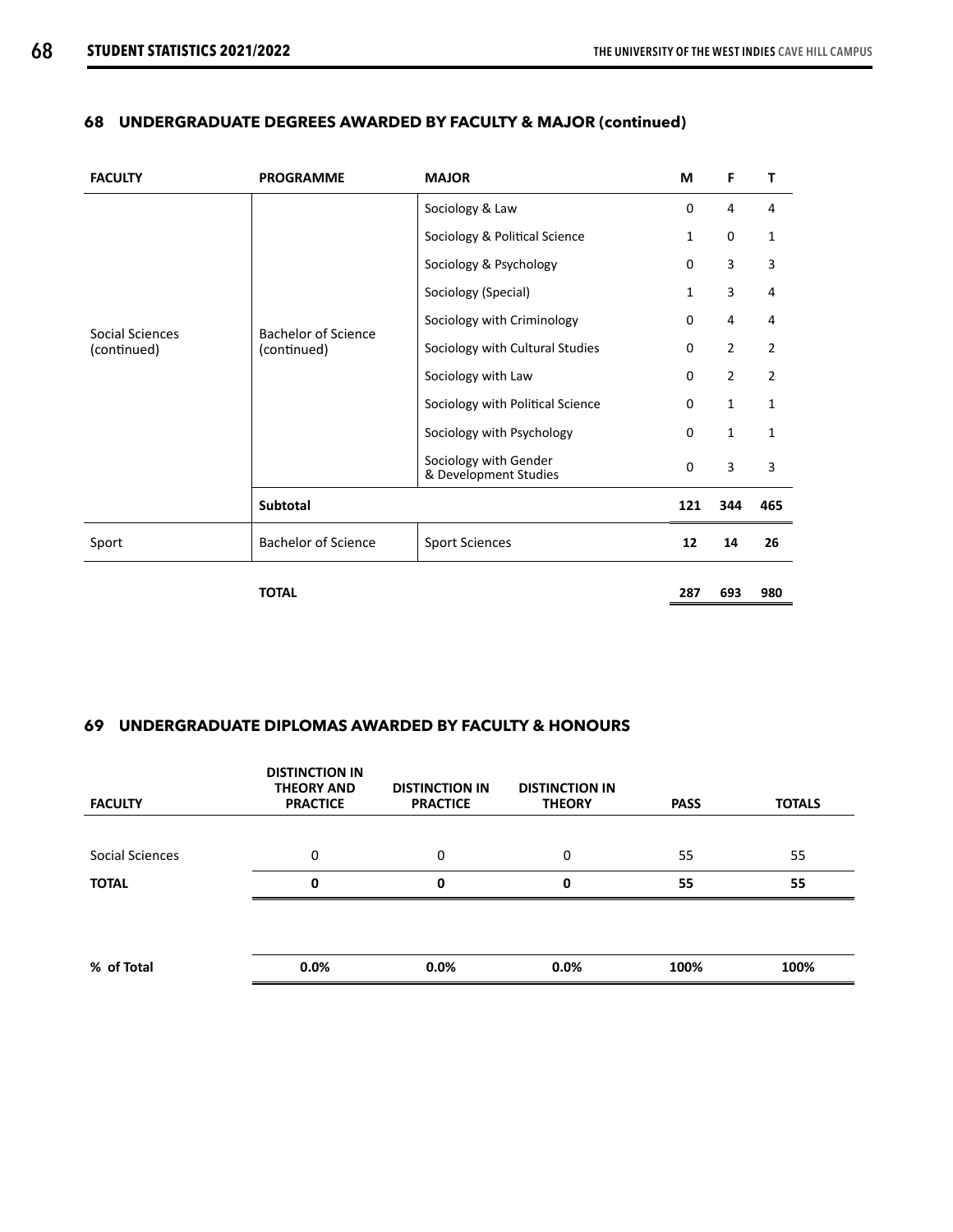|                       |                              |                | <b>SOCIAL SCIENCES</b> |    |          | <b>TOTALS</b>  |                |
|-----------------------|------------------------------|----------------|------------------------|----|----------|----------------|----------------|
| <b>DEGREE</b>         | <b>COUNTRY</b>               | M              | F                      | т  | M        | F              | т              |
|                       | Antigua & Barbuda            | 0              | 1                      | 1  | 0        | 1              | 1              |
|                       | <b>Barbados</b>              | $\overline{2}$ | 15                     | 17 | 2        | 15             | 17             |
|                       | <b>Belize</b>                | $\mathbf{1}$   | $\mathbf 0$            | 1  | 1        | $\mathbf 0$    | $\mathbf{1}$   |
| Executive             | Grenada                      | 1              | $\overline{2}$         | 3  | 1        | $\overline{2}$ | 3              |
| Diploma<br>Management | Guyana                       | 6              | 21                     | 27 | 6        | 21             | 27             |
|                       | St. Kitts & Nevis            | $\mathbf 0$    | 1                      | 1  | $\Omega$ | $\mathbf{1}$   | $\mathbf{1}$   |
|                       | St. Lucia                    | 0              | 3                      | 3  | 0        | 3              | 3              |
|                       | St. Vincent & the Grenadines | 0              | 2                      | 2  | 0        | $\overline{2}$ | $\overline{2}$ |
| <b>TOTAL</b>          |                              | 10             | 45                     | 55 | 10       | 45             | 55             |

# **70 UNDERGRADUATE DIPLOMAS AWARDED BY COUNTRY & FACULTY**

#### 67 – UNDERGRADUATE DIPLOMAS AWARDED BY COUNTRY & FACULTY **71 UNDERGRADUATE DIPLOMAS AWARDED BY COUNTRY & MAJOR**

|                       |                                                         |                                 |                | <b>SOCIAL SCIENCES</b> |                |                | <b>TOTALS</b>  |                |
|-----------------------|---------------------------------------------------------|---------------------------------|----------------|------------------------|----------------|----------------|----------------|----------------|
| <b>DEGREE</b>         | <b>MAJOR</b>                                            | <b>COUNTRY</b>                  | М              | F                      | т              | M              | F              | T              |
|                       |                                                         | Antigua & Barbuda               | $\mathbf 0$    | 1                      | 1              | $\Omega$       | $\mathbf{1}$   | $\mathbf{1}$   |
|                       |                                                         | <b>Barbados</b>                 | $\overline{2}$ | 15                     | 17             | $\overline{2}$ | 15             | 17             |
|                       |                                                         | <b>Belize</b>                   | $\mathbf 1$    | 0                      | 1              | 1              | 0              | $\mathbf{1}$   |
|                       | General<br>Management                                   | Grenada                         | $\mathbf{1}$   | $\overline{2}$         | 3              | $\mathbf{1}$   | 2              | 3              |
| Executive             |                                                         | Guyana                          | 6              | 21                     | 27             | 6              | 21             | 27             |
| Diploma<br>Management |                                                         | St. Kitts & Nevis               | $\pmb{0}$      | 1                      | 1              | $\mathbf 0$    | 1              | 1              |
|                       |                                                         | St. Lucia                       | $\mathbf 0$    | 3                      | 3              | $\mathbf 0$    | 3              | 3              |
|                       |                                                         | St. Vincent & the<br>Grenadines | 0              | $\overline{2}$         | $\overline{2}$ | $\mathbf 0$    | $\overline{2}$ | $\overline{2}$ |
|                       | Real Estate,<br>Project &<br>Construction<br>Management | <b>Barbados</b>                 | 0              | 1                      | 1              | $\mathbf 0$    | $\mathbf{1}$   | $\mathbf{1}$   |
| <b>TOTAL</b>          |                                                         |                                 | 10             | 46                     | 56             | 10             | 46             | 56             |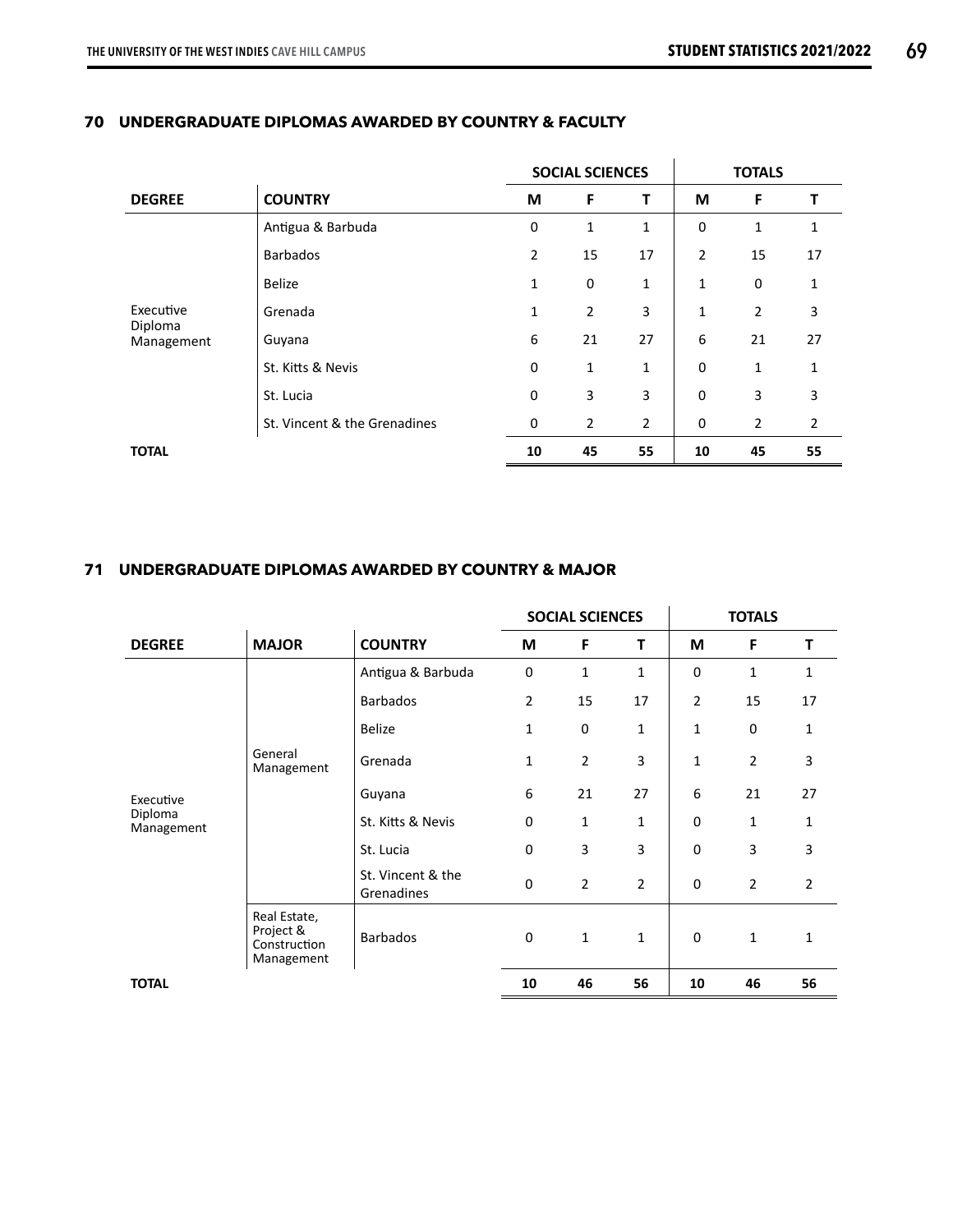| ĺ<br>í<br>l<br>;<br>;<br>;                  |
|---------------------------------------------|
|                                             |
|                                             |
| i<br>ı<br>$\frac{1}{2}$                     |
|                                             |
| $\frac{1}{4}$                               |
|                                             |
| י<br>ווינו                                  |
|                                             |
| I<br>֖֖֖֖֖֚֚֚֚֚֚֚֚֚֚֚֡֬<br>֧֝֩֩֕֩֩ <i>֓</i> |
| l<br>l                                      |
|                                             |
|                                             |
|                                             |
| i                                           |
| ALL POST                                    |
|                                             |
| 22                                          |

| FACULTY                                | PG CERT    | PG DIP  | Σ              | LLM     | Š                     | MBA        | MED     | <b>MPH</b> | <b>MSC</b>      | <b>MSW</b> | <b>MPHIL</b> | 윤              | <b>TOTALS</b> |
|----------------------------------------|------------|---------|----------------|---------|-----------------------|------------|---------|------------|-----------------|------------|--------------|----------------|---------------|
| Culture, Creative<br>& Performing Arts | $\circ$    | 0       | $\circ$        | $\circ$ | $\mathbf{\mathsf{C}}$ | $\circ$    | 0       | 0          | $\circ$         | 0          | 1            | 0              | ω             |
| Gender & Development<br>Studies        | $\circ$    | $\circ$ | $\circ$        | $\circ$ | $\circ$               | $\circ$    | $\circ$ | $\circ$    | 1               | $\circ$    |              | $\circ$        | 2             |
| Humanities & Education                 | 9          | 16      | $\circ$        | $\circ$ | 3                     | $\circ$    | 42      | $\circ$    | $\circ$         | $\circ$    | $\circ$      | 6              | 76            |
| <b>Me<sub>1</sub></b>                  | $\circ$    | $\circ$ | $\circ$        | 32      | 0                     | 0          | 0       | 0          | $\circ$         | 0          | $\circ$      | 0              | 32            |
| Medical Sciences                       | $\circ$    | 9       | $\overline{a}$ | 0       | 0                     | $\circ$    | 0       | $\infty$   | $\overline{11}$ | 0          | 0            | H              | 39            |
| Science & Technology                   | $\circ$    | $\circ$ | $\circ$        | $\circ$ | 0                     | $\circ$    | $\circ$ | 0          | 23              | 0          | ω            |                | 27            |
| Social Sciences                        | $\circ$    | $\circ$ | $\circ$        | $\circ$ | $\circ$               | $^{\circ}$ | $\circ$ | $\circ$    | 175             | 0          | 0            | $\sim$         | 185           |
| Sport                                  | 0          | 0       | $\circ$        | $\circ$ | 0                     | $\circ$    | 0       | $\circ$    | 6               | 0          | $\circ$      | 0              | 6             |
| <b>TOTAL</b>                           | თ          | 25      | ទ              | 32      | LŊ,                   | $\infty$   | 42      | $\infty$   | 216             | $\bullet$  | LŊ           | $\overline{a}$ | 370           |
| % of Total                             | 2.4%<br>II | 6.8%    | 2.6%           | 8.5%    | 1.4%                  | 2.2%       | 11.4%   | 2.2%       | 58.4%           | 0.0%       | 1.4%         | 2.6%           | 100.0%        |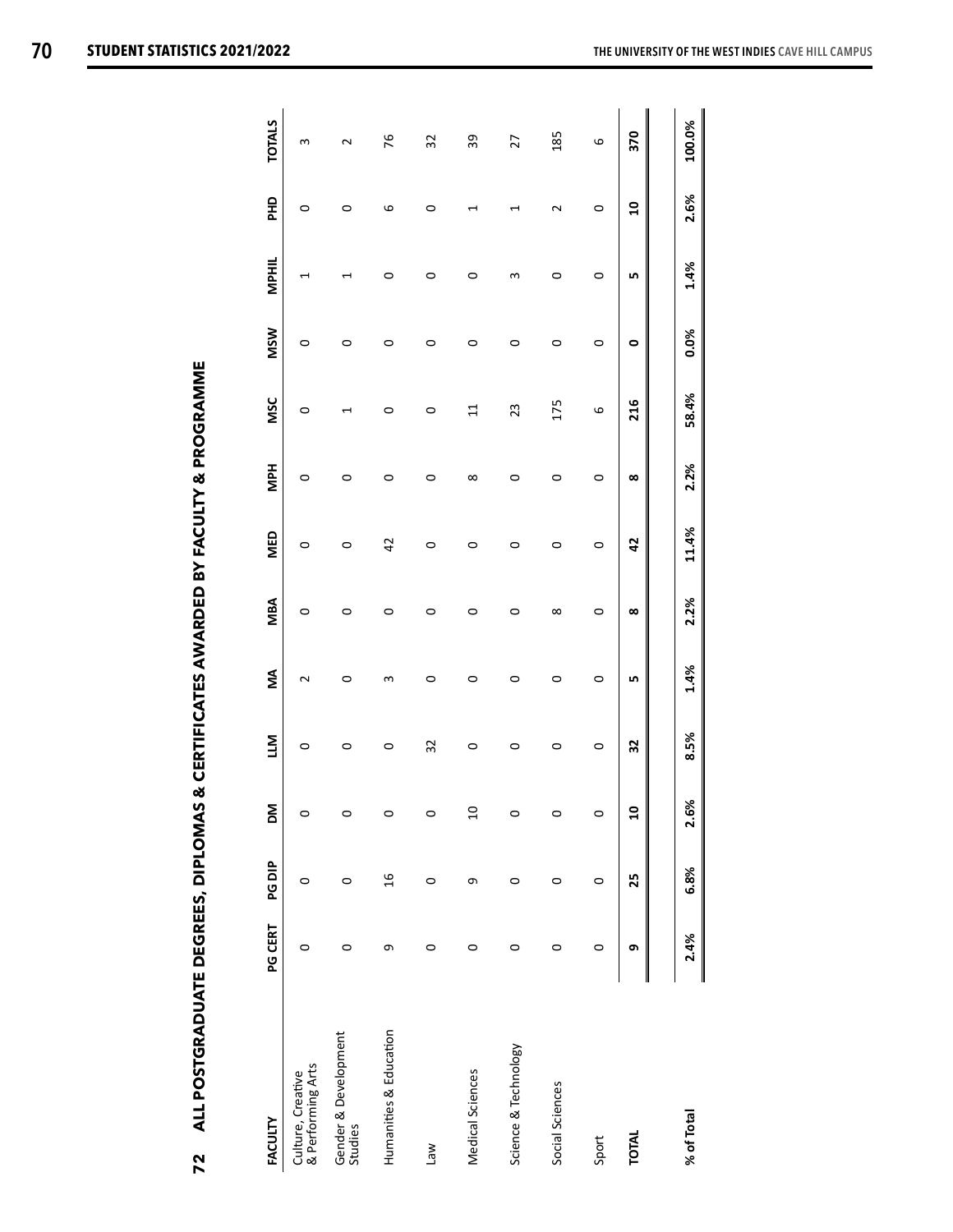| j                                                                                 |  |
|-----------------------------------------------------------------------------------|--|
|                                                                                   |  |
| ו<br>ו                                                                            |  |
|                                                                                   |  |
| <br> <br> <br> <br>                                                               |  |
|                                                                                   |  |
|                                                                                   |  |
|                                                                                   |  |
| $rac{1}{2}$                                                                       |  |
|                                                                                   |  |
| .<br> <br>                                                                        |  |
| ֧֧֧֧֦֧֧֦֧֧֦֧֧֧֧֧֧֧֧֧֧֧֚֚֚֚֚֚֚֚֚֚֚֚֚֚֚֚֚֚֚֚֚֚֚֝֝֓֝֓֝֓֝֬֝֓֝֬֓֝֬֝֬֝֓֝֬֝֬֝֬֝֬֝֬֝֬֝֬֝֬ |  |
| í                                                                                 |  |

|                                 |         | PERFORMING<br>CREATIVE &<br>CULTURE,<br><b>ARTS</b> |                          |           | <b>DEVELOPMENT</b><br><b>GENDER &amp;</b><br>STUDIES |                          | <b>HUMANITIES &amp;</b> | EDUCATION                     |                          | Š            |         |         | <b>SCIENCES</b><br><b>MEDICAL</b> |         |              | <b>TECHNOLOGY</b><br>SCIENCE & |                          | SOCIAL SCIENCES    |             |         | SPORT   |         |             | <b>TOTALS</b>  |                 |
|---------------------------------|---------|-----------------------------------------------------|--------------------------|-----------|------------------------------------------------------|--------------------------|-------------------------|-------------------------------|--------------------------|--------------|---------|---------|-----------------------------------|---------|--------------|--------------------------------|--------------------------|--------------------|-------------|---------|---------|---------|-------------|----------------|-----------------|
| <b>COUNTRY</b>                  | Σ       | щ                                                   | ۳                        | Σ         | щ                                                    | ۳                        | Σ                       | ۳<br>щ                        | Σ                        | щ            | ۳       | Σ       | щ                                 | ۳       | Σ            | щ                              | ۳                        | щ<br>Σ             | ۳           | Σ       | щ       | ۳       | Σ           | щ              | ۳               |
| Anguilla                        | 0       | $\circ$                                             | $\circ$                  | $\circ$   | $\circ$                                              | $\circ$                  | $\circ$                 | $\circ$<br>O                  | $\circ$                  | 0            | 0       | $\circ$ | 0                                 | 0       | $\circ$      | $\circ$                        | $\circ$                  | $\circ$<br>$\circ$ | $\circ$     | 0       | $\circ$ | 0       | $\circ$     | $\circ$        | $\circ$         |
| Antigua & Barbuda               | $\circ$ | $\circ$                                             | $\circ$                  | $\circ$   | $\circ$                                              | $\circ$                  | $\sim$                  | $\overline{11}$               | $\circ$<br>$\frac{3}{2}$ | 0            | 0       | $\circ$ | 0                                 | $\circ$ | 0            |                                | $\overline{\phantom{0}}$ | 6<br>$\circ$       | 6           | 0       | 0       | $\circ$ | $\sim$      | $\frac{8}{18}$ | $\Omega$        |
| Barbados                        | 0       | $\sim$                                              | $\sim$                   | $\circ$   | 1                                                    | $\overline{\phantom{0}}$ | 12                      | 52<br>$\theta$                | 13                       | თ            | 22      | 6       | ಸ                                 | 57      | r            |                                | $\overline{4}$           | 81<br>53           | 134         | N       |         | 4       | 93          | 173            | 266             |
| <b>Belize</b>                   | $\circ$ | $\circ$                                             | $\circ$                  | $\circ$   | 0                                                    | 0                        | $\circ$                 | N                             | 0                        | 0            | 0       | 0       | 0                                 | 0       | 0            | 0                              | 0                        | 4<br>H             | Б           | 0       | 0       | 0       | ſ           | 6              |                 |
| Brazil                          | $\circ$ | $\circ$                                             | 0                        | $\circ$   | $\circ$                                              | $\circ$                  | 1                       | 0                             | 0                        | ⊂            | 0       | 0       | c                                 | 0       | 0            | ○                              | 0                        | c<br>⊂             | 0           | ⊂       | c       | 0       |             | 0              |                 |
| British Virgin Islands          | $\circ$ | $\circ$                                             | $\circ$                  | $\circ$   | $\circ$                                              | $\circ$                  | $\circ$                 | 0<br>0                        | $\circ$                  | o            | 0       | $\circ$ | o                                 | 0       | $\circ$      | $\circ$                        | $\circ$                  | $\circ$            |             | 0       | 0       | $\circ$ | 0           |                |                 |
| Cayman Islands                  | $\circ$ | 0                                                   | $\circ$                  | $\circ$   | $\blacktriangleleft$                                 | $\overline{\phantom{0}}$ | $\circ$                 | 0<br>0                        | 0                        | c            | 0       | 0       | c                                 | 0       | 0            | 0                              | 0                        | 0<br>o             | 0           | c       | c       | 0       | ○           |                |                 |
| Dominica                        | $\circ$ | $\circ$                                             | $\circ$                  | $\circ$   | 0                                                    | 0                        | 1                       | 0                             | 0                        | c            | 0       | 0       |                                   | 1       | 1            | S                              | 4                        | 0                  | ∼           | 0       | 0       | 0       | $\mathbf 2$ | $\Xi$          | w               |
| Grenada                         | $\circ$ | $\overline{ }$                                      | $\overline{\phantom{0}}$ | $\circ$   | $\circ$                                              | $\circ$                  | $\circ$                 | o<br>0                        | $\circ$                  |              |         | $\circ$ | o                                 | 0       | 0            | 0                              | $\circ$                  |                    | S           | 0       | 0       | 0       | ↽           | 4              | S               |
| Guyana                          | $\circ$ | $\circ$                                             | $\circ$                  | $\circ$   | $\circ$                                              | $\circ$                  | $\circ$                 | 0<br>0                        | $\circ$                  |              |         | $\circ$ | 0                                 | 0       | 0            | 0                              | 0                        |                    | S           | 0       | ⊂       | 0       | H           | S              | ₹               |
| India                           | $\circ$ | $\circ$                                             | $\circ$                  | $\circ$   | $\circ$                                              | $\circ$                  | $\circ$                 | 0<br>0                        | 0                        | ⊂            | $\circ$ | $\circ$ | 0                                 | $\circ$ | 0            |                                | $\mathbf -$              | 0<br>0             | $\circ$     | 0       | 0       | $\circ$ | 0           |                |                 |
| Jamaica                         | $\circ$ | 0                                                   | 0                        | $\circ$   | 0                                                    | 0                        | $\circ$                 | ↽                             | 0                        |              | $\sim$  | 0       | c                                 | 0       | 0            |                                | ∼                        | 0                  | ⊣           | c       | c       | 0       | 0           | ဖ              | ဖ               |
| Kenya                           | $\circ$ | 0                                                   | $\circ$                  | $\circ$   | $\circ$                                              | $\circ$                  | $\circ$                 | 0<br>0                        | 0                        | 0            | 0       | 0       | 0                                 | 0       | 0            | 0                              | 0                        | 0<br>0             | 0           | 0       | 0       | 0       | $\circ$     | 0              | 0               |
| Nigeria                         | $\circ$ | $\circ$                                             | $\circ$                  | $\circ$   | $\circ$                                              | 0                        | $\circ$                 | 0<br>0                        | 0                        | ⊂            | 0       | 0       | c                                 | 0       | 0            |                                |                          | c<br>○             | 0           | ⊂       | c       | 0       | ○           |                |                 |
| St. Kitts & Nevis               | $\circ$ | $\circ$                                             | $\circ$                  | $\circ$   | $\circ$                                              | $\circ$                  | $\circ$                 | 0<br>0                        | $\circ$                  | 0            | 0       | $\circ$ | 0                                 | 0       | $\circ$      | $\circ$                        | $\circ$                  | S<br>$\circ$       | S           | 0       | 0       | $\circ$ | $\circ$     | S              | m               |
| St. Lucia                       | $\circ$ | 0                                                   | $\circ$                  | $\circ$   | 0                                                    | $\circ$                  | $\circ$                 | $\sim$<br>$\sim$              | 0                        | 0            | $\circ$ | 0       | c                                 | 0       | 0            | c                              | 0                        | 4<br>$\sim$        | 6           | 0       | c       | $\circ$ | $\sim$      | 6              | $\infty$        |
| St. Vincent & the<br>Grenadines | $\circ$ | $\circ$                                             | $\circ$                  | $\circ$   | $\circ$                                              | $\circ$                  | $\circ$                 | 1<br>$\overline{\phantom{0}}$ | 0                        | Б            | Г       | 0       | 0                                 | 0       | 1            |                                | 2                        | 4<br>3             | L           | 0       | 0       | 0       | 4           | 11             | 15              |
| The Bahamas                     | $\circ$ | $\circ$                                             | $\circ$                  | $\circ$   | $\circ$                                              | $\circ$                  | $\circ$                 | 0<br>0                        | $\circ$                  | 0            | 0       | $\circ$ |                                   | J       | 0            |                                | $\overline{\phantom{0}}$ | $\sim$<br>$\circ$  | $\mathbf 2$ | 0       | 0       | 0       | $\circ$     | 4              | 4               |
| Trinidad and Tobago             | $\circ$ | $\circ$                                             | 0                        | $\circ$   | 0                                                    | 0                        | 1                       | 0                             | 0                        |              |         | 0       | 0                                 | 0       | H            | c                              |                          | Б<br>$\sim$        | ↖           | 0       | ี       | $\sim$  | 4           | ∞              | $\overline{12}$ |
| Turks & Caicos                  | $\circ$ | $\circ$                                             | $\circ$                  | $\circ$   | $\circ$                                              | $\circ$                  | $\circ$                 | 0<br>0                        | $\circ$                  | o            | $\circ$ | $\circ$ | 0                                 | 0       | $\circ$      | $\circ$                        | $\circ$                  | $\circ$<br>$\circ$ | $\circ$     | 0       | 0       | $\circ$ | $\circ$     | 0              | $\circ$         |
| U.S.A                           | $\circ$ | $\circ$                                             | $\circ$                  | $\circ$   | $\circ$                                              | $\circ$                  | $\sim$                  | $\sim$<br>$\circ$             | $\circ$                  | $\circ$      | $\circ$ | $\circ$ | $\circ$                           | $\circ$ | $\circ$      | $\circ$                        | $\circ$                  | $\circ$<br>$\circ$ | $\circ$     | $\circ$ | $\circ$ | $\circ$ | $\sim$      | $\circ$        | $\sim$          |
| <b>TOTAL</b>                    | 0       | m                                                   | w                        | $\bullet$ | $\sim$                                               | $\sim$                   | $\mathbf{a}$            | 57                            | $\mathbf{u}$<br>76       | $\mathbf{a}$ | 32      | ဖ       | 33                                | 39      | $\mathbf{a}$ | $\overline{17}$                | 27                       | 122<br>යි          | 185         | $\sim$  | 4       | ဖ       | 113         | 257            | 370             |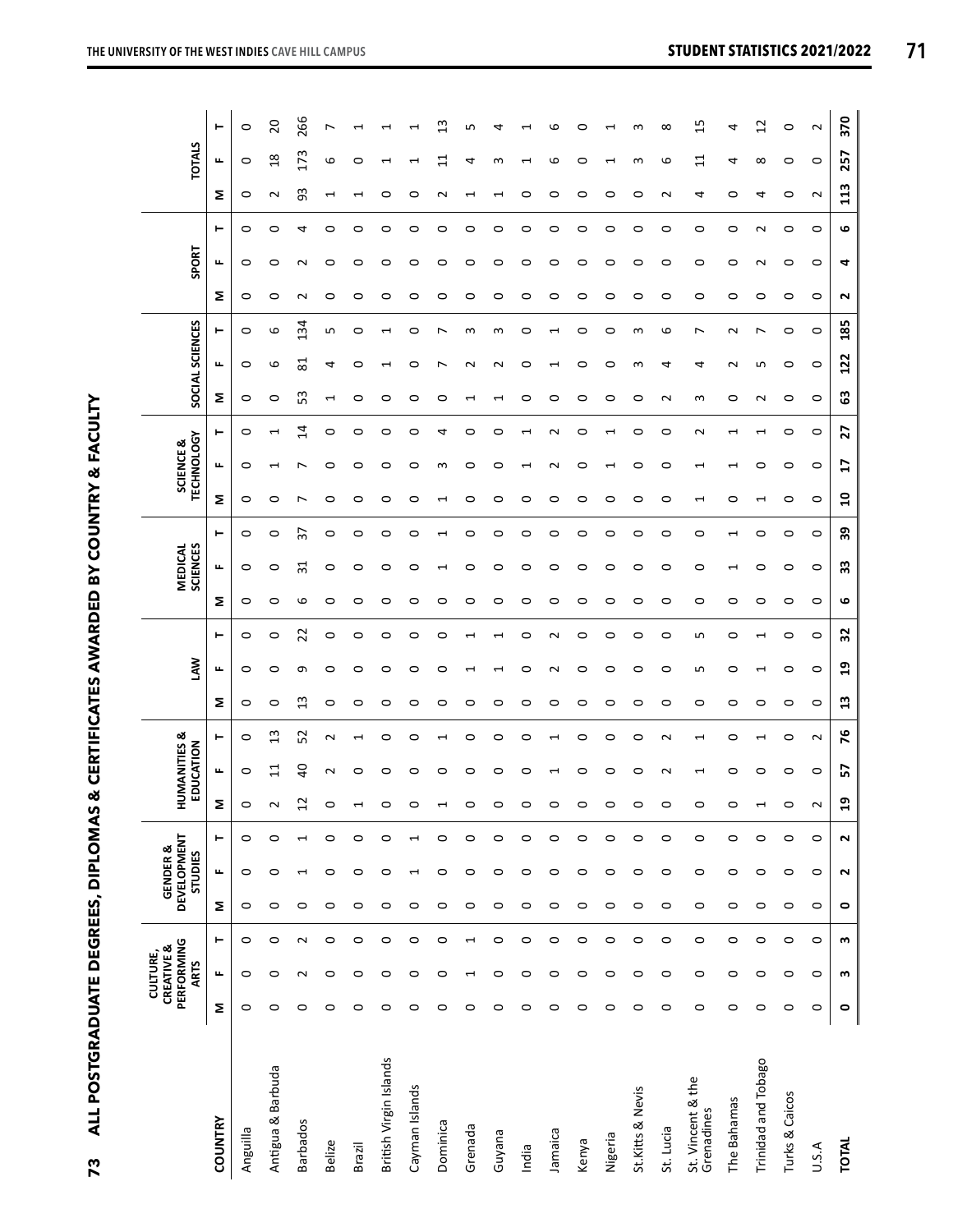| <b>Service Service</b><br>l                      |
|--------------------------------------------------|
|                                                  |
| .<br>ג<br>ג<br>iltuca<br>--<br>Ļ<br>$\mathbf{I}$ |
| 24                                               |

|                                   |                                 |         | PERFORMING<br>CREATIVE &<br>CULTURE,<br><b>ARTS</b> |         |         | DEVELOPMENT<br><b>GENDER &amp;</b><br><b>STUDIES</b> |         |                          | <b>HUMANITIES &amp;</b><br>EDUCATION |                          | ℥                  |         |         | <b>SCIENCES</b><br><b>MEDICAL</b> |                |         | <b>TECHNOLOGY</b><br>SCIENCE & |         | <b>SCIENCES</b><br>SOCIAL |                |         | SPORT   |         |                          | <b>TOTALS</b>            |                          |
|-----------------------------------|---------------------------------|---------|-----------------------------------------------------|---------|---------|------------------------------------------------------|---------|--------------------------|--------------------------------------|--------------------------|--------------------|---------|---------|-----------------------------------|----------------|---------|--------------------------------|---------|---------------------------|----------------|---------|---------|---------|--------------------------|--------------------------|--------------------------|
|                                   | COUNTRY                         | Σ       | щ                                                   | ۳       | Σ       | щ                                                    | ۳       | Σ                        | щ                                    | ۳                        | щ<br>Σ             | ۳       | Σ       | щ                                 | ۳              | Σ       | щ                              | ۳       | щ<br>Σ                    | ۳              | Σ       | щ       | ۳       | Σ                        | щ                        | ۳                        |
|                                   | Barbados                        | 0       | $\circ$                                             | $\circ$ | $\circ$ | $\circ$                                              | $\circ$ | S                        | 4                                    | L                        | 0<br>$\circ$       | $\circ$ | $\circ$ | $\circ$                           | $\circ$        | $\circ$ | $\circ$                        | $\circ$ | $\circ$<br>$\circ$        | $\circ$        | $\circ$ | $\circ$ | $\circ$ | 3                        | 4                        | $\overline{ }$           |
| Postgraduate<br>Certificate       | St. Lucia                       | 0       | $\circ$                                             | $\circ$ | $\circ$ | 0                                                    | 0       | 0                        |                                      | 1                        | 0<br>$\circ$       | $\circ$ | 0       | 0                                 | $\circ$        | $\circ$ | 0                              | $\circ$ | 0<br>0                    | $\circ$        | 0       | $\circ$ | $\circ$ | 0                        | 1                        | 1                        |
|                                   | U.S.A                           | $\circ$ | $\circ$                                             | $\circ$ | $\circ$ | $\circ$                                              | $\circ$ | $\overline{\phantom{0}}$ | $\circ$                              | $\overline{\phantom{0}}$ | $\circ$<br>$\circ$ | $\circ$ | $\circ$ | $\circ$                           | $\circ$        | $\circ$ | $\circ$                        | $\circ$ | $\circ$<br>$\circ$        | $\circ$        | $\circ$ | $\circ$ | $\circ$ | $\overline{\phantom{0}}$ | $\circ$                  | $\overline{\phantom{a}}$ |
|                                   | Antigua &<br>Barbuda            | $\circ$ | $\circ$                                             | $\circ$ | $\circ$ | $\circ$                                              | $\circ$ | $\sim$                   | $\overline{11}$                      | $\mathfrak{u}$           | 0<br>$\circ$       | $\circ$ | $\circ$ | $\circ$                           | $\circ$        | $\circ$ | $\circ$                        | $\circ$ | 0<br>$\circ$              | $\circ$        | $\circ$ | 0       | $\circ$ | $\sim$                   | $\overline{11}$          | 13                       |
|                                   | Barbados                        | $\circ$ | $\circ$                                             | $\circ$ | $\circ$ | $\circ$                                              | 0       | $\circ$                  | $\circ$                              | $\circ$                  | 0<br>$\circ$       | $\circ$ | 1       | $\infty$                          | G              | $\circ$ | $\circ$                        | $\circ$ | 0<br>$\circ$              | $\circ$        | $\circ$ | $\circ$ | $\circ$ | $\overline{\phantom{0}}$ | $\infty$                 | G                        |
| Postgraduate<br>Diploma           | Dominica                        | $\circ$ | $\circ$                                             | $\circ$ | $\circ$ | $\circ$                                              | $\circ$ | $\overline{ }$           | $\circ$                              | ſ                        | $\circ$<br>$\circ$ | $\circ$ | $\circ$ | $\circ$                           | $\circ$        | $\circ$ | $\circ$                        | $\circ$ | $\circ$<br>$\circ$        | $\circ$        | $\circ$ | $\circ$ | $\circ$ | $\overline{ }$           | $\circ$                  | $\overline{ }$           |
|                                   | St. Lucia                       | $\circ$ | $\circ$                                             | $\circ$ | $\circ$ | $\circ$                                              | 0       | 0                        | ⊣                                    | 1                        | 0<br>0             | $\circ$ | $\circ$ | $\circ$                           | $\circ$        | $\circ$ | $\circ$                        | $\circ$ | $\circ$<br>$\circ$        | $\circ$        | $\circ$ | $\circ$ | $\circ$ | $\circ$                  | ſ                        | ⊣                        |
|                                   | St. Vincent & the<br>Grenadines | $\circ$ | $\circ$                                             | $\circ$ | $\circ$ | $\circ$                                              | 0       | $\circ$                  | 1                                    | 1                        | $\circ$<br>$\circ$ | $\circ$ | $\circ$ | $\circ$                           | $\circ$        | $\circ$ | $\circ$                        | $\circ$ | $\circ$<br>$\circ$        | $\circ$        | $\circ$ | $\circ$ | $\circ$ | $\circ$                  | 1                        | 1                        |
| Master in                         | <b>Barbados</b>                 | $\circ$ | $\circ$                                             | $\circ$ | $\circ$ | $\circ$                                              | $\circ$ | $\circ$                  | $\circ$                              | 0                        | 0<br>0             | $\circ$ | $\circ$ | $\circ$                           | $\circ$        | $\circ$ | $\circ$                        | $\circ$ | $\circ$<br>4              | 4              | $\circ$ | $\circ$ | $\circ$ | 4                        | 0                        | 4                        |
| Administration<br><b>Business</b> | Belize                          | $\circ$ | $\circ$                                             | $\circ$ | $\circ$ | $\circ$                                              | $\circ$ | $\circ$                  | $\circ$                              | $\circ$                  | $\circ$<br>$\circ$ | $\circ$ | $\circ$ | $\circ$                           | $\circ$        | $\circ$ | $\circ$                        | $\circ$ | 3<br>$\circ$              | ω              | $\circ$ | $\circ$ | $\circ$ | $\circ$                  | S                        | 3                        |
|                                   | St. Lucia                       | $\circ$ | $\circ$                                             | $\circ$ | $\circ$ | $\circ$                                              | $\circ$ | $\circ$                  | $\circ$                              | $\circ$                  | $\circ$<br>$\circ$ | $\circ$ | $\circ$ | $\circ$                           | $\circ$        | $\circ$ | $\circ$                        | $\circ$ | $\overline{ }$<br>$\circ$ | $\overline{ }$ | $\circ$ | $\circ$ | $\circ$ | $\circ$                  | $\mathbf{\overline{u}}$  | $\overline{\phantom{0}}$ |
|                                   | <b>Barbados</b>                 | $\circ$ | $\circ$                                             | $\circ$ | $\circ$ | $\circ$                                              | $\circ$ | $\circ$                  | $\circ$                              | $\circ$                  | $\circ$<br>$\circ$ | $\circ$ | $\circ$ | 9                                 | 6              | $\circ$ | $\circ$                        | $\circ$ | $\circ$<br>$\circ$        | $\circ$        | $\circ$ | $\circ$ | $\circ$ | $\circ$                  | 9                        | 9                        |
| Public Health<br>Master in        | Dominica                        | $\circ$ | $\circ$                                             | $\circ$ | $\circ$ | $\circ$                                              | $\circ$ | $\circ$                  | $\circ$                              | $\circ$                  | $\circ$<br>$\circ$ | $\circ$ | $\circ$ | $\overline{ }$                    | $\overline{ }$ | $\circ$ | $\circ$                        | $\circ$ | $\circ$<br>$\circ$        | $\circ$        | $\circ$ | $\circ$ | $\circ$ | $\circ$                  | $\overline{\phantom{0}}$ | $\overline{ }$           |
|                                   | The Bahamas                     | $\circ$ | $\circ$                                             | $\circ$ | $\circ$ | $\circ$                                              | $\circ$ | $\circ$                  | $\circ$                              | $\circ$                  | $\circ$<br>$\circ$ | $\circ$ | $\circ$ | $\overline{\phantom{0}}$          | $\overline{ }$ | $\circ$ | $\circ$                        | $\circ$ | $\circ$<br>$\circ$        | $\circ$        | $\circ$ | $\circ$ | $\circ$ | $\circ$                  | $\overline{\phantom{0}}$ | $\overline{\phantom{0}}$ |
| Master of Arts                    | <b>Barbados</b>                 | 0       | $\sim$                                              | $\sim$  | $\circ$ | 0                                                    | 0       | 1                        | $\overline{\phantom{0}}$             | $\sim$                   | 0<br>$\circ$       | $\circ$ | $\circ$ | $\circ$                           | 0              | $\circ$ | $\circ$                        | $\circ$ | $\circ$<br>$\circ$        | $\circ$        | $\circ$ | $\circ$ | $\circ$ | $\blacktriangleleft$     | S                        | 4                        |
|                                   | <b>Belize</b>                   | 0       | $\circ$                                             | $\circ$ | $\circ$ | 0                                                    | 0       | $\circ$                  | $\overline{\phantom{0}}$             | $\mathbf{\overline{u}}$  | $\circ$<br>$\circ$ | $\circ$ | $\circ$ | $\circ$                           | $\circ$        | $\circ$ | $\circ$                        | $\circ$ | $\circ$<br>0              | $\circ$        | $\circ$ | $\circ$ | $\circ$ | $\circ$                  | $\overline{\phantom{0}}$ | $\overline{\phantom{a}}$ |
|                                   | Barbados                        | $\circ$ | $\circ$                                             | $\circ$ | $\circ$ | $\circ$                                              | $\circ$ | $\infty$                 | 51                                   | 39                       | $\circ$<br>$\circ$ | $\circ$ | $\circ$ | $\circ$                           | $\circ$        | $\circ$ | $\circ$                        | $\circ$ | $\circ$<br>$\circ$        | $\circ$        | $\circ$ | $\circ$ | $\circ$ | $\infty$                 | $\overline{31}$          | 39                       |
|                                   | Jamaica                         | $\circ$ | $\circ$                                             | $\circ$ | $\circ$ | $\circ$                                              | $\circ$ | $\circ$                  | $\overline{\phantom{0}}$             | $\overline{\phantom{0}}$ | 0<br>$\circ$       | $\circ$ | $\circ$ | $\circ$                           | $\circ$        | $\circ$ | $\circ$                        | $\circ$ | $\circ$<br>$\circ$        | $\circ$        | $\circ$ | $\circ$ | $\circ$ | $\circ$                  | $\overline{\phantom{0}}$ | $\overline{\phantom{0}}$ |
| Master of<br>Education            | the Grenadines<br>St. Vincent & | $\circ$ | $\circ$                                             | $\circ$ | $\circ$ | $\circ$                                              | $\circ$ | $\circ$                  | $\overline{\phantom{0}}$             | $\blacktriangleright$    | $\circ$<br>$\circ$ | $\circ$ | $\circ$ | $\circ$                           | $\circ$        | $\circ$ | $\circ$                        | $\circ$ | $\circ$<br>$\circ$        | $\circ$        | $\circ$ | $\circ$ | $\circ$ | $\circ$                  | $\overline{\phantom{0}}$ | $\overline{\phantom{0}}$ |
|                                   | Trinidad &<br>Tobago            | $\circ$ | $\circ$                                             | $\circ$ | $\circ$ | $\circ$                                              | $\circ$ | $\overline{\phantom{0}}$ | $\circ$                              | 1                        | $\circ$<br>$\circ$ | $\circ$ | $\circ$ | $\circ$                           | $\circ$        | $\circ$ | $\circ$                        | $\circ$ | $\circ$<br>$\circ$        | $\circ$        | $\circ$ | $\circ$ | $\circ$ | $\overline{ }$           | $\circ$                  | $\overline{\phantom{0}}$ |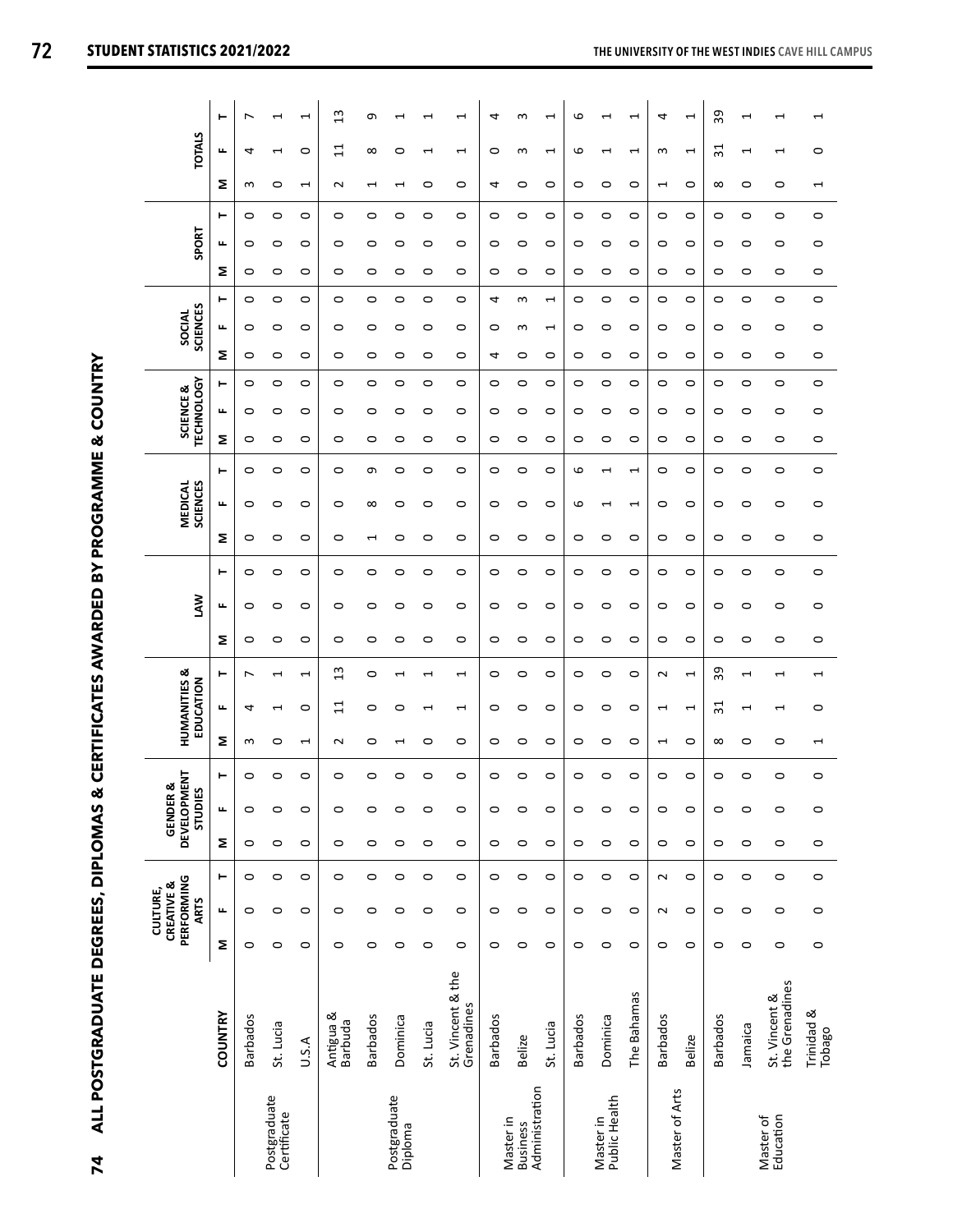| j<br>                                                                                                                          |  |
|--------------------------------------------------------------------------------------------------------------------------------|--|
|                                                                                                                                |  |
|                                                                                                                                |  |
|                                                                                                                                |  |
|                                                                                                                                |  |
|                                                                                                                                |  |
|                                                                                                                                |  |
|                                                                                                                                |  |
|                                                                                                                                |  |
|                                                                                                                                |  |
|                                                                                                                                |  |
|                                                                                                                                |  |
|                                                                                                                                |  |
|                                                                                                                                |  |
|                                                                                                                                |  |
|                                                                                                                                |  |
|                                                                                                                                |  |
| ֧֧֓֓֓֓֓֓֓֓֓֓֓֓֓֓֓֓֓֓֓֓֓֓׆֧֧֬<br>֡֕<br>֧֧ׅ֧֪ׅ֦֧ׅ֧ׅ֧֧֪ׅ֦֧֧֪ׅ֧ׅ֧֪ׅ֧֧֧֪֪֪֧֦֧֚֚֚֚֚֚֚֚֚֚֚֚֚֚֚֚֚֚֚֚֚֚֚֚֚֚֚֩֟֓֡֟֓֡֟֓֡֟֓֡֟֓֡֟֓֡֟֜֟֓֝֬֜֟ |  |
|                                                                                                                                |  |
|                                                                                                                                |  |
|                                                                                                                                |  |
|                                                                                                                                |  |
|                                                                                                                                |  |
|                                                                                                                                |  |
|                                                                                                                                |  |
|                                                                                                                                |  |
|                                                                                                                                |  |
|                                                                                                                                |  |
|                                                                                                                                |  |
| <b>ALL POSTGRADUAT</b>                                                                                                         |  |
|                                                                                                                                |  |
|                                                                                                                                |  |
|                                                                                                                                |  |
|                                                                                                                                |  |
| 74                                                                                                                             |  |
|                                                                                                                                |  |

|                                                     | ۳       | 22       | H                                   |              | N              | m                               | 1                         | $\overline{ }$            | 154              | $\sim$                   |                                                    |                                     | $\Xi$                | S       | S                                        | S       | ⊣                         | S                 | 6                  |
|-----------------------------------------------------|---------|----------|-------------------------------------|--------------|----------------|---------------------------------|---------------------------|---------------------------|------------------|--------------------------|----------------------------------------------------|-------------------------------------|----------------------|---------|------------------------------------------|---------|---------------------------|-------------------|--------------------|
| <b>TOTALS</b>                                       | щ       | თ<br>13  | $\overline{\phantom{0}}$<br>$\circ$ | ↽<br>$\circ$ | $\sim$<br>0    | Б<br>$\circ$                    | $\overline{ }$<br>$\circ$ | $\overline{ }$<br>$\circ$ | 96<br>58         | $\mathbf{\overline{u}}$  | $\mathbf{\mathbf{\mathbf{\mathsf{H}}}}$<br>$\circ$ | $\overline{\phantom{0}}$<br>$\circ$ | $\Omega$             | $\sim$  | $\sim$<br>$\mathbf{\mathbf{\mathsf{H}}}$ | S<br>0  | $\overline{ }$<br>$\circ$ | 3<br>$\circ$      | 4<br>$\sim$        |
|                                                     | Σ       |          |                                     |              |                |                                 |                           |                           |                  | 1                        |                                                    |                                     | ⊣                    |         |                                          |         |                           |                   |                    |
|                                                     | ⊢       | $\circ$  | $\circ$                             | $\circ$      | 0              | $\circ$                         | $\circ$                   | $\circ$                   | 4                | $\circ$                  | $\circ$                                            | $\circ$                             | $\circ$              | 0       | $\circ$                                  | $\circ$ | 0                         | $\circ$           | $\circ$            |
| SPORT                                               | щ<br>Σ  | 0<br>0   | 0<br>$\circ$                        | 0<br>0       | 0<br>0         | $\circ$<br>$\circ$              | $\circ$<br>$\circ$        | $\circ$<br>$\circ$        | $\sim$<br>$\sim$ | $\circ$<br>0             | 0<br>0                                             | $\circ$<br>0                        | O<br>0               | 0<br>0  | $\circ$<br>0                             | 0<br>0  | 0<br>0                    | 0<br>0            | $\circ$<br>$\circ$ |
|                                                     | ۳       | 0        | 0                                   | 0            | 0              | $\circ$                         | $\circ$                   | 6                         | 128              | $\sim$                   | 1                                                  | 0                                   | $\overline{ }$       | S       | S                                        | 1       | 0                         | S                 | 6                  |
| <b>SCIENCES</b><br>SOCIAL                           | щ       | 0        | 0                                   | 0            | 0              | 0                               | $\circ$                   | $\circ$                   | 80               | $\overline{\phantom{0}}$ | $\overline{\phantom{0}}$                           | 0                                   | r                    | $\sim$  | $\sim$                                   | J       | O                         | S                 | 4                  |
|                                                     | Σ       | 0        | 0                                   | 0            | 0              | $\circ$                         | $\circ$                   | $\circ$                   | 48               | $\overline{\phantom{0}}$ | 0                                                  | 0                                   | O                    | ᠇       | 1                                        | 0       | 0                         | 0                 | $\sim$             |
|                                                     | ⊢       | 0        | 0                                   | $\circ$      | 0              | 0                               | $\circ$                   | $\mathbf{\overline{u}}$   | 11               | $\circ$                  | $\circ$                                            | $\circ$                             | 4                    | $\circ$ | $\circ$                                  | $\sim$  | 1                         | $\circ$           | $\circ$            |
| <b>TECHNOLOGY</b><br>SCIENCE &                      | щ       | 0        | 0                                   | 0            | 0              | $\circ$                         | $\circ$                   | $\blacktriangleleft$      | S                | $\circ$                  | 0                                                  | 0                                   | S                    | O       | $\circ$                                  | N       | J                         | 0                 | $\circ$            |
|                                                     | Σ       | 0        | 0                                   | 0            | 0              | 0                               | $\circ$                   | $\circ$                   | م                | 0                        | 0                                                  | 0                                   | $\blacktriangleleft$ | 0       | 0                                        | 0       | 0                         | 0                 | $\circ$            |
|                                                     | ⊢       | $\circ$  | 0                                   | 0            | 0              | $\circ$                         | $\circ$                   | $\circ$                   | $\overline{11}$  | $\circ$                  | $\circ$                                            | $\circ$                             | $\circ$              | 0       | $\circ$                                  | $\circ$ | 0                         | $\circ$           | $\circ$            |
| <b>SCIENCES</b><br><b>MEDICAL</b>                   | щ       | 0        | 0                                   | 0            | 0              | 0                               | 0                         | $\circ$                   | თ                | 0                        | $\circ$                                            | 0                                   | O                    | o       | 0                                        | 0       | 0                         | 0                 | $\circ$            |
|                                                     | Σ       | 0        | $\circ$                             | 0            | 0              | $\circ$                         | $\circ$                   | $\circ$                   | $\sim$           | $\circ$                  | $\circ$                                            | $\circ$                             | $\circ$              | 0       | $\circ$                                  | O       | 0                         | 0                 | $\circ$            |
|                                                     | ۳       | 22       | $\overline{ }$                      | 1            | $\mathbf 2$    | ь                               | $\overline{\phantom{0}}$  | $\circ$                   | $\circ$          | $\circ$                  | $\circ$                                            | $\circ$                             | $\circ$              | $\circ$ | $\circ$                                  | $\circ$ | $\circ$                   | $\circ$           | $\circ$            |
|                                                     | щ       |          |                                     |              |                | Б                               | $\overline{ }$            |                           | 0                |                          |                                                    |                                     |                      |         |                                          | $\circ$ |                           |                   |                    |
| Š                                                   |         | თ        | $\overline{\phantom{0}}$            | ⊣            | $\sim$         |                                 |                           | $\circ$                   |                  | $\circ$                  | $\circ$                                            | $\circ$                             | $\circ$              | 0       | $\circ$                                  |         | 0                         | $\circ$           | $\circ$            |
|                                                     | Σ       | 13       | $\circ$                             | 0            | 0              | 0                               | $\circ$                   | $\circ$                   | 0                | $\circ$                  | $\circ$                                            | $\circ$                             | $\circ$              | 0       | $\circ$                                  | $\circ$ | 0                         | 0                 | $\circ$            |
|                                                     | ۳       | 0        | $\circ$                             | $\circ$      | $\circ$        | $\circ$                         | $\circ$                   | $\circ$                   | $\circ$          | $\circ$                  | $\circ$                                            | $\circ$                             | $\circ$              | $\circ$ | $\circ$                                  | $\circ$ | $\circ$                   | $\circ$           | $\circ$            |
| <b>HUMANITIES &amp;</b><br>EDUCATION                | щ       | 0        | 0                                   | 0            | 0              | $\circ$                         | $\circ$                   | $\circ$                   | 0                | O                        | $\circ$                                            | O                                   | c                    | o       | 0                                        | c       | 0                         | 0                 | $\circ$            |
|                                                     | Σ       | 0        | $\circ$                             | $\circ$      | 0              | $\circ$                         | $\circ$                   | $\circ$                   | 0                | $\circ$                  | $\circ$                                            | $\circ$                             | $\circ$              | 0       | $\circ$                                  | $\circ$ | 0                         | $\circ$           | $\circ$            |
|                                                     | ۳       | 0        | $\circ$                             | 0            | 0              | 0                               | 0                         | $\circ$                   | $\circ$          | $\circ$                  | $\circ$                                            | $\overline{ }$                      | $\circ$              | $\circ$ | $\circ$                                  | $\circ$ | $\circ$                   | $\circ$           | $\circ$            |
| <b>DEVELOPMENT</b><br>GENDER &<br><b>STUDIES</b>    | щ       | $\circ$  | $\circ$                             | $\circ$      | $\circ$        | $\circ$                         | $\circ$                   | $\circ$                   | $\circ$          | $\circ$                  | $\circ$                                            | ⊣                                   | $\circ$              | $\circ$ | $\circ$                                  | $\circ$ | $\circ$                   | $\circ$           | $\circ$            |
|                                                     | Σ       | $\circ$  | $\circ$                             | $\circ$      | $\circ$        | $\circ$                         | $\circ$                   | $\circ$                   | $\circ$          | $\circ$                  | $\circ$                                            | $\circ$                             | $\circ$              | $\circ$ | $\circ$                                  | $\circ$ | $\circ$                   | $\circ$           | $\circ$            |
|                                                     | ۳       | $\circ$  | $\circ$                             | $\circ$      | 0              | $\circ$                         | $\circ$                   | $\circ$                   | $\circ$          | $\circ$                  | $\circ$                                            | $\circ$                             | $\circ$              | $\circ$ | $\circ$                                  | $\circ$ | $\circ$                   | $\circ$           | $\circ$            |
| PERFORMING<br>CREATIVE &<br>CULTURE,<br><b>ARTS</b> | щ       | 0        | 0                                   | 0            | 0              | $\circ$                         | $\circ$                   | $\circ$                   | 0                | $\circ$                  | $\circ$                                            | $\circ$                             | $\circ$              | $\circ$ | $\circ$                                  | $\circ$ | 0                         | $\circ$           | $\circ$            |
|                                                     | Σ       | 0        | $\circ$                             | $\circ$      | $\circ$        | $\circ$                         | $\circ$                   | $\circ$                   | $\circ$          | $\circ$                  | $\circ$                                            | $\circ$                             | $\circ$              | $\circ$ | $\circ$                                  | $\circ$ | $\circ$                   | $\circ$           | $\circ$            |
|                                                     | COUNTRY | Barbados | Grenada                             | Guyana       | Jamaica        | St. Vincent & the<br>Grenadines | Trinidad &<br>Tobago      | Antigua &<br>Barbuda      | <b>Barbados</b>  | <b>Belize</b>            | British Virgin<br>Islands                          | Cayman Islands                      | Dominica             | Grenada | Guyana                                   | Jamaica | Nigeria                   | St. Kitts & Nevis | St. Lucia          |
|                                                     |         |          |                                     |              | Master of Laws |                                 |                           |                           |                  |                          |                                                    |                                     | Master of<br>Science |         |                                          |         |                           |                   |                    |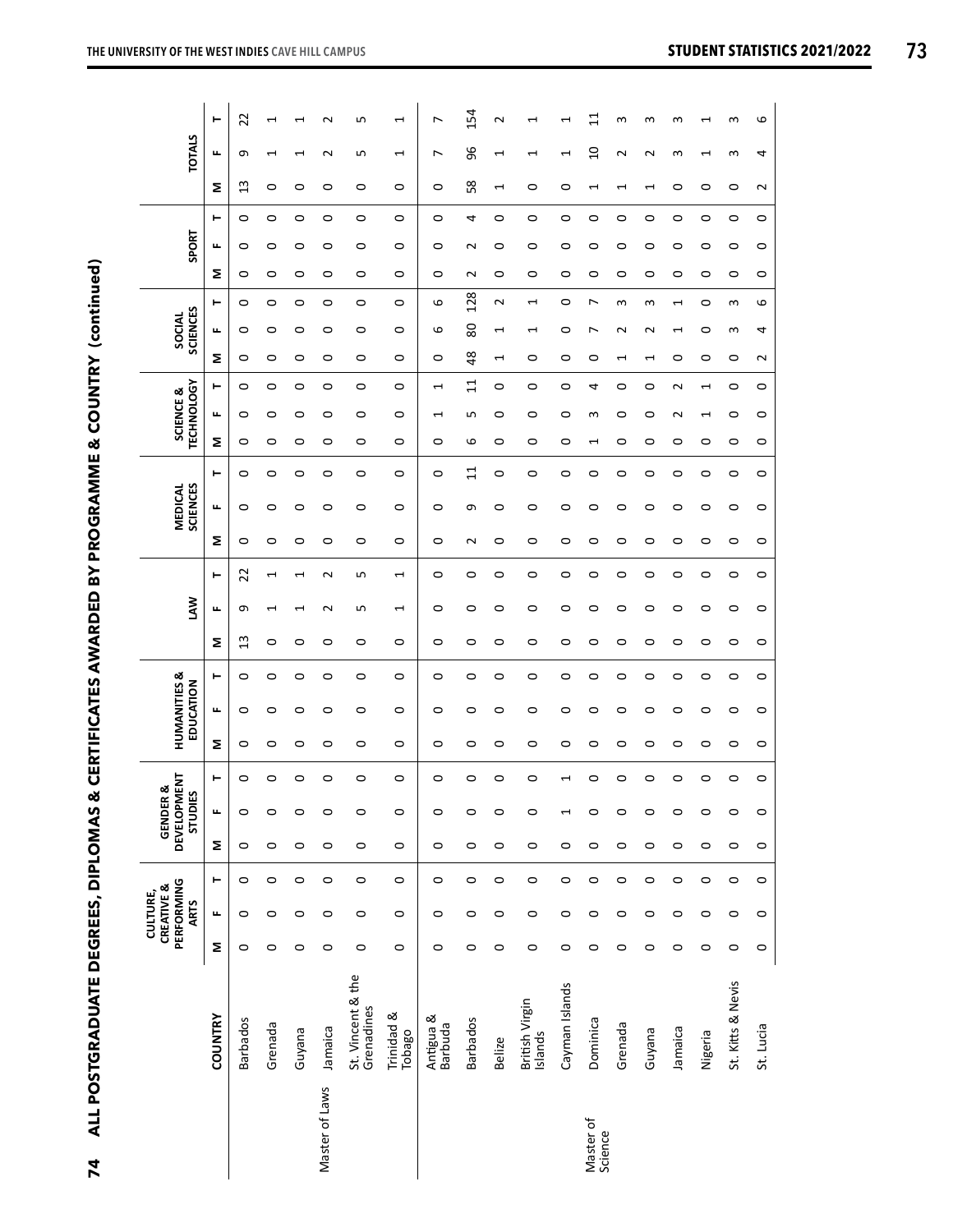|                         |                                 |         | PERFORMING<br>CREATIVE &<br>CULTURE,<br><b>ARTS</b> |         |         | <b>DEVELOPMENT</b><br><b>GENDER &amp;</b><br>STUDIES |         |               | <b>HUMANITIES &amp;</b><br>EDUCATION |         |               | Š              |         |         | SCIENCES<br><b>MEDICAL</b> |                |                | <b>TECHNOLOGY</b><br>SCIENCE & |                                |                       | <b>SCIENCES</b><br>SOCIAL      |                            | SPORT   |         |     | <b>TOTALS</b> |                |  |
|-------------------------|---------------------------------|---------|-----------------------------------------------------|---------|---------|------------------------------------------------------|---------|---------------|--------------------------------------|---------|---------------|----------------|---------|---------|----------------------------|----------------|----------------|--------------------------------|--------------------------------|-----------------------|--------------------------------|----------------------------|---------|---------|-----|---------------|----------------|--|
|                         | COUNTRY                         | Σ       | щ                                                   | ۳       | Σ       | щ                                                    | ۳       | Σ             | щ                                    | ۳       | Σ             | щ              | ⊢       | Σ       | щ                          | ۳              | Σ              | щ                              | ۳                              | Σ                     | щ                              | Σ<br>۳                     | щ       | ۳       | Σ   | щ             | ۳              |  |
|                         | St. Vincent & the<br>Grenadines | 0       | 0                                                   | 0       | 0       | 0                                                    | 0       | $\circ$       | 0                                    | 0       | $\circ$       | 0              | 0       | 0       | 0                          | 0              |                |                                | $\sim$                         | S                     | m                              | 0<br>6                     | 0       | 0       | 4   | 4             | $\infty$       |  |
| Masters of<br>Science   | The Bahamas                     | 0       | 0                                                   | 0       | 0       | 0                                                    | 0       | 0             | 0                                    | 0       | $\circ$       | 0              | 0       | 0       | 0                          | 0              | 0              |                                | 1                              | 0                     | $\sim$                         | 0<br>$\mathbf{\mathsf{N}}$ | 0       | 0       | 0   | ω             | ω              |  |
|                         | Trinidad &<br>Tobago            | 0       | 0                                                   | 0       | 0       | 0                                                    | 0       | $\circ$       | 0                                    | 0       | 0             | 0              | 0       | 0       | 0                          | 0              | 1              | 0                              | $\overline{\phantom{0}}$       | $\mathbf{\mathsf{N}}$ | ഥ                              | 0<br>r                     | 2       | $\sim$  | S   | r             | $\overline{0}$ |  |
| Master of               | Barbados                        | ⊂       | 0                                                   | $\circ$ | $\circ$ |                                                      | H       | $\circ$       | 0                                    | 0       | $\circ$       | $\circ$        | 0       | $\circ$ | O                          | $\circ$        | H              | $\sim$                         | 3                              | $\circ$               | 0                              | $\circ$<br>$\circ$         | 0       | $\circ$ |     | 3             | 4              |  |
| Philosophy              | Grenada                         | 0       | 1                                                   | 1       | 0       | 0                                                    | 0       | $\circ$       | $\circ$                              | 0       | 0             | 0              | 0       | 0       | 0                          | 0              | $\circ$        | 0                              | 0                              | 0                     | 0                              | 0<br>0                     | 0       |         | 0   | 1             | 1              |  |
| Doctor of<br>Medicine   | Barbados                        | $\circ$ | $\circ$                                             | $\circ$ | $\circ$ | 0                                                    | $\circ$ | $\circ$       | $\circ$                              | $\circ$ | $\circ$       | $\circ$        | $\circ$ | S       | $\overline{ }$             | $\overline{0}$ | $\circ$        | $\circ$                        | $\circ$                        | $\circ$               | $\circ$                        | $\circ$<br>$\circ$         | $\circ$ | $\circ$ | S   | L             | $\overline{0}$ |  |
|                         | Barbados                        | 0       | 0                                                   | $\circ$ | 0       | 0                                                    | $\circ$ | $\circ$       | 4                                    | 4       | $\circ$       | $\circ$        | 0       | $\circ$ | 1                          | ſ              | $\circ$        | $\mathbf{\mathbf{\mathsf{H}}}$ | $\mathbf{\mathbf{\mathsf{H}}}$ | 1                     | $\mathbf{\mathbf{\mathsf{H}}}$ | $\circ$<br>$\sim$          | 0       | $\circ$ | 1   | ∼             | $\infty$       |  |
| Doctor of<br>Philosophy | Belize                          | 0       | 0                                                   | 0       | 0       | 0                                                    | 0       | 0             |                                      |         | 0             | 0              | 0       | 0       | 0                          | 0              | 0              | 0                              | 0                              | 0                     | 0                              | 0<br>0                     | 0       | 0       | 0   |               |                |  |
|                         | Brazil                          | 0       | 0                                                   | $\circ$ | 0       | 0                                                    | 0       | 1             | $\circ$                              | 1       | 0             | 0              | 0       | 0       | 0                          | 0              | 0              | 0                              | 0                              | 0                     | 0                              | 0<br>0                     | 0       | 0       | 1   | 0             | 1              |  |
| <b>TOTAL</b>            |                                 | 0       | m                                                   | m       | 0       | $\mathbf{\tilde{c}}$                                 | 2       | $\frac{8}{1}$ | 58                                   | 76      | $\frac{3}{2}$ | $\overline{a}$ | 32      | ဖ       | 33                         | 39             | $\overline{a}$ | $\overline{1}$                 | 27                             | ශී                    | 122                            | 2<br>185                   | 4       | ဖ       | 112 | 258           | 370            |  |
|                         |                                 |         |                                                     |         |         |                                                      |         |               |                                      |         |               |                |         |         |                            |                |                |                                |                                |                       |                                |                            |         |         |     |               |                |  |

## POSTGRADUATE RESEARCH DEGREES AWARDED BY COUNTRY & FACULTY **75 POSTGRADUATE RESEARCH DEGREES AWARDED BY COUNTRY & FACULTY** 75

 $\overline{a}$ 

|                 | PERFORMING<br>CREATIVE &<br>CULTURE,<br><b>ARTS</b> |  | <b>DEVELOPMENT</b><br>GENDER &<br>STUDIES |  | <b>IUMANITIES &amp;</b><br>EDUCATION |   |   | <b>NN</b> |           |   | <b>SCIENCES</b><br><b>MEDICAL</b> |                 |   | <b>TECHNOLOGY</b><br>SCIENCE & |   | <b>SCIENCES</b><br>SOCIAL |   | <b>SPORT</b> |           |   | <b>TOTALS</b> |       |  |
|-----------------|-----------------------------------------------------|--|-------------------------------------------|--|--------------------------------------|---|---|-----------|-----------|---|-----------------------------------|-----------------|---|--------------------------------|---|---------------------------|---|--------------|-----------|---|---------------|-------|--|
| COUNTRY         |                                                     |  |                                           |  |                                      |   | Σ |           |           | Σ |                                   |                 | Σ |                                | Σ |                           | Σ |              |           |   |               |       |  |
| <b>Barbados</b> |                                                     |  |                                           |  |                                      |   |   |           |           |   |                                   | $\overline{11}$ |   |                                |   |                           |   |              |           |   |               | 22    |  |
| Grenada         |                                                     |  |                                           |  |                                      |   |   |           |           |   |                                   |                 |   |                                |   |                           |   |              |           |   |               |       |  |
| <b>Belize</b>   |                                                     |  |                                           |  |                                      |   |   |           |           |   |                                   | Ċ               |   |                                |   |                           |   |              |           |   |               |       |  |
| Brazil          |                                                     |  |                                           |  |                                      |   |   |           |           |   |                                   | C               |   | $\circ$                        |   |                           |   |              | $\circ$   | C |               |       |  |
| TOTAL           |                                                     |  |                                           |  | LŊ                                   | o |   |           | $\bullet$ |   | ∞                                 | $\overline{a}$  |   |                                |   |                           |   |              | $\bullet$ |   |               | 19 25 |  |

 $\overline{a}$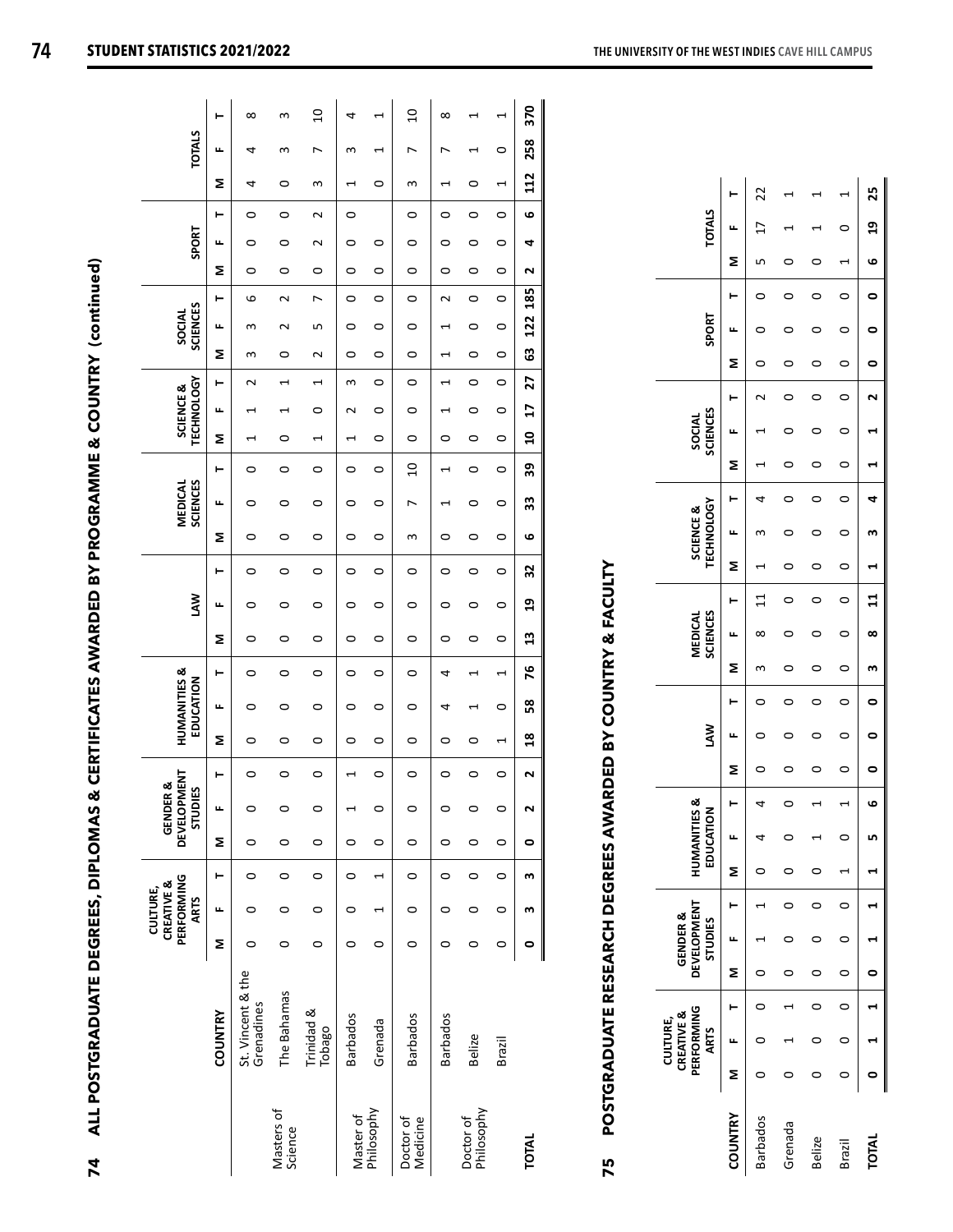## **76 POSTGRADUATE DEGREES, DIPLOMAS & CERTIFICATES AWARDED BY FACULTY, PROGRAMME & MAJOR**

| <b>FACULTY</b>             | <b>PROGRAMME</b>         | <b>MAJOR</b>                                        | М            | F              | т              |
|----------------------------|--------------------------|-----------------------------------------------------|--------------|----------------|----------------|
| Culture, Creative &        | Master of Arts           | <b>Creative Arts</b>                                | 0            | $\overline{2}$ | $\overline{2}$ |
| Performing Arts            | Master of Philosophy     | Cultural Studies (Culture)                          | 0            | $\mathbf{1}$   | $\mathbf{1}$   |
| Gender &                   | Master of Science        | Gender & Development Studies                        | 0            | $\mathbf{1}$   | $\mathbf{1}$   |
| <b>Development Studies</b> | Master of Philosophy     | Gender & Development Studies                        | 0            | 1              | 1              |
|                            | Postgraduate Certificate | University Teaching & Learning                      | 4            | 5              | 9              |
|                            | Postgraduate Diploma     | Education                                           | 3            | 13             | 16             |
|                            |                          | Caribbean & African Theology                        | $\mathbf 1$  | $\mathbf 0$    | $\mathbf{1}$   |
|                            | Master of Arts           | <b>Heritage Studies</b>                             | 0            | 1              | 1              |
| Humanities & Education     |                          | Theology                                            | 0            | 1              | 1              |
|                            | Master of Education      | Education                                           | 9            | 33             | 42             |
|                            |                          | Education                                           | 0            | 3              | 3              |
|                            | Doctor of Philosophy     | Linguistics                                         | 1            | 1              | 2              |
|                            |                          | Literatures in English                              | 0            | 1              | 1              |
| Law                        | Master of Laws           | Law                                                 | 13           | 19             | 32             |
|                            | Postgraduate Diploma     | <b>Family Medicine</b>                              | $\mathbf{1}$ | 8              | 9              |
|                            | Master in Public Health  | <b>Public Health</b>                                | 0            | 8              | 8              |
|                            |                          | <b>Family Medicine</b>                              | $\mathbf{1}$ | 6              | 7              |
|                            | Master of Science        | <b>Nursing Education</b>                            | 0            | 1              | 1              |
|                            |                          | Nursing Administration                              | 1            | 2              | 3              |
|                            |                          | Anaesthesia & Intensive Care                        | 0            | $\mathbf{1}$   | $\mathbf{1}$   |
| <b>Medical Sciences</b>    |                          | <b>Emergency Medicine</b>                           | 0            | 2              | 2              |
|                            |                          | <b>Family Medicine</b>                              | 1            | 1              | 2              |
|                            | Doctor of Medicine       | <b>Internal Medicine</b>                            | 0            | 1              | 1              |
|                            |                          | Obstetrics & Gynaecology                            | 0            | $\mathbf{1}$   | 1              |
|                            |                          | Ophthalmology                                       | 0            | 1              | 1              |
|                            |                          | Surgery - General                                   | 2            | 0              | 2              |
|                            | Doctor of Philosophy     | <b>Public Health</b>                                | $\pmb{0}$    | $\mathbf{1}$   | $\mathbf{1}$   |
|                            |                          | Biosafety                                           | $\mathbf{1}$ | $\mathbf{1}$   | 2              |
|                            |                          | Computing Innovation                                | 0            | 1              | 1              |
|                            |                          | <b>Electronic Commerce</b>                          | $\mathbf{1}$ | 0              | $\mathbf{1}$   |
|                            | Master of Science        | Information Technology                              | $\mathbf{1}$ | 1              | $\overline{2}$ |
|                            |                          | Natural Resource &<br><b>Environment Management</b> | 4            | 9              | 13             |
| Science & Technology       |                          | Renewable Energy Management                         | 1            | $\mathbf{1}$   | $\overline{2}$ |
|                            |                          | Technology Entrepreneurship                         | $\mathbf{1}$ | $\mathbf{1}$   | $\overline{2}$ |
|                            |                          | Biochemistry                                        | 0            | $\mathbf{1}$   | $\mathbf{1}$   |
|                            | Master of Philosophy     | Biology                                             | 0            | 1              | $\mathbf{1}$   |
|                            |                          | <b>Computer Science</b>                             | $\mathbf{1}$ | 0              | $\mathbf{1}$   |
|                            | Doctor of Philosophy     | Ecology                                             | 0            | $\mathbf{1}$   | $\mathbf{1}$   |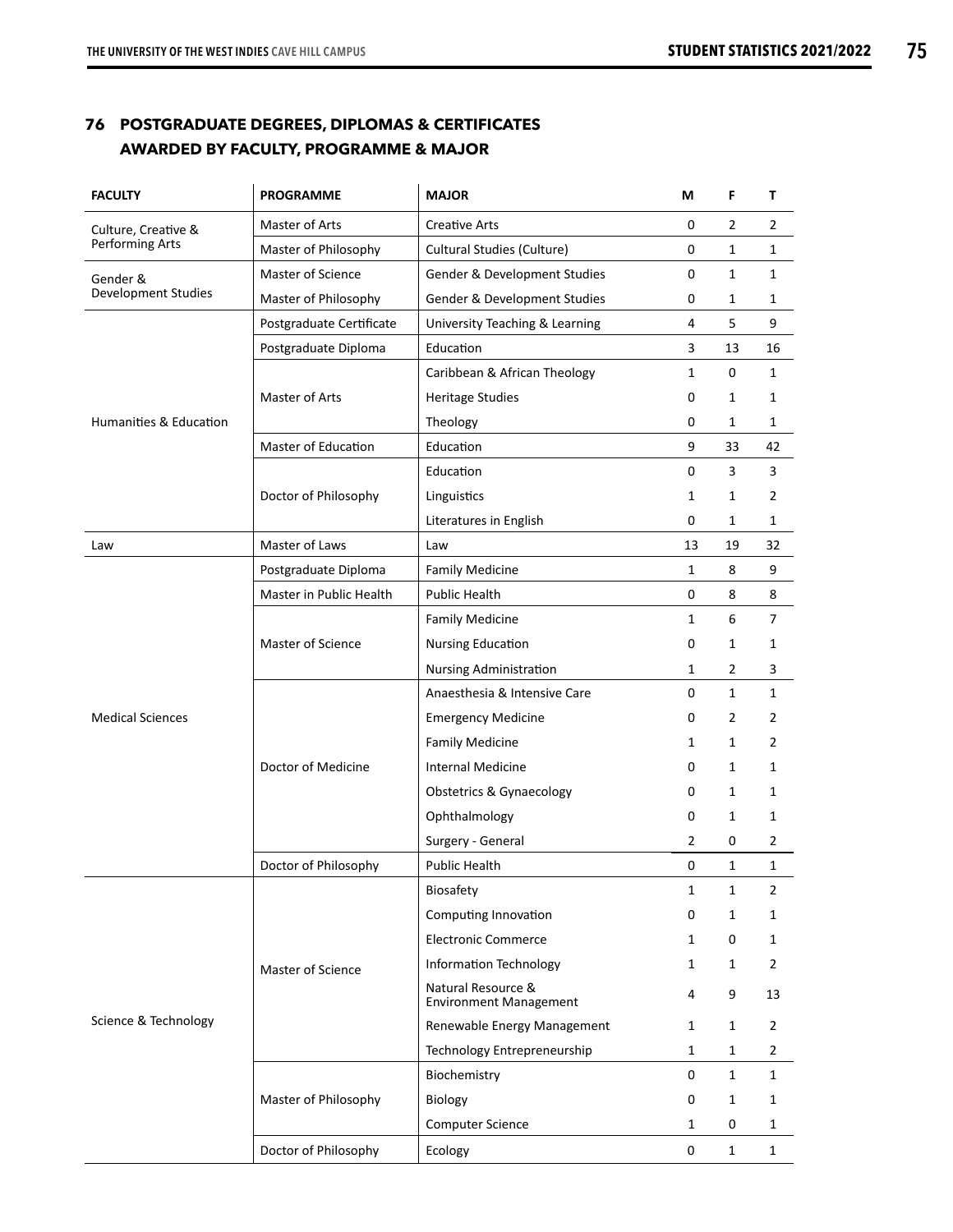## **76 POSTGRADUATE DEGREES, DIPLOMAS & CERTIFICATES AWARDED BY FACULTY, PROGRAMME & MAJOR (continued)**

| <b>FACULTY</b>         | <b>PROGRAMME</b>          | <b>MAJOR</b>                                    | М              | F              | Τ              |
|------------------------|---------------------------|-------------------------------------------------|----------------|----------------|----------------|
|                        | <b>Master of Business</b> | <b>Business Administration</b>                  | 4              | 3              | $\overline{7}$ |
|                        | Administration            | General Management                              | 0              | $\mathbf{1}$   | 1              |
|                        |                           | Applied Psychology                              | $\mathbf 0$    | $\overline{2}$ | $\overline{2}$ |
|                        |                           | <b>Banking &amp; Finance</b>                    | 0              | 3              | 3              |
|                        |                           | <b>Business Analytics</b>                       | 8              | 0              | 8              |
|                        |                           | <b>Business Analytics (with Specialization)</b> | 9              | 3              | 12             |
|                        |                           | <b>Counselling Psychology</b>                   | 4              | 12             | 16             |
|                        |                           | E-Governance for Developing States              | $\mathbf{1}$   | 0              | $\mathbf{1}$   |
|                        |                           | <b>Financial &amp; Business Economics</b>       | $\mathbf{1}$   | 6              | 7              |
|                        |                           | <b>Financial Management</b>                     | 9              | 21             | 30             |
|                        |                           | Human Resource Management                       | $\mathbf{1}$   | 11             | 12             |
|                        |                           | <b>Integration Studies</b>                      | 1              | 0              | 1              |
|                        | Master of Science         | <b>International Management</b>                 | 3              | 7              | 10             |
| <b>Social Sciences</b> |                           | <b>International Trade Policy</b>               | 7              | 24             | 31             |
|                        |                           | Investments & Wealth Management                 | $\mathbf{1}$   | 3              | 4              |
|                        |                           | Labour & Employment Relations                   | 0              | $\mathbf{1}$   | $\mathbf{1}$   |
|                        |                           | Logistics & Supply Chain Management             | 1              | $\overline{2}$ | 3              |
|                        |                           | Management                                      | $\mathbf{1}$   | $\overline{2}$ | 3              |
|                        |                           | Marketing                                       | 1              | 4              | 5              |
|                        |                           | Project Management & Evaluation                 | $\overline{2}$ | 1              | 3              |
|                        |                           | Tourism & Event Management                      | 0              | $\overline{2}$ | $\overline{2}$ |
|                        |                           | Tourism & Hospitality Management                | 0              | $\overline{2}$ | 2              |
|                        |                           | Tourism & Sport Management                      | 7              | 10             | 17             |
|                        |                           | Tourism with Project Management                 | 1              | $\mathbf{1}$   | 2              |
|                        |                           | Economics                                       | $\mathbf{1}$   | 0              | $\mathbf{1}$   |
|                        | Doctor of Philosophy      | Finance                                         | 0              | $\mathbf{1}$   | $\mathbf{1}$   |
| Sport                  | <b>Master of Science</b>  | <b>Sport Sciences</b>                           | $\overline{2}$ | 4              | 6              |

**TOTAL 112 258 370**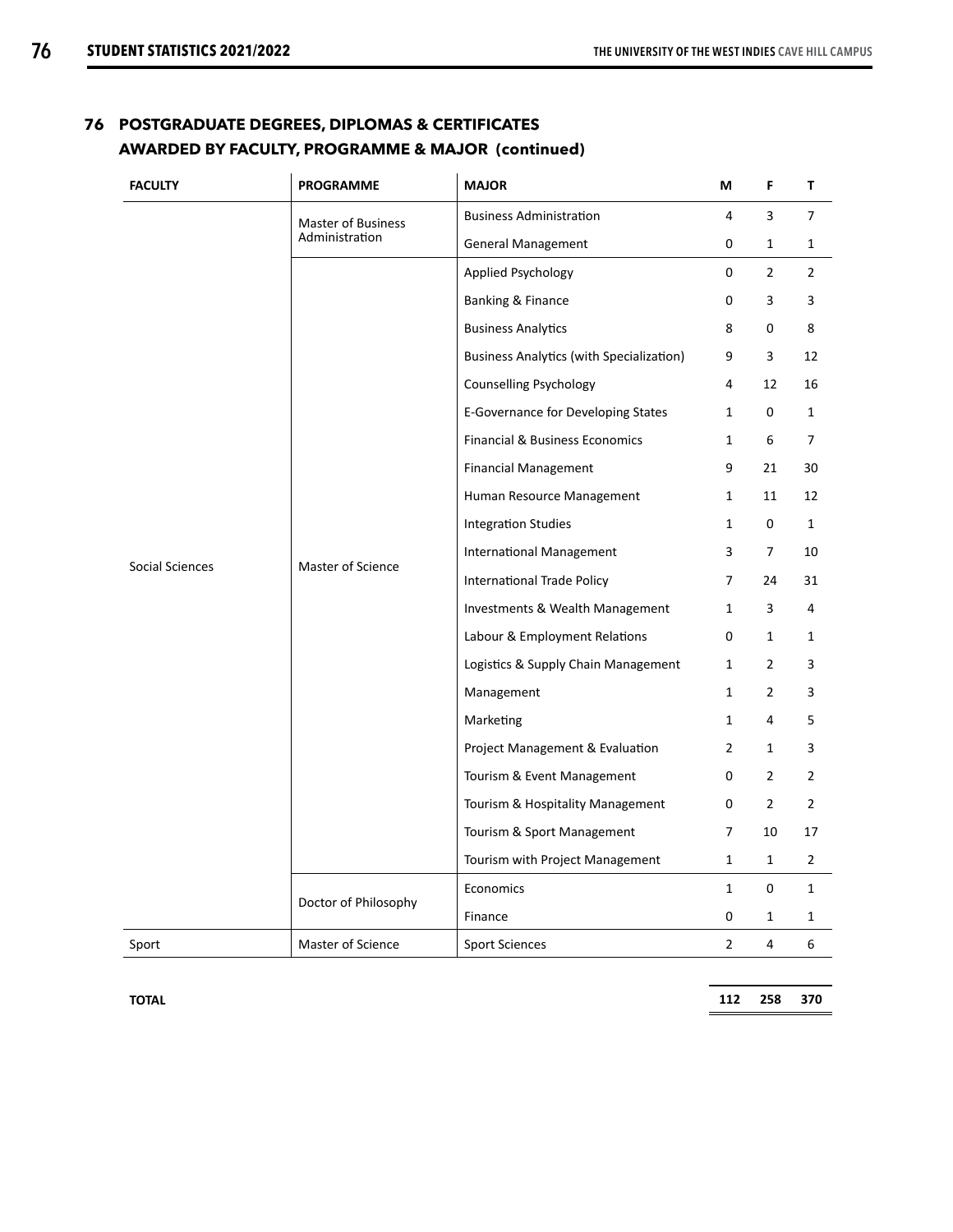## 77 INTER-FACULTY TRANSFERS **77 INTER-FACULTY TRANSFERS**

|                                                      |         |                                                                       |         |         |                                                             |         |   |                                      |   |         |   |   |         |                            |   |       | FACULTY FROM WHICH STUDENT TRANSFERRED |                 |                           |                               |                       |         |                       |        |                |       |
|------------------------------------------------------|---------|-----------------------------------------------------------------------|---------|---------|-------------------------------------------------------------|---------|---|--------------------------------------|---|---------|---|---|---------|----------------------------|---|-------|----------------------------------------|-----------------|---------------------------|-------------------------------|-----------------------|---------|-----------------------|--------|----------------|-------|
| <b>TRANSFERRED</b><br>TO WHICH<br>STUDENT<br>FACULTY |         | PERFORMING<br><b>CREATIVE &amp;</b><br><b>CULTURE,</b><br><b>ARTS</b> |         |         | <b>DEVELOPMENT</b><br><b>GENDER &amp;</b><br><b>STUDIES</b> |         |   | <b>HUMANITIES &amp;</b><br>EDUCATION |   |         | Š |   |         | <b>SCIENCES</b><br>MEDICAL |   |       | <b>TECHNOLOGY</b><br>SCIENCE &         |                 | <b>SCIENCES</b><br>SOCIAL |                               |                       | SPORT   |                       |        | <b>TOTALS</b>  |       |
|                                                      | Σ       | щ                                                                     | ⊢       | Σ       | щ                                                           | ⊢       | Σ | щ                                    | ۳ | Σ       | щ | ⊢ | Σ       | щ                          | ۳ | Σ     | щ                                      | ۳               | щ<br>Σ                    | ۳                             | Σ                     | щ       | ⊢                     | Σ      | щ              | ۳     |
| Performing Arts<br>Creative &<br>Culture,            | 0       | 0                                                                     | $\circ$ | 0       | 0                                                           | $\circ$ |   | 0                                    | 0 | 0       | 0 | 0 | 0       | 0                          | 0 | 0     | 0                                      | 0               | 1<br>$\sim$               | ω                             | 0                     | 0       | 0                     | $\sim$ | ٣              | S     |
| Humanities &<br>Education                            | 0       | 0                                                                     | $\circ$ | 0       | 0                                                           | $\circ$ |   | $\circ$                              | 0 | $\circ$ | 0 | 0 | 0       | 0                          | 0 | 1     | $\sim$                                 | ω               | S<br>0                    | ω                             | 0                     | 0       | 0                     | H      | ь              | 6     |
| <b>Me<sub>1</sub></b>                                | 0       | 0                                                                     | $\circ$ | 0       | 0                                                           | $\circ$ |   | 0                                    | 0 | 0       | 0 | 0 | 0       | 0                          | 0 | 0     | 0                                      | 0               | S<br>$\sim$               | Б                             | 0                     | 0       | 0                     | $\sim$ | S              | 5     |
| Sciences<br>Medical                                  | 0       | 0                                                                     | 0       | 0       | 0                                                           | $\circ$ | ◠ | 0                                    | 0 | 0       | 0 | 0 | 0       | 0                          | 0 | S     | $\infty$                               | $\overline{11}$ | 0<br>0                    | 0                             | 0                     | 0       | 0                     | ω      | $\infty$       | $\Xi$ |
| Technology<br>Science &                              | 0       | 0                                                                     | 0       | 0       | 0                                                           | $\circ$ |   | 0                                    | 0 | 0       | 0 | 0 | 0       | 0                          | 0 | 0     | 0                                      | 0               | 4<br>N                    | 6                             | $\circ$               | 0       | 0                     | N      | 4              | 6     |
| Social Sciences                                      | 0       | 0                                                                     | $\circ$ | 0       | $\circ$                                                     | $\circ$ |   | $\sim$                               | 4 | 0       | H | 1 | $\circ$ | 0                          | 0 | ↖     | $\infty$                               | 15              | 0<br>0                    | $\circ$                       | $\mathbf{\mathsf{N}}$ | 0       | $\mathbf{\mathsf{N}}$ | $\Xi$  | $\Xi$          | 22    |
| Sport                                                | $\circ$ | 0                                                                     | $\circ$ | $\circ$ | 0                                                           | $\circ$ | ◠ | 0                                    | 0 | 0       | 0 | 0 | 0       | 0                          | 0 | 0     | 0                                      | 0               | 1<br>$\sim$               | 3                             | 0                     | $\circ$ | 0                     | $\sim$ | $\overline{ }$ | 3     |
| <b>TOTAL</b>                                         | 0       | 0                                                                     | 0       | 0       | 0                                                           | 0       |   | ี                                    | 4 | 0       | − | ᆏ | 0       | ۰                          | ۰ | $\Xi$ | $\frac{8}{1}$                          | 29              | $\infty$                  | 20<br>$\overline{\mathbf{c}}$ | Ν                     | 0       | Ν                     | 23     | 33             | 56    |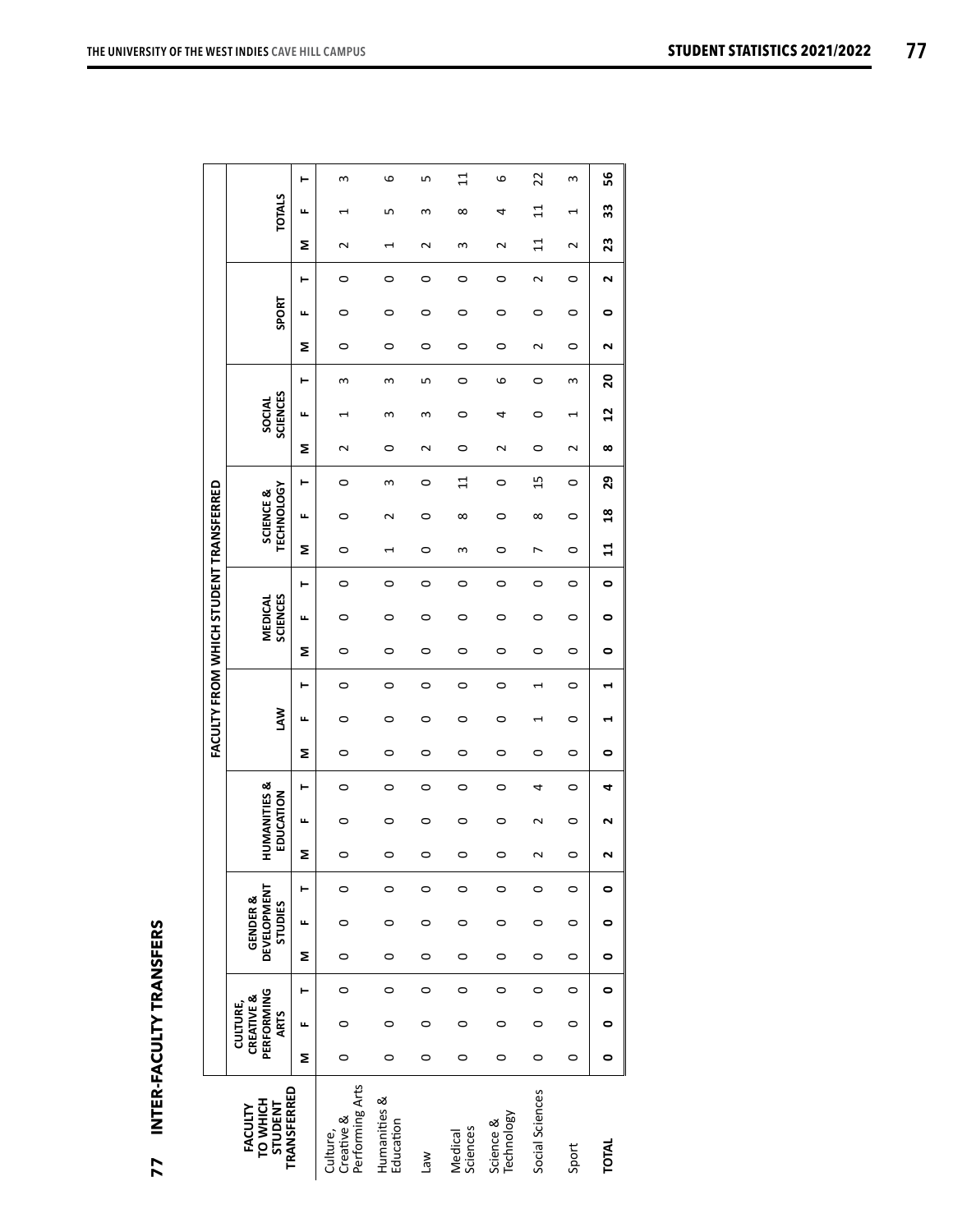**78 TRANSFERS IN FROM OTHER CAMPUSES/SITES**

78

TRANSFERS IN FROM OTHER CAMPUSES/SITES

| TRANSFERRED<br>TO WHICH<br>STUDENT<br>FACULTY |   | PERFORMING<br><b>CREATIVE &amp;</b><br><b>CULTURE,</b><br><b>ARTS</b> |   |                          | <b>DEVELOPMENT</b><br><b>GENDER &amp;</b><br><b>STUDIES</b> |   | <b>HUMANITIES &amp;</b> | EDUCATION |   |         | <b>NN</b> |         |   | <b>MEDICAL</b><br>SCIENCES |              |                | <b>TECHNOLOGY</b><br>SCIENCE & |   | <b>SCIENCES</b><br>SOCIAL |                   |   | <b>SPORT</b> |         |   | <b>TOTALS</b> |               |
|-----------------------------------------------|---|-----------------------------------------------------------------------|---|--------------------------|-------------------------------------------------------------|---|-------------------------|-----------|---|---------|-----------|---------|---|----------------------------|--------------|----------------|--------------------------------|---|---------------------------|-------------------|---|--------------|---------|---|---------------|---------------|
|                                               | Σ | щ                                                                     |   | Σ                        |                                                             |   | Σ                       | ட         | ⊢ | Σ       | щ         | ŀ       | Σ | щ                          | ⊢            | Σ              | ŀ<br>щ                         | Σ | щ                         | ⊢                 | Σ | щ.           | ⊢       | Σ | щ             | ⊢             |
| <b>Barbados</b>                               |   |                                                                       |   |                          |                                                             | c | $\circ$                 | 0         | 0 | $\circ$ |           |         | m | $\infty$                   | $\mathbf{1}$ |                | 0                              |   |                           | $\mathbf{\Omega}$ | 0 | $\circ$      | $\circ$ | Б | $\mathbf{1}$  | $\frac{6}{1}$ |
| St. Kitts & Nevis                             |   |                                                                       | 0 |                          |                                                             |   | $\circ$                 | 0         | 0 |         | 0         |         | 0 | 0                          | $\circ$      | 0              | $\circ$<br>0                   | 0 | 0                         | $\circ$           | 0 | 0            | 0       |   | 0             |               |
| St. Lucia                                     |   |                                                                       | 0 |                          |                                                             |   | $\circ$                 | 0         | 0 | $\circ$ | 0         | 0       | 0 | 0                          | 0            | 0              | $\circ$<br>0                   |   |                           | $\sim$            | 0 | 0            | 0       |   |               |               |
| The Bahamas                                   |   | c                                                                     | 0 |                          |                                                             |   | $\circ$                 | 0         | 0 | $\circ$ |           |         |   |                            |              | 0              | $\circ$<br>0                   | 0 | 0                         | 0                 | 0 | 0            | 0       | 0 |               | ⇃             |
| Trinidad &<br>Tobago                          |   | $\circ$                                                               | c | 0                        |                                                             | c |                         | 0         | 0 | 0       | 0         | $\circ$ |   |                            |              | 0              | $\circ$<br>0                   | 0 | $\circ$                   | $\circ$           | 0 | 0            | $\circ$ | 0 |               | ᠵ             |
| TOTAL                                         |   |                                                                       |   | $\overline{\phantom{0}}$ |                                                             |   | $\circ$                 | 0         | 0 |         | N         | m       | m | ຊ                          | $\mathbf{a}$ | $\blacksquare$ | 1<br>$\bullet$                 |   | m                         | 4                 | 0 | 0            | 0       | ဖ | $\frac{6}{1}$ | 22            |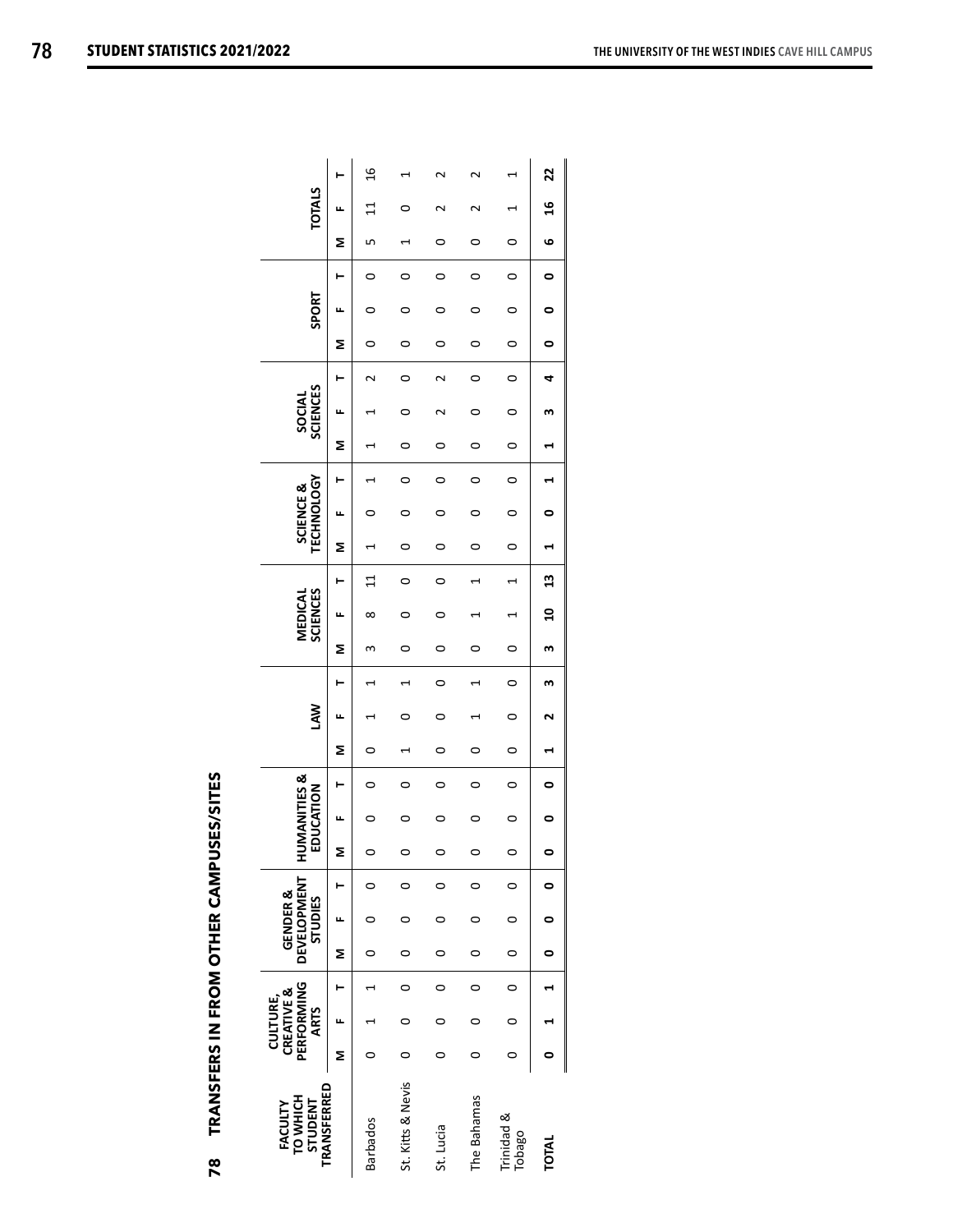March 2022

© The University of the West Indies